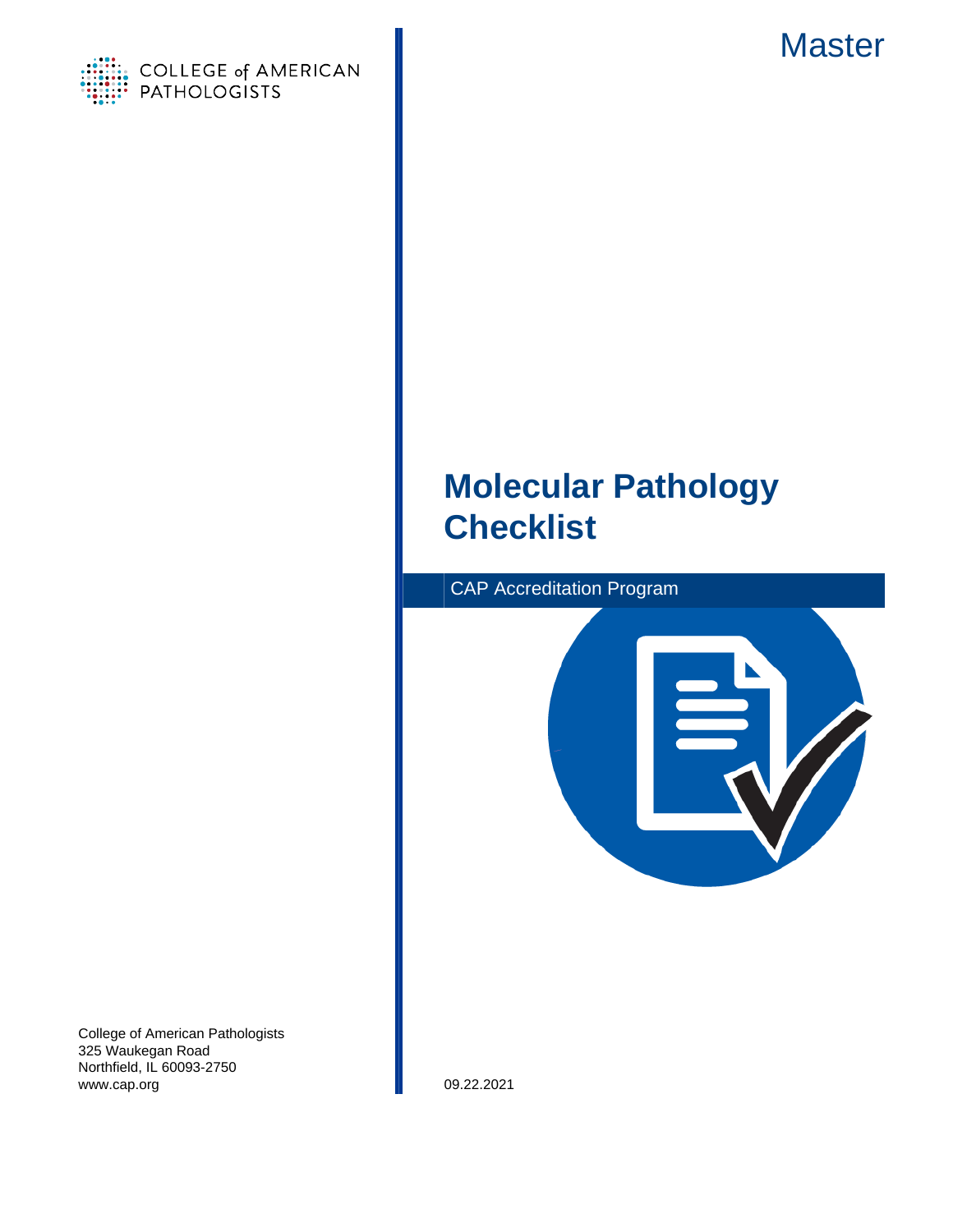# **Disclaimer and Copyright Notice**

On-site inspections are performed with the edition of the Checklists mailed to a facility at the completion of the application or reapplication process, not necessarily those currently posted on the website. The checklists undergo regular revision and a new edition may be published after the inspection materials are sent.

For questions about the use of the Checklists or Checklist interpretation, email [accred@cap.org](mailto:accred@cap.org) or call 800-323-4040 or 847-832-7000 (international customers, use country code 001).

The Checklists used for inspection by the College of American Pathologists' Accreditation Programs have been created by the CAP and are copyrighted works of the CAP. The CAP has authorized copying and use of the checklists by CAP inspectors in conducting laboratory inspections for the Council on Accreditation and by laboratories that are preparing for such inspections. Except as permitted by section 107 of the Copyright Act, 17 U.S.C. sec. 107, any other use of the Checklists constitutes infringement of the CAP's copyrights in the Checklists. The CAP will take appropriate legal action to protect these copyrights.

All Checklists are ©2021. College of American Pathologists. All rights reserved.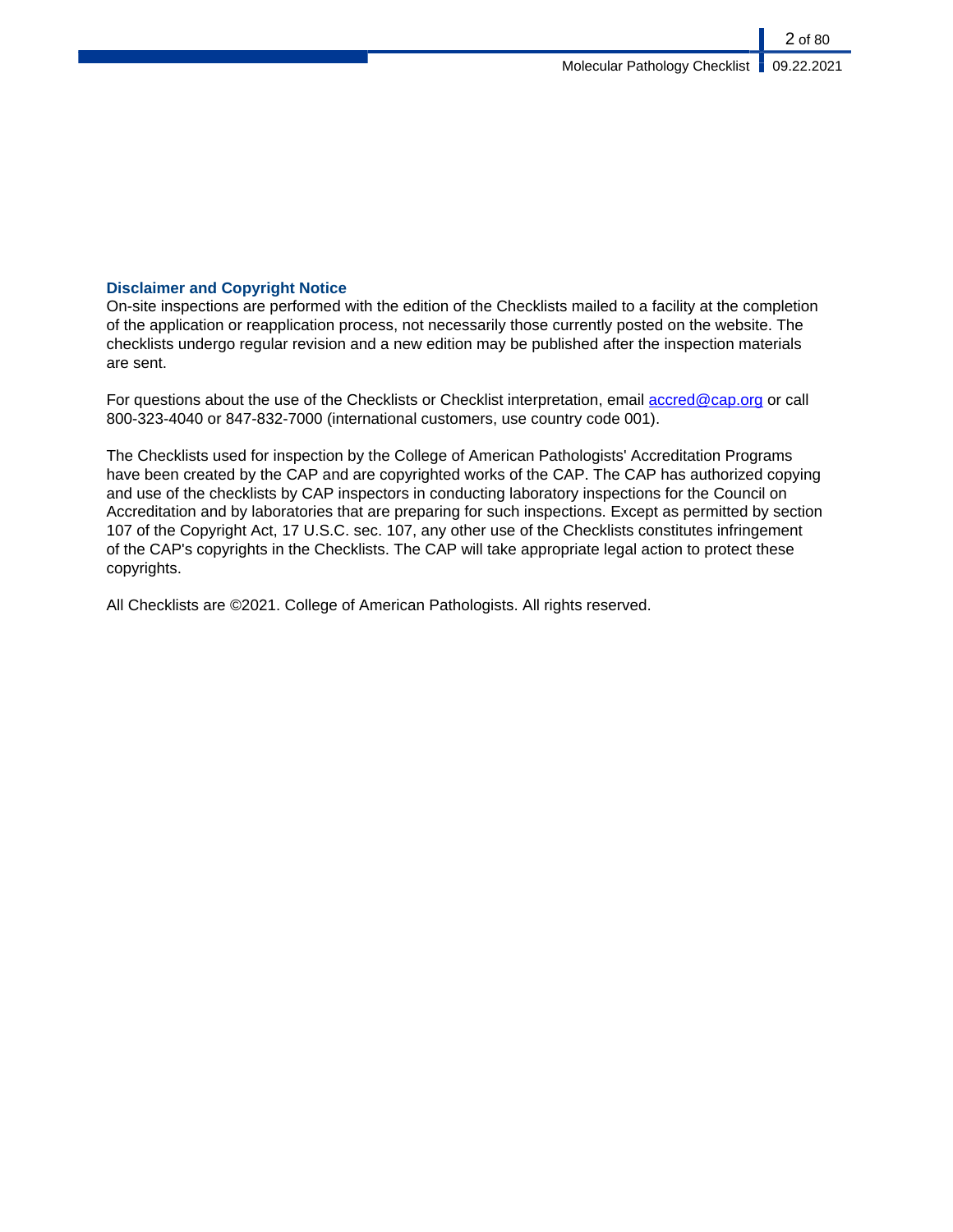3 of 80 Molecular Pathology Checklist | 09.22.2021

# **Molecular Pathology Checklist**



# TABLE OF CONTENTS

| ASSAY VALIDATION - MODIFIED FDA-CLEARED/APPROVED TESTS AND LABORATORY-DEVELOPED |  |
|---------------------------------------------------------------------------------|--|
|                                                                                 |  |
|                                                                                 |  |
|                                                                                 |  |
|                                                                                 |  |
|                                                                                 |  |
|                                                                                 |  |
|                                                                                 |  |
|                                                                                 |  |
|                                                                                 |  |
|                                                                                 |  |
|                                                                                 |  |
|                                                                                 |  |
|                                                                                 |  |
|                                                                                 |  |
|                                                                                 |  |
|                                                                                 |  |
|                                                                                 |  |
|                                                                                 |  |
|                                                                                 |  |
|                                                                                 |  |
|                                                                                 |  |
|                                                                                 |  |
|                                                                                 |  |
|                                                                                 |  |
|                                                                                 |  |
|                                                                                 |  |
|                                                                                 |  |
|                                                                                 |  |
|                                                                                 |  |
|                                                                                 |  |
|                                                                                 |  |
|                                                                                 |  |
|                                                                                 |  |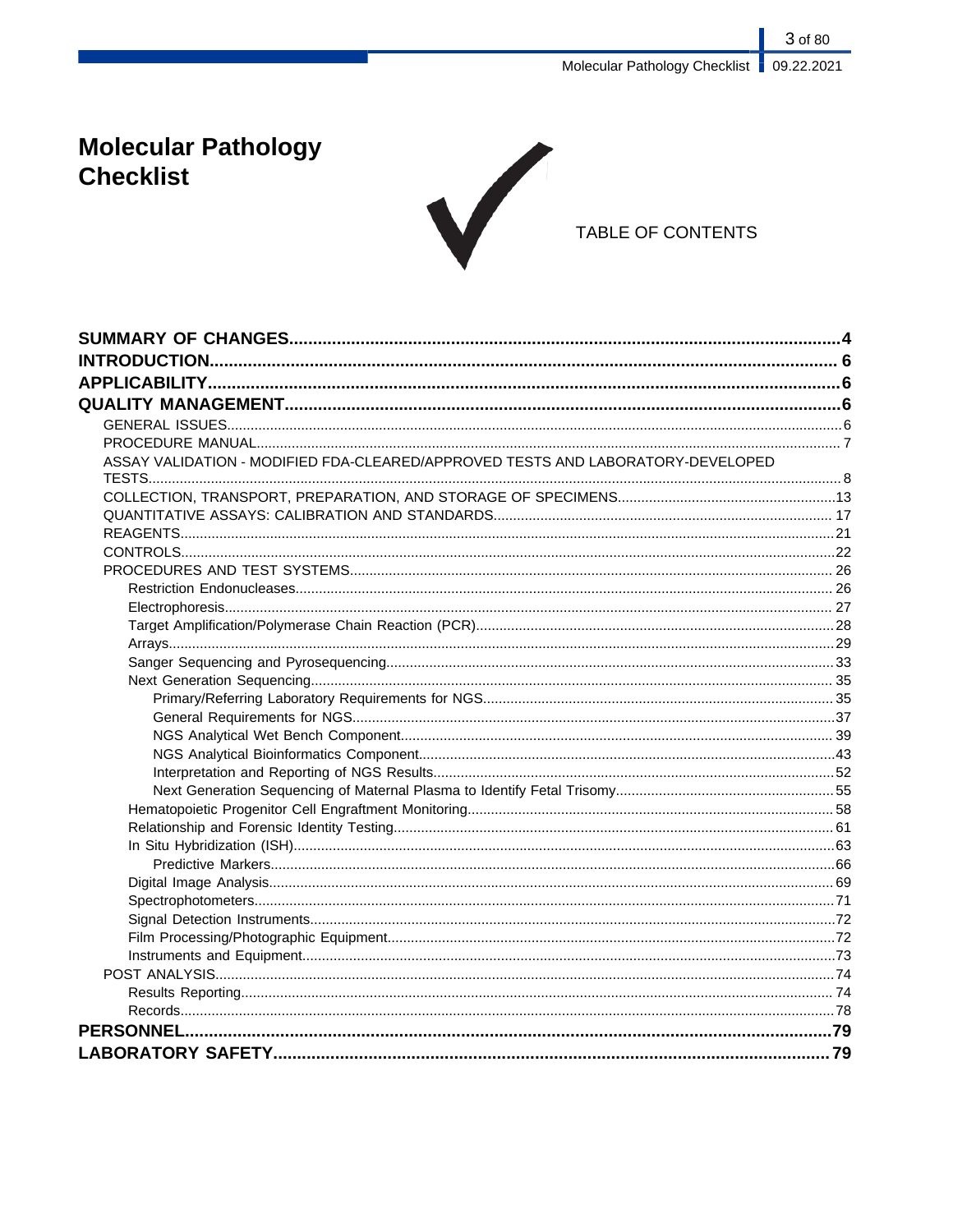# **ON-LINE CHECKLIST AVAILABILITY AND RESOURCES**

Participants of the CAP accreditation programs may download the checklists from the CAP website (cap.org) by logging into e-LAB Solutions Suite. They are available in different checklist types and formatting options, including:

- Master contains ALL of the requirements and instructions available in PDF, Word/XML or Excel formats
- Custom customized based on the laboratory's activity (test) menu; available in PDF, Word/XML or Excel formats
- Changes Only contains only those requirements with significant changes since the previous checklist edition in a track changes format to show the differences; in PDF version only. Requirements that have been moved or merged appear in a table at the end of the file.

A repository of questions and answers and other resources is also available in e-LAB Solutions Suite under Accreditation Resources, Checklist Requirement Q & A.

# **SUMMARY OF CHECKLIST EDITION CHANGES Molecular Pathology Checklist 09/22/2021 Edition**

The information below includes a listing of checklist requirements with significant changes in the current edition and previous edition of this checklist. The list is separated into three categories:

- 1. New
- 2. Revised:
	- Modifications that may require a change in policy, procedure, or process for continued compliance; or
	- A change to the Phase
- 3. Deleted/Moved/Merged:
	- **Deleted**
	- Moved Relocation of a requirement into a different checklist (requirements that have been resequenced within the same checklist are not listed)
	- $Mered$  The combining of similar requirements

NOTE: The requirements listed below are from the Master version of the checklist. The customized checklist version created for on-site inspections and self-evaluations may not list all of these requirements.

# NEW Checklist Requirements

None

REVISED Checklist Requirements

| <b>Requirement</b> | <b>Effective Date</b> |
|--------------------|-----------------------|
| MOL.30785          | 06/04/2020            |
| MOL.31130          | 06/04/2020            |
| MOL.32365          | 09/22/2021            |
| MOL.32395          | 06/04/2020            |
| MOL.33250          | 09/22/2021            |
| MOL.34229          | 09/22/2021            |
| MOL.34270          | 09/22/2021            |
| MOL.35840          | 09/22/2021            |
| MOL.35845          | 09/22/2021            |
| MOL.35850          | 09/22/2021            |
| MOL.35860          | 09/22/2021            |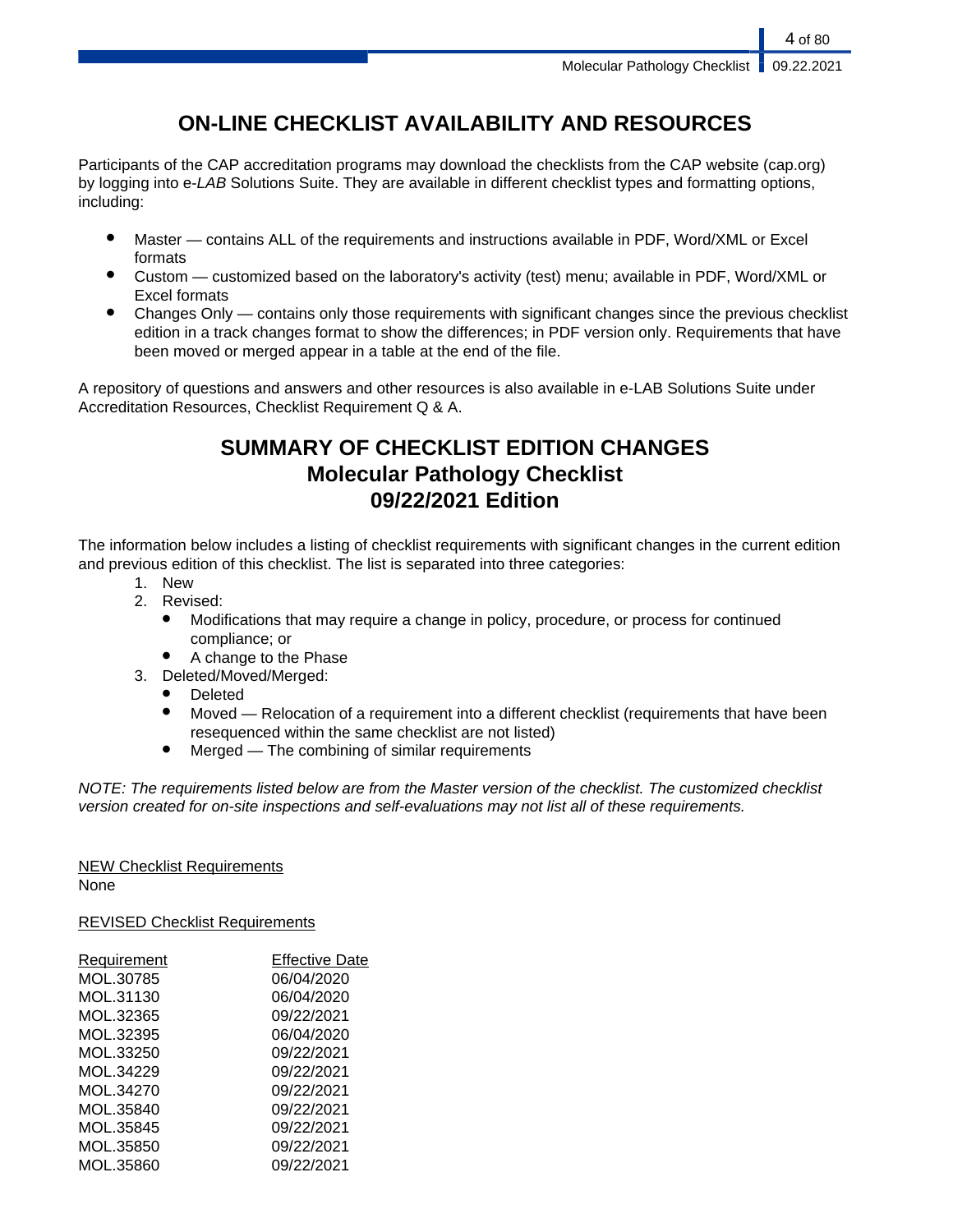# 5 of 80 Molecular Pathology Checklist **09.22.2021**

| MOL.35865 | 09/22/2021 |
|-----------|------------|
| MOL.35870 | 09/22/2021 |
| MOL.36010 | 09/22/2021 |
| MOL.36015 | 09/22/2021 |
| MOL.36020 | 09/22/2021 |
| MOL.36035 | 09/22/2021 |
| MOL.36105 | 09/22/2021 |
| MOL.36108 | 09/22/2021 |
| MOL.36115 | 09/22/2021 |
| MOL.36117 | 09/22/2021 |
| MOL.36118 | 09/22/2021 |
| MOL.36123 | 09/22/2021 |
| MOL.36125 | 09/22/2021 |
| MOL.36135 | 09/22/2021 |
| MOL 36145 | 09/22/2021 |
| MOL.36155 | 09/22/2021 |
| MOL.36157 | 09/22/2021 |
| MOL.36165 | 09/22/2021 |
| MOL.36310 | 09/22/2021 |
| MOL.36380 | 09/22/2021 |
| MOL.36400 | 09/22/2021 |
| MOL.36410 | 09/22/2021 |
| MOL.36430 | 09/22/2021 |
| MOL.39155 | 06/04/2020 |
| MOL.39295 | 09/22/2021 |
| MOL.39358 | 09/22/2021 |
| MOL.39470 | 09/22/2021 |
| MOL.49575 | 06/04/2020 |
| MOL.49600 | 09/22/2021 |

# DELETED/MOVED/MERGED Checklist Requirements

| <b>Requirement</b> | <b>Effective Date</b> |
|--------------------|-----------------------|
| MOL.32385          | 09/21/2021            |
| MOL.36320          | 09/21/2021            |
| MOL.36330          | 09/21/2021            |
| MOL.36340          | 09/21/2021            |
| MOL.36350          | 09/21/2021            |
| MOL.36360          | 09/21/2021            |
| MOL.36370          | 09/21/2021            |
| MOL.36420          | 09/21/2021            |
| MOL.38650          | 09/21/2021            |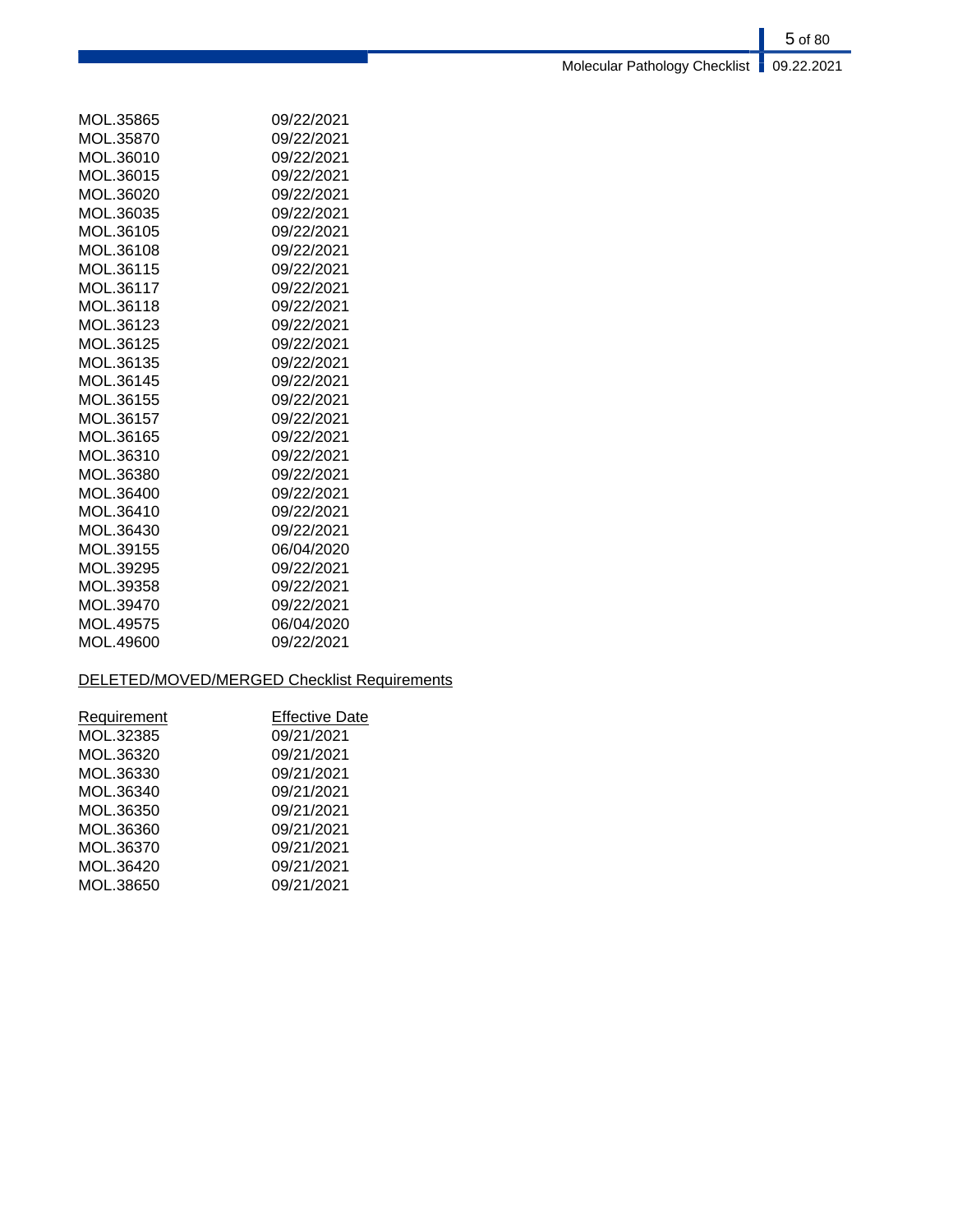# **INTRODUCTION**

This checklist is used in conjunction with the All Common and Laboratory General Checklists to inspect a molecular pathology laboratory section or department.

Molecular pathology inspectors must be actively practicing molecular scientists familiar with the checklist and possessing the technical and interpretive skills necessary to evaluate the quality of a laboratory's performance. If the team leader's laboratory performs similar molecular pathology services as the inspected lab, the inspecting laboratory's molecular pathology section director or section supervisor is a qualified inspector. If the team leader has no such resource, the list of qualified regional inspectors included in the Inspector's Inspection Packet should be consulted.

**Laboratories not subject to US regulations:** Checklist requirements apply to all laboratories unless a specific disclaimer of exclusion is stated in the checklist. When the phrase "FDA-cleared/approved test (or assay)" is used within the checklist, it also applies to tests approved by an internationally recognized regulatory authority (eg, CE-marking).

# **APPLICABILITY**

The Molecular Pathology Checklist covers clinical molecular testing in the areas of oncology, hematology, inherited disease, HLA typing, forensics and parentage applications. The inspection of laboratories performing such molecular testing requires the Molecular Pathology Checklist, except that the Cytogenetics or Anatomic Pathology Checklist (as appropriate) may instead be used to inspect in situ hybridization (ISH), when such testing is performed in the cytogenetics, cytopathology or anatomic pathology section.

With the exception of next generation sequencing, the Microbiology Checklist is used alone to inspect laboratories that perform molecular testing for infectious disease testing.

# **QUALITY MANAGEMENT**

# **GENERAL ISSUES**

# **Inspector Instructions:**



Sampling of turnaround time records

# **MOL.20300 Turnaround Time Phase I**

**The laboratory has defined sample turnaround times that are appropriate for the intended purpose of the test and performs ongoing monitoring for compliance.**

NOTE: Appropriate turnaround times will vary by test type and clinical application. There are certain clinical situations in which rapid completion is essential. For example, inappropriate delays in completing a prenatal diagnosis test can cause unacceptable emotional stress for the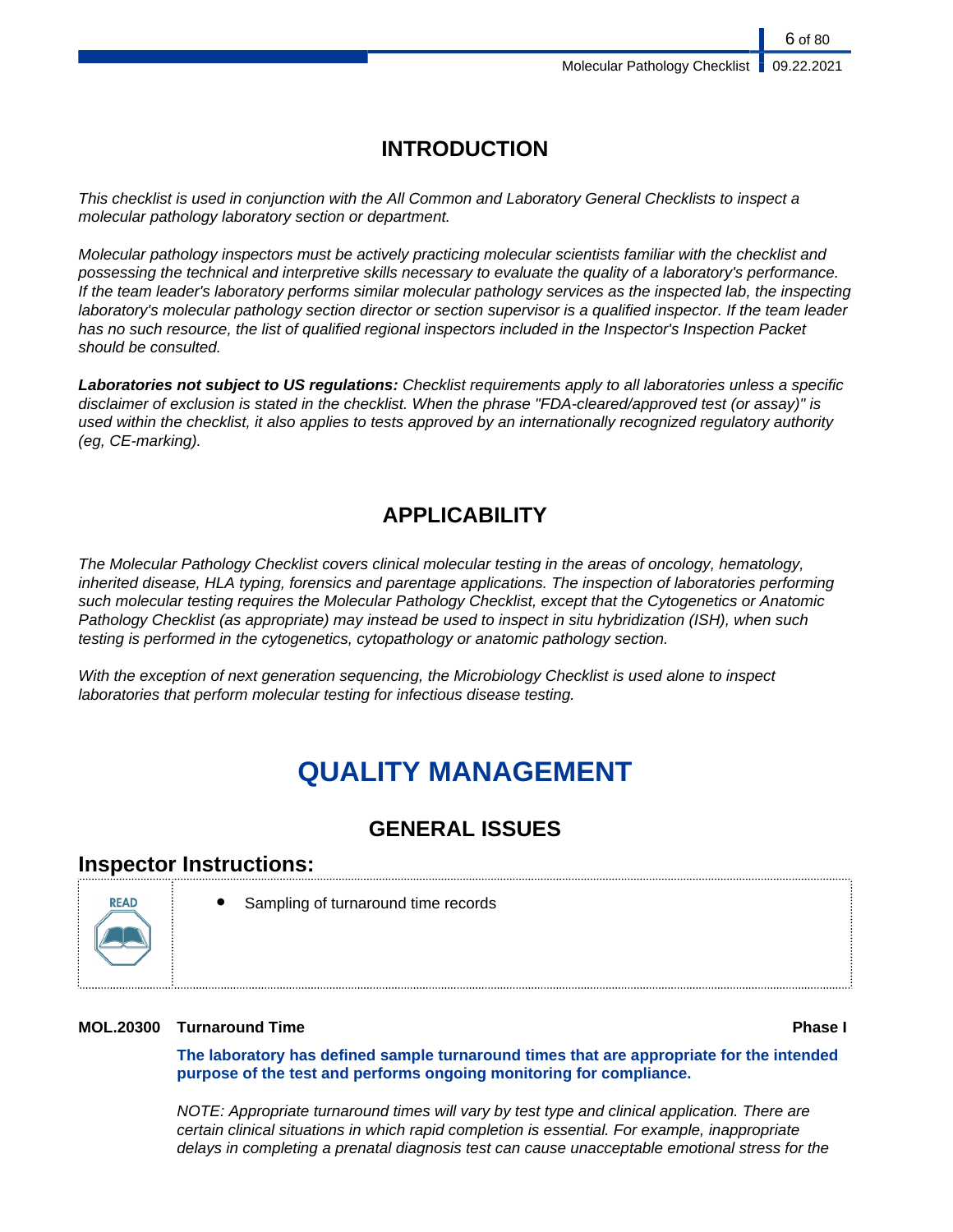parents, make ultimate pregnancy termination (if chosen) much more difficult, or even render the results of the test unusable.

### **Evidence of Compliance:**

✓ Written procedure defining turnaround time and mechanism for monitoring **AND** Records showing that defined turnaround times are routinely met

#### **REFERENCES**

- 1) American College of Medical Genetics, Standards and Guidelines for Clinical Genetics Laboratories, 2018 edition, Revised 01/2018.
- 2) Cooley LD, Lebo M, Li MM, Slovak ML, Wolff DJ, Working Group of the American College of Medical Genetics and Genomics (ACMG) Laboratory Quality Assurance Committee. American College of Medical Genetics and Genomics technical standards and guidelines: microarray analysis for chromosome abnormalities in neoplastic disorders. Genet Med. 2013; 15(6):484-94.

# **MOL.20550 Test Result Statistics Phase I**

7 of 80

**When appropriate, statistics on molecular pathology test results (eg, percentages of normal and abnormal findings) are maintained, and appropriate comparative studies performed.**

NOTE: Periodic review of test result statistics can be used to identify changes in test performance. This process may detect systemic errors.

# **Evidence of Compliance:**

- ✓ Written procedure for calculating statistics **AND**
- Records of statistical data, evaluation and corrective action if indicated

# **PROCEDURE MANUAL**

# **Inspector Instructions:**

**READ** 

Representative sample of policies and procedures for completeness. Current practice must match policies and procedures.

# **MOL.30440 Calculations for Quantitative Tests Phase II**

**For quantitative molecular tests, methods for calculating quantitative values are adequately described, and units clearly stated, in the procedure manual.**

NOTE: Quantitative testing requires that the dynamic range of the assay be defined and assay performance tested with controls in each run, including a negative, low positive, and high positive control.

# **MOL.30555 Analytic Interpretation Guidelines Phase II**

## **There are written guidelines for analytic interpretation of results.**

NOTE: For a qualitative assay, the procedure manual should describe, for example, the expected band pattern, melting temperature, or numeric cutoff to distinguish a positive from a negative result. For a quantitative assay, the manual should describe, for example, the criteria for verifying test performance characteristics of the run (eg, assay sensitivity and linearity are within preestablished range, there is no significant inhibitor of the patient reaction, the calculated value appears reasonable from visual inspection of raw data) prior to releasing the quantitative result.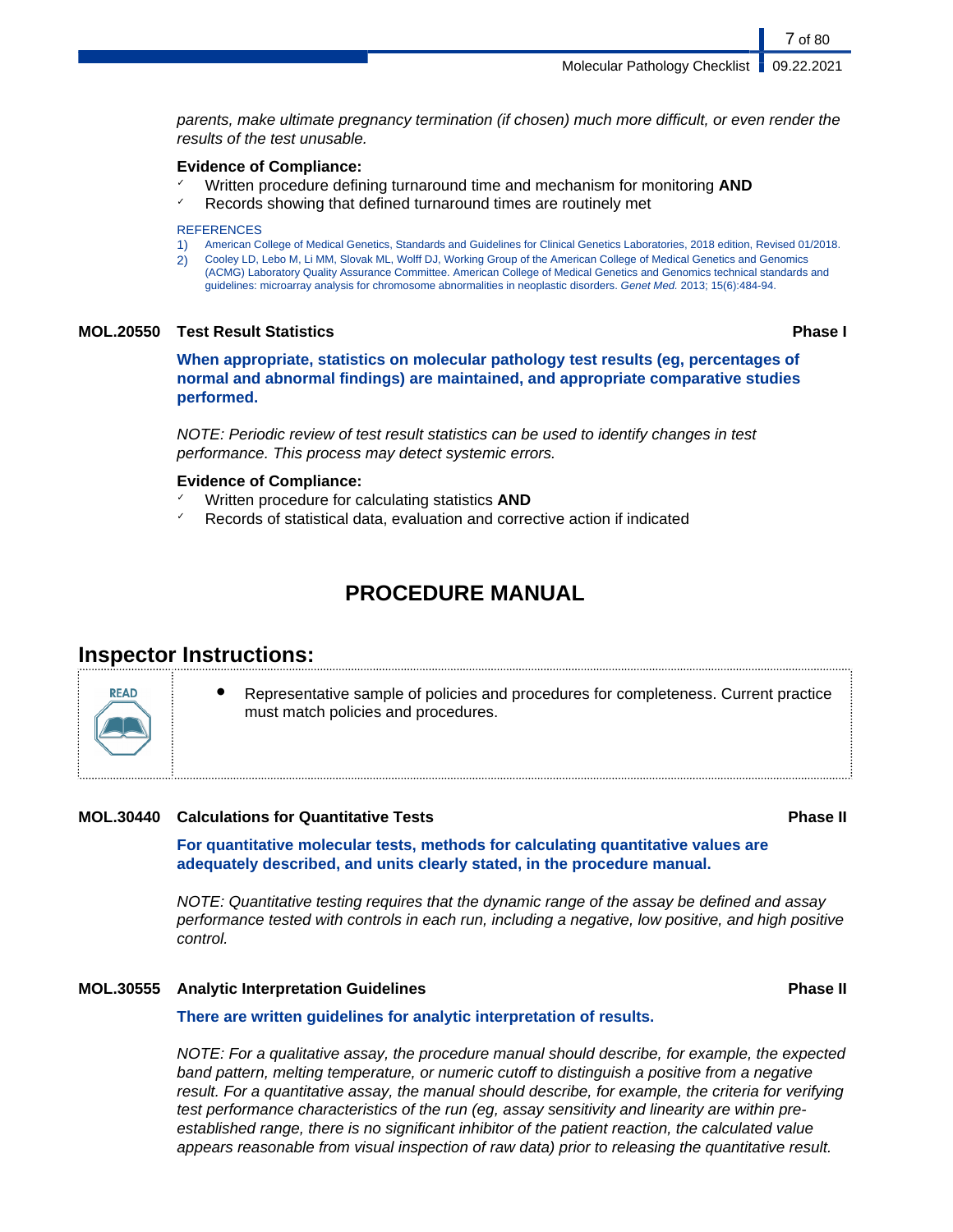8 of 80

# **ASSAY VALIDATION - MODIFIED FDA-CLEARED/ APPROVED TESTS AND LABORATORY-DEVELOPED TESTS**

Validation of a laboratory test requires identifying the intended use of the test and establishing demonstrated evidence that provides a high degree of assurance that a test will consistently perform as expected.

This section applies to:

- Laboratory-developed tests (LDTs)
- FDA-cleared/approved tests that have been modified by the laboratory
- For laboratories not subject to US regulations, tests approved by an internationally recognized regulatory authority (eg, CE-marking) that have been modified by the laboratory.

These requirements are used in conjunction with the All Common Checklist requirements in the Test Method Validation and Verification - Nonwaived Tests section for inspection (eg, COM.40830, COM.40850). For unmodified, non-LDTs, refer to the Test Method Validation and Verification - Nonwaived Tests section of the All Common Checklist. Additional requirements for validation in other sections of the Molecular Pathology Checklist, such as in the Next Generation Sequencing sections, also apply based on the methods used.

If a test is modified to meet the needs of the user or is developed by the laboratory (LDT), both analytical and clinical performance parameters need to be established. Analytical performance parameters include accuracy, precision, reportable range, and reference interval, as well as analytical sensitivity, analytical specificity, and any other parameter that is considered important to assure the analytical performance of a particular test (eg, specimen stability, reagent stability, linearity, carryover, cross-contamination, as appropriate and applicable). The clinical validity, which includes clinical performance characteristics, such as clinical sensitivity, clinical specificity, positive and negative predictive values in defined populations or likelihood ratios, and clinical utility should also be considered, although individual laboratories may not be able to assess these parameters within their own patient population, especially for rare diseases. However, patients without disease can typically be tested to assess clinical specificity. If clinical validity cannot be established within a laboratory, it is appropriate to cite scientific literature that established clinical sensitivity and specificity. Clinical performance characteristics should be determined relative to clinical data (eg, biopsy findings, radiographic and clinical findings, other laboratory results) whenever possible.

# **Inspector Instructions:**

| <b>READ</b>     | Policies and procedures for the introduction of new tests, methods, or instruments<br>Sampling of assay validation studies, including comparisons and appropriate sample<br>types<br>Sampling of assay validation studies with emphasis on tests introduced in the past<br>two years                                                                                            |
|-----------------|---------------------------------------------------------------------------------------------------------------------------------------------------------------------------------------------------------------------------------------------------------------------------------------------------------------------------------------------------------------------------------|
|                 | Which laboratory tests or instruments have been implemented in the past two years?<br>How does your laboratory validate assay performance prior to test implementation?<br>How does your laboratory verify or establish reference intervals?<br>How does your laboratory validate the clinical performance characteristics for LDTs?                                            |
| <b>DISCOVER</b> | Select at least one validation study performed for each type of instrument or method<br>introduced during the past two years.<br>In addition, select assays for evaluation if recurrent problems have been identified<br>in proficiency testing results, quality control, competency assessment, or physician<br>complaints regardless of how long the assay has been in place. |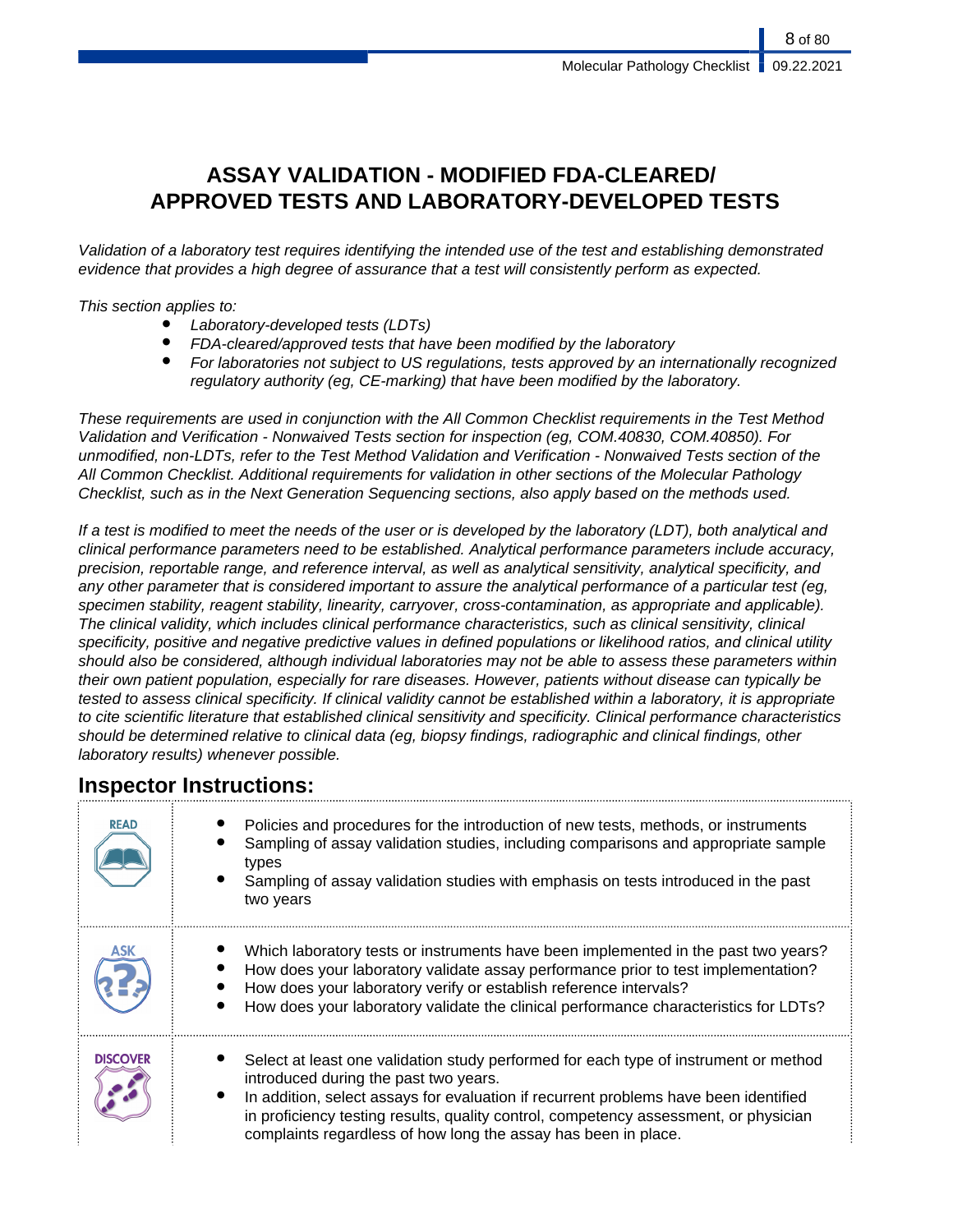| Review validation records to confirm that appropriate studies were performed using<br>an adequate number of cases, and a written assessment of the data was performed.<br>If the data showed discordances or unacceptable variations, investigate how they<br>were resolved. If a study was not performed or is missing required components, cite<br>the appropriate related requirement(s) (eg, MOL.31130).<br>Confirm that the written assessment of each component (accuracy, precision, etc.)<br>of the validation studies has been approved by the laboratory director (or qualified<br>designee) prior to the initiation of clinical testing. If the study assessment was not<br>signed by the laboratory director or designee, cite MOL.30785.<br>Review examples of patient reports for laboratory-developed tests to identify clinical<br>claims being made by the laboratory for the testing. Confirm that studies for the |
|--------------------------------------------------------------------------------------------------------------------------------------------------------------------------------------------------------------------------------------------------------------------------------------------------------------------------------------------------------------------------------------------------------------------------------------------------------------------------------------------------------------------------------------------------------------------------------------------------------------------------------------------------------------------------------------------------------------------------------------------------------------------------------------------------------------------------------------------------------------------------------------------------------------------------------------|
| clinical performance specifications were performed.                                                                                                                                                                                                                                                                                                                                                                                                                                                                                                                                                                                                                                                                                                                                                                                                                                                                                  |

# **\*\*REVISED\*\* 06/04/2020 MOL.30785 Validation Study Approval Phase II**

**Prior to clinical use of each modified FDA-cleared/approved test or laboratory developed test (LDT), the laboratory director, or designee meeting CAP director qualifications, has signed the laboratory's written assessment of the validation study addressing analytical and clinical performance parameters to confirm the acceptance of the study data and written assessment, and to approve each test for clinical use.**

NOTE 1: For laboratories not subject to US regulations, this requirement also applies to tests approved by an internationally recognized regulatory authority that have been modified.

NOTE 2: The approval must include: 1) review of the written assessment of the validation study, including the acceptability of the data and investigation of discordant results; 2) signed approval statement, such as, "I have reviewed the validation data for accuracy, precision, reportable range, analytical sensitivity (LOD), analytical specificity, reference interval, and clinical performance parameter studies (insert other components, as required) for the (insert instrument/ test name), and the performance of the method is considered acceptable for patient testing."

The validation study must address accuracy, precision, reportable range, reference interval, analytical sensitivity (LOD), analytical specificity, and any other parameter that is considered important to validate the analytical performance of a test (eg, specimen stability, reagent stability, linearity, carryover, and cross-contamination, etc.), as appropriate and applicable (MOL.31130, MOL.31255). Clinical performance characteristics must also be addressed (MOL.31590).

Templates for the validation written assessment can be found on cap.org in e-LAB Solutions Suite - Accreditation Resources - Templates.

# **Evidence of Compliance:**

Records of approved validation studies and approval of clinical use

### **REFERENCES**

- 1) Jennings L. et al. Recommended practices and principles for validating clinical molecular pathology tests. Arch Pathol Lab Med. 2009; 133(5):743-755
- 2) Halling KC, et al. Test verification and validation for molecular diagnostic assays. Arch Pathol Lab Med. 2012, 136(1):11-13
- 3) Saxe DF, Persons DL, Wolff DJ, Theil KS; Cytogenetics Resource Committee of the College of American Pathologists. Validation of fluorescence in situ hybridization using an analyte-specific reagent for detection of abnormalities involving the mixed lineage leukemia gene. Arch Pathol Lab Med. 2012. Jan;136(1):47-52
- 4) Pont-Kingdon G, Gedge F, Wooderchak-Donahue W, Schrijver I, Weck KE, Kant JA, Oglesbee D, Bayrak-Toydemir P, Lyon E; Biochemical and Molecular Genetic Resource Committee of the College of American Pathologists. Design and analytical validation of clinical DNA sequencing assays. Arch Pathol Lab Med. 2012. Jan;136(1):41-6
- 5) Jennings LJ, Smith FA, Halling KC, Persons DL, Kamel-Reid S; Molecular Oncology Resource Committee of the College of American Pathologists. Design and analytic validation of BCR-ABL1 quantitative reverse transcription polymerase chain reaction assay for monitoring minimal residual disease. Arch Pathol Lab Med. 2012. Jan;136(1):33-40
- 6) Kamel-Reid S, Zhang T, Persons DL, Nikiforova MN, Halling KC; Molecular Oncology Resource Committee of the College of American Pathologists. Validation of KRAS testing for anti-EGFR therapeutic decisions for patients with metastatic colorectal carcinoma. Arch Pathol Lab Med. 2012. Jan;136(1):26-32
- 7) Department of Health and Human Services, Centers for Medicare and Medicaid Services, Clinical laboratory improvement amendments of 1988; final rule. Fed Register. 2003(Jan 24): [42CFR493.1253]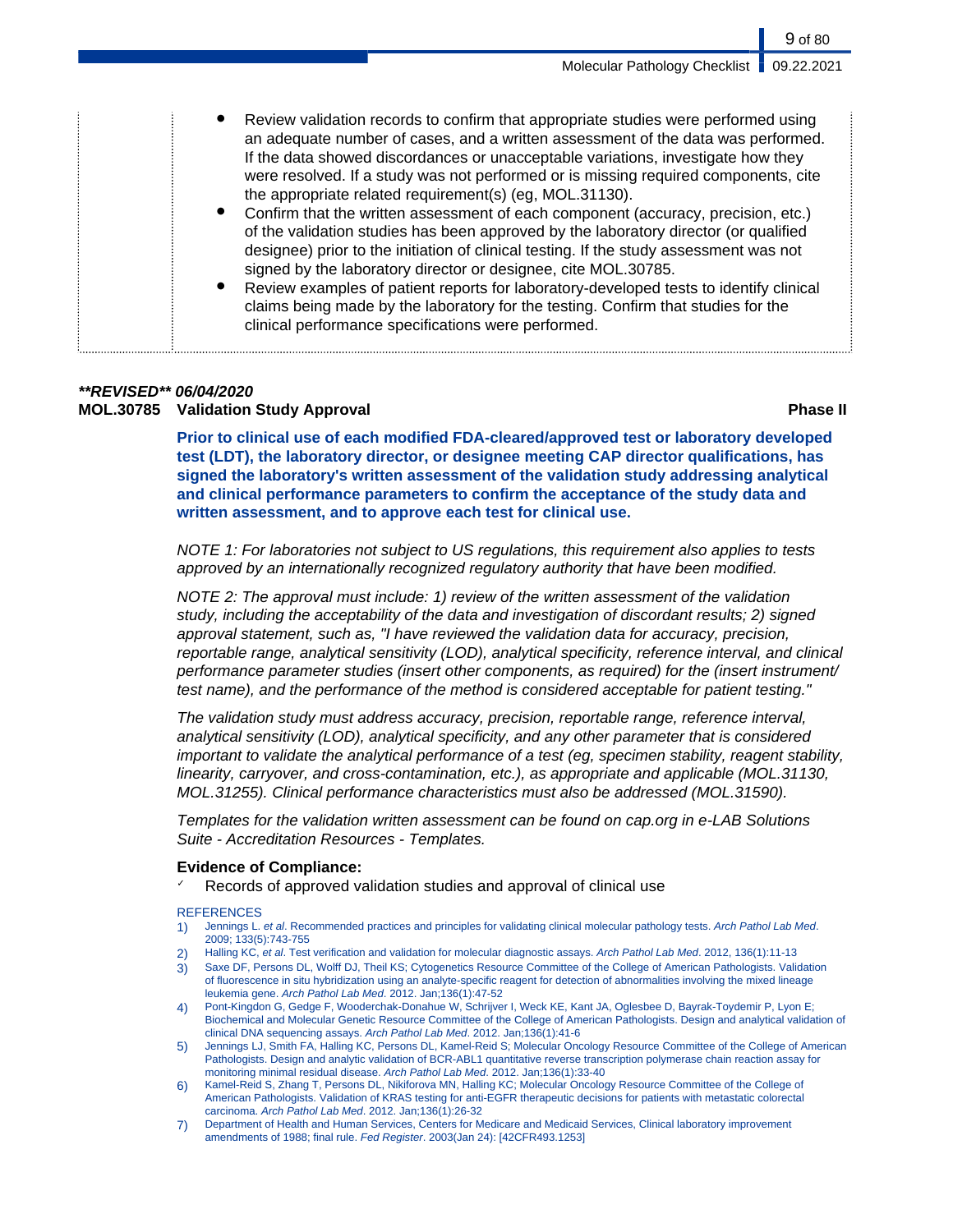# **MOL.31015 Validation Studies - Specimen Types Phase II**

**Validation studies with an adequate number and representative distribution of samples are performed for each type of specimen expected for the assay (eg, blood, fresh/frozen tissue, saliva, paraffin-embedded tissue, prenatal specimens, buccal swabs).**

NOTE: For tissue samples, the validation must include representative tissue sources (ie, organ/ site) that are expected to be tested by the assay. This should include commonly tested tissue sources, as well as those with potentially interfering substances (eg, melanin or mucin). It is not expected for the laboratory to include every tissue source that could be examined by the assay.

Specimen processing and fixation conditions can significantly influence the quality and integrity of nucleic acids extracted from a specimen. Consequently, laboratories must include specimens handled with significantly different fixation and processing methods in the validation. As an example, a laboratory validating a test that will utilize nucleic acids from FFPE tissue, FFPE cell blocks, or decalcified tissue should include specimens handled with these types of fixation and processing methods in the validation.

Validations can be augmented by, but not supplanted with, additional reference materials (eg, characterized cell lines, cell lines with spiked in nucleic acids).

For validation of different specimen types for DNA-based copy number arrays, refer to MOL.35400 in the Arrays section.

### **Evidence of Compliance:**

Records of validation studies

### **\*\*REVISED\*\* 06/04/2020**

**MOL.31130 Validation of Test Performance Specifications Phase II**

**Prior to clinical use of each modified FDA-cleared/approved test and laboratory-developed test (LDT), the laboratory has performed a validation study and prepared a written assessment of each of the following test method performance specifications, as applicable, using a sufficient number of characterized samples:**

- **Analytical accuracy**
- **Analytical precision/reproducibility**
- **Reportable range**
- **Analytical sensitivity (lower detection limit)**
- **Analytical specificity**
- **Any other performance characteristic required to ensure analytical test performance (eg, specimen stability, reagent stability, linearity, carryover, and cross-contamination)**

NOTE 1: For laboratories not subject to US regulations, this requirement also applies to tests approved by an internationally recognized regulatory authority that have been modified.

NOTE 2: Accuracy is validated by comparing results to a definitive or reference method, or an established comparative method. For a quantitative test, accuracy refers to 'closeness to true' whereas for a qualitative test it refers to correlation to a comparative test or tests that are used to establish 'true'. Accuracy can be assessed using well-characterized reference material together with appropriate biological matrix or by comparison to another valid test method, such as through specimen exchange. Assays for genetic disorders with a limited number of possible genotypes (eg, hereditary hemochromatosis) should confirm the ability of the assay to detect these genotypes. Assays for genetic disorders with considerable allelic heterogeneity and/ or significant numbers of private pathogenic variants (eg, cystic fibrosis or Lynch Syndrome) should confirm the accuracy of the methodology used to provide a high degree of assurance that the assay will detect targeted genotypes. Various sample types may affect the analytical performance of a test. Therefore, laboratories may need to establish sample-specific analytical and clinical performance characteristics.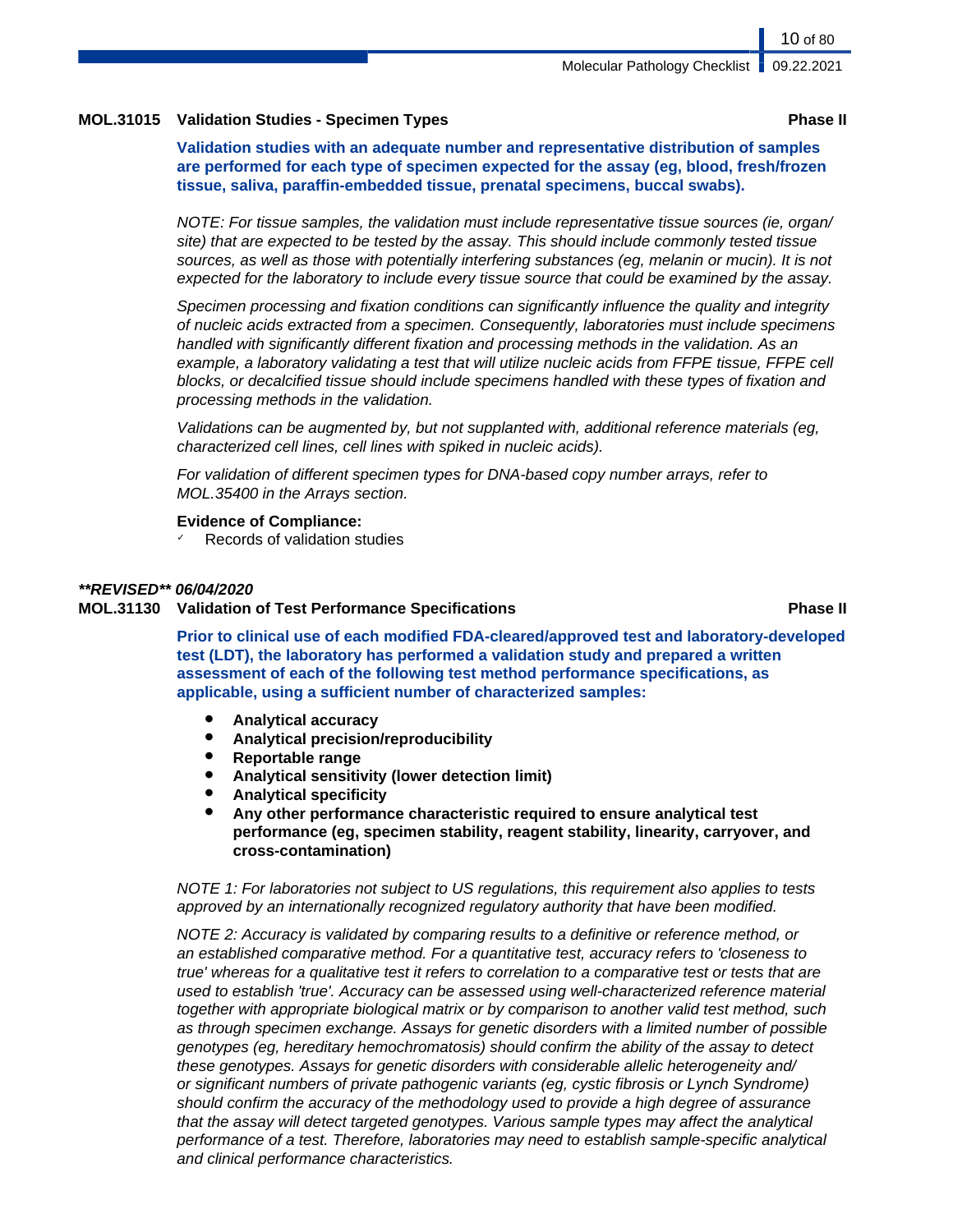11 of 80

For laboratory-developed tests, an appropriate number of samples to demonstrate analytical accuracy is defined as the following:

- For quantitative tests, a minimum of 20 samples with analyte concentrations distributed across the analytical measurement range should be used. Proportionate mixtures of samples may be used to supplement the study population.
- For qualitative tests, a minimum of 20 samples, including positive, negative, and, when appropriate, low-positive samples with concentrations near the lower level of detection should be used; equivocal samples should not be used

If the laboratory uses fewer samples, the laboratory director must record the criteria used to determine the appropriateness of the sample size. In many cases, a validation study with more samples is desirable and/or recommended.

NOTE 3: Records for validation of precision/reproducibility must show that a test will return the same result regardless of minor variations in testing conditions that can cause random error, such as different technologists, instruments, reagent lots, days, etc. This is usually determined by repeated measures of samples throughout the reportable range. For a quantitative test, it is represented as the coefficient of variation, whereas for a qualitative test, it is represented as ratios of concordant results. Laboratories are encouraged to provide confidence intervals to estimated performance characteristics.

NOTE 4: The reportable range encompasses the full range of reported values.

- For qualitative tests that would include all reportable outcomes (eg, homozygous wild type, heterozygous or homozygous variant).
- For quantitative tests, the laboratory must define the analytical measurement range (AMR) as described in the Quantitative Assays; Calibration and Standards section of the checklist.

NOTE 5: The analytical sensitivity (lower limit of detection) refers to the ability of a test to confidently or consistently detect a minor allele or variant in a background of assay relevant biological matrix (eg, pathogens, rare variants, chimerism, mosaicism, tumor-normal admixtures).

NOTE 6: The analytical specificity refers to the ability of a test or procedure to correctly identify or quantify an entity in the presence of interfering or cross-reactive substances that might be expected to be present.

NOTE 7: If multiple identical instruments or devices are in use, there must be records (data and written assessment) showing that the method performance specifications have been separately validated for each test and instrument or device.

# **Evidence of Compliance:**

- Written procedure for validating test method performance specifications **AND**
- Records of validation study and written assessment of each component of the test method performance specifications

### **REFERENCES**

- 1) Clinical and Laboratory Standards Institute. Establishing Molecular Testing in Clinical Laboratory Environments: CLSI Document MM19-A. Clinical and Laboratory Standards Institute, Wayne, PA; 2011.
- 2) American College of Medical Genetics, Standards and Guidelines for Clinical Genetics Laboratories, 2018 edition, Revised 01/2018.
- 3) Clinical and Laboratory Standards Institute (CLSI). Fluorescence In Situ Hybridization Methods for Clinical Laboratories; Approved Guideline—Second Edition. CLSI document MM07-A2 (ISBN 1-56238-885-1] Clinical and Laboratory Standards Institute, 940 West Valley Road, Suite 2500, Wayne, Pennsylvania 19087-1898 USA, 2013.
- 4) Department of Health and Human Services, Centers for Medicare and Medicaid Services, Clinical laboratory improvement amendments of 1988; final rule. Fed Register. 2003(Jan 24): [42CFR493.1253(b)(2)]
- 5) Clinical and Laboratory Standards Institute (CLSI). Defining, Establishing, and Verifying Reference Intervals in the Clinical Laboratory - Approved Guideline-Third Edition. CLSI Document EP28-A3c. Clinical and Laboratory Standards Institute, Wayne, PA; 2010.
- 6) Clinical and Laboratory Standards Institute. Evaluation of Detection Capability for Clinical Laboratory Measurement Procedures; Approved Guideline. 2nd ed. CLSI Document EP17-A2. Clinical and Laboratory Standards Institute. Wayne, PA; 2012.
- 7) Clinical and Laboratory Standards Institute (CLSI). Interference Testing in Clinical Chemistry. 3rd ed. CLSI guideline EP07. Clinical and Laboratory Standards Institute. Wayne, PA; 2018.
- 8) Jennings LJ, Arcila MD, Corless C, et al. Guidelines for Validation of Next Generation Sequencing-Based Oncology Panels: A Joint Commission Recommendation of the Association for Molecular Pathology and College of American Pathologists. J Mol Diagn. 2017; 19(3):341-65.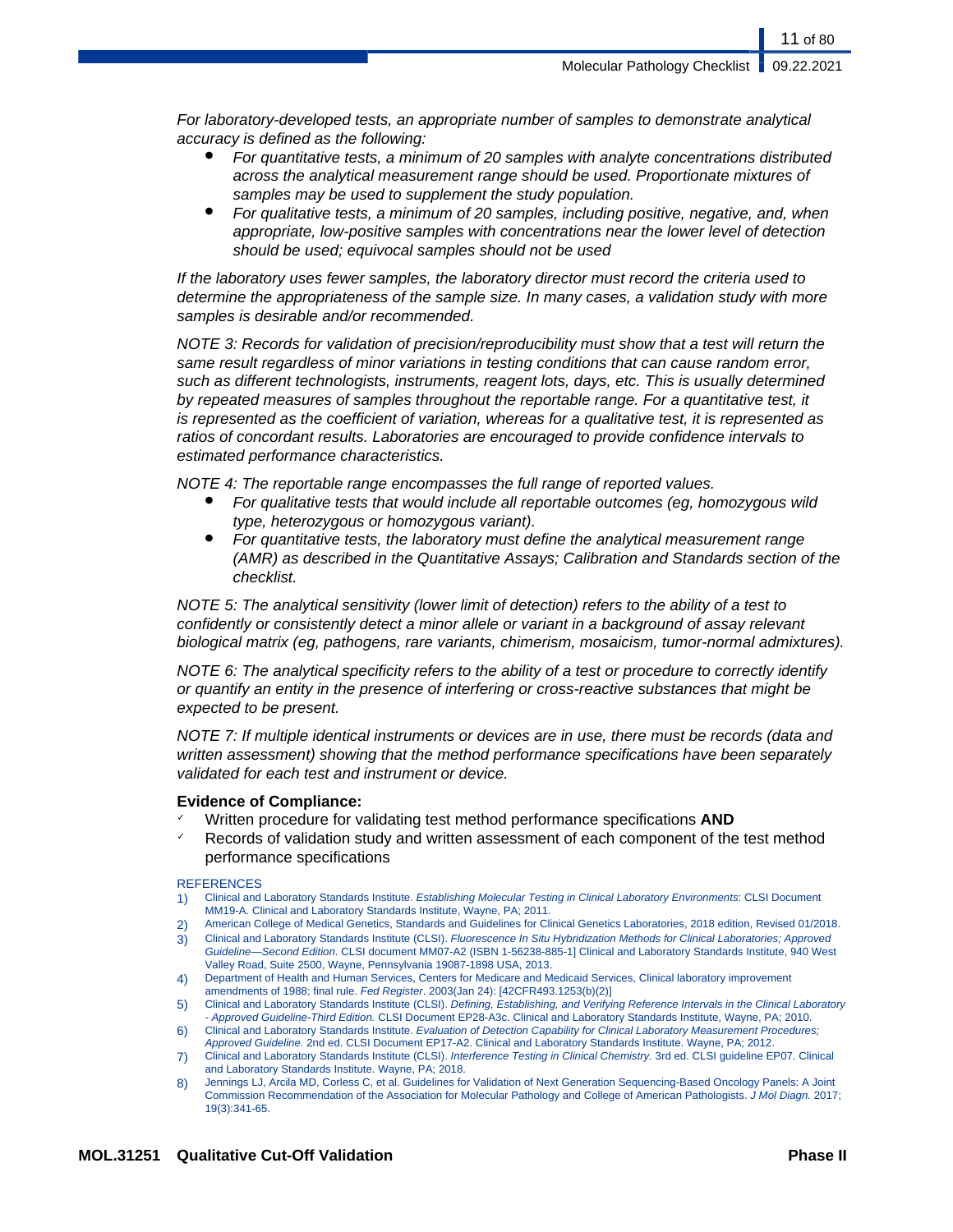# **For qualitative tests that use a cut-off value to distinguish positive from negative, the cutoff value is established initially using a sufficient number of samples.**

NOTE: The threshold value that distinguishes a positive from a negative result must be established when the test is initially placed in service.

# **Evidence of Compliance:**

- ✓ Written procedure for initial establishment of the cut-off value **AND**
- Records of initial establishment of the cut-off value

# **MOL.31255 Reference Interval Phase II**

# **The laboratory verifies or establishes its reference intervals.**

NOTE: The reference interval is the range of results expected in the normal population. For some qualitative tests (eg, HLA genotyping), the reference interval may include all genotypes. If the reference value depends on the clinical situation, then a plan for interpreting the patient result must be defined. If published data are used to determine the reference interval, it must be carefully verified, with records of the evaluations retained.

# **Evidence of Compliance:**

Records of reference interval study

### **REFERENCES**

- 1) Clinical and Laboratory Standards Institute (CLSI). Defining, Establishing, and Verifying Reference Intervals in the Clinical Laboratory - Approved Guideline-Third Edition. CLSI Document EP28-A3c. Clinical and Laboratory Standards Institute, Wayne, PA; 2010.
- 2) Clinical and Laboratory Standards Institute. Establishing Molecular Testing in Clinical Laboratory Environments: CLSI Document MM19-A. Clinical and Laboratory Standards Institute, Wayne, PA; 2011.

# **MOL.31590 Clinical Performance Characteristics Phase II**

# **The clinical performance characteristics of each assay are determined and recorded, using either literature citations or a summary of internal study results.**

NOTE: The clinical performance characteristics of a test relate to its diagnostic sensitivity and specificity, and its positive and negative predictive values in the (various) target population(s) or likelihood ratios, and clinical utility. Issues that affect the clinical interpretation of a test which should be considered include (1) the clinical setting in which the test is used, (2) genotype/ phenotype associations when these vary with particular variants, and (3) genetic, environmental or other factors which modify the clinical expression of the genetic alteration detected.

Clinical performance characteristics should be determined relative to a combination of clinical data (eg, biopsy findings, radiographic and clinical findings, other laboratory results, etc.). Establishing clinical validity may require extended studies and monitoring that go beyond the purview or control of the individual laboratory. The laboratory should perform clinical validation inhouse, except in the case of very rare conditions, in which case data from the literature can be used, or in the case of very common conditions for which the clinical validity is well-established in the literature. It is essential that the laboratory director or designee use professional judgment in evaluating the results of such studies and in monitoring the state-of-the-art worldwide as it applies to newly discovered gene targets and potential new tests, especially those of a predictive or incompletely penetrant nature.

# **Evidence of Compliance:**

Records of validation studies to establish clinical performance and/or appropriate cited literature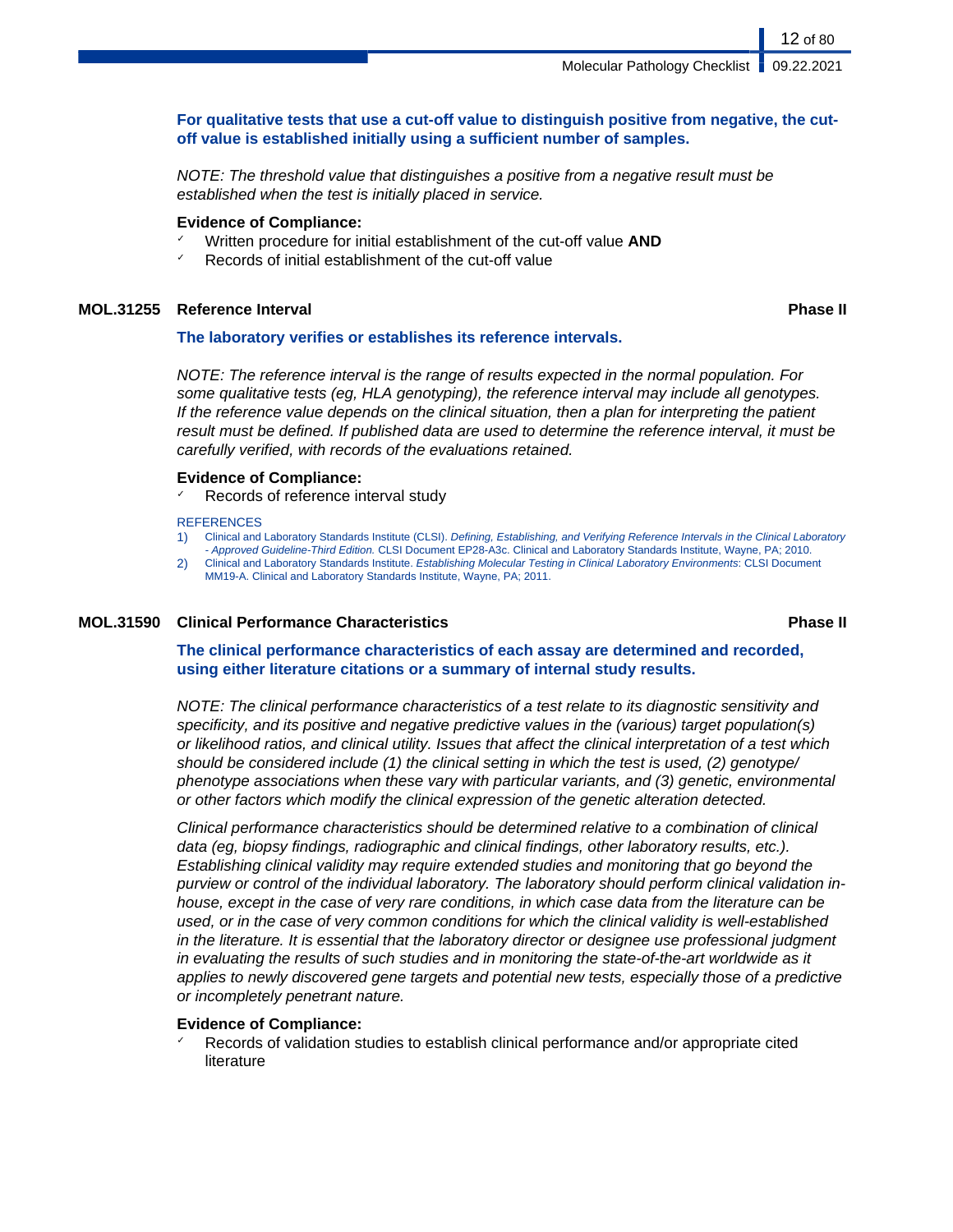13 of 80

# **COLLECTION, TRANSPORT, PREPARATION, AND STORAGE OF SPECIMENS**

# **Inspector Instructions:**

| <b>READ</b>    | Sampling of requisition forms for completeness<br>Sampling of nucleic acid extraction policies and procedures<br>Sampling of nucleic acid measurement records<br>Sampling of RNA assessment records/false negative rate records<br>Sampling of molecular pathology specimen processing, handling, storage, and<br>retention policies and procedures |
|----------------|-----------------------------------------------------------------------------------------------------------------------------------------------------------------------------------------------------------------------------------------------------------------------------------------------------------------------------------------------------|
| <b>OBSERVE</b> | Processing of molecular pathology specimens                                                                                                                                                                                                                                                                                                         |
|                | What is your course of action when you receive unacceptable molecular pathology<br>specimens?<br>How does your laboratory ensure RNase-free conditions are maintained?<br>How does your laboratory ensure specimen adequacy?                                                                                                                        |

# **MOL.32350 Requisition Information Phase II**

# **Test requests are accompanied with a pedigree and/or race/ethnicity, when appropriate (eg, for linkage analysis).**

# **Evidence of Compliance:**

Specimen requisitions/collection forms

### **REFERENCES**

1) Department of Health and Human Services, Centers for Medicare and Medicaid Services. Clinical laboratory improvement amendments of 1988; final rule. Fed Register. 2003(Jan 24):7162 [42CFR493.1241(c)]

# **MOL.32360 Specimen Handling Phase II**

# **There are written procedures to prevent specimen loss, alteration, or contamination.**

NOTE: Because of the high sensitivity and potential for contamination in molecular testing involving amplification of DNA, the laboratory must be alert to the possibility of commingled specimens. An example of a potentially commingled specimen is one that is received after the specimen container was entered by a sampling device that enters multiple samples, albeit with rinses in between specimens. If such samples must be tested by molecular methods, the results should be interpreted with caution, considering the potential for contamination.

### **REFERENCES**

- 1) Clinical and Laboratory Standards Institute (CLSI). Establishing Molecular Testing in Clinical Laboratory Environments: CLSI document MM19-A (ISBN 1-56238-773-1). Clinical and Laboratory Standards Institute, 940 West Valley Road, Suite 1400, Wayne, Pennsylvania 19087-1898 USA, 2011.
- 2) Compton CC, Robb JA, Anderson MW, et al. Preanalytics and Precision Pathology: Pathology Practices to Ensure Molecular Integrity of Cancer Patient Biospecimens for Precision Medicine. Arch Pathol Lab Med. 2019;143(11)1346-63.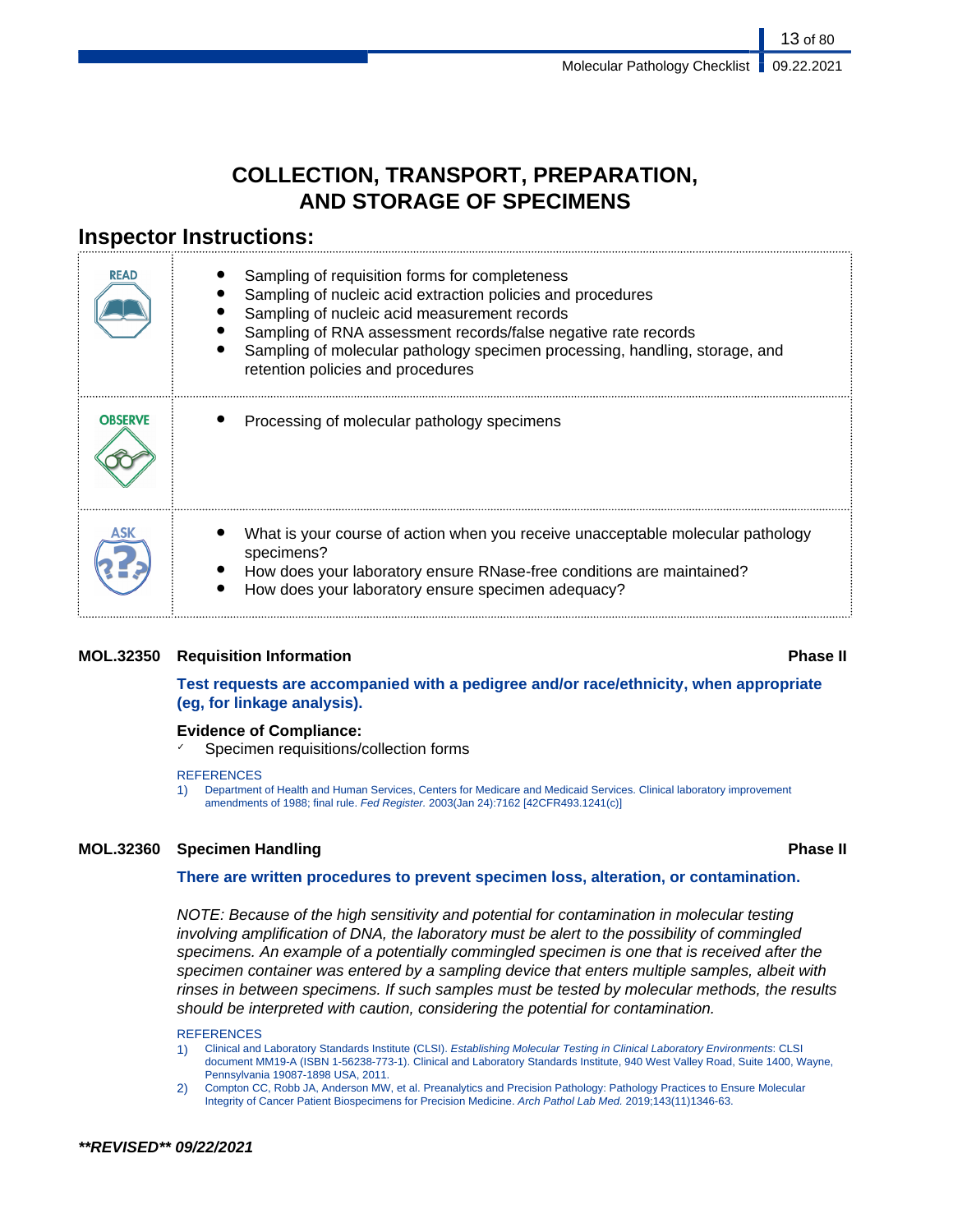# **MOL.32365 Specimen Preservation/Storage Phase II**

14 of 80

**There is a written procedure describing methods for specimen preservation and storage before testing, consistent with good laboratory practice.**

NOTE: Patient samples may be stored in a frost-free freezer only if protected from thawing. The laboratory must retain records showing that the temperatures stay within the defined range.

- Repeated freeze-thaw cycles contribute to biomolecular degradation and are detrimental to biospecimen quality.
- It is prudent to avoid freeze-thaw altogether by aliquoting specimens before freezing.
- Peripheral blood specimens should not be frozen, unless otherwise validated, because induced hemolysis can result in PCR inhibition through the presence of contaminating hemoglobin.

#### **REFERENCES**

- 1) Schultz CL, et al. A lysis, storage, and transportation buffer for long-term, room-temperature preservation of human clinical lymphoid tissue samples yielding high molecular weight genomic DNA suitable for molecular diagnosis. Am J Clin Pathol. 1999;111:748-752
- 2) Makowski GS, et al. In situ PCR amplification of Guthrie card DNA to detect cystic fibrosis mutations. Clin Chem. 1996;41:471-479
- 3) Farkas DH, et al. Specimen stability for DNA-based diagnostic testing. Diagn Mol Pathol. 1996;5:227-235
- 4) Kaul K, et al. Amplification of residual DNA sequences in sterile bronchoscopes leading to false-positive PCR results. J Clin Microbiol. 1996;34:1949-1951
- 5) Tsui NMY, et al. Stability of endogenous and added RNA in blood specimens, serum, and plasma. Clin Chem. 2002;48:1647-1653
- 6) Rainen L, et al. Stabilization of mRNA expression in whole blood samples. Clin Chem. 2002;48:1883-1890
- 7) Pahl A, Brune K. Stabilization of gene expression profiles in blood after phlebotomy. Clin Chem. 2002;48:2251-2253
- 8) Clinical and Laboratory Standards Institute (CLSI), Collection, Transport, Preparation, and Storage of Specimens for Molecular Methods. 2nd ed. CLSI guideline MM13. Clinical and Laboratory Standards Institute, Wayne, PA; 2020.
- 9) Compton CC, Robb JA, Anderson MW, et al. Preanalytics and Precision Pathology: Pathology Practices to Ensure Molecular Integrity of Cancer Patient Biospecimens for Precision Medicine. Arch Pathol Lab Med. 2019;143(11)1346-63.

#### **MOL.32375 Physician Notification Phase II**

**The submitting physician (or requester) is promptly notified when a specimen is inadequate or if insufficient nucleic acid is isolated.**

#### **Evidence of Compliance:**

Records of physician notification of inadequate specimen in patient record or log

#### **MOL.32390 Specimen Processing/Storage Phase II**

# **Patient samples are processed promptly or stored appropriately to minimize degradation of nucleic acids.**

# **Evidence of Compliance:**

Written procedure for processing and storage of specimens

#### **REFERENCES**

- 1) Farkas DH, Kaul KL, Wiedbrauk DL, et al. Specimen Collection and Storage for Diagnostic Molecular Pathology Investigation. Arch Pathol Lab Med. 1996;120:591-596
- 2) Kiechle FL, Kaul KL, Farkas DH. Mitochondrial Disorders: Methods and Specimen Selection for Diagnostic Molecular Pathology. Arch Pathol Lab Med. 1996;120:597-603
- 3) Farkas DH, Drevon AM, Kiechle FL, et al. Specimen Stability for DNA-based Diagnostic Testing. Diag Molec Pathol. 1996;5(4):227-235
- 4) Compton CC, Robb JA, Anderson MW, et al. Preanalytics and Precision Pathology: Pathology Practices to Ensure Molecular Integrity of Cancer Patient Biospecimens for Precision Medicine. Arch Pathol Lab Med. 2019;143(11)1346-63.

# **\*\*REVISED\*\* 06/04/2020**

### **MOL.32395 Neoplastic Cell Content Phase II**

**For paraffin-embedded tumor specimens from which DNA or RNA is extracted for analysis (eg, microsatellite instability, KRAS or KIT analysis), there is a record of histological assessment of neoplastic cell content.**

NOTE: In addition to confirming the presence or absence of neoplastic cells by a qualified pathologist, it may be necessary for some assays to estimate and consider neoplastic cellularity in relation to the lower limit of detection of the assay.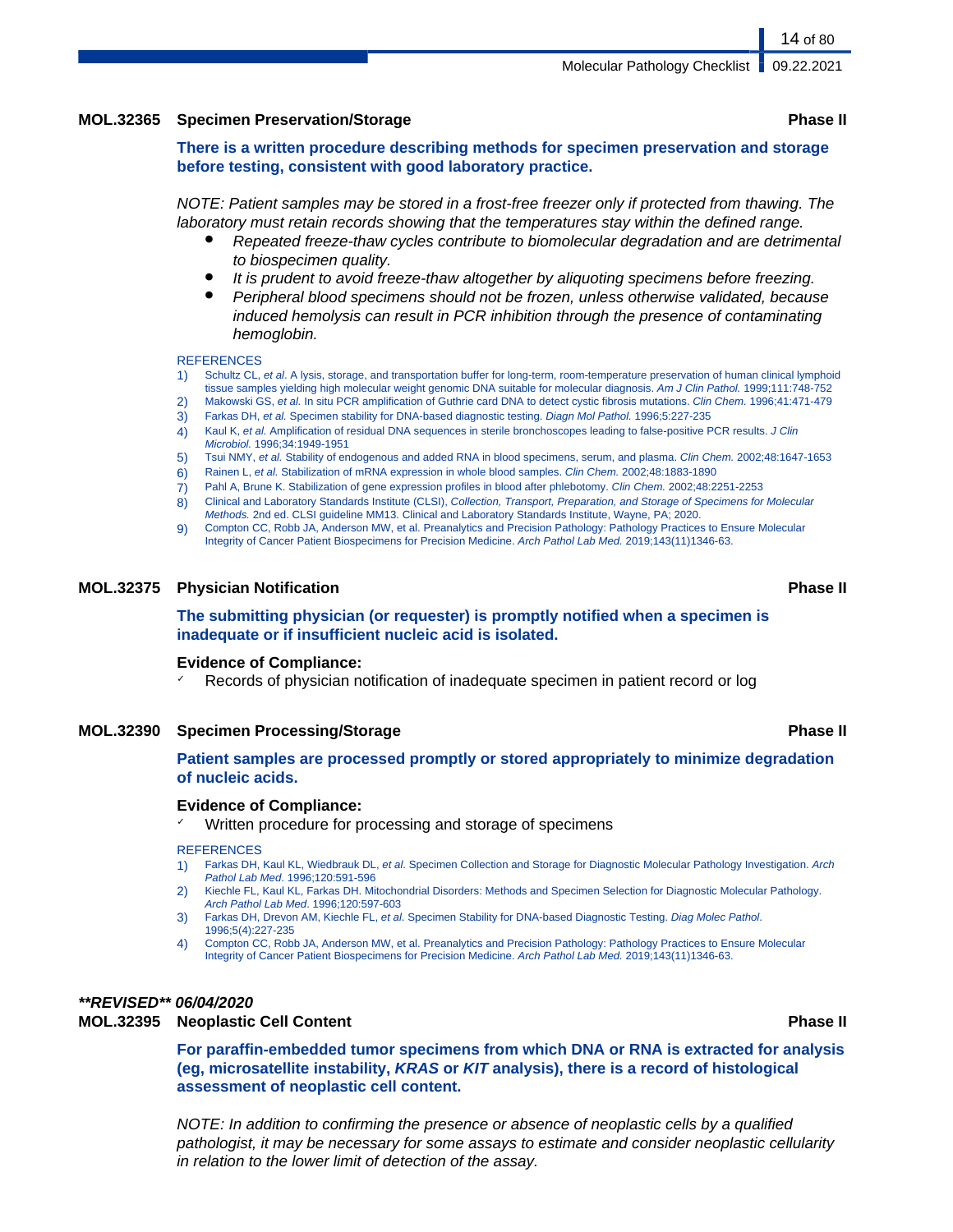A corresponding H&E section from the same tissue block used for nucleic acid extraction may be used to assess sample adequacy. Alternatively, a stain such as toluidine blue may be used to stain the slide that is being used for nucleic acid extraction. When assessment of sample adequacy is performed outside of the testing laboratory, a record of such assessment must accompany the sample.

This requirement is applicable to all molecular methods for the detection of sequence variants (eg, Sanger sequencing, NGS, PCR).

# **MOL.32425 Nucleic Acid Extraction/Isolation/Purification Phase II**

**Nucleic acids are extracted, isolated, and purified by methods reported in the literature, by an established commercially available kit or instrument, or by a validated method developed by the laboratory.**

NOTE: Extraction procedures may combine purification or isolation of nucleic acids according to the level of purity needed for downstream applications.

# **Evidence of Compliance:**

Records to support nucleic acid extraction/isolation/purification is performed by a validated method

#### **REFERENCES**

- 1) Clinical and Laboratory Standards Institute (CLSI). Establishing Molecular Testing in Clinical Laboratory Environments: CLSI document MM19-A (ISBN 1-56238-773-1). Clinical and Laboratory Standards Institute, 940 West Valley Road, Suite 1400, Wayne, Pennsylvania 19087-1898 USA, 2011.
- 2) Clinical and Laboratory Standards Institute. Genomic Copy Number Microarrays for Constitutional Genetic and Oncology Applications. 1st ed. CLSI guideline MM21-ED1. Clinical and Laboratory Standards Institute, Wayne, PA, 2015.

# **MOL.32427 Extracted Nucleic Acid Specimens Phase II**

**If extracted nucleic acid is accepted as a specimen type, the laboratory has a written policy that isolation of nucleic acids for clinical testing occurs in a CLIA-certified laboratory or a laboratory meeting equivalent requirements as determined by the CAP and/or the CMS. This policy is clearly displayed to ordering clients.**

NOTE: All clinical testing must be performed in CLIA-certified laboratories or laboratories meeting equivalent requirements (refer to GEN.41350 and MOL.35840). This includes all components of testing that may impact the quality of the test result, including isolation or extraction of nucleic acids. Laboratories may choose to have referring clients formally attest that extracted nucleic acid submitted for testing has been isolated or extracted in an appropriately qualified laboratory.

# **Evidence of Compliance:**

Written statement on the test requisition, test catalog, or policy available to referring clients stating that the laboratory only accepts isolated or extracted nucleic acids for which extraction or isolation is performed in an appropriately qualified laboratory

# **MOL.32430 Nucleic Acid Quantity and Quality Determination Phase II**

# **The quantity and quality of nucleic acids are determined when appropriate.**

NOTE: The quantity and quality of nucleic acids (DNA or RNA) must be measured prior to use in a procedure whose success depends on accurately determining the quantity, concentration, integrity, and/or purity of the nucleic acids. Techniques commonly used to assess nucleic acid quantity and/or quality include electrophoresis, UV/VIS spectrophotometry, and fluorescence spectroscopy.

# **Evidence of Compliance:**

Written policy defining conditions under which quantity and/or quality of nucleic acid are measured **AND**

15 of 80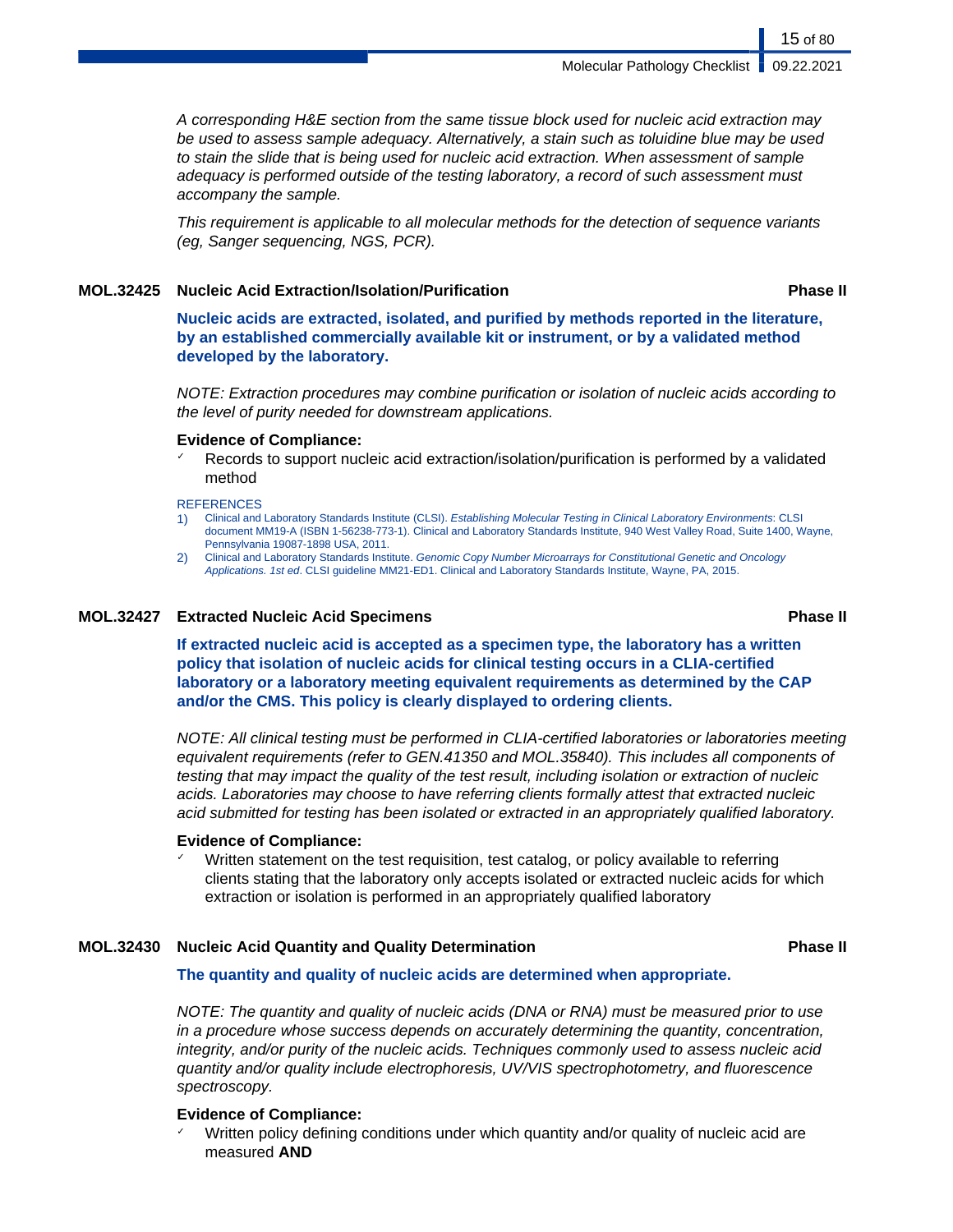- Written procedure for determining nucleic acid quantity and/or quality **AND**
- Records of nucleic acid quantity and/or quality determinations

#### **REFERENCES**

- 1) Tsui NBY, Ng EKO, Lo YMD. Stability of Endogenous and Added RNA in Blood Specimens, Serum and Plasma. Clin Chem 48:1647-1653,2002
- 2) Farrell R. Gel electrophoresis based assessment of cellular RNA quality may also be used (RNA Isolation Strategies). In: RNA Methodologies: A Laboratory Guide for Isolation and Characterization. Academic Press, 1998
- 3) Clinical and Laboratory Standards Institute. Diagnostic Nucleic Acid Microarrays: Approved Guideline; CLSI Document MM12-A. Clinical and Laboratory Standards Institute, Wayne, PA; 2006.

# **MOL.32440 Ribonuclease-Free Conditions Phase I**

**Ribonuclease-free conditions are maintained for all assays that detect RNA or use an RNA probe.**

NOTE: RNA is extremely susceptible to degradation by ribonucleases that are ubiquitous in the environment. To ensure preservation of target RNA or RNA probes, special precautions are needed.

### **Evidence of Compliance:**

- ✓ Written procedure defining environmental requirements for RNase-free conditions **AND**
- Records that RNase-free conditions are maintained (ie, wipe test in event of contamination incident) with corrective action if conditions are not met

#### **REFERENCES**

1) Gulley ML, et al. Guidelines for interpreting EBER in situ hybridization and LMPI immunohistochemical tests for detecting Epstein-Barr virus in Hodgkin lymphoma. Am J Clin Pathol. 2002;117:259-267

# **MOL.32445 Concentration Techniques Phase I**

### **Concentration techniques for quantitative tests are verified.**

NOTE: Techniques used to concentrate specimens for analysis must be verified at specified, periodic intervals (not to exceed one year or manufacturer's recommendations).

### **Evidence of Compliance:**

- Written procedure for verifying the accuracy of concentration techniques **AND**
- Records of concentration technique verification at defined frequency

# **MOL.33150 Specimen Storage Phase II**

**Stored specimens are retained in a way to allow prompt retrieval for further testing.**

## **\*\*REVISED\*\* 09/22/2021**

**MOL.33250 Specimen Retention Phase II**

**Specimens are retained in compliance with applicable laws and regulations.**

NOTE: CAP retention requirements may be found in the Laboratory General Checklist in GEN.20377 and in MOL.49640; however, laboratories must follow more stringent national, federal, state (or provincial), or local laws and regulations, as applicable.

Retention of fluorochrome-stained slides should be defined in a laboratory policy.

### **Evidence of Compliance:**

Written retention policy

#### **REFERENCES**

1) Clinical and Laboratory Standards Institute (CLSI). Establishing Molecular Testing in Clinical Laboratory Environments: CLSI document MM19-A (ISBN 1-56238-773-1). Clinical and Laboratory Standards Institute, 940 West Valley Road, Suite 1400, Wayne, Pennsylvania 19087-1898 USA, 2011.

16 of 80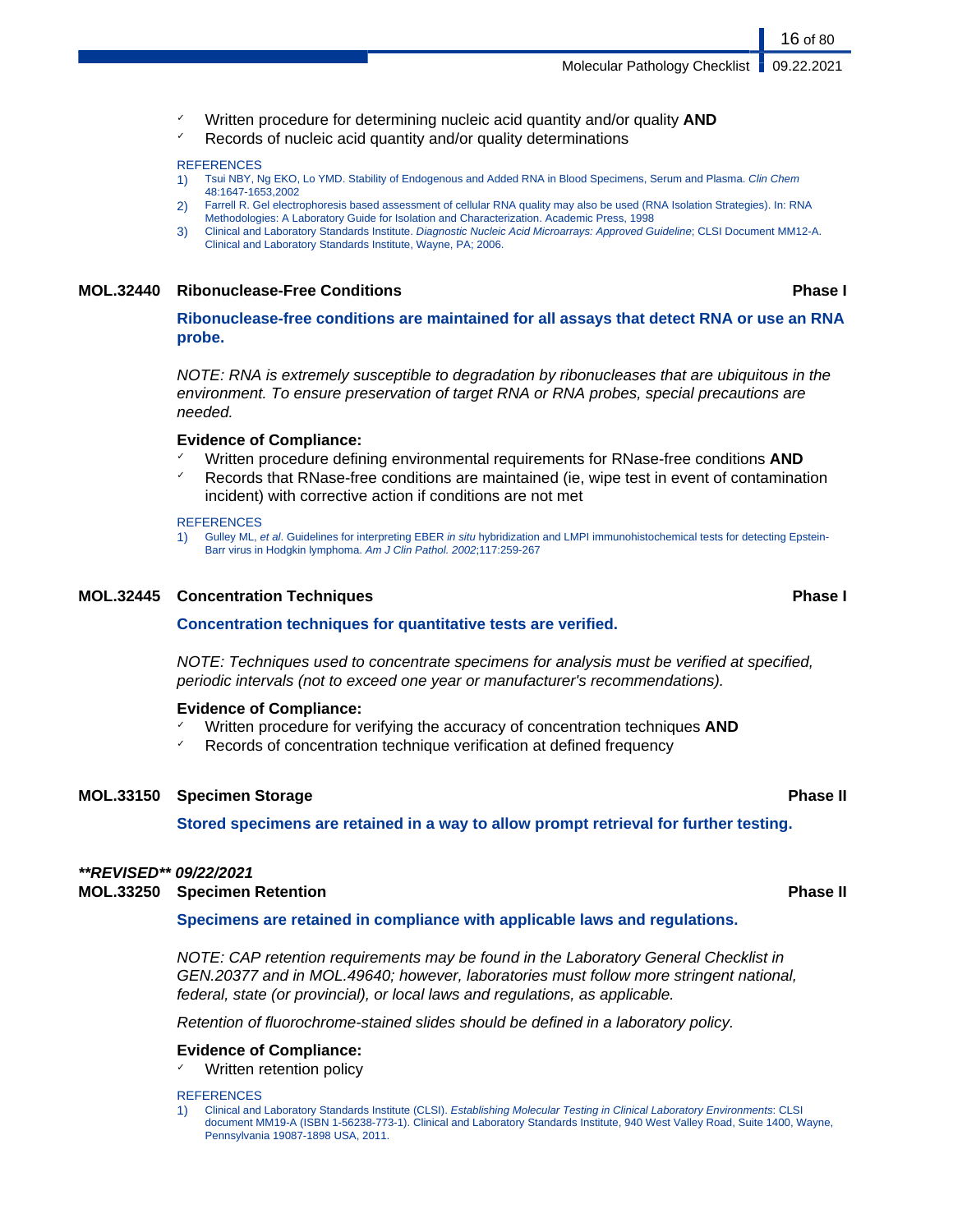17 of 80

2) Clinical and Laboratory Standards Institute (CLSI). Molecular Methods for Clinical Genetics and Oncology Testing; Approved Guideline—Third Edition. CLSI document MM01-A3 (ISBN 1-56238-793-6). Clinical and Laboratory Standards Institute, 940 West Valley Road, Suite 2500, Wayne, Pennsylvania 19087 USA, 2012.

# **QUANTITATIVE ASSAYS: CALIBRATION AND STANDARDS**

CALIBRATION: The process of adjusting an instrument or test system to establish a relationship between the measurement response and the concentration or amount of the analyte that is being measured by the test procedure.

During the validation of a quantitative assay, calibrators are used to generate a calibration curve that spans the analytical measurement range (AMR) to assess accuracy, linearity, limit of detection (LOD) and limit of quantification (LOQ). Unlike standards used to generate a standard curve, calibrators must have a matrix appropriate for the clinical specimens assayed by that method. For example, an assay that measures copies of RNA transcript would require calibrators that consist of RNA target in an appropriate matrix such as total RNA.

CALIBRATION VERIFICATION: The process of confirming that the current calibration settings for each analyte remain valid for a test system.

Each laboratory must define limits for accepting or rejecting results of the calibration verification process. Calibration verification can be accomplished in several ways. If the manufacturer provides a calibration validation or verification process, it must be followed. Other techniques include (1) assay of the current method calibration materials as unknown specimens, and (2) assay of matrix-appropriate materials with target values that are specific for the test system.

ANALYTICAL MEASUREMENT RANGE (AMR): The range of analyte values that a method can directly measure on the specimen without any dilution, concentration, or other pretreatment that is not part of the usual assay process.

# LINEARITY AND THE AMR

Linearity is a fundamental characteristic of many analytic measurement methods, whereby there is a straightline relationship between "true" analyte concentrations and measured concentrations. In this context, linearity refers to the relationship between the predicted and observed measurement results and not to the relationship between instrument signal output and analyte concentration. For most assays, this relationship is linear within the AMR.

# AMR VERIFICATION

Laboratories are required to verify that the appropriate relationship is maintained over the AMR. Laboratories may verify and use an AMR that is narrower than the range defined by the manufacturer. This may be appropriate when materials available for method validation and/or AMR verification are not available to verify the full range claimed by the manufacturer, or reporting values across the full range defined by the manufacturer is not clinically relevant. For some types of assays, results beyond the AMR can be reported through dilution studies.

Minimum requirements for AMR verification can be met by using matrix appropriate materials, which include low, mid and high concentration or activity range of the AMR with recovery of results that fall within a defined range of the target value. Records of AMR verification must be available.

# CLOSENESS OF SAMPLE CONCENTRATIONS OR ACTIVITIES TO THE UPPER AND LOWER LIMITS OF THE AMR

When verifying the AMR, it is required that materials used are near the upper and lower limits of the AMR. Factors to consider in verifying the AMR are the expected analytic imprecision near the limits, the clinical impact of errors near the limits, and the availability of test specimens near the limits. It may be difficult to obtain specimens with values near the limits for some analytes. In such cases, reasonable procedures should be adopted based on available specimen materials. The closeness of sample concentrations and activities to the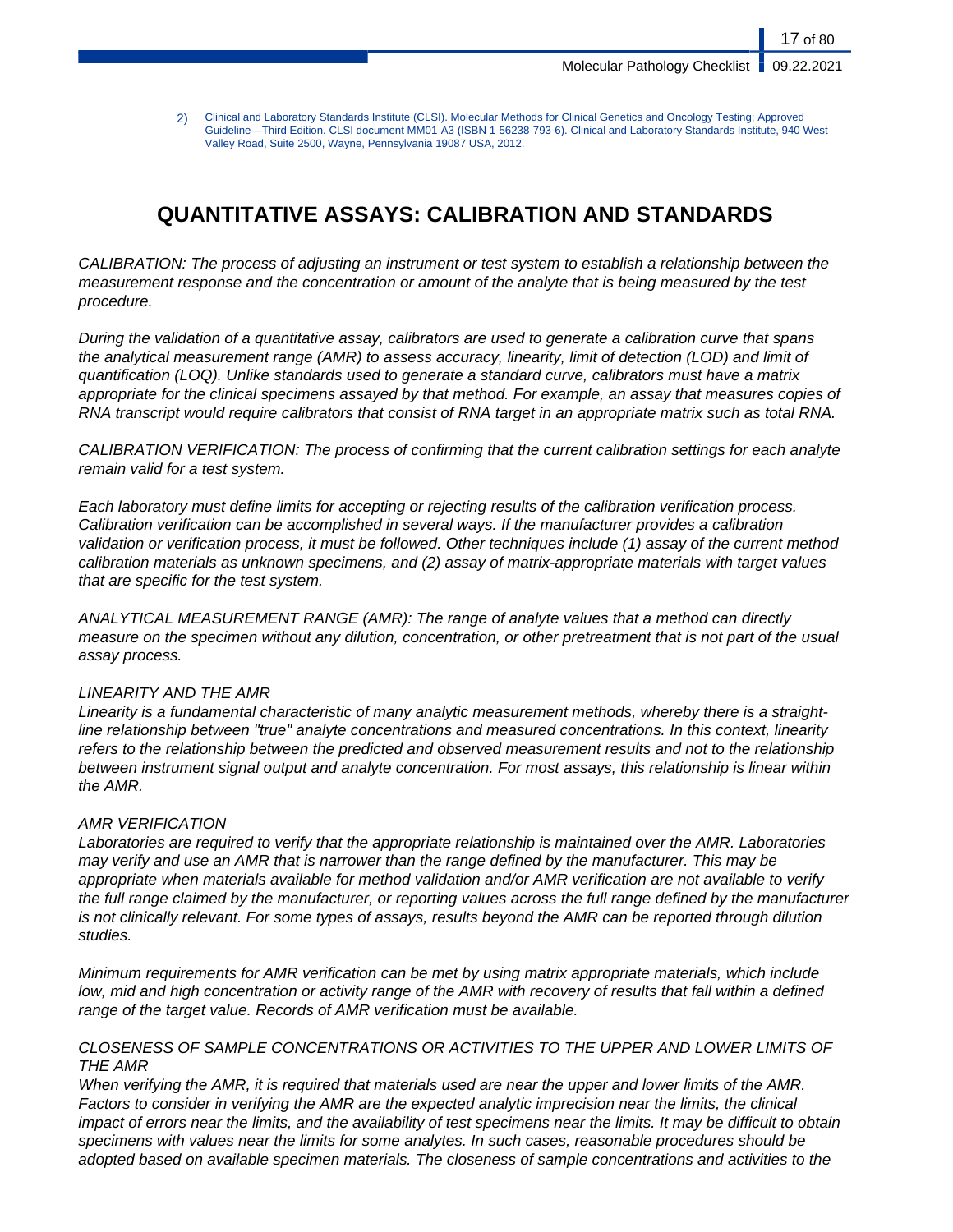Molecular Pathology Checklist | 09.22.2021

18 of 80

upper and lower limits of the AMR are defined at the laboratory director's discretion. The method manufacturer's instructions for verifying the AMR must be followed, when available. The laboratory director must define limits for accepting or rejecting verification tests of the AMR.

# **Inspector Instructions:**

| <b>READ</b>     | Sampling of calibration and AMR policies and procedures<br>Sampling of calibration/calibration verification records<br>Sampling of AMR verification records                                                                                                                                                                                                     |
|-----------------|-----------------------------------------------------------------------------------------------------------------------------------------------------------------------------------------------------------------------------------------------------------------------------------------------------------------------------------------------------------------|
| <b>OBSERVE</b>  | Sampling of calibration materials (quality)                                                                                                                                                                                                                                                                                                                     |
|                 | What is your course of action if calibration is unacceptable?<br>When was the last time you performed calibration and how did you verify the<br>calibration?<br>What is your course of action when you receive calibration materials for non-FDA<br>cleared/approved assays?<br>What is your course of action when preparing controls and calibrators in-house? |
| <b>DISCOVER</b> | Further evaluate the responses, corrective actions, and resolutions for unacceptable<br>calibration and unacceptable calibration verification                                                                                                                                                                                                                   |

# **MOL.33655 Calibration Procedures Phase II**

# **Calibration procedures for each test system are appropriate, and the calibration records are reviewed for acceptability.**

NOTE: Calibration must be performed following manufacturer's instructions, at minimum, including the number, type, and concentration of calibration materials, frequency of calibration, and criteria for acceptable performance. Calibration procedures are typically specified in the manufacturer's instructions but may also be established by the laboratory.

### **REFERENCES**

- 1) Department of Health and Human Services, Centers for Medicare & Medicaid Services. Clinical laboratory improvement amendments of 1988; final rule. Fed Register. 1992(Feb 28):7165 [42CFR493.1217]
- 2) Department of Health and Human Services, Centers for Medicare & Medicaid Services. Medicare, Medicaid and CLIA Programs; Laboratory Requirements Relating to Quality Systems and Certain Personnel Qualifications; final rule. Fed Register. 2003(Jan 24):3707 [42CFR493.1255]
- 3) Clinical and Laboratory Standards Institute. Evaluation of Matrix Effects; Approved Guideline. 3<sup>rd</sup> ed. CLSI Document EP14-A3. Clinical and Laboratory Standards Institute, Wayne, PA; 2014
- 4) Miller WG. Quality control. In: Henry's Clinical Diagnostic and Management by Laboratory Methods, 21st Edition, ed McPherson RA, Pincus MR, Saunders Elsevier, 2007:99-111.

# **MOL.33696 Calibration and Calibration Verification Materials Phase II**

**High quality materials with test system and matrix-appropriate target values are used for calibration and calibration verification whenever possible.**

NOTE: Calibration and calibration verification must have defined analysis target values and appropriate matrix characteristics for the clinical specimens and specific assay method. Many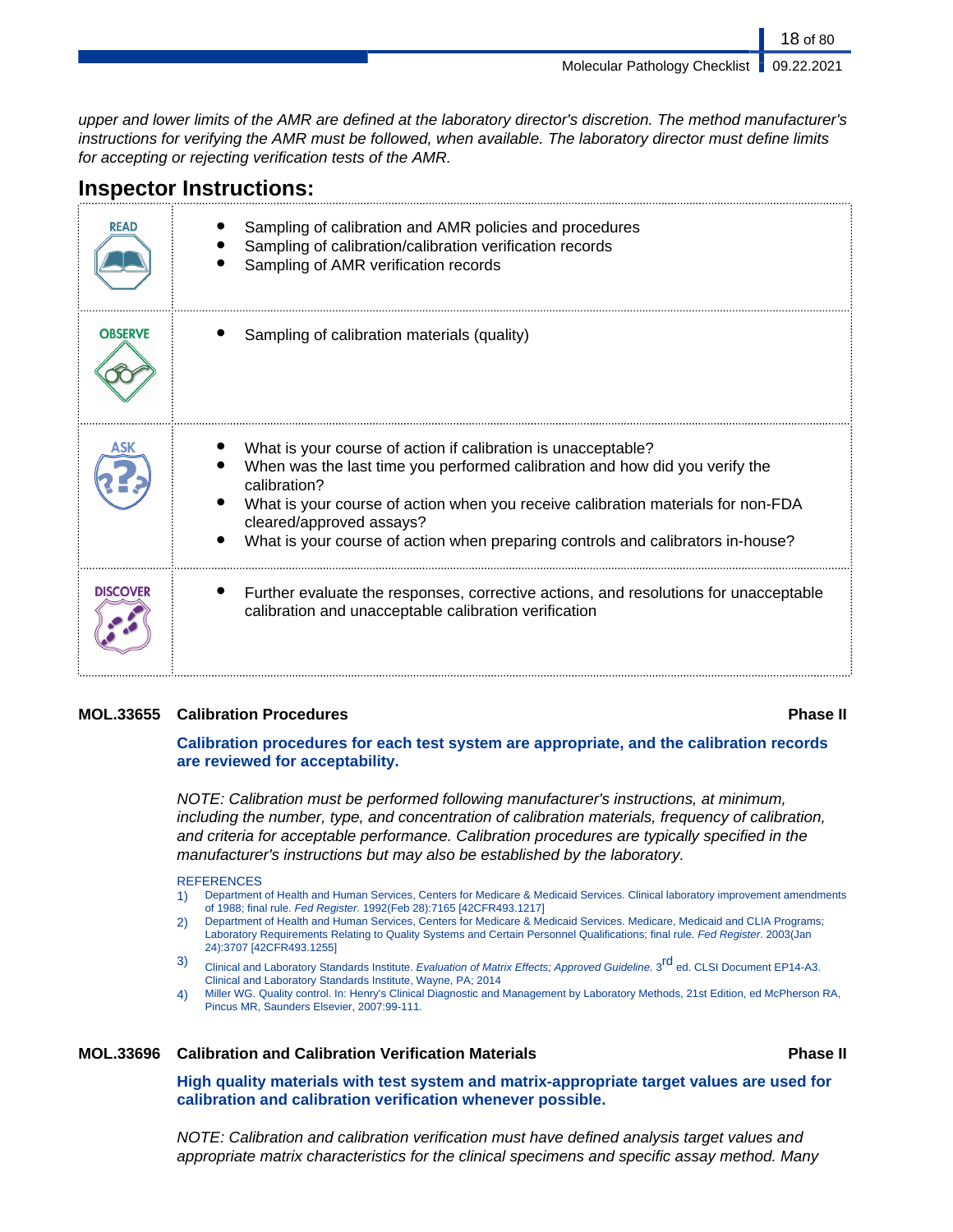instrument systems require calibration materials with system-specific target values to produce accurate results for clinical specimens.

Suitable materials for calibration verification include, but are not limited to:

- 1. Calibrators used to calibrate the analytical system
- 2. Materials provided by the manufacturer for the purpose of calibration verification
- 3. Previously tested unaltered patient/client specimens
- 4. Primary or secondary standards or reference materials with matrix characteristics and target values appropriate for the method
- 5. Third party general purpose reference materials that are suitable for verification

In general, routine control materials and proficiency testing materials are not suitable for calibration verification, except in situations where the material has been shown to be suitable (eg, specifically designed by the method manufacturer) or no other materials are available.

# **Evidence of Compliance:**

Written policy defining the use of appropriate calibration and calibration verification materials

# **REFERENCES**

- 1) Clinical and Laboratory Standards Institute. Evaluation of Matrix Effects; Approved Guideline. 3<sup>rd</sup> ed. CLSI Document EP14-A3. Clinical and Laboratory Standards Institute, Wayne, PA; 2014
- 2) Department of Health and Human Services, Centers for Medicare & Medicaid Services. Medicare, Medicaid and CLIA Programs; Laboratory Requirements Relating to Quality Systems and Certain Personnel Qualifications; final rule. Fed Register. 2003(Jan 24):3707 [42CFR493.1255]

# **MOL.33737 Calibration Materials - Non-FDA Cleared/Approved Assays Phase II**

# **The quality of all calibration materials used for non-FDA cleared/approved assays is evaluated and recorded.**

NOTE: Commercial standards used to prepare calibrators require certificates of quality from the manufacturer, or a quality check as part of the initial assay validation. The laboratory must ensure the accuracy of a new lot of calibrators by checking the new lot against the current lot.

### **REFERENCES**

1) Department of Health and Human Services, Centers for Medicare & Medicaid Services. Medicare, Medicaid and CLIA Programs; Laboratory Requirements Relating to Quality Systems and Certain Personnel Qualifications; final rule. Fed Register. 2003(Jan 24):3707 [42CFR493.1255]

# **MOL.33860 Recalibration/Calibration Verification Criteria Phase II**

# **Criteria are established for frequency of recalibration or calibration verification, and the acceptability of results.**

NOTE: Laboratories must either recalibrate or perform calibration verification at least every six months and if any of the following occur:

- 1. At changes of reagent lots, unless the laboratory can demonstrate that the use of different lots does not affect the accuracy of patient/client results
- 2. If QC shows an unusual trend or shift or is outside acceptable limits, and the system cannot be corrected to bring control values into the acceptable range
- 3. After major maintenance or change of a critical instrument component
- 4. When recommended by the manufacturer

Single use devices, and other test devices that do not allow user calibration, do not require calibration verification.

# **Evidence of Compliance:**

- Written policy defining the method, frequency and limits of acceptability of calibration verification for each instrument/test system **AND**
- Records of calibration verification at defined frequency

# **REFERENCES**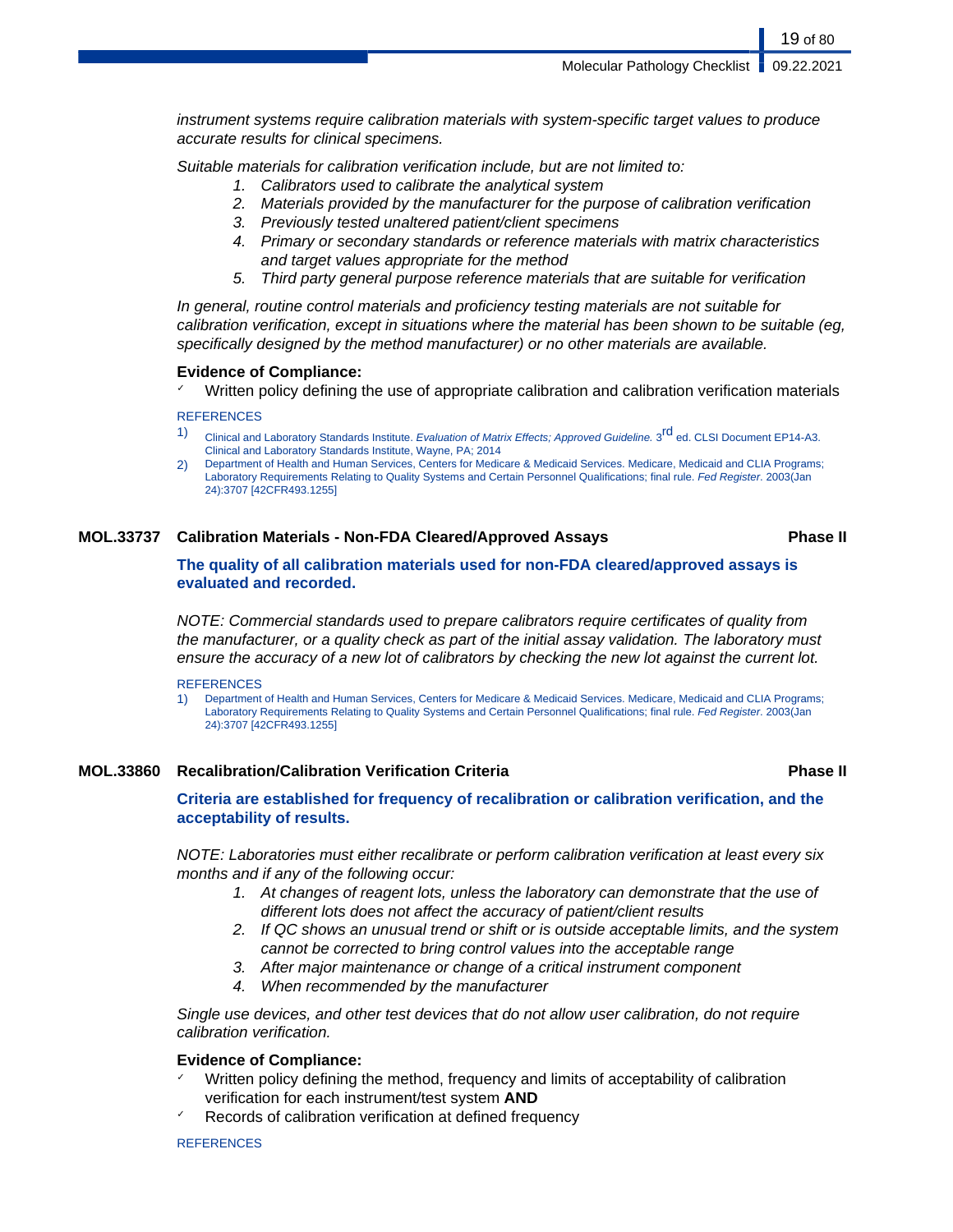Molecular Pathology Checklist | 09.22.2021

- 1) Department of Health and Human Services, Centers for Medicare and Medicaid Services. Clinical laboratory improvement amendments of 1988; final rule. Fed Register. 2003(Jan 24):3707[42CFR493.1255(b)(3)]
- 2) Miller WG. Quality control. In: Henry's Clinical Diagnostic and Management by Laboratory Methods, 21st Edition, ed McPherson RA, Pincus MR, Saunders Elsevier, 2007:99-111.

# **MOL.33901 Recalibration Phase II**

**The system is recalibrated when calibration verification fails to meet the established criteria of the laboratory.**

# **Evidence of Compliance:**

- Written policy defining criteria for recalibration **AND**
- Records of recalibration, if calibration or calibration verification has failed

### **REFERENCES**

1) Department of Health and Human Services, Centers for Medicare & Medicaid Services. Medicare, Medicaid and CLIA Programs; Laboratory Requirements Relating to Quality Systems and Certain Personnel Qualifications; final rule. Fed Register. 2003(Jan 24):3707 [42CFR493.1255(a)(3)]

# **MOL.33942 AMR Verification Materials Phase II**

**Verification of the analytical measurement range (AMR) is performed with matrixappropriate materials that include the low, mid and high range of the AMR, and appropriate acceptance criteria are defined.**

NOTE: The matrix of the sample (ie, the environment in which the sample is suspended or dissolved) may influence the measurement of the analyte. In many cases, the method manufacturer will recommend suitable materials. Other suitable materials for AMR verification include the following:

- 1. Linearity material of appropriate matrix, eg, CAP CVL Survey-based or other suitable linearity verification material
- 2. Previously tested patient/client specimens, that may be altered by admixture with other specimens, dilution, spiking in known amounts of an analyte, or other technique
- 3. Primary or secondary standards or reference materials with matrix characteristics and target values appropriate for the method
- 4. Patient samples that have reference method assigned target values
- 5. Control materials, if they adequately span the AMR and have method specific target values

# **Evidence of Compliance:**

Written policy for AMR verification defining the types of materials used and acceptability criteria

#### REFERENCES

- 1) Department of Health and Human Services, Centers for Medicare and Medicaid Services. Clinical laboratory improvement amendments of 1988; final rule. Fed Register. 2003(Jan 24):3707 [42CFR493.1255]
- 2) Shah VP, Midha KK, Dighe S, et al. Bioanalytical Method Validation Pharm Res. 1992; 9(4):588-92.
- 3) Hartmann C, Smeyers-Verbeke J, Massart DL, McDowall RD. Validation of bioanalytical chromatographic methods. J Pharm Biomed Anal. 1998; 17(2):193-218.
- 4) Findlay JW, et al. Analytical Methods Validation Bioavailability, Bioequivalence and Pharmacokinetic Studies. Pharm Res. 2000; 17(12):1551-7.
- 5) Killeen AA, Long T, Souers R, Styler P, Ventura CB, Klee GG. Verifying Performance Characteristics of Quantitative Analytical Systems: Calibration Verification, Linearity, and Analytical Measurement Range. Arch Pathol Lab Med. 2014; 138(9):1773-81.

# **MOL.33983 AMR Verification Phase II**

**Verification of the analytical measurement range (AMR) is performed at least every six months and following defined criteria. Records are retained.**

NOTE: The AMR must be verified at least every six months after a method is initially placed in service and if any of the following occur:

# 20 of 80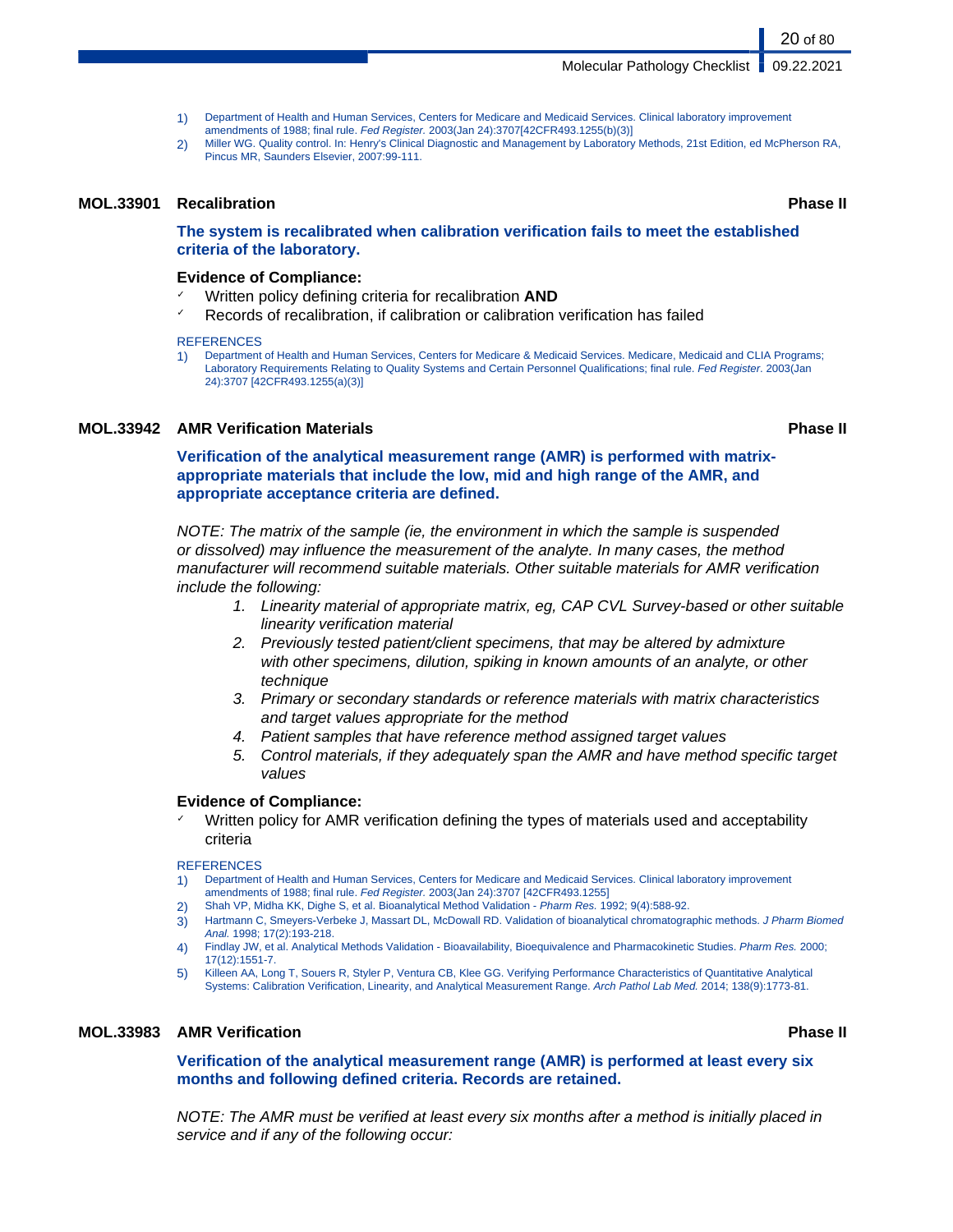Molecular Pathology Checklist | 09.22.2021

- 1. At changes of reagent lots, unless the laboratory can demonstrate that the use of different lots does not affect the accuracy of patient/client test results, and the range used to report patient/client test data
- 2. If QC shows an unusual trend or shift or is outside acceptable limits, and the system cannot be corrected to bring control values into the acceptable range
- 3. After major preventive maintenance or change of a critical instrument component
- 4. When recommended by the manufacturer

It is not necessary to independently verify the AMR if the calibration of an assay includes calibrators that span the full range of the AMR, with low, midpoint and high values (ie, three points) and the system is calibrated at least every six months. A one-point or two-point calibration does not include all of the necessary points to validate the AMR.

# **Evidence of Compliance:**

- Written policy for AMR verification defining the frequency performed **AND**
- Records of AMR verification at least every six months

#### **REFERENCES**

1) Department of Health and Human Services, Centers for Medicare & Medicaid Services. Medicare, Medicaid and CLIA Programs; Laboratory Requirements Relating to Quality Systems and Certain Personnel Qualifications; final rule. Fed Register. 2003(Jan 24):3707 [42CFR493.1255]

### **MOL.34024 Calibrator Preparation Phase II**

# **Calibrators and controls are prepared separately.**

NOTE: In general, calibrators should not be used as QC materials. If calibrators are used as controls, then different preparations should be used for these two functions. For example, when using commercial calibrators and controls, the lot number for calibration should be different than the lot number used for QC, whenever possible.

# **Evidence of Compliance:**

Written policy and procedure for the use and in-house preparation of controls and calibrators

### **REFERENCES**

1) Department of Health and Human Services, Centers for Medicare and Medicaid Services. Clinical laboratory improvement amendments of 1988; final rule. Fed Register. 2003(Jan 24):3708 [42CFR493.1256(d)(9)]

# **REAGENTS**

# **Inspector Instructions:**



Sampling of probe/primer information

Additional requirements are in the REAGENTS section of the All Common Checklist.

# **MOL.34188 Probe Characteristics Phase II**

**Information regarding the nature of any probe or primer used in an assay is sufficient to permit interpretation and troubleshooting of test results.**

### 21 of 80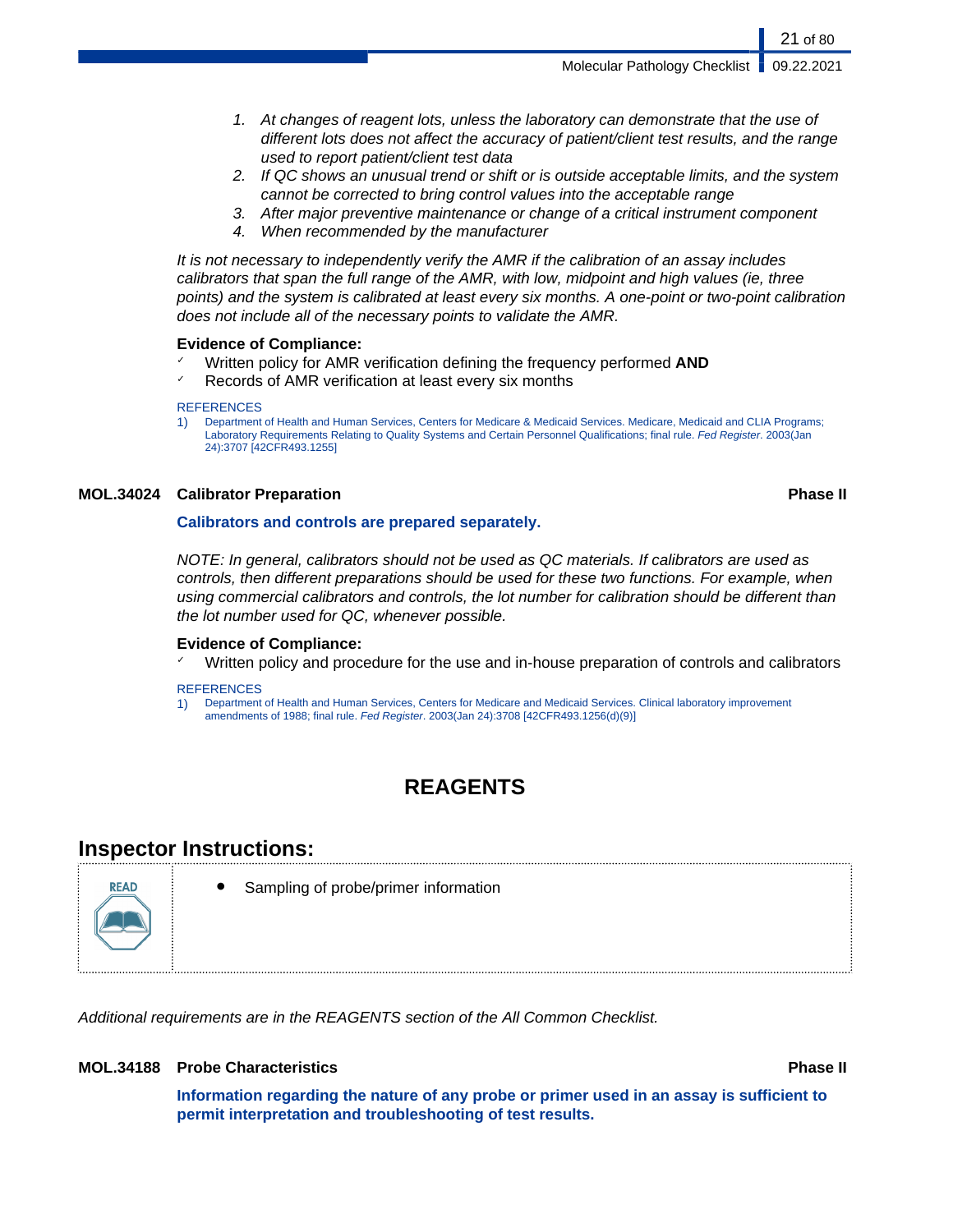NOTE: Items of importance where appropriate include: the type (genomic, cDNA, oligonucleotide or riboprobe) and origin (human, viral, etc.) of the probe or sequence; the oligonucleotide sequence and complementary sequence or gene region recognized; an appropriate restriction enzyme map of the DNA; known polymorphisms, sites resistant to endonuclease digestion, and cross-hybridizing bands; the labeling methods used and standards for adequacy of hybridization or amplification. For linkage analysis, recombination frequencies and map positions must be recorded. Loci should be designated as defined by the Human Gene Mapping Nomenclature Committee. For inherited disease tests, additional information such as chromosomal location of the target, allele frequencies of the variant in various ethnic groups, and recombination frequencies (for linkage probes) may be required. Sequence and size data may not be available for commercially-obtained probes and primers when this information is considered proprietary.

#### **REFERENCES**

1) McAlpine PJ, et al. The Catalog of mapped genes and report of the nomenclature committee. Human gene mapping. Cytogenet Cell Genet. (most recent version)

# **CONTROLS**

Controls are samples that act as surrogates for patient/client specimens. They are processed like a patient/ client sample to monitor the ongoing performance of the entire analytic process in every run. This section of the checklist is applicable to the different steps of the testing process (eg, amplification), methods, and instrument systems used (eg, sequencing, PCR, arrays).

Molecular tests typically include positive and negative controls and, in some instances, a sensitivity control to show that low level target is detectable. An internal control, extraction control, and a contamination control may be indicated. A single control may be able to serve multiple purposes. Quantitative tests typically include at least two levels of control at relevant decision points to verify that calibration status is maintained within acceptable limits.

| <b>READ</b>     | Sampling of QC policies and procedures<br>Sampling of QC records, including monthly monitoring of imprecision                                                                                                                                                                                                     |
|-----------------|-------------------------------------------------------------------------------------------------------------------------------------------------------------------------------------------------------------------------------------------------------------------------------------------------------------------|
| <b>OBSERVE</b>  | Sampling of control material (storage)                                                                                                                                                                                                                                                                            |
|                 | How do you determine when QC is unacceptable and corrective action is needed?<br>How does your laboratory verify the cut-off value used to distinguish positive from<br>negative results?<br>What is your course of action when monthly statistical data changes significantly from<br>the previous month's data? |
| <b>DISCOVER</b> | Review a sampling of QC data over the previous two-year period. Select several<br>occurrences in which QC is out of range and follow records to determine if the steps<br>taken follow the laboratory procedure for corrective action                                                                             |

# **Inspector Instructions:**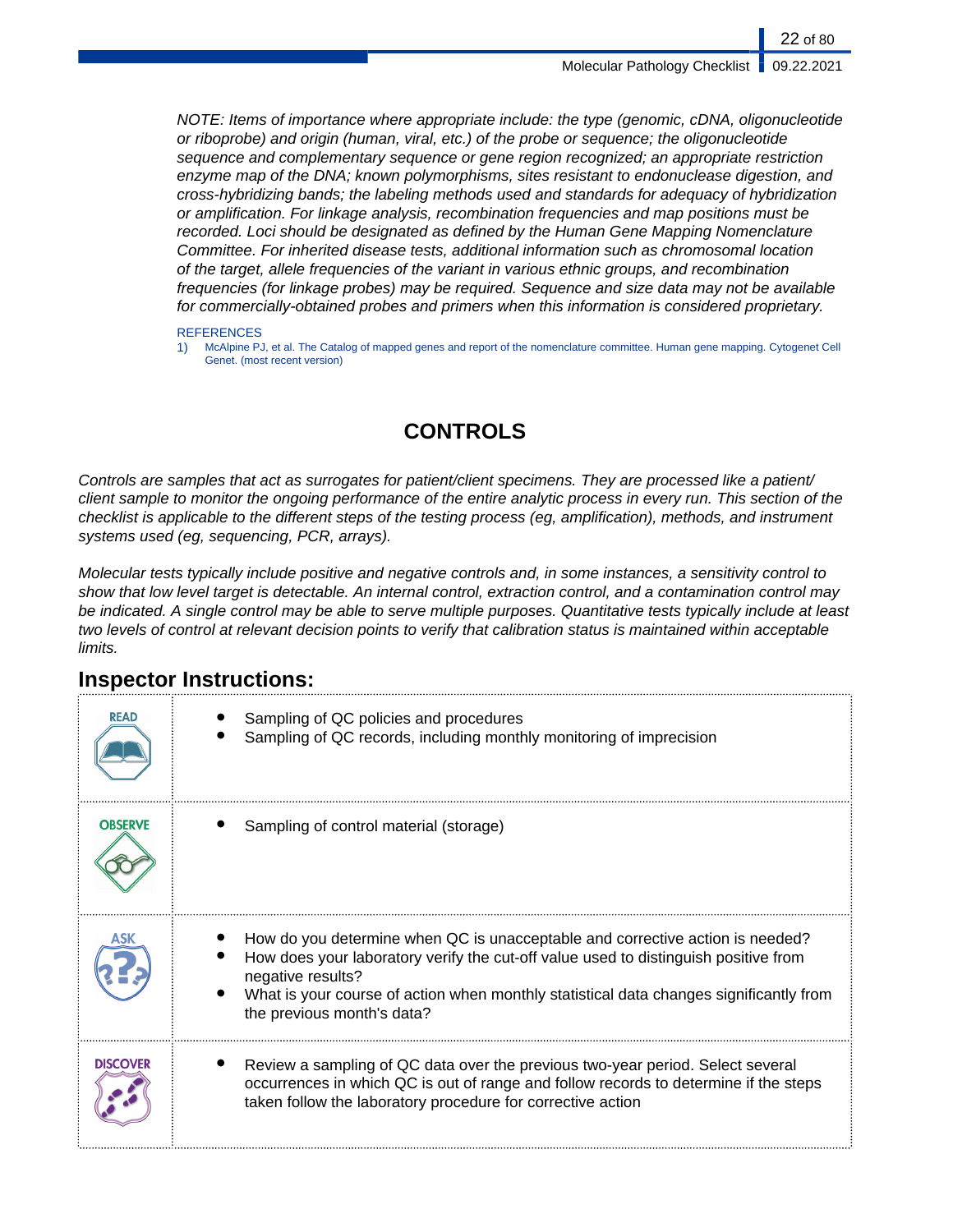# **\*\*REVISED\*\* 09/22/2021**

# **MOL.34229 Controls - Qualitative Assays Phase II**

**For qualitative tests, positive, negative and sensitivity controls are included for each assay, when appropriate, in every run and as specified in the manufacturer's instructions (as applicable) and laboratory procedure.**

NOTE: Ideally, one should use a positive control for each analyte in each run. However, in some circumstances such as in a large targeted panel for detection of cystic fibrosis pathogenic variants, this is not practical. One way to address this situation is to rotate positive controls in a systematic fashion and at a frequency defined in the laboratory procedure. A sensitivity control may be required if the molecular assay is being used to detect low-level target sequences (eg, pathogens, chimerism, mosaicism, tumor-normal admixtures).

If an internal quality control process (eg, electronic/procedural/built-in) is used instead of an external control material to meet daily quality control requirements, the laboratory must have an individualized quality control plan (IQCP) approved by the laboratory director defining the control process, including the frequency and use of external and internal controls. At a minimum, external control materials must be analyzed with new lots and shipments of reagents or more frequently if indicated in the manufacturer's instructions. The quality control plan must include the monitoring of the extraction and amplification phases based on the risk assessment performed by the laboratory and the manufacturer's instructions. Please refer to the IQCP section of the All Common Checklist for the eligibility of tests for IQCP and requirements for implementation and ongoing monitoring of an IQCP.

# **Evidence of Compliance:**

- ✓ Written QC procedures **AND**
- ✓ Records of QC results including external and internal control processes **AND**
- ✓ Manufacturer's product insert or manual, as applicable

### **REFERENCES**

- 1) Department of Health and Human Services, Centers for Medicare and Medicaid Services. Clinical Laboratory Improvement Amendments of 1988; Final Rule. Fed Register. 2003(Jan 24);7166 [42CFR493.1256(D)(3)(II)]
- 2) Clinical and Laboratory Standards Institute (CLSI). Establishing Molecular Testing in Clinical Laboratory Environments: CLSI document MM19-A (ISBN 1-56238-773-1). Clinical and Laboratory Standards Institute, 940 West Valley Road, Suite 1400, Wayne, Pennsylvania 19087-1898 USA, 2011.
- 3) Department of Health and Human Services, Centers for Medicare and Medicaid Services. S & C: 16-20-CLIA: Policy Clarification on Acceptable Control Materials Used when Quality Control (QC) is Performed in Laboratories. April 8, 2016.

# **\*\*REVISED\*\* 09/22/2021**

# **MOL.34270 Controls - Quantitative Assays Phase II**

**For quantitative tests, control materials at more than one concentration (level) are included in every run and as specified in the manufacturer's instructions (as applicable) and laboratory procedure.**

# NOTE: Controls should verify assay performance at relevant analytic and clinical decision points.

If an internal quality control process (eg, electronic/procedural/built-in) is used instead of an external control material to meet daily quality control requirements, the laboratory must have an individualized quality control plan (IQCP) approved by the laboratory director defining the control process, including the frequency and use of external and internal controls. At a minimum, external control materials must be analyzed with new lots and shipments of reagents or more frequently if indicated in the manufacturer's instructions. The quality control plan must include the monitoring of the extraction and amplification phases based on the risk assessment performed by the laboratory and the manufacturer's instructions. Please refer to the IQCP section of the All Common Checklist for the eligibility of tests for IQCP and requirements for implementation and ongoing monitoring of an IQCP.

# **Evidence of Compliance:**

- Written QC procedures **AND**
- Records of QC results including external and internal control processes **AND**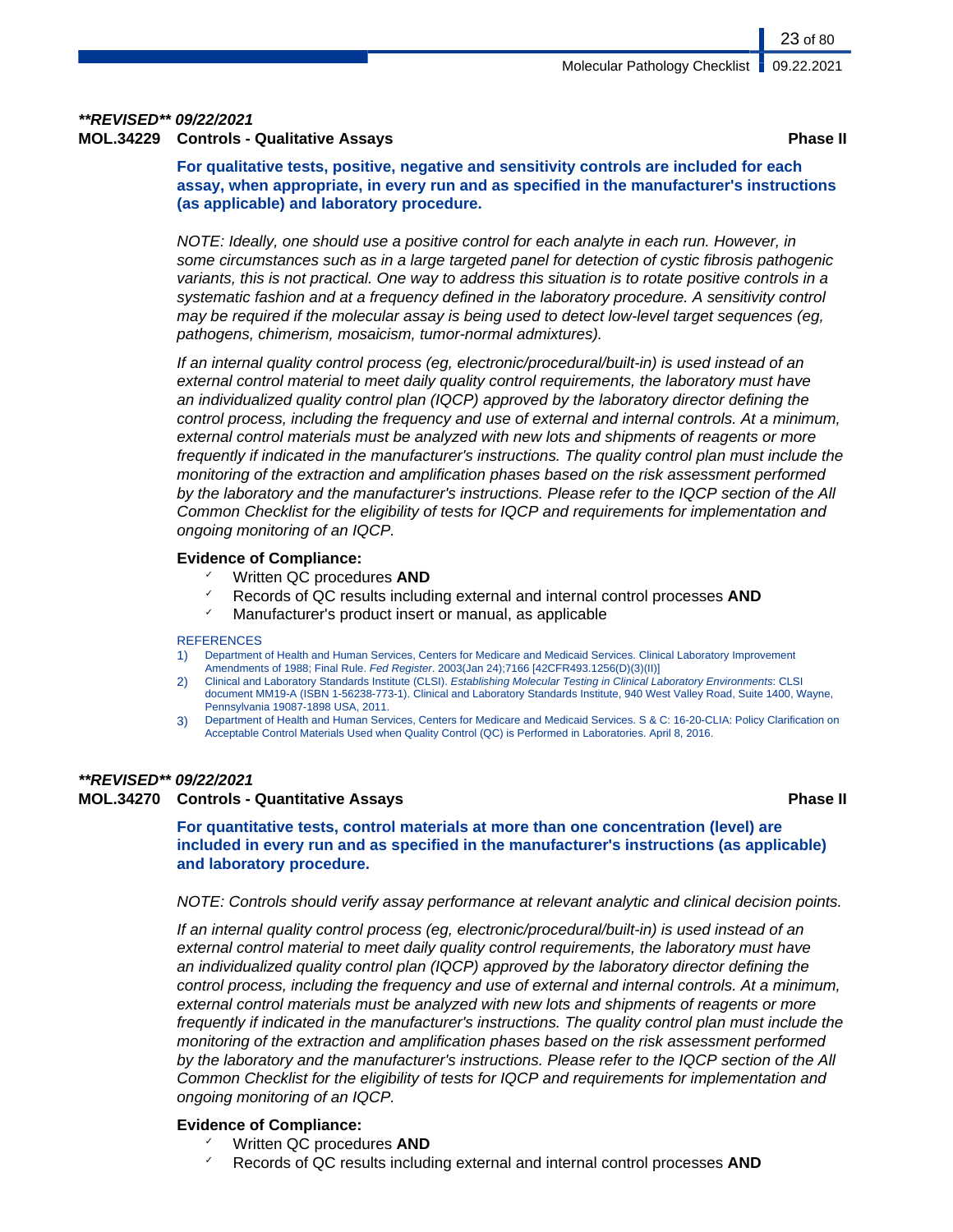Manufacturer product insert or manual, as applicable

#### **REFERENCES**

- 1) Clinical and Laboratory Standards Institute (CLSI). Statistical Quality Control for Quantitative Measurement Procedures: Principles and Definitions; Approved Guideline. 4th ed. CLSI document C24-ED4. Clinical and Laboratory Standards Institute, Wayne, PA, 2016.
- 2) Ye JJ, et al. Performance evaluation and planning for patient/client-based quality control procedures. Am J Clin Pathol. 2000;113:240-248.
- 3) Department of Health and Human Services, Centers for Medicare and Medicaid Services. S & C: 16-20-CLIA: Policy Clarification on Acceptable Control Materials Used when Quality Control (QC) is Performed in Laboratories. April 8, 2016.

### **MOL.34311 Control and Standard Acceptability Limits Phase II**

**Acceptability limits are defined for all control procedures, control materials and standards.**

NOTE: These controls must be appropriate for the range of sensitivities tested and should, ideally, focus on result ranges that are near clinical decision points.

#### **Evidence of Compliance:**

Written policy defining acceptability limits

## **MOL.34325 Alternative Control Procedures Phase II**

**If the laboratory performs test procedures for which control materials are not commercially available, there are written procedures for an alternative mechanism to detect immediate errors and monitor test system performance over time. The performance of alternative control procedures must be recorded.**

NOTE: "Performance" includes elements of accuracy, precision, and clinical discriminating power. Examples of alternative procedures may include split sample testing with another method or with another laboratory, the testing of previously tested patient specimens in duplicate, testing of patient specimens in duplicate, or other defined processes approved by the laboratory director.

#### **Evidence of Compliance:**

- ✓ Written procedures for alternative quality control **AND**
- Records of alternative control procedures

#### **REFERENCES**

1) Department of Health and Human Services, Centers for Medicare and Medicaid Services. Clinical laboratory improvement amendments of 1988; final rule. Fed Register. 2003(Jan 24): [42CFR493.1256(h)].

# **MOL.34352 QC Confirmation of Acceptability Phase II**

### **The results of controls are reviewed for acceptability before reporting of results.**

### **Evidence of Compliance:**

- Written policy stating that controls are reviewed and acceptable prior to reporting patient results **AND**
- Records of control result approval

#### **REFERENCES**

1) Department of Health and Human Services, Centers for Medicare and Medicaid Services. Clinical laboratory improvement amendments of 1988; final rule. Fed Register. 1992(Feb 28):7166 [42CFR493.1218(e)]

### **MOL.34393 QC Corrective Action Phase II**

**There are records of corrective action when control results exceed defined acceptability limits.**

NOTE: Patient test results obtained in an analytically unacceptable test run or since the last acceptable test run must be evaluated to determine if there is a significant clinical difference in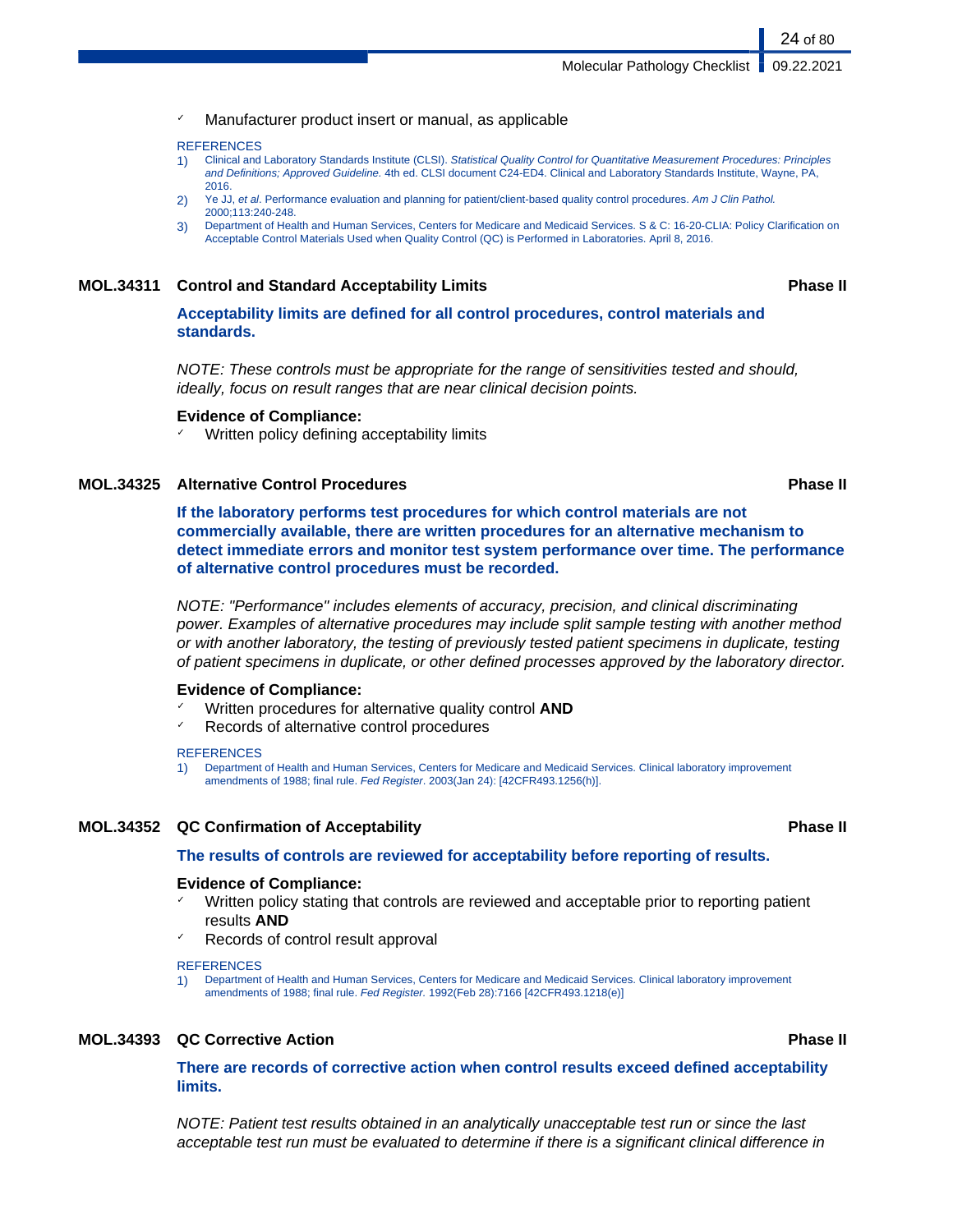Even if patient samples are no longer available, test results can be re-evaluated to search for evidence of an out-of-control condition that might have affected patient results. For example, evaluation could include comparison of patient means for the run in question to historical patient means, and/or review of selected patient results against previous results to see if there are consistent biases (all results higher or lower currently than previously) for the test(s) in question.

The corrective action for tests that have an Individualized Quality Control Plan (IQCP) approved by the laboratory director must include an assessment of whether further evaluation of the risk assessment and quality control plan is needed based on the problems identified (eg, trending for repeat failures, etc.).

### **REFERENCES**

1) Department of Health and Human Services, Centers for Medicare and Medicaid Services. Clinical laboratory improvement amendments of 1988; final rule. Fed Register. 2003(Oct 1):1046[42CFR493.1282(b)(2)]

# **MOL.34434 QC Handling Phase II**

25 of 80

# **Control specimens are tested in the same manner and by the same personnel (including specimen preparation) as patient samples.**

NOTE: It is implicit in quality control that control specimens be tested in the same manner as patient specimens. Moreover, QC specimens must be analyzed by personnel who routinely perform patient testing. This does not imply that each operator must perform QC daily, so long as each instrument and/or test system has QC performed at required frequencies, and all analysts participate in QC on a regular basis. To the extent possible, all steps of the testing process must be controlled.

For newborn screening testing, good laboratory practice is to punch controls and patient blood spot samples with the same equipment.

# **Evidence of Compliance:**

Records reflecting that QC is run by the same personnel performing patient testing

### **REFERENCES**

1) Department of Health and Human Services, Centers for Medicare and Medicaid Services. Clinical laboratory improvement amendments of 1988; Final rule. Fed Register. 1992(Feb 28):7166 [42CFR493.118(c)]

# **MOL.34475 QC Statistics Phase I**

**For quantitative assays, quality control statistics are calculated and reviewed at least monthly to define analytic imprecision and to monitor trends over time.**

NOTE: The laboratory must use statistical methods such as calculating SD and CV at specified intervals to evaluate variance in numeric QC data.

# **Evidence of Compliance:**

✓ QC records showing monthly monitoring and corrective action, as applicable

### **REFERENCES**

- 1) Rifai N, Horvath AR, Wittwer CT, eds. Tietz Textbook of Clinical Chemistry and Molecular Diagnostics. 6th ed. St. Louis, MO: Elsevier; 2018.
- 2) Department of Health and Human Services, CMS. Clinical laboratory improvement amendments of 1988; final rule. Fed Register. 2003(Jan 24):7146 [42CFR493.1256(d)(10)(i)
- 3) Ross JW, Lawson NS. Analytic goals, concentrations relationships, and the state of the art of clinical laboratory precision. Arch Pathol Lab Med. 1995;119:495-513
- 4) Clinical and Laboratory Standards Institute (CLSI). Statistical Quality Control for Quantitative Measurement Procedures: Principles and Definitions; Approved Guideline. 4th ed. CLSI document C24-ED4. Clinical and Laboratory Standards Institute, Wayne, PA, 2016.
- 5) Brooks ZC, et al. Critical systematic error used of varied QC rules in routine chemistry. Clin Chem. 2000;46:A70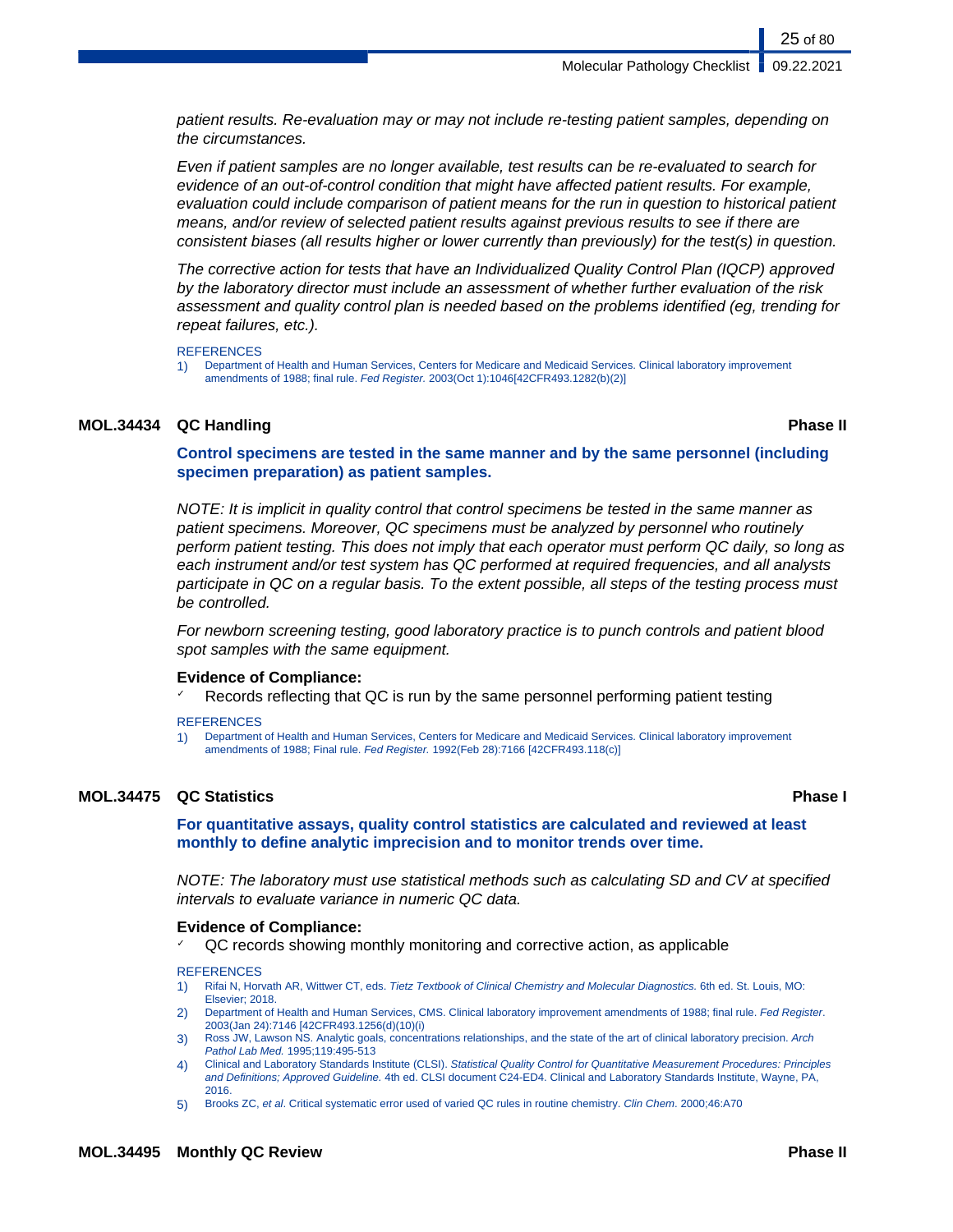**Quality control data are reviewed and assessed at least monthly by the laboratory director or designee.**

NOTE: The review of quality control data must be recorded and include follow-up for outliers, trends, or omissions that were not previously addressed.

The QC data for tests performed less frequently than once per month should be reviewed when the tests are performed.

The review of quality control data for tests that have an Individualized Quality Control Plan (IQCP) approved by the laboratory director must include an assessment of whether further evaluation of the risk assessment and quality control plan is needed based on the problems identified (eg, trending for repeat failures, etc.).

# **Evidence of Compliance:**

✓ Records of QC review including follow-up for outliers, trends or omissions

# **MOL.34516 Qualitative Cut-Off Verification Phase II**

**For qualitative tests that use a cut-off value to distinguish positive from negative, the cutoff value is verified with every change in lot or at least every six months.**

NOTE: The threshold value that distinguishes a positive from a negative result must be verified with every change in lot (eg, new master mix), instrument maintenance, or at least every six months. Note that a low-positive control that is close to the threshold value can satisfy this checklist requirement, but must be external to the kit (eg, weak-positive patient sample or reference material prepared in appropriate matrix).

# **Evidence of Compliance:**

- Written procedure for verification of the cut-off value **AND**
- Records of verification of cut-off value at defined frequency

# **MOL.34557 Control Storage Phase I**

**Controls are stored in a manner that maintains their integrity.**

# **PROCEDURES AND TEST SYSTEMS**

# **RESTRICTION ENDONUCLEASES**

# **Inspector Instructions:**

Sampling of restriction endonuclease digestion records

# **MOL.34580 Restriction Endonuclease Digestion Confirmation Phase II**

**The completeness and accuracy of restriction endonuclease digestion are confirmed, when appropriate.**



26 of 80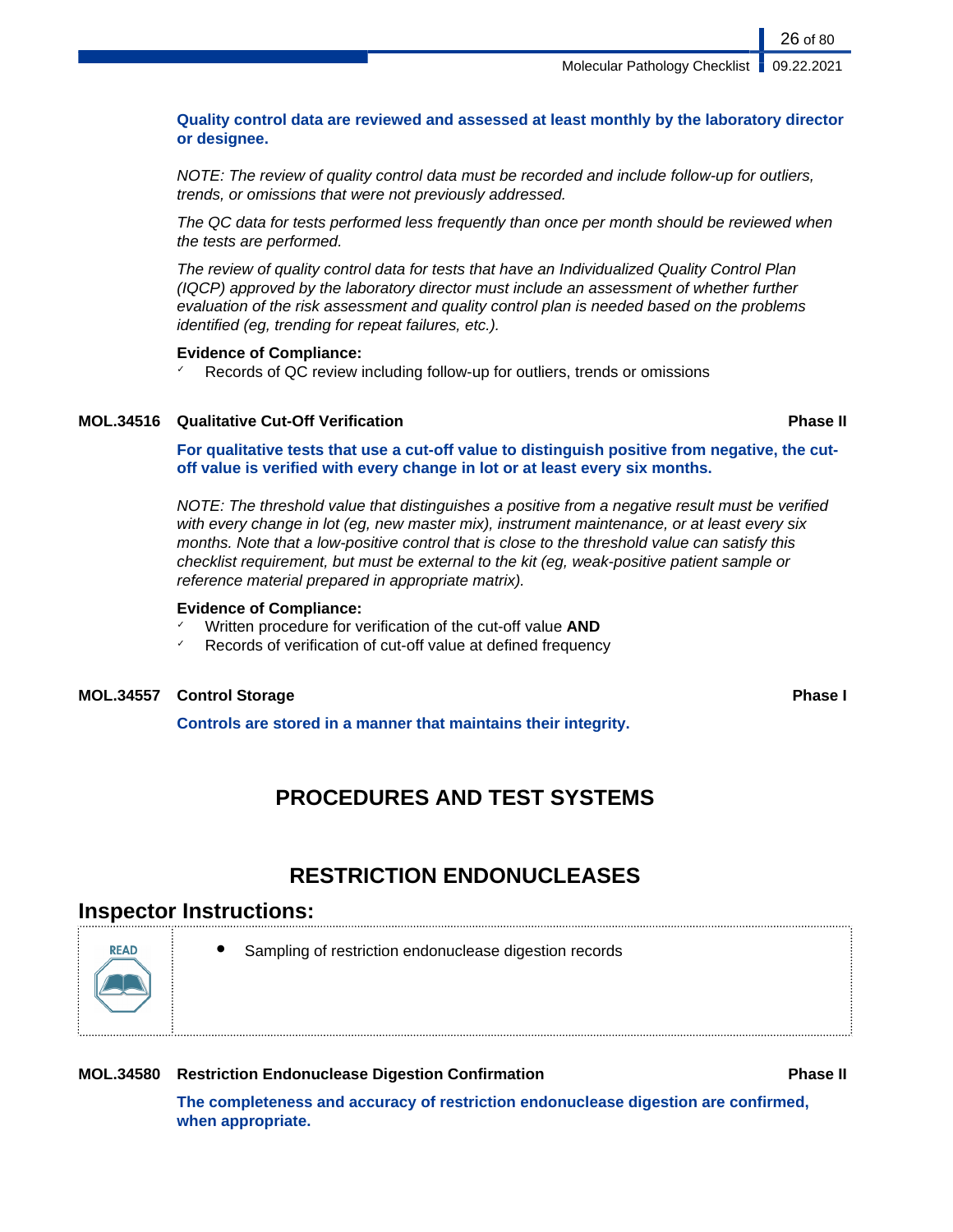NOTE: The treatment of DNA with restriction endonucleases (RE) must be performed for an appropriate amount of time and under appropriate reaction conditions, ie, to guard against nonspecific activity. The efficacy of RE digestion must be established for each new lot of enzyme and in each run. Buffers must be used before their expiration date and properly stored.

# **Evidence of Compliance:**

- ✓ Written policy defining conditions under which RE should be used **AND**
- $\checkmark$  Records of confirmation of efficacy of RE digestion with each new lot of enzyme and in each run

# **ELECTROPHORESIS**

# **Inspector Instructions:**

| <b>READ</b>    | Sampling of electrophoresis policies and procedures                                                  |
|----------------|------------------------------------------------------------------------------------------------------|
| <b>OBSERVE</b> | Gel images (sufficient resolution/quality)                                                           |
|                | How does your laboratory prevent degradation of the nucleic acid sample used for<br>electrophoresis? |

# **MOL.34990 Loading Nucleic Acids Phase I**

**Standard amounts of nucleic acid are loaded on analytical gels, when possible.**

| <b>MOL.35050</b> | <b>Molecular Weight Markers</b>                                                                                | <b>Phase II</b> |
|------------------|----------------------------------------------------------------------------------------------------------------|-----------------|
|                  | Known molecular weight markers that span the range of expected bands are used for<br>each electrophoretic run. |                 |
|                  | <b>Evidence of Compliance:</b><br>Records of appropriate markers with each run                                 |                 |
|                  | <b>MOL.35100 Visual/Fluorescent Markers</b>                                                                    | <b>Phase II</b> |
|                  | Visual or fluorescent markers are used to determine the endpoint of gel electrophoresis.                       |                 |
| <b>MOL.35150</b> | <b>Electrophoretic Gel Interpretation</b>                                                                      | <b>Phase I</b>  |
|                  | Electrophoretic gels are interpreted using objective criteria.                                                 |                 |
|                  | <b>Evidence of Compliance:</b><br>Written procedure including interpretive criteria for gels                   |                 |
|                  | <b>REFERENCES</b>                                                                                              |                 |

1) American Association of Blood Banks. Standards for parentage testing laboratories. Bethesda, MD: AABB, 1998:7.100, 7.500

27 of 80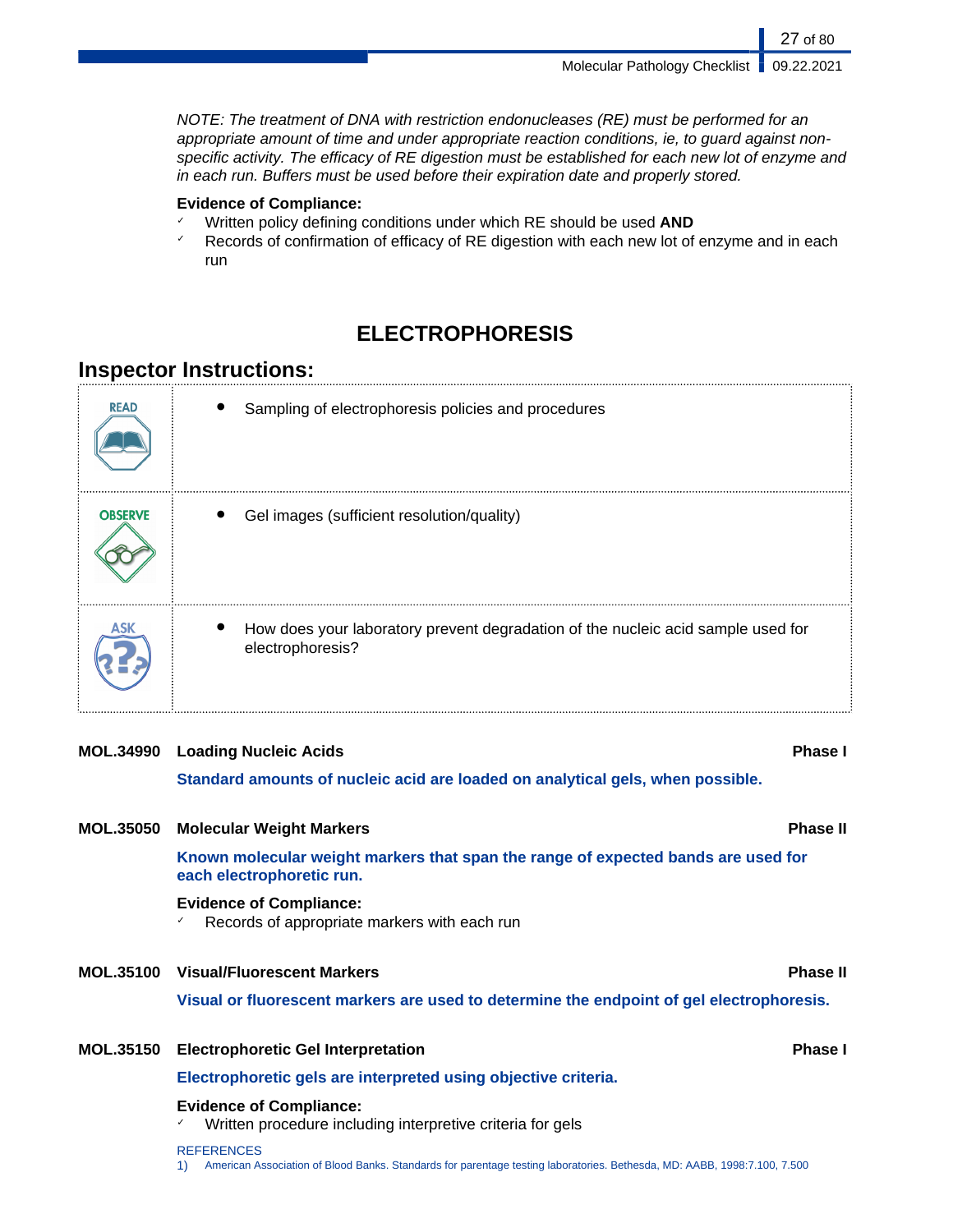2) Cossman J, et al. Gene rearrangements in the diagnosis of lymphoma/leukemia. Guidelines for use based on a multiinstitutional study. Am J Clin Pathol. 1991;95:347-354

#### **MOL.35175 Gel Image Resolution Phase II**

**The gel images are of sufficient resolution and quality (low background, clear signal, absence of bubbles, etc.) to permit the reported interpretation.**

# **TARGET AMPLIFICATION/POLYMERASE CHAIN REACTION (PCR)**

# **Inspector Instructions:**

| <b>READ</b>    | Sampling of amplification/PCR policies and procedures                                                                           |
|----------------|---------------------------------------------------------------------------------------------------------------------------------|
| <b>OBSERVE</b> | Physical containment practices (frequent glove change, separate manipulation of pre-<br>and post-specimens, dedicated pipettes) |
|                | How does your laboratory distinguish a true negative from a false negative result?                                              |

### **MOL.35350 Carryover Phase II**

**Nucleic acid amplification procedures (eg, PCR) minimize carryover (false positive results) by using appropriate physical containment and procedural controls.**

NOTE: This item is primarily directed at ensuring adequate physical separation of pre- and postamplification samples to avoid amplicon contamination. The extreme sensitivity of amplification systems requires that the laboratory take special precautions. For example, pre- and postamplification samples should be manipulated in physically separate areas; gloves must be worn and frequently changed during processing; dedicated pipettes (positive displacement type or with aerosol barrier tips) must be used; and manipulations must minimize aerosolization. Enzymatic destruction of amplification products is often helpful, as is real-time measurement of products to avoid manual manipulation of amplification products.

# **Evidence of Compliance:**

Written procedure that defines the use of physical containment and procedural controls as applicable to minimize carryover

#### **REFERENCES**

1) Clinical and Laboratory Standards Institute (CLSI). Establishing Molecular Testing in Clinical Laboratory Environments: CLSI document MM19-A (ISBN 1-56238-773-1). Clinical and Laboratory Standards Institute, 940 West Valley Road, Suite 1400, Wayne, Pennsylvania 19087-1898 USA, 2011.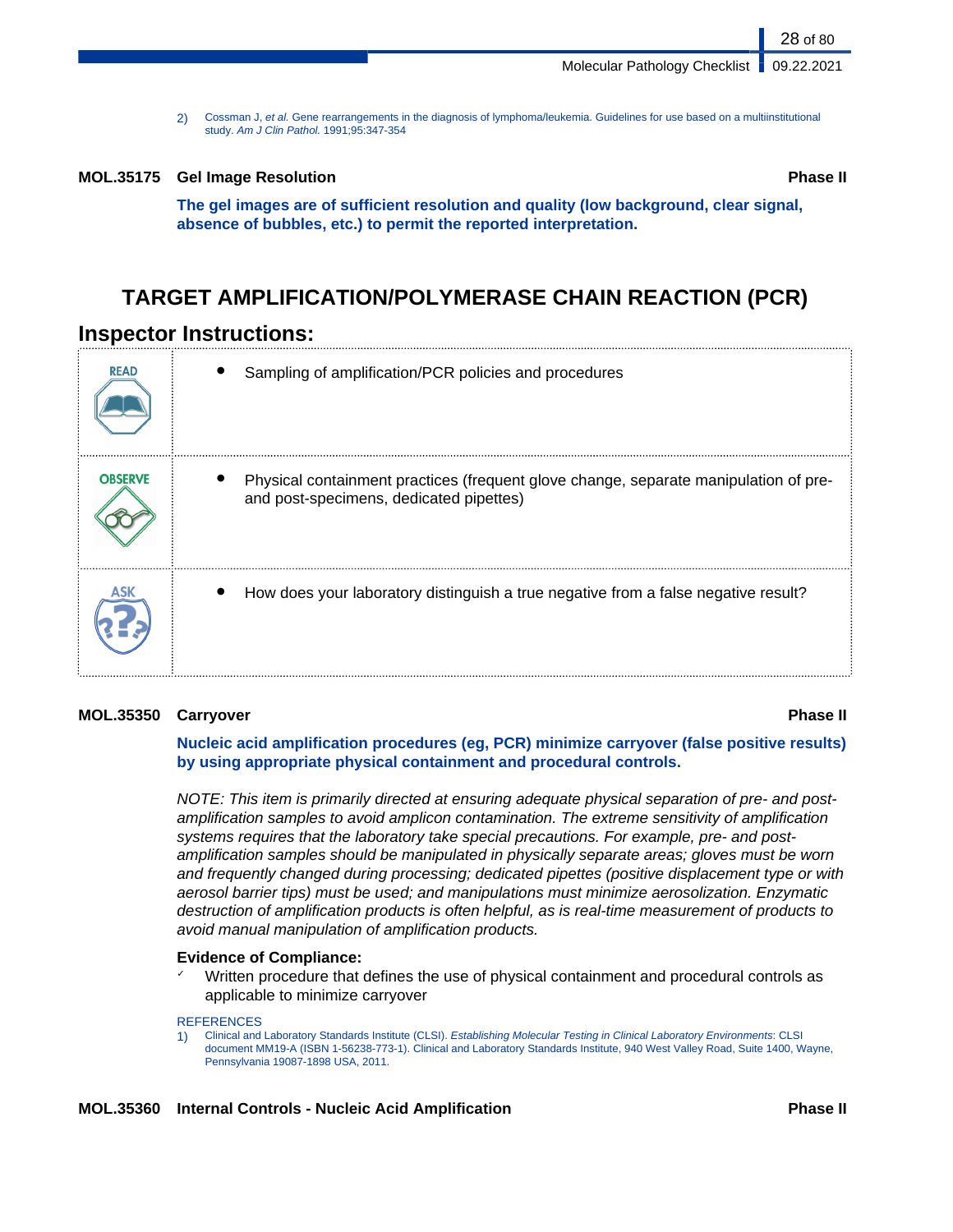**In all nucleic acid amplification procedures, internal controls are run to detect a false negative reaction secondary to extraction failure or the presence of an inhibitor, when appropriate.**

NOTE: The laboratory should be able to distinguish a true negative result from a false negative due to failure of extraction or amplification. Demonstration that another sequence can be successfully amplified in the same specimen should be sufficient to resolve this issue. For quantitative amplification assays, the effect of partial inhibition must also be addressed.

The internal control should not be smaller than the target amplicon.

# **Evidence of Compliance:**

✓ Written procedure defining use of internal controls **OR** records of assay validation and monitoring statistics for test result trends

# **MOL.35370 Melting Temperature Phase I**

**For tests that generate a result based on a Tm, appropriately narrow temperature ranges (+/- 2.5°C) are defined and recorded each day of use.**

# **ARRAYS**

Arrays include a variety of reverse and forward hybridization formats. Reverse hybridization arrays use multiple unlabeled probes on a solid support to investigate a patient sample that carries a label, either direct (fluorescent or radioactive) or indirect (affinity labels such as biotin, digoxigenin, etc.). Another form of array involves multiple real-time amplification assays to measure multiple targets simultaneously. Controls for arrays monitor those steps carried out by the laboratory (sample preparation and labeling, hybridization and detection) and by the manufacturer (assay preparation, detection and hybridization reagents). Manufacturers also contribute to QC by producing products under good manufacturing procedures (GMP), providing control material for each analyte, and by providing sequence information or confirmatory tests to resolve ambiguous results.

# **Inspector Instructions:**

| <b>READ</b>     | Sampling of array procedures, including analytical wet bench and bioinformatics<br>processes<br>Sampling of array performance monitoring records<br>Sampling of patient test reports                                       |
|-----------------|----------------------------------------------------------------------------------------------------------------------------------------------------------------------------------------------------------------------------|
|                 | How does your laboratory validate assay performance prior to test implementation?<br>What processes are used to monitor ongoing assay performance?                                                                         |
| <b>DISCOVER</b> | Review records of assay performance monitoring. If any problems are found during<br>review of performance monitoring records, or when asking questions, further evaluate<br>the laboratory's investigation and resolution. |

# **MOL.35400 Validation Studies for DNA-Based Copy Number Array - Specimen Types Phase II**

**Validation studies for DNA-based copy number arrays are performed for each specimen type that can be affected by different preanalytic variables, that requires different**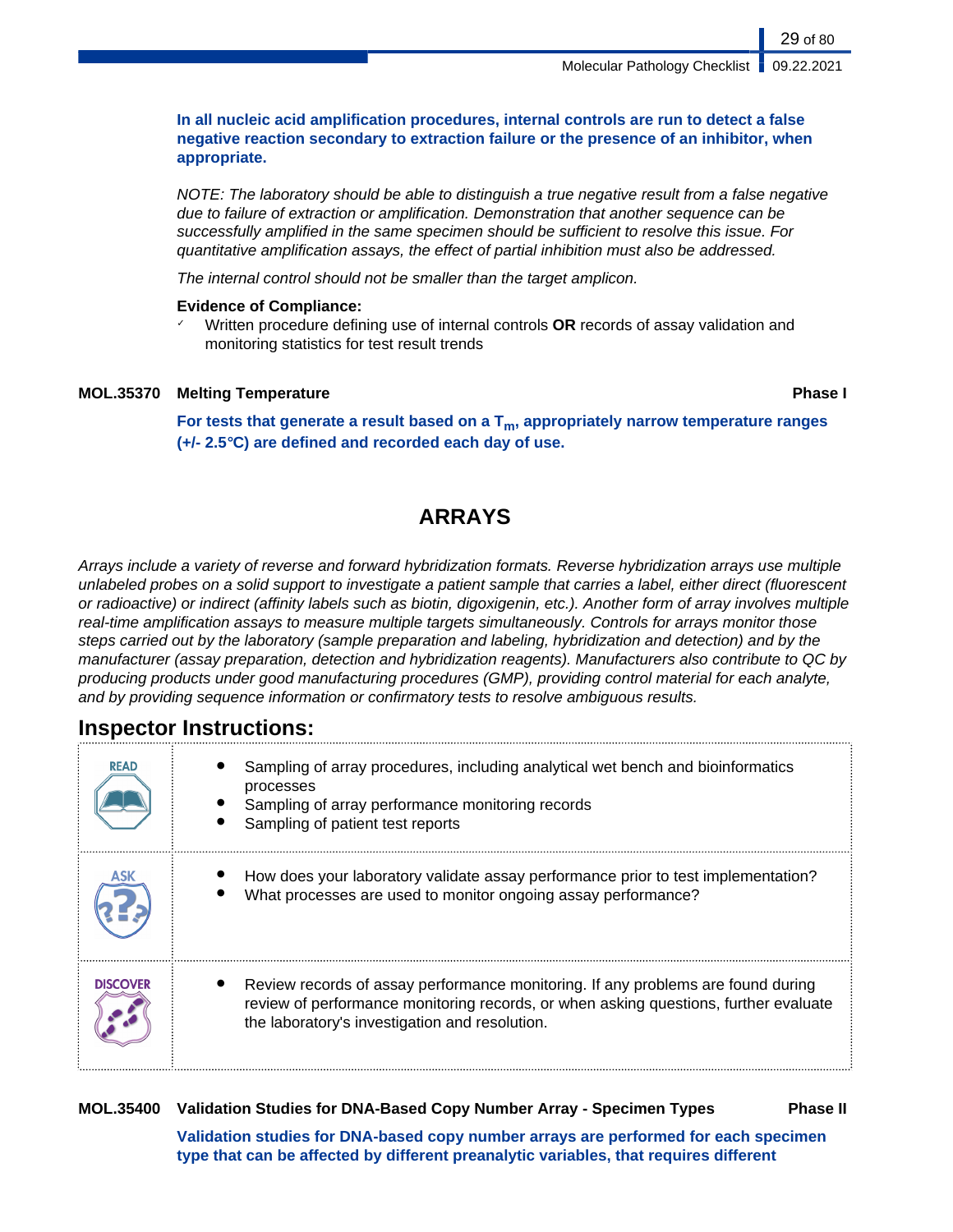# **processes for DNA extraction, and for those specimens with potentially interfering substances (eg, FFPE tissue, decalcified tissue, tissue containing melanin or mucin).**

NOTE: A number of preanalytic and analytic processing variables can significantly influence the quality and integrity of nucleic acids extracted from a specimen. Commonly tested tissue sources must be included in the validation, but it is not expected for the laboratory to include every tissue source that could be examined by the assay.

It is the responsibility of the laboratory director or designee meeting CAP director qualifications to determine when a separate validation is needed versus a limited study to demonstrate that the DNA obtained from the specimen performs the same. For example, an array platform that has been originally validated to detect constitutional copy number abnormalities from peripheral blood will require a separate full validation to detect somatic alterations but may only require a more limited study to allow for a different specimen such as saliva to be used.

If an array has been validated for constitutional copy number alterations from fresh/frozen tissue, every potential tissue source (lung, liver, kidney, etc.) does not require separate validation, unless they potentially include interfering substances (eg, mucin).

Validations can be augmented by, but not supplanted with, additional reference materials (eg, characterized cell lines, cell lines with spiked in nucleic acids). Matrix-appropriate samples must be included.

# **Evidence of Compliance:**

Records of validation studies

# **MOL.35420 Assay Performance Monitoring <b>Phase I Phase I Phase I Phase I**

# **Assay performance is monitored for each run and quality metrics are verified prior to reporting results.**

NOTE: The monitoring of assay performance includes the review and recording of the quality metrics of each run. This may include:

- DNA labeling verification (using detection of label, purification and quantitation of labeled DNA fragments, or electrophoretic techniques)
- Review of DLRs (Derivative Log Ratio)
- Genotyping performance (SNP arrays only)
- Number of suboptimal samples
- Monitoring the number of copy number alterations per sample
- Other quality metrics provided by the array software

Criteria for acceptable performance must be defined. This includes hardware and analytical software.

# **Evidence of Compliance:**

- ✓ Written procedure for monitoring assay performance with defined acceptability criteria **AND**
- Records of verification

**REFERENCES** 

- 1) South ST, Lee C, Lamb AN, Higgins AW, Kearney HM, Working Group for the American College of Medical Genetics and Genomics Laboratory Quality Assurance Committee. ACMG standards and guidelines for constitutional cytogenomic microarray analysis, including postnatal and prenatal applications: revision 2013. Genet Med. 2013; 15(11):901-9.
- 2) Cooley LD, Lebo M, Li MM, Slovak ML, Wolff DJ, Working Group of the American College of Medical Genetics and Genomics (ACMG) Laboratory Quality Assurance Committee. American College of Medical Genetics and Genomics technical standards and guidelines: microarray analysis for chromosome abnormalities in neoplastic disorders. Genet Med. 2013; 15(6):484-94.
- 3) Vermeesch JR, Fiegler H, de Leeuw N, Szuhai K, Schoumans J, Ciccone R, Speleman F, Rauch A, Clayton-Smith J, Van Ravenswaaij C, Sanlaville D, Patsalis PC, Firth H, Devriendt K, Zuffardi O. Guidelines for molecular karyotyping in constitutional genetic diagnosis. Eur J Hum Genet. 2007 Nov;15(11):1105-14
- 4) Clinical and Laboratory Standards Institute. Genomic Copy Number Microarrays for Constitutional Genetic and Oncology Applications. 1<sup>St</sup> ed. CLSI guideline MM21-ED1. Clinical and Laboratory Standards Institute, Wayne, PA; 2015.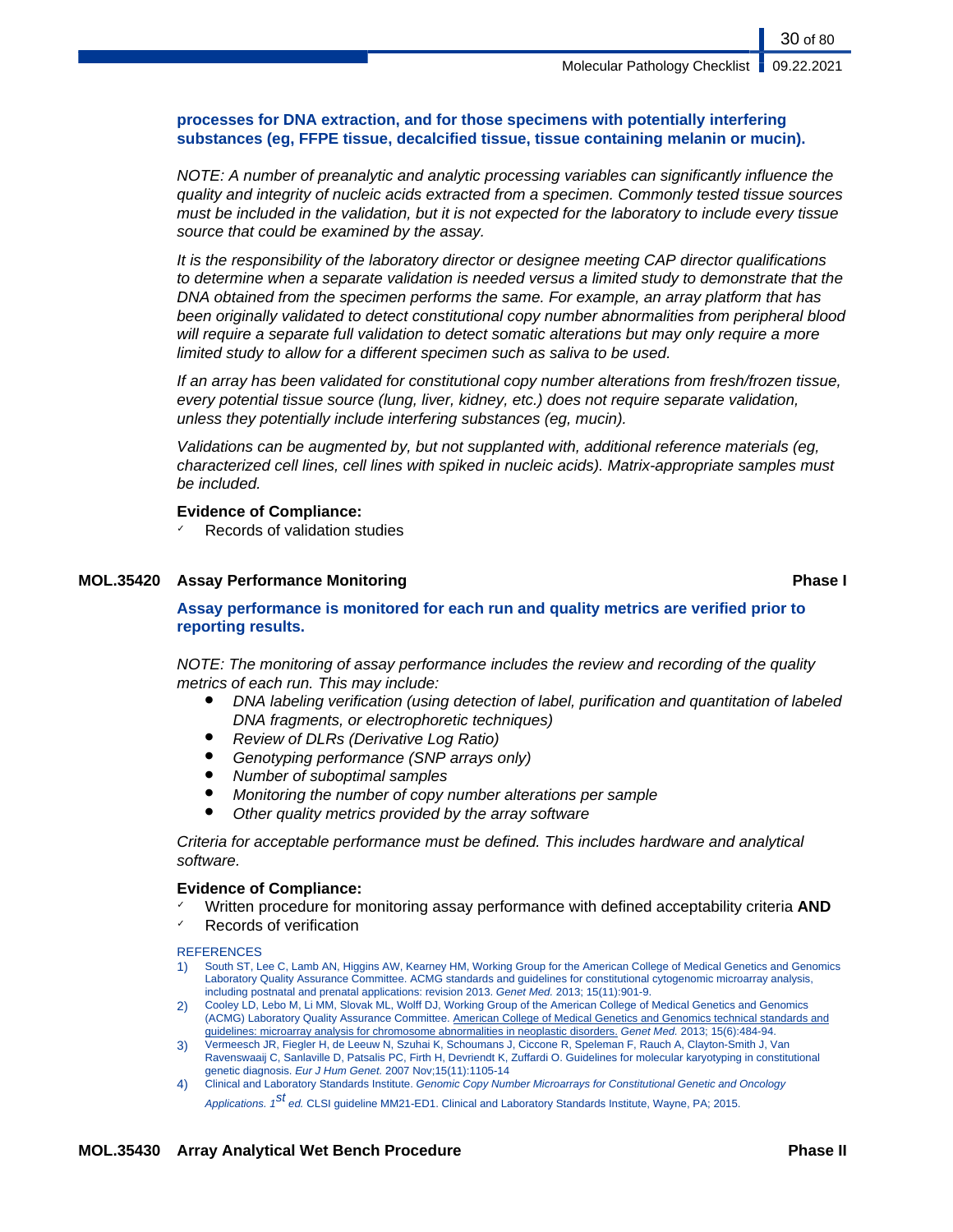# **There is a written procedure for performing the analytical wet bench process.**

# NOTE: The procedure must include:

- A description of the analytical target regions (eg, targeted or genome-wide)
- A description of acceptable sample types (see MOL.35400)
- Methods and reagents used for isolating, labeling, and hybridization of nucleic acids, as applicable
- Controls (including in silico)
- Instrument software and version
- Acceptance and rejection criteria for the results generated by the wet bench. These should include criteria for determining when the wet bench process has failed or is suboptimal.
- Written procedure for any portion of the wet bench process performed by a referral laboratory, if applicable

# **Evidence of Compliance:**

Written procedure(s) that describes the analytical wet bench process, including sections noted above, as applicable

# **MOL.35440 Array Analytical Bioinformatics Procedure Phase II**

**The laboratory has a written procedure that describes the steps in recording the bioinformatics process (also termed pipeline) used to analyze, interpret, and report array findings.**

NOTE: A bioinformatics pipeline includes all algorithms, software, scripts, parameters, reference sequences, and databases, whether in-house, vendor-developed, or open source.

The written procedure must describe the bioinformatics process(es) including, where applicable:

- Individual software applications (open source, proprietary, and custom scripts) and versioning
- Description of input and output data files for each step of the pipeline, including in silico control files or sources
- Annotations and their sources (eq, public or private databases, with versions used)
- Criteria and thresholds for detection of array findings (eg, minimum number of probes or genomic size for copy number variants)
- Determination of the limits of detection
- Additional scripts or steps used to connect discrete applications in the pipeline
- Quality control metrics, including batch or sample-specific metrics and acceptance and rejection criteria for the results generated by the analytical bioinformatics process. Criteria must be based on metrics and quality control parameters established during test optimization and utilized during validation
- Required corrective actions when results fail to meet the laboratory's acceptance criteria
- Limitations in the test methodology
- Written procedures for any portion of the array bioinformatics process performed by a referral laboratory or a commercial service provider, if applicable. This should include a written description of how the security of identifiable patient information (eg, HIPAA compliance) is ensured during transmission and storage of data by the referral laboratory or commercial service provider.

# **Evidence of Compliance:**

Written procedure that describes the analytical bioinformatics process, including sections noted above, as applicable

# **MOL.35450 Interpretation and Reporting of Array Findings Phase I**

**There is a written policy for interpreting and reporting of array findings.**

31 of 80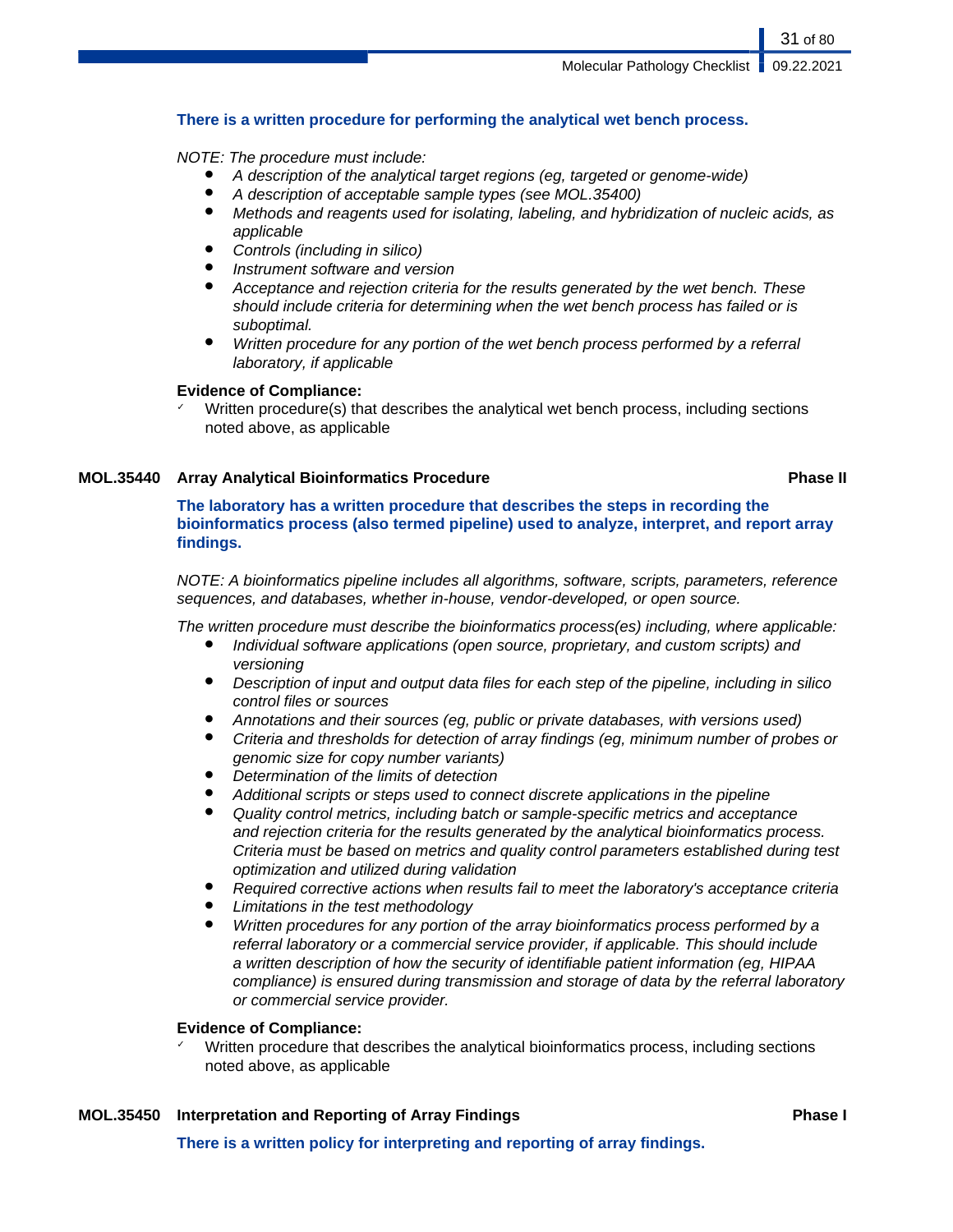NOTE: The laboratory must have a written algorithm for classifying and interpreting the clinical significance of identified findings. The ACMG guidelines can be used for classification and interpretation of copy number variants in inherited disorders.

Genome-wide array analysis may yield genetic findings unrelated to the clinical presentation for which the patient is undergoing testing. The laboratory policy must describe which, if any, and for what reasons, findings unrelated to the clinical purpose for testing are reported and the method of communication to the ordering physicians and patients, as applicable.

The written policy must include indications for confirmatory testing. The laboratory must determine by confirmation studies during validation if and when confirmatory testing of identified findings should be performed.

# **Evidence of Compliance:**

- Written procedure that describes the process used for classification, interpretation, and reporting of array findings **AND**
- Records of compliance with procedure for classification, interpretation, and reporting of findings **AND**
- Laboratory database of findings identified and/or reported **AND**
- Written policy that describes which, if any, and for what reasons, findings unrelated to the clinical purpose for testing are reported

### **REFERENCES**

- 1) South ST, Lee C, Lamb AN, Higgins AW, Kearney HM, Working Group for the American College of Medical Genetics and Genomics Laboratory Quality Assurance Committee. ACMG standards and guidelines for constitutional cytogenomic microarray analysis, including postnatal and prenatal applications: revision 2013. Genet Med. 2013; 15(11):901-9.
- 2) Cooley LD, Lebo M, Li MM, Slovak ML, Wolff DJ, Working Group of the American College of Medical Genetics and Genomics (ACMG) Laboratory Quality Assurance Committee. American College of Medical Genetics and Genomics technical standards and guidelines: microarray analysis for chromosome abnormalities in neoplastic disorders. Genet Med. 2013; 15(6):484-94.
- 3) Rehder CW, David KL, Hirsch B, Toriello HV, et al. American College of Medical Genetics and Genomics: standards and guidelines for documenting suspected consanguinity as an incidental finding of genomic testing. Genet Med. 2013; 15(2):150-2.
- 4) Clinical and Laboratory Standards Institute. Genomic Copy Number Microarrays for Constitutional Genetic and Oncology Applications. 1st ed. CLSI guideline MM21-ED1. Clinical and Laboratory Standards Institute, Wayne, PA; 2015.

# **MOL.35785 DNA Copy Number Array Report Elements Phase II**

**Reports for DNA copy number analysis using arrays include the following elements:**

- **1. Platform used**
- **2. Genome build used**
- **3. Analysis and/or reporting strategy: Detection and/or reporting criteria for copy number and homozygosity (if applicable), including number of probes and/or size limitations**
- **4. ISCN-or HGVS-compliant nomenclature for reported findings (see note)**
- **5. References to any databases used**
- **6. A statement on the need for genetic counseling when indicated**
- **7. A statement recommending further testing when indicated**
- **8. Clinical significance of DNA copy number changes, when applicable**

NOTE: Platform information includes, but is not limited to manufacturer, array version, number of probes, average probe spacing, SNP content, and targeted regions. Analysis strategy includes the copy number controls methodology: comparative/competitive or in silico.

Complex findings should be reported using ISCN-compliant nomenclature (eg, table format, "cth" for chromothripsis), when possible. HGVS nomenclature can be used to report copy number variants, including whole exon or whole gene copy number changes.

### **REFERENCES**

- 1) South ST, Lee C, Lamb AN, Higgins AW, Kearney HM, Working Group for the American College of Medical Genetics and Genomics Laboratory Quality Assurance Committee. ACMG standards and guidelines for constitutional cytogenomic microarray analysis, including postnatal and prenatal applications: revision 2013. Genet Med. 2013; 15(11):901-9.
- 2) Cooley LD, Lebo M, Li MM, Slovak ML, Wolff DJ, Working Group of the American College of Medical Genetics and Genomics (ACMG) Laboratory Quality Assurance Committee. American College of Medical Genetics and Genomics technical standards and guidelines: microarray analysis for chromosome abnormalities in neoplastic disorders. Genet Med. 2013; 15(6):484-94.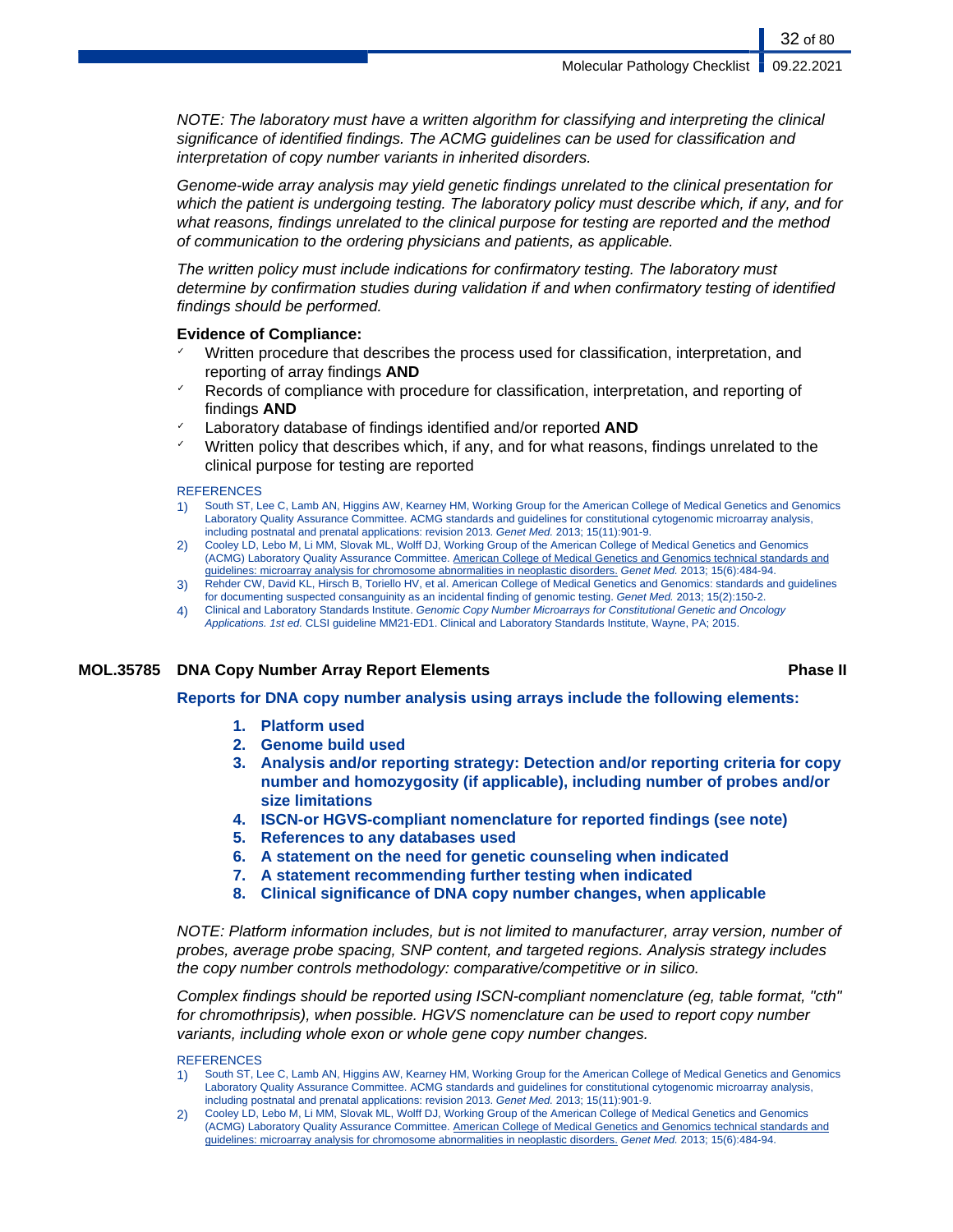33 of 80

- 3) Vermeesch JR, Fiegler H, de Leeuw N, Szuhai K, Schoumans J, Ciccone R, Speleman F, Rauch A, Clayton-Smith J, Van Ravenswaaij C, Sanlaville D, Patsalis PC, Firth H, Devriendt K, Zuffardi O. Guidelines for molecular karyotyping in constitutional genetic diagnosis. Eur J Hum Genet. 2007 Nov;15(11):1105-1114
- 4) McGowan-Jordan J, Simons A, Schmid M, eds; International Standing Committee on Human Cytogenomic Nomenclature. ISCN: An International System for Human Cytogenomic Nomenclature (2016). Basel, New York: Karger; 2016.
- 5) Shaffer LG, McGowan-Jordan J, Schmid M, eds; International Standing Committee on Human Cytogenomic Nomenclature. ISCN 2013: An International System for Human Cytogenomic Nomenclature. Basel, New York: Karger; 2013.
- 6) Department of Health and Human Services, Centers for Medicare and Medicaid Services, Clinical laboratory improvement amendments of 1988; final rule. Fed Register. 2003(Jan 24):1043-1044 [42CFR493.1276], 1047-1048 [42CFR493.1291]
- 7) Clinical and Laboratory Standards Institute. Genomic Copy Number Microarrays for Constitutional Genetic and Oncology Applications. 1<sup>St</sup> ed. CLSI guideline MM21-ED1. Clinical and Laboratory Standards Institute, Wayne, PA, 2015.
- 8) Sequence Variant Nomenclature. <http://www.HGVS.org/varnomen/> accessed 4/9/2018.

# **SANGER SEQUENCING AND PYROSEQUENCING**

# **Inspector Instructions:**

| <b>READ</b> | Sampling of sequencing policies and procedures                                                                                              |
|-------------|---------------------------------------------------------------------------------------------------------------------------------------------|
|             | How does your laboratory ensure individual nucleotides are visualized adequately?<br>How does your laboratory interpret sequence variation? |

# **MOL.35790 Sequencing Lower Limit of Detection Phase I**

**Testing is performed during assay validation to establish the approximate lower limit of detection for sequencing performed on mixed populations of cells (eg, in tumor samples), and the limit of detection is included in the laboratory report.**

NOTE: Detection of 20% variant allele proportion, which is typically equivalent to a 40% proportion of heterozygous positive cells, is commonly cited as the LOD for Sanger Sequencing. For tumor samples, consideration of the percentage of tumor cells present in conjunction with the analytical LOD of the assay is essential for proper interpretation of a negative test result.

# **MOL.35795 Analysis of Tumor Cell Percentage and Sequencing Lower Limit of Detection**

**For sequencing assays involving analysis of tumor cells, the laboratory considers the tumor cell percentage in cells, tissues, or the area of the slide from which the DNA is extracted and the analytical sensitivity of the assay when interpreting sequencing procedures, and conveys that information in the report and to the ordering provider as**

NOTE: Consideration of the percentage of tumor cells in light of the lower limit of detection of the sequencing procedure is essential for proper interpretation of a negative test result.

# **MOL.35800 Gene Information Phase I**

**appropriate.**

**There is adequate information about the gene being tested regarding the reference sequence and reported pathogenic and benign variants.**

**Phase II**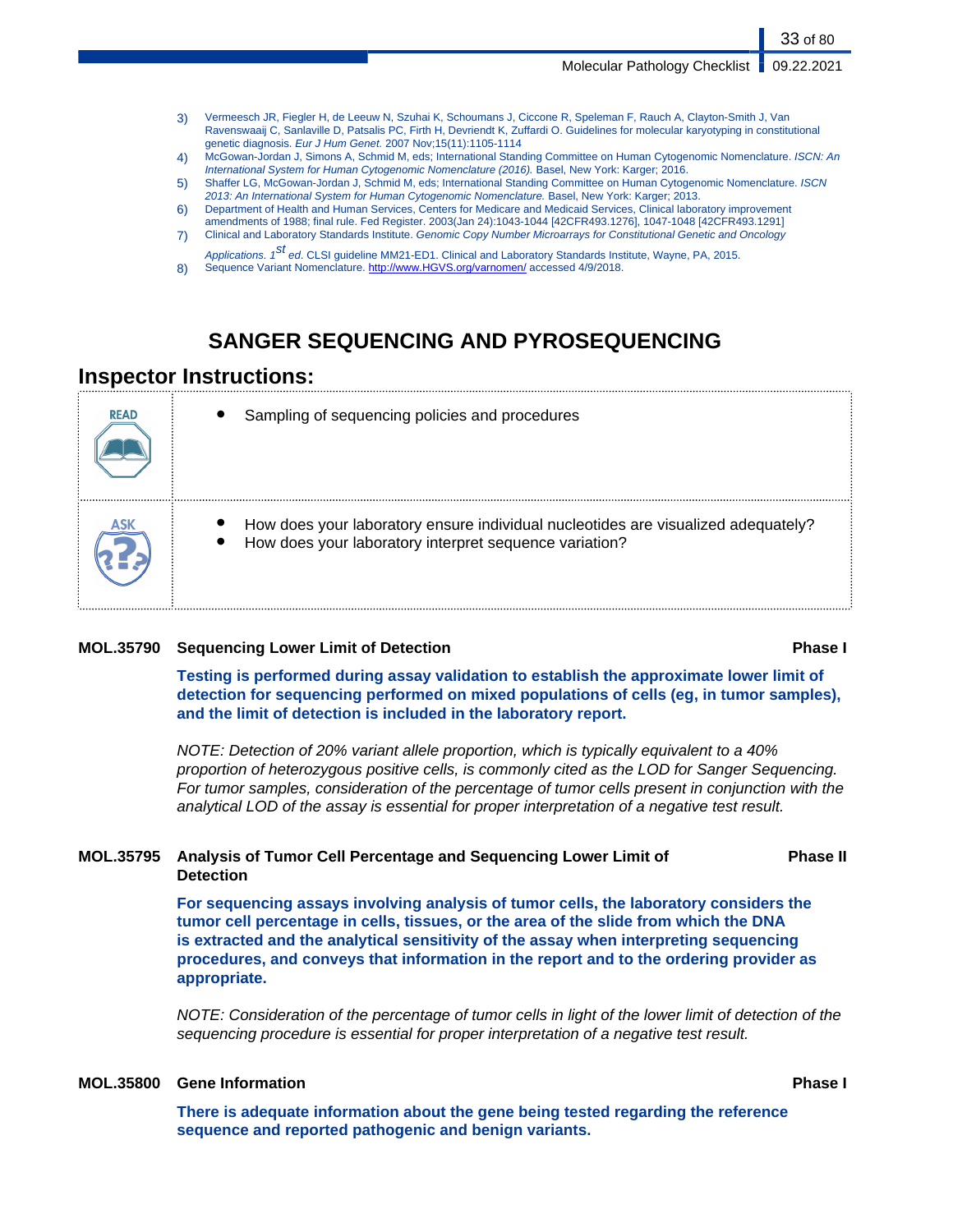Molecular Pathology Checklist | 09.22.2021

34 of 80

NOTE: DNA sequencing assays should be reserved for those genes that have been adequately characterized in the literature and in genomic databases so that the complete reference sequence of the target region is known, as well as the identity and location of both clinically silent and clinically important sequence variants.

### **Evidence of Compliance:**

Records of literature references or databases for reference sequence and reported pathogenic and benign variants

#### **REFERENCES**

1) Clinical and Laboratory Standards Institute. Nucleic Acid Sequencing Methods in Diagnostic Laboratory Medicine; Approved Guideline. 2nd ed. CLSI Document MM09-A2. Clinical and Laboratory Standards Institute. Wayne, PA; 2014.

# **MOL.35805 Sequencing Assay Optimization Phase I**

**Sequencing assays are optimized to minimize background noise and achieve high signal to noise ratios to ensure a readable signal throughout the length of the target region and ready detection of sequence variants, especially those with low variant allele fraction (eg, from mixed cellularity tumors) near the stated limit of detection of the assay.**

NOTE: Sequencing assays differ from most other molecular pathology assays in that many targets (individual nucleotides) are examined at once, rather than addressing a discrete nucleotide site. Assay procedures must assure that each of these targets is visualized adequately to produce an unequivocal sequence readout, whether this is done by manual or automated methods. Single nucleotide variants with low allele fraction in particular may be overlooked if the signals are low or unequal. Approaches to prevent this problem include performing bidirectional sequencing of both sense and antisense strands or unidirectional coverage by replicate independent reads.

For sequence-based testing on mixed cellular populations, eg, tumor/normal, it is extremely important to distinguish low-level signals from analytical background noise. Therefore, special care must be taken to optimize the assay to minimize background noise, and to preserve adequate signal strength. In addition, because of formalin-induced DNA crosslinking, sequencing performed on DNA derived from FFPE tissue is prone to artifacts that could potentially lead to false positive results. Bidirectional sequencing is necessary to consistently achieve required accuracy in somatic applications.

# **Evidence of Compliance:**

- Written procedure for performing sequencing assays detailing criteria for interpretation of heterozygous variants from mixed cell populations, as relevant **AND**
- Records of validation for sequencing assay optimization for the relevant specimen types

# **REFERENCES**

1) Clinical and Laboratory Standards Institute. Nucleic Acid Sequencing Methods in Diagnostic Laboratory Medicine; Approved Guideline. 2nd ed. CLSI document MM09-A2. Clinical and Laboratory Standards Institute, Wayne, PA, 2014.

# **MOL.35815 Sequencing Data Criteria Phase I**

# **Criteria are established for the acceptance and interpretation of primary sequencing data.**

NOTE: Criteria for acceptance and interpretation of sequencing data must include correct assignments for non-polymorphic positions, definition of the sequencing region, criteria for peak intensity, baseline fluctuation, signal-to-noise ratio and peak shapes.

REFERENCES

1) Clinical and Laboratory Standards Institute. Nucleic Acid Sequencing Methods in Diagnostic Laboratory Medicine; Approved Guideline. 2nd ed. CLSI document MM09-A2. Clinical and Laboratory Standards Institute, Wayne, PA, 2014.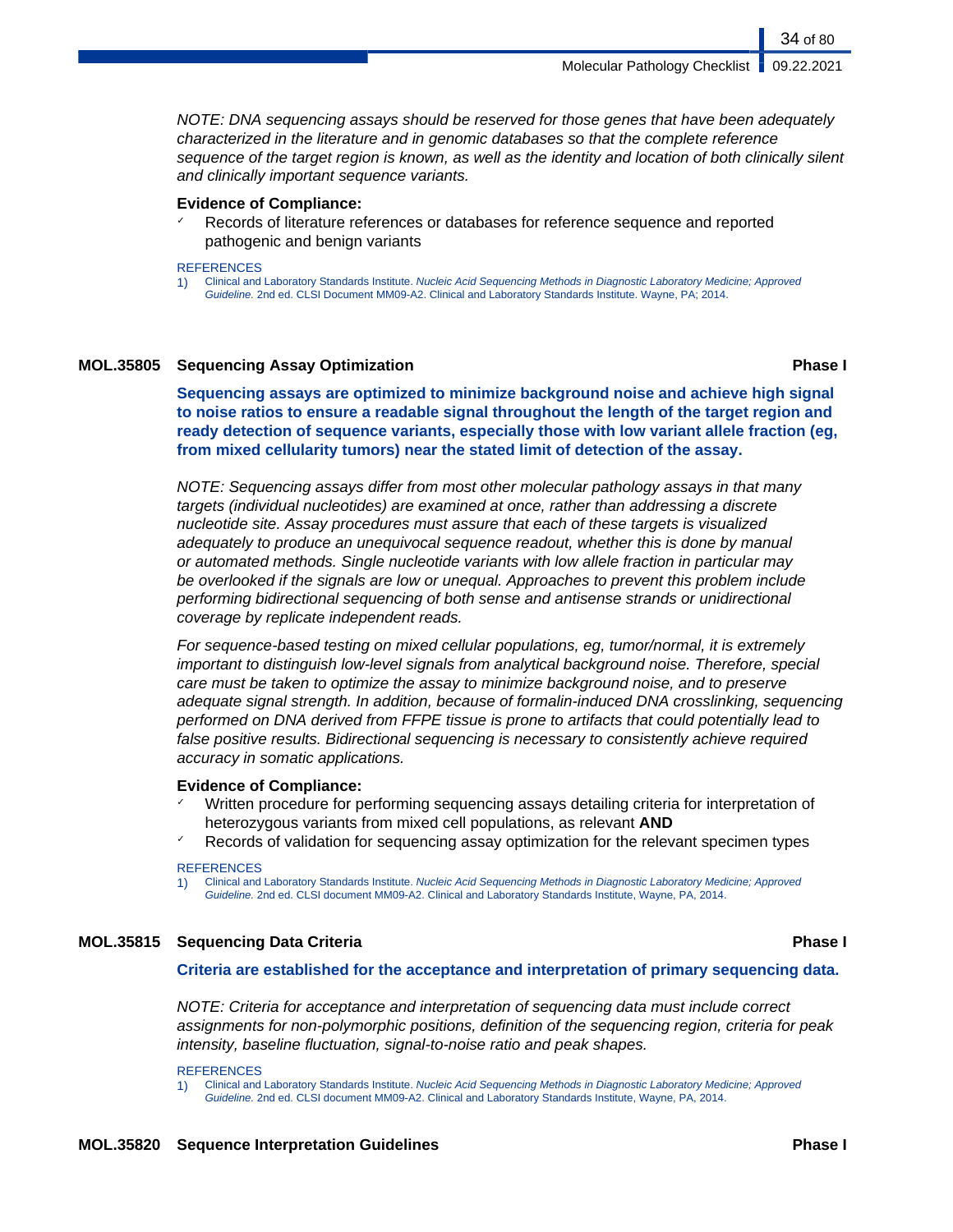# **The laboratory follows professional guidelines for interpretation of sequence variation.**

NOTE: The laboratory should have an algorithm for decision-making in interpretation of pathogenic variants, benign variants and variants of uncertain clinical significance. The ACMG guidelines for classification of variants should be used for interpretation of germline variants associated with inherited diseases. For clinical interpretation of somatic variants, such as in tumor samples, the laboratory should have a written protocol for variant interpretation that considers variant and patient-specific clinical/pathological factors.

### **REFERENCES**

- 1) Richards S, Aziz N, Bale S, et al. Standards and guidelines for the interpretation of sequence variants: a joint consensus recommendation of the American College of Medical Genetics and Genomics and the Association for Molecular Pathology. Genet Med. 2015;17(5):405-24. doi: 10.1038/gim.2015.30.
- 2) COSMIC: Catalog of Somatic Mutations in Cancer. Nucl. Acids Res. gkq929 first published online October 15, 2010 doi:10.1093/nar/ gkq929
- Li MM, Datto M, Duncavage EJ, et al. Standards and Guidelines for the Interpretation and Reporting of Sequence Variants in Cancer: A Joint Consensus Recommendation of the Association for Molecular Pathology, American Society of Clinical Oncology, and College of American Pathologists. J Mol Diagn 2017;19(1):4-23.

# **NEXT GENERATION SEQUENCING (NGS)**

This section addresses common uses of NGS including:

- Inherited disease testing, including cell free DNA
- Pharmacogenetic testing
- Oncology, including liquid biopsy and RNA sequencing
- Histocompatibility testing and engraftment monitoring
- Detection and characterization of microbes from cultures or primary specimens, including:
	- <sup>o</sup> Assignment of sequences for specific organisms or taxonomic groups
	- <sup>o</sup> Assignment of drug resistance sequences and variants
	- ❍ Assignment of pathogenicity markers
	- ❍ Assignment of host response markers
	- ❍ Microbiome/metagenomics

NGS is comprised of two major analytical components:

- A wet bench component, including specimen handling, NGS library preparation and sequence generation
- A bioinformatics ("dry bench") component, including base calling, sequence alignment or assembly, variant calling, variant annotation, and variant prioritization and/or interpretation performed with the aid of algorithms and software.

The bioinformatics and wet bench components are inextricably linked, and together comprise the NGS test system, which produces results that are interpreted and reported. The checklist contains separate sections with requirements applicable to different components of the NGS process.

# **PRIMARY/REFERRING LABORATORY REQUIREMENTS FOR NGS**

This section of the checklist is used to inspect laboratories that perform overall assay design, validation, data analysis, interpretation and reporting of NGS testing, but also includes requirements that pertain to laboratories that send out, or refer portions, of the total NGS analytical testing process to referral laboratories (distributive testing process).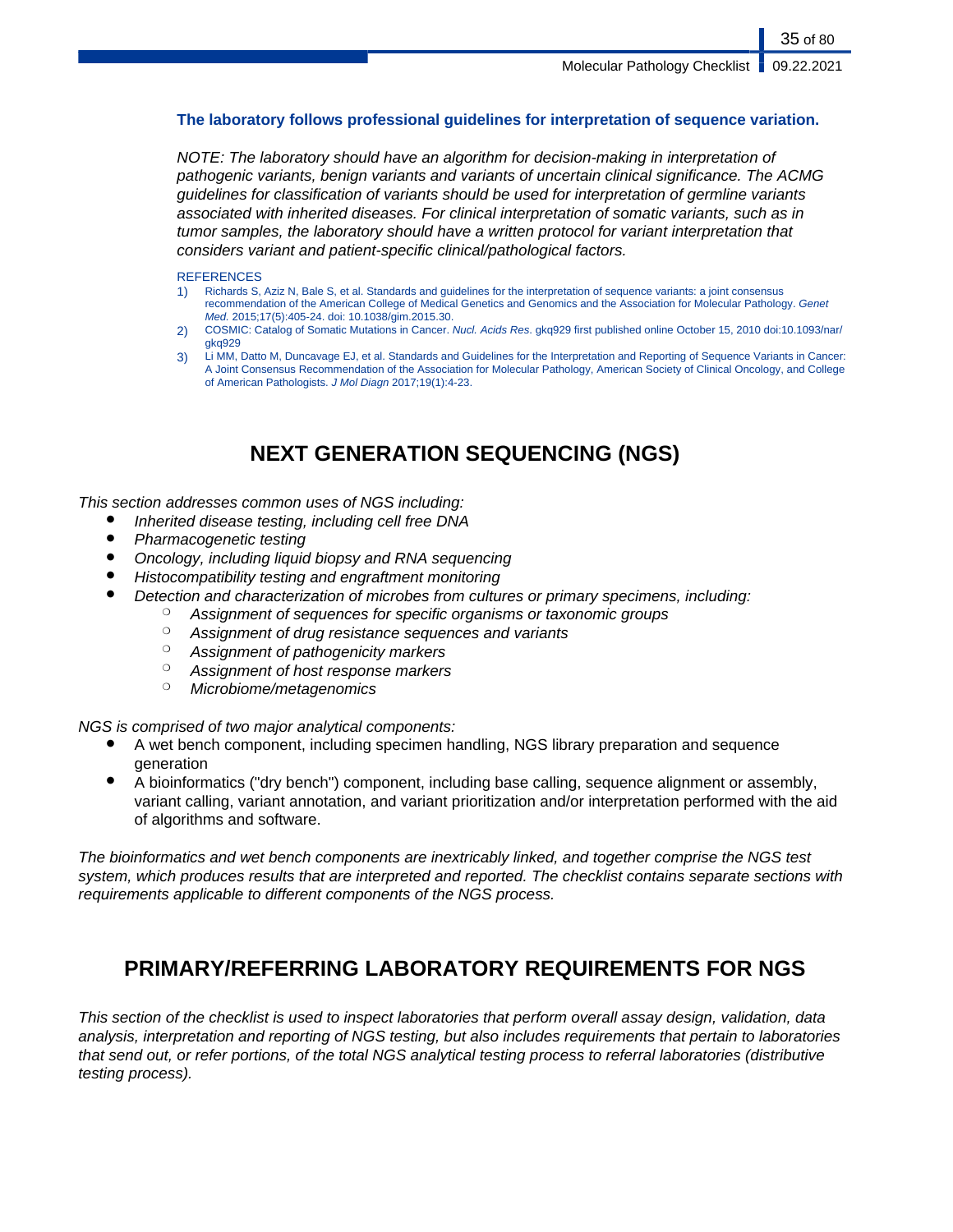| <b>READ</b> | Sampling of records for evaluation of referral laboratories used for portions of the<br>NGS testing process<br>Sampling of tracking records for NGS specimens, materials, and data if a distributive<br>testing process is used                                                                     |
|-------------|-----------------------------------------------------------------------------------------------------------------------------------------------------------------------------------------------------------------------------------------------------------------------------------------------------|
| ASK         | If all components of the testing process are not done at your laboratory, explain the<br>distributive testing model used.<br>What is your process for selecting referral laboratories?<br>As applicable, how and when does your laboratory perform confirmatory testing by an<br>orthogonal method? |

# **Inspector Instructions:**

# **\*\*REVISED\*\* 09/22/2021 MOL.35840 Next Generation Sequencing (NGS) Referral Laboratory Selection Phase II**

36 of 80

**The laboratory has a written policy for selection and evaluation of referral laboratories for NGS testing.**

NOTE: The laboratory director, in consultation with the institutional medical staff or physician clients (where appropriate), is responsible for the selection and evaluation of referral laboratories.

Referral may include the total NGS analytical testing process or portions of the process (eg, only the wet bench or bioinformatics portions).

For laboratories subject to US regulations utilizing a distributive testing process, referrals must be made to a CLIA-certified laboratory or a laboratory meeting equivalent (or more stringent) requirements as determined by the CAP and/or the Centers for Medicare and Medicaid Services (CMS).

For non-US CAP accredited laboratories utilizing a distributive testing process, referrals must be sent to a laboratory accredited by the CAP, or a laboratory meeting equivalent requirements as determined by the CMS, or accredited by an established international standard from a recognized organization, or certified by an appropriate government agency. The inspector may need to exercise judgment in determining the acceptability of referral laboratory accreditation.

The certification or accreditation of referral laboratories must include all applicable portions of the NGS testing process performed to meet the intent of the requirement.

# **Evidence of Compliance:**

- ✓ Records of evaluations of referral laboratories for NGS referral testing **AND**
- ✓ Copies of valid CLIA certificates from CLIA-certified referral laboratories **OR**
- ✓ Copies of valid CAP accreditation certificates from CAP accredited referral laboratories **OR**
- ✓ Copies of valid accreditation equivalency as determined by CMS **OR**
- ✓ Copies of valid accreditations and certifications from established international organizations and/or government agencies

# **REFERENCES**

- 1) Department of Health and Human Services, Centers for Medicare and Medicaid Services, Clinical laboratory improvement amendments of 1988; final rule. Fed Register. 2003(Jan 24): [42CFR493.1242(c)]
- 2) Clinical and Laboratory Standards Institute (CLSI). Quality Management System: Qualifying, Selecting and Evaluating a Referral Laboratory. 3rd ed. CLSI guideline QMS05. Clinical and Laboratory Standards Institute, Wayne, PA, 2020.

# **\*\*REVISED\*\* 09/22/2021**

# **MOL.35845 NGS Specimen Tracking Phase I**

**The laboratory has records for the tracking of specimens referred to other laboratories as part of a distributive NGS testing process.**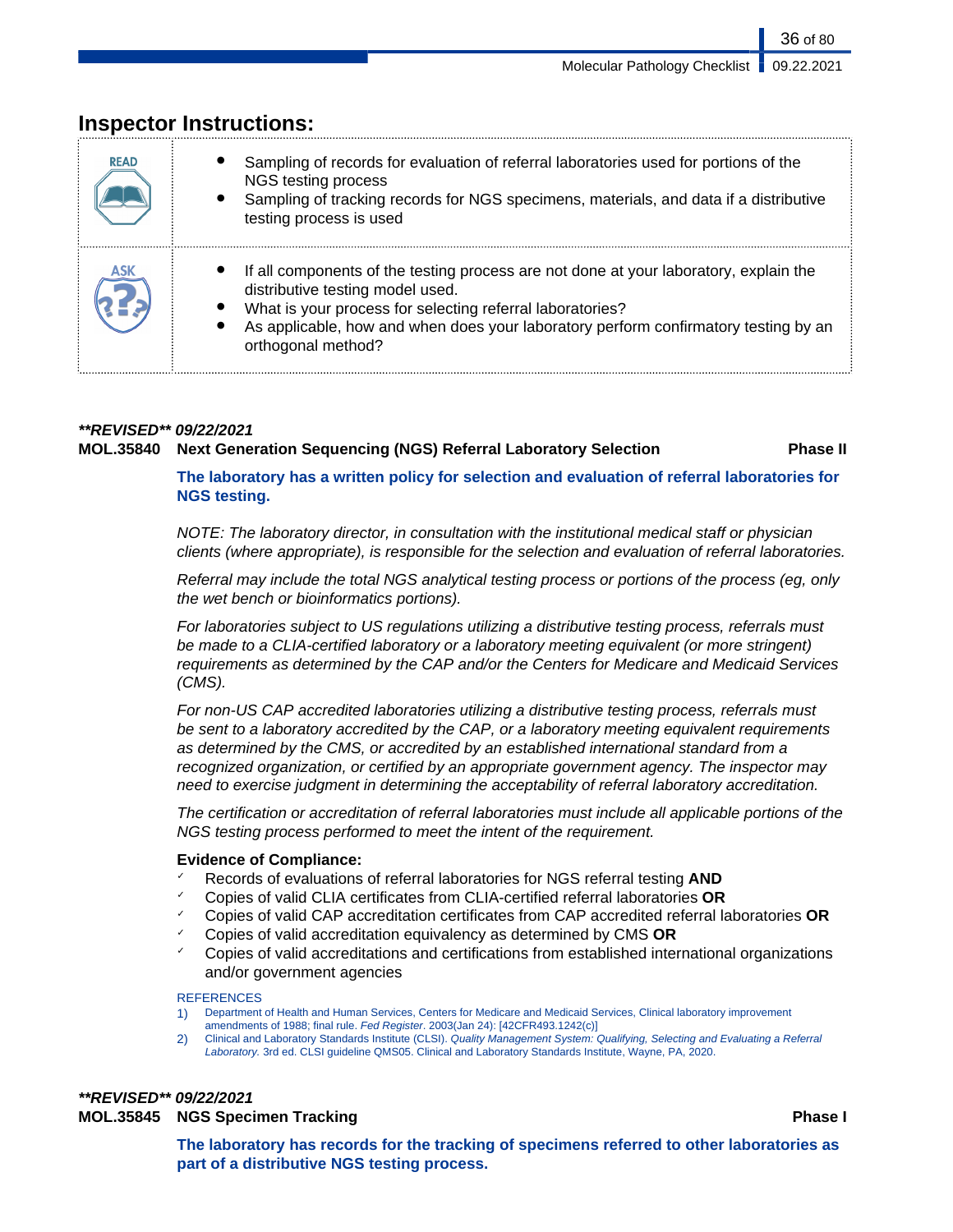NOTE: A distributive testing process includes referral of any portion of the NGS testing process, including:

- Preanalytical extraction
- Analytical wet bench
- **Analytical bioinformatics**
- Interpretation.

If a distributive testing process is used, there must be records of each transfer step between the referring laboratory and recipient referral laboratory that describes when and how specimens and data files (including file formats) are transferred.

Labeling of specimens, materials, and data files sent to other laboratories must comply with COM.06200. For selection and evaluation of referral laboratories, refer to MOL.35840 and GEN.41350.

### **Evidence of Compliance:**

Records of testing workflow

#### **\*\*REVISED\*\* 09/22/2021 MOL.35850 NGS Confirmatory Testing Phase I**

37 of 80

**The laboratory has a written policy that describes the indications for confirmatory testing of NGS results by orthogonal methods when necessary, and correlation of confirmatory results to the NGS results.**

NOTE: During validation, the laboratory must determine if and when confirmatory testing of NGSidentified variants is necessary. This may include NGS-identified variants, clinically significant sequence variants, or unusual or unexpected targets. Examples of orthogonal confirmatory methods, include alternative sequencing methods (eg, Sanger sequencing, alternative NGS chemistries), PCR, and culture.

If the laboratory concludes during validation that confirmatory testing is not necessary, the rationale for, and validation data supporting the policy must be recorded. The need for confirmation may change over time (eg, due to changes in technology, new targets added to an NGS panel). Rationale and data supporting a change in confirmation policy must be recorded.

### **Evidence of Compliance:**

- ✓ Policy that describes the indications for confirmatory testing **AND**
- Records of compliance with confirmatory testing policy **AND**
- Records of review of correlation of NGS test results

#### **REFERENCES**

1) Lincoln SE, Truty R, Lin CF, et at. A rigorous interlaboratory examination of the need to confirm next generation sequencing detected variants with an orthogonal method in clinical genetic testing. J Mol Diag. 2019;21(2):318-29.

# **GENERAL REQUIREMENTS FOR NGS**

This section of the checklist is used to inspect laboratories performing any component of NGS testing.

## **Inspector Instructions:**



- Sampling of exception log records
- Sampling of policies for NGS data storage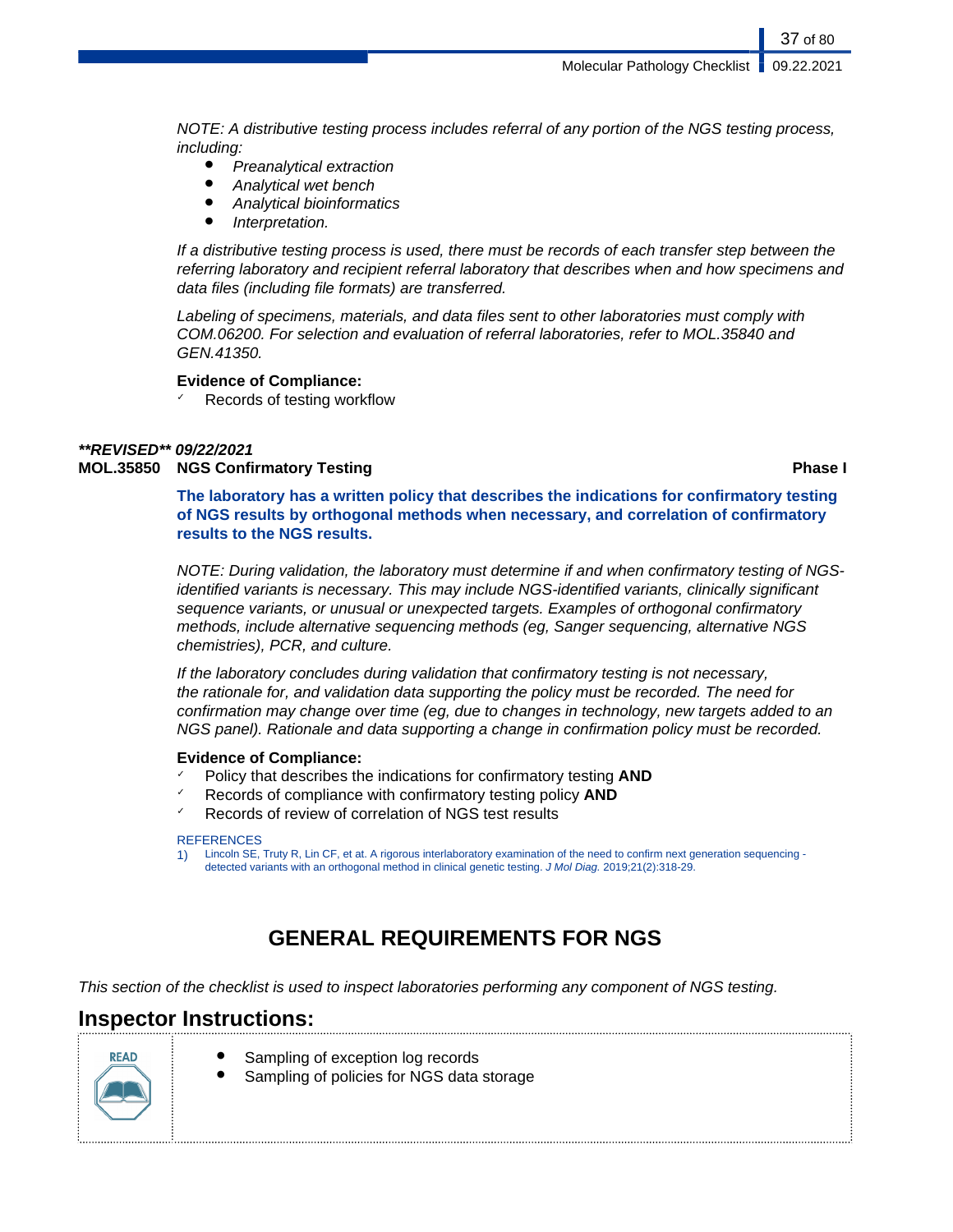|                 | What is your course of action when processes deviate from written procedures?<br>How does your laboratory ensure the security of internal and external storage and<br>transfer of NGS data?                                                        |
|-----------------|----------------------------------------------------------------------------------------------------------------------------------------------------------------------------------------------------------------------------------------------------|
| <b>DISCOVER</b> | Review computer log of NGS data processing for a sample to determine integrity<br>of sequential processing from FASTQ to VCF file generation. Confirm that data is<br>accessible and is being retained as defined in the written retention policy. |

### **\*\*REVISED\*\* 09/22/2021 MOL.35860 Exception Log/Record Phase I**

**The laboratory maintains an exception log or record for patient specimens where steps deviate from written procedures.**

NOTE: The exception log or record must include records of:

- Each deviation, including linkage to the patient case
- $Reason(s)$  for the deviation
- Review by the laboratory director or designee(s) with comment on any issues or corrective action taken as a result of these reviews.

#### **Evidence of Compliance:**

- Records of review of the exception log/record by the laboratory director or designee **AND**
- Records of any issues and corrective action taken as a result of these reviews

### **\*\*REVISED\*\* 09/22/2021**

### **MOL.35865 NGS Data Transfer Confidentiality Phase II**

**The laboratory ensures that internal and external storage and transfer of NGS data maintains patient confidentiality, security, and data integrity.**

NOTE: Laboratories may transfer NGS sequencing data, by physical shipment or electronic means, to referral laboratories for analysis and/or to external companies for storage, including through cloud-based computing.

The laboratory must have procedures that meet national, federal, state (or provincial), or local laws and regulations as applicable (eg, HIPAA), to ensure confidentiality of patient data, including:

- Data encryption
- Use of secure and encrypted protocols for electronic data transfer (eg, SFTP, HTTPS, FTPS)
- System and user authentication
- **Activity logs**
- Access restrictions
- Appropriate data backups.

The laboratory must implement methods to prevent modification or deletion of data to ensure that complete and intact unmodified data are transferred, such as a hash/checksum (eg, MD5) pre and post-transfer of files during NGS workflow.

### **Evidence of Compliance:**

- Records of security parameters and protocols for NGS data transmission and storage locations **AND**
- Records showing data integrity of transferred files **AND**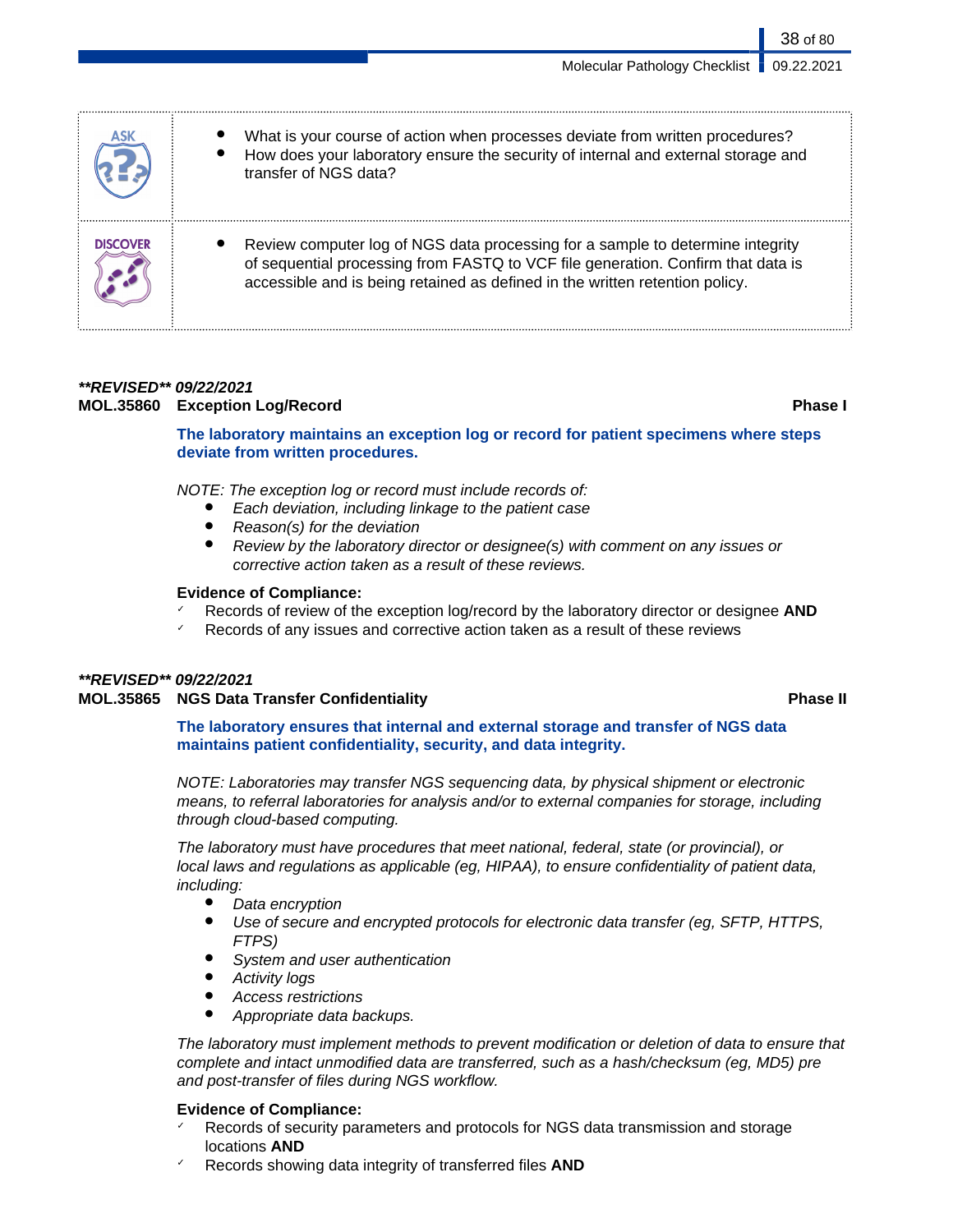- ✓ Records of audit trails maintained on transferred NGS data **AND**
- ✓ Copies of any valid HIPAA Business Associate Agreements for referral laboratories or companies storing datasets

#### **REFERENCES**

- 1) Clinical and Laboratory Standards Institute. Technology Security of in vitro Diagnostic Instruments and Software Systems; Approved Standard. 2<sup>nd</sup> ed. CLSI document AUTO11-A2. Clinical and Laboratory Standards Institute, Wayne, PA, 2014.
- 2) Roy S, Coldren C, Karunamurthy A, et al. Standards and Guidelines for Validating Next Generation Sequencing Bioinformatics Pipelines: A Joint Consensus Recommendation of the Association for Molecular Pathology and College of American Pathologists. J Mol Diagn. 2018;20(1):4-27.

## **\*\*REVISED\*\* 09/22/2021**

## **MOL.35870 NGS Data Storage Phase II**

39 of 80

### **There is a written policy for retention of NGS data necessary to support primary results generation and re-analysis.**

NOTE: The data retained must include the files used to analyze and generate reports. The laboratory must retain sequence read files (eg, FASTQ, uBAM, BAM, CRAM) and variant calling files (eg, VCF, gVCF) for a minimum of two years. The policy must be in accordance with national, federal, state (or provincial), and local regulations for storage of data, as applicable. For testing on minors (under the age of 21), stricter state regulations may apply. A party external to the laboratory can prepare this policy if the laboratory outsources the NGS data storage.

Other files that can be retained include:

- Specimen tracking and quality metrics data/files
- Sequencing run quality metrics reports
- Log or configuration file information regarding bioinformatics pipeline parameters and versions
- **Exception log information**
- Variants undergoing manual review
- Files containing filtered and/or interpreted variants.

The retained files and records must be structured to facilitate inter-laboratory replication of the original analyses, annotations and/or interpretation, whether initiated by the laboratory or at the request of the referring physician or patient tested.

The written policy must include:

- A description of the storage practices and retention times within each type of storage. This must include location of the storage (eg, physical location), accessibility, time for disaster recovery, and storage redundancy.
- A description of the file types being retained, including any compression that is used and whether compression is lossless or not. Evidence that compression does not affect the integrity of the data must be present in the validation.

### **Evidence of Compliance:**

Written policy that describes the NGS data storage procedures

# **NGS ANALYTICAL WET BENCH COMPONENT**

This section of the checklist is used to inspect laboratories performing analytical wet bench component of NGS.

## **Inspector Instructions:**



- Sampling of next generation sequencing policies and procedures
- Sampling of records of wet bench validations/verifications, and revalidations/ reverifications, including review of studies for components performed at referral laboratories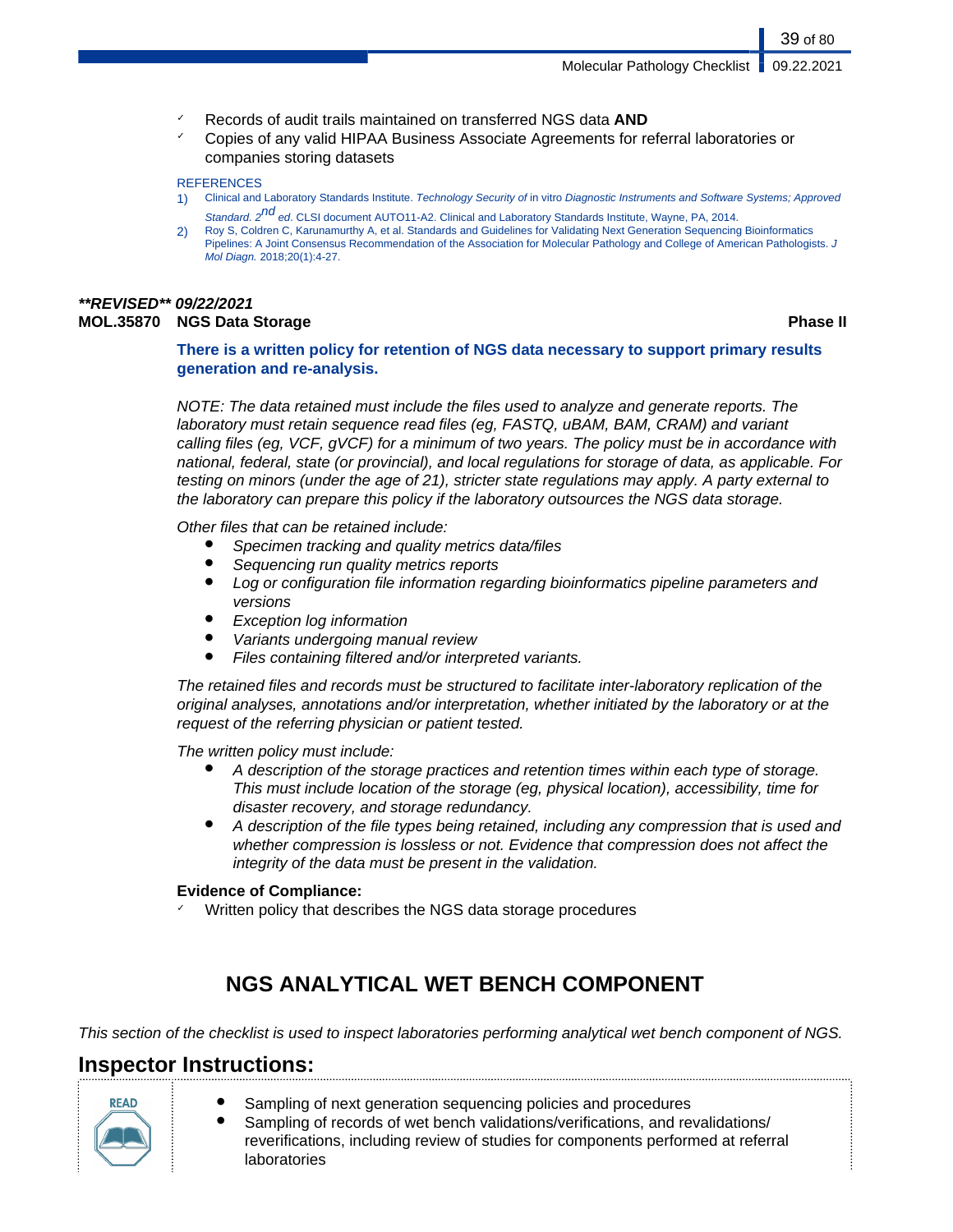|                 | Sampling of records for the monitoring and implementation of upgrades for<br>instruments and wet bench processes used to generate NGS data<br>Sampling of records for controls and quality metrics, with corrective action when<br>results fail to meet defined acceptable criteria |
|-----------------|-------------------------------------------------------------------------------------------------------------------------------------------------------------------------------------------------------------------------------------------------------------------------------------|
|                 | How can the reagents, methods, and instruments for processing and analyzing<br>specimens be identified and traced?                                                                                                                                                                  |
| <b>DISCOVER</b> | Review runs that were accepted and rejected. Follow records to determine if the<br>steps taken follow the written procedure for corrective action.                                                                                                                                  |

### **\*\*REVISED\*\* 09/22/2021**

## **MOL.36010 NGS Analytical Wet Bench Procedure Phase II**

40 of 80

**There is a written procedure for performing the analytical wet bench component used to generate next generation sequencing data.**

### NOTE: The written procedure must include:

- A description of the analytical target regions (eg, genes or organisms in a panel, exome, genome or other targeted regions, such as introns or promoter sites) or whether the procedure utilizes a metagenomic approach.
- A description of the evidence supporting the inclusion of the genes or targets analyzed and interpreted in an individual NGS test. An evidence-based method to establish the strength of gene-disease associations is critical to facilitate an informed approach to the interpretation of genomic variants in panels, as well as exomes/genomes. The genes selected for analysis and interpretation in an individual NGS test must be based on the diagnostic purpose of the test and their relevance must be substantiated by evidence in the scientific literature and/or as established by expert consensus guidelines.
- A description of the minimum specimen requirements and acceptable sample types for which the assay has been validated (eg, primary specimens, such as plasma, whole blood, body fluids, stool, tissue, saliva, and FFPE, or the type of cultured isolate, such as viruses, bacteria, mycobacteria, fungi, or positive broth culture)
- Methods and reagents used for enrichment of target regions (eg, multiplex PCR based or oligonucleotide-based capture), if applicable
- Methods and reagents used for depletion of host or unwanted nucleic acids (eg, oligonucleotide-based depletion), if applicable
- Methods and reagents used for molecular indexing/barcoding of pooled samples, if applicable
- Controls used during analytical wet bench process, as applicable (eg, control to demonstrate limits of detection, controls to ensure adequate nucleic acid extraction and detection of specific variants or targets)
- Sequencing platform and manufacturing versions of sequencing reagents and disposables (eg, flow cells, chips)
- Instrument software and version used to generate on-instrument (primary) data and output format (eg, FASTQ files)
- Acceptance and rejection criteria for the results generated by the wet bench analytical component. Depending on the enrichment and sequencing approach used, examples include: 1) post-fragmentation nucleic acid size distribution, 2) pre-capture library concentration and size distribution, 3) post-capture library concentration and size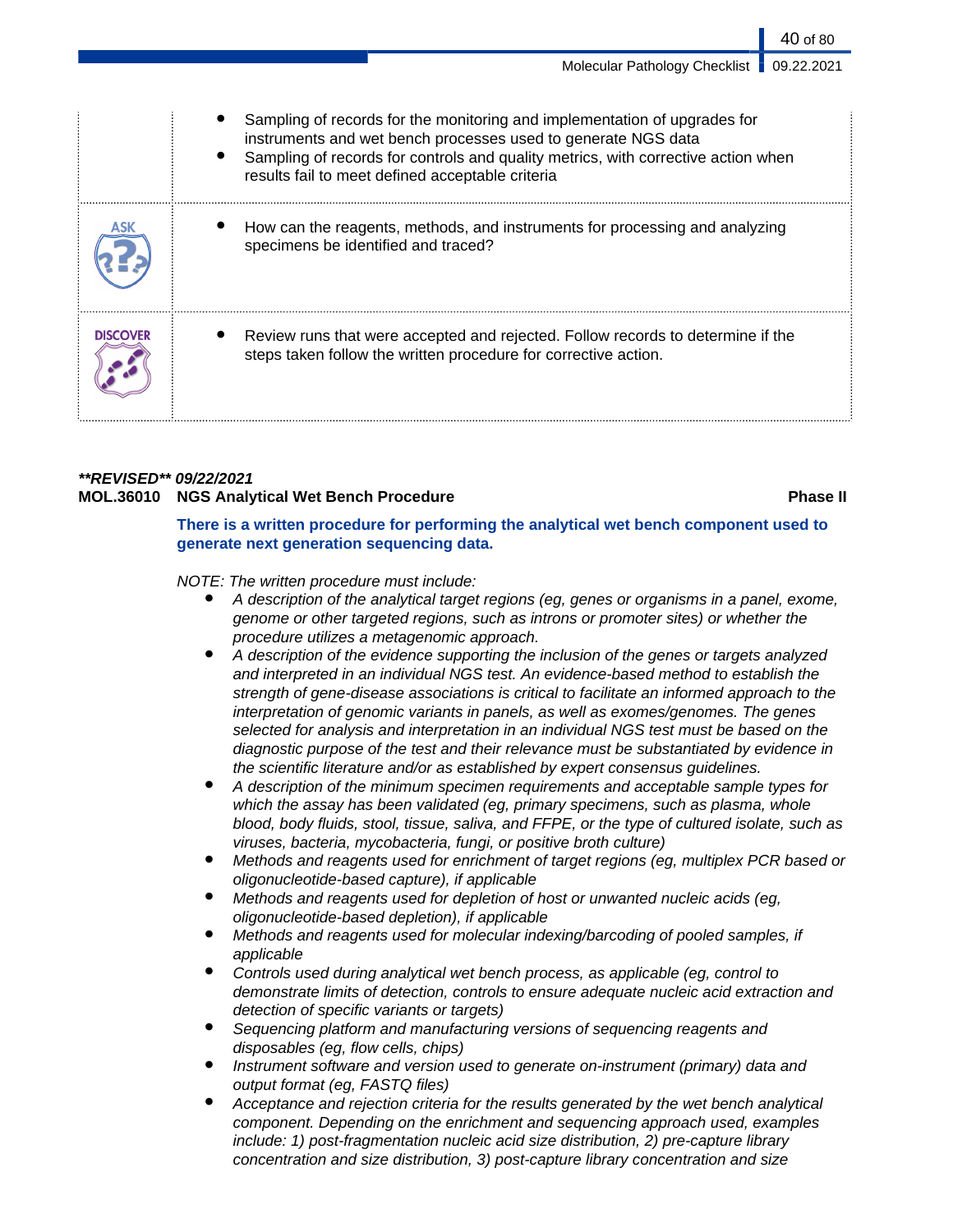distribution, 4) final library quantification, 5) flow cell cluster density, 6) sequence read base quality scores, 7) sequence reads passing instrument quality filters, 8) total numbers of sequence reads generated, and 9) error rates.

- Limitations in the test methodology
- Detailed description of portions of testing performed by other laboratories (eg, written procedure from referral laboratory), if applicable

#### **Evidence of Compliance:**

- Written procedure(s) that describes the analytical wet bench component
- Written evidence for genes analyzed

#### **\*\*REVISED\*\* 09/22/2021**

#### **MOL.36015 NGS Analytical Wet Bench Validation/Verification Phase II**

**The laboratory validates/verifies the analytical wet bench component and revalidates/ reverifies or confirms the performance when modifications are made.**

NOTE: To determine acceptable beginning-to-end test performance, validation/verification of the NGS analytical wet bench component must be integrated with the bioinformatics component for the intended test (see MOL.36115). This also applies to distributive testing processes.

The laboratory director or designee meeting CAP director qualifications must review and approve validations/verifications relevant to the intended test for processes performed within their laboratory, and to review all validations relevant to the intended test in a distributive testing process.

Laboratories validating NGS tests must comply with MOL.31015 and/or MIC.64770, for each type of specimen expected for the assay (eg, blood, fresh/frozen tissue, paraffin embedded tissue, prenatal specimens, saliva, culture isolates). Validations/verifications can be augmented by, but not supplanted with, additional reference standards (eg, cell lines such as NIST NA12878 or ATCC isolates). For assays in which detection of hotspot mutations is clinically meaningful, samples representing major hotspots must be included in the validation cohort.

- Analytical wet bench validations/verifications must consist of a baseline methods-based validation/verification that establishes the test's general performance for the detection of the sequence variant type(s) that the test is designed to identify. For tests that are offered for specific clinical indications, the laboratory determines whether any analyte, disease or gene specific specimen needs to be included in the validation/verification. For example, this may include samples containing prevalent pathogenic variants (eg, hot spots in a cancer panel, recurrent variant in a hearing loss panel), especially if they are technically difficult to accurately detect (eg, large indels). For detailed requirements on variant type validation see MOL.36115 (NGS Analytical Bioinformatics Validation/ Verification).
- Due to extensive microbial genetic variation and diversity, it is not possible to perform an NGS test validation/verification that would assess the ability of the test to accurately and reliably detect every possible organism or variant that may be present in a specimen. To address this limitation, a methods-based approach can be used for validation/verification wherein the specimens used for validation/verification contain a representative spectrum of the types of organisms, resistance variants, pathogenic factors, and host-response markers that the test is designed to detect. For tests that are designed for organism detection, the CAP recommends using common pathogens found in a particular specimen type, when feasible, in the validation to ensure their accurate detection. Similarly, for tests that analyze genes with common pathogenic mutations (eg, HIV reverse transcriptase K103N or CMV UL97 M460V/I) or expect to identify common resistance genes (eg, S. aureus mecA gene), specimens with those common mutations should be included, when feasible, in the validation. For broad-range methods, organisms of all significant taxonomic classes (eg, viruses, bacteria, mycobacteria, and fungi) should be included, when feasible, in the validation/verification.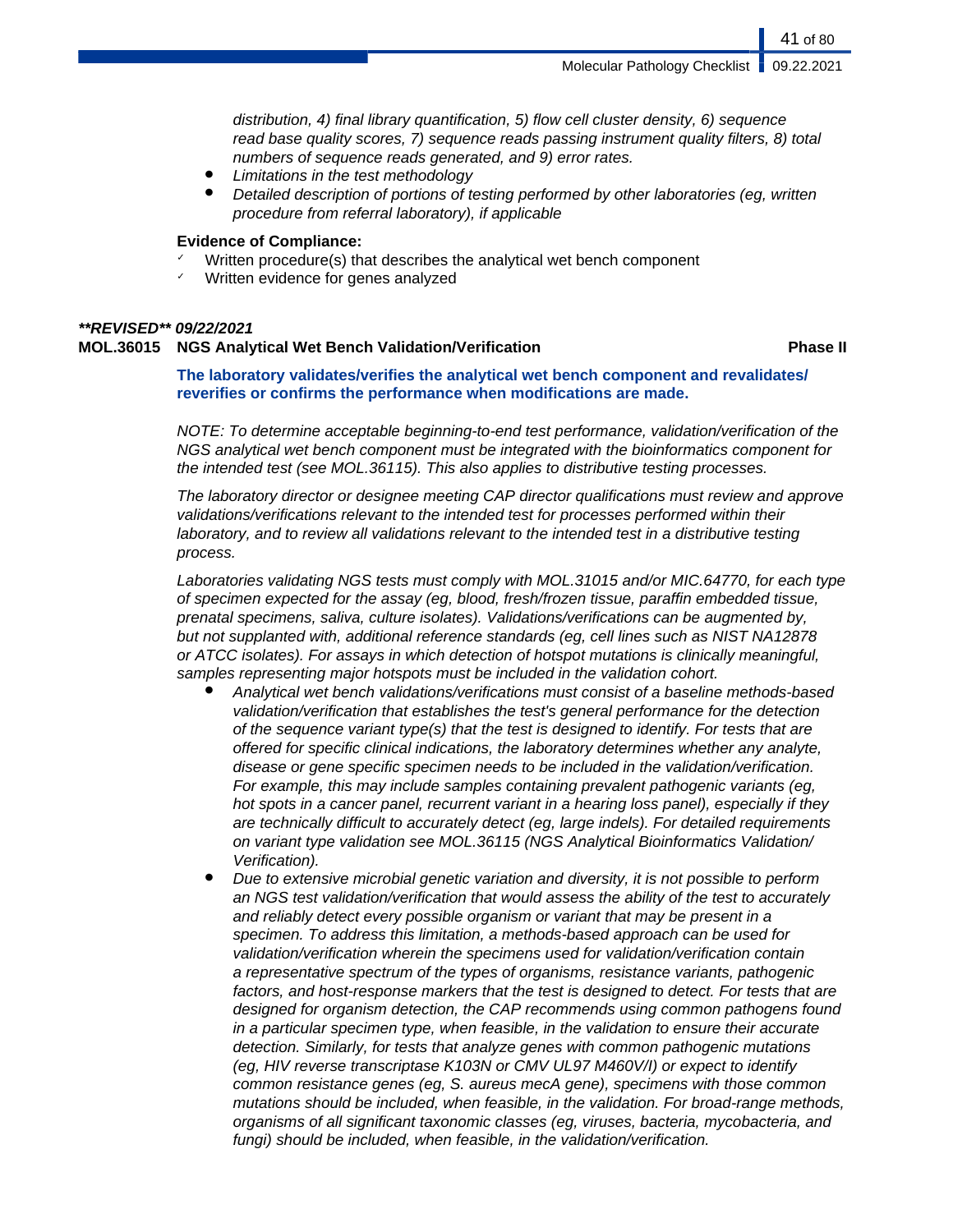Example worksheets for test design, optimization, validation, quality management, and bioinformatics for inherited disorder testing are available on cap.org in Member Resources - Precision Medicine (<https://www.cap.org/member-resources/precision-medicine>).

Revalidation/reverification or confirmation may cover all or a subset of steps depending on the extent of the modification. The laboratory must demonstrate that equivalent or acceptable performance metrics are met when modifications in the wet bench component are made.

- An example of a minor change is the introduction of a new lot of a previously validated/ verified capture reagent where equivalency can be established by sequencing previously tested samples and comparing all relevant performance metrics and parameters
- Examples of major changes requiring more extensive revalidation/verification are changing the sequencing platform or target enrichment method.

#### **Evidence of Compliance:**

- ✓ Records of validation/verification and revalidation/reverification or confirmation studies **AND**
- ✓ Written approval of validation/verification, revalidation/reverification, or confirmation studies **AND**
- Records of review of referral laboratory validations/verifications, if applicable

#### **REFERENCES**

- 1) Gargis, A, et al. Assuring the Quality of Next Generation Sequencing in Clinical Laboratory Practice. Nature Biotechnology. 2012; 30(11):1033-1036
- 2) Schrijver, I, et al. Opportunities and Challenges Associated with Clinical Diagnostic Genome Sequencing: A Report of the AMP. J Mol Diagn. 2012; 14(6):525-540
- 3) Rehm, HL, et al. ACMG clinical laboratory standards for clinical next generation sequencing. Genet Med. 2013; 15(9):733-747
- 4) Aziz N, Zhao Q, Bry L, et al. College of American Pathologists' Laboratory Standards for Next Generation Sequencing Clinical Tests. Arch Pathol Lab Med; 2014.
- 5) Richards CS, Palomaki GE, Lacbawan FL, et al. CAP/ACMG Biochemical and Molecular Genetics Resource Committee. Three-year experience of a CAP/ACMG methods-based external proficiency testing program for laboratories offering DNA sequencing for rare inherited disorders. Genet Med. 2014;16:25-32.
- 6) Weck KE. The Next Generation of Molecular Pathology is Here: Validation of Next-Generation Sequencing Technology for Clinical Molecular Testing Across Multiple Different Disciplines. Arch Pathol Lab Med. 2017; 141(6):749-750.
- 7) Garcia EP, Minkovsky A, Yonghui J, et al. Validation of OncoPanel: A Targeted Next-Generation Sequencing Assay for the Detection of Somatic Variants in Cancer. Arch Pathol Lab Med. 2017; 141(6):751-758.
- 8) Thomas M, Sukhai MA, Zhang T, et al. Integration of Technical, Bioinformatic, and Variant Assessment Approaches in the Validation of a Targeted Next-Generation Sequencing Panel for Myeloid Malignancies. Arch Pathol Lab Med. 2017; 141(6):759-775.
- 9) Schlaberg R, Chui CY, Miller S, Procop GW, Weinstock G. The Professional Practice Committee and Committee on Laboratory Practices of the American Society for Microbiology, and the Microbiology Resource Committee of the College of American Pathologists. Validation of Metagenomic Next-Generation Sequencing Tests for Universal Pathogen Detection. Arch Pathol Lab Med. 2017; 141(6):776-786.
- 10) Santani A, Murrell J, Funke B, et al. Development and Validation of Targeted Next-Generation Sequencing Panels for Detection of Germline Variants in Inherited Diseases. Arch Pathol Lab Med. 2017; 141(6):787-797.
- 11) Hedge M, Santani A, Mao R, Ferreira-Gonzalez A, Weck KE, Voelkerding KV. Development and Validation of Clinical Whole-Exome and Whole-Genome Sequencing for Detection of Germline Variants in Inherited Disease. Arch Pathol Lab Med. 2017; 141(6):798-805.
- 12) Gandhi MJ, Ferriola D, Huang Y, Duke JL, Monos D. Targeted Next-Generation Sequencing for Human Leukocyte Antigen Typing in a Clinical Laboratory: Metrics of Relevance and Considerations for Its Successful Implementation. Arch Pathol Lab Med. 2017; 141(6):806-812.
- 13) Santani A, Simen BB, Briggs M, et al. Designing and Implementing NGS Tests for Inherited Disorders a Practical Framework with Step-by-Step Guidance for Clinical Laboratories. J Mol Diag. December 18, 2018.
- 14) Jennings LJ, Arcila MD, Corless C, et al. Guidelines for Validation of Next Generation Sequencing-Based Oncology Panels: A Joint Commission Recommendation of the Association for Molecular Pathology and College of American Pathologists. J Mol Diagn. 2017; 19(3):341-65.

#### **\*\*REVISED\*\* 09/22/2021**

### **MOL.36020 NGS Wet Bench Component - Controls, Metrics, and QC Parameters Phase II**

**The laboratory uses controls, metrics, and quality control parameters to monitor and assess each step of the NGS analytical wet bench component performance from extraction to sequence generation.**

NOTE: Controls, metrics, and quality control parameters must be established during validation/ verification and be defined in the written procedures, including those used for each analytical run and on an ongoing basis (eg, weekly, monthly, quarterly). Metrics and QC parameters will vary between technology platforms and tests.

Examples of controls, metrics, and QC parameters include: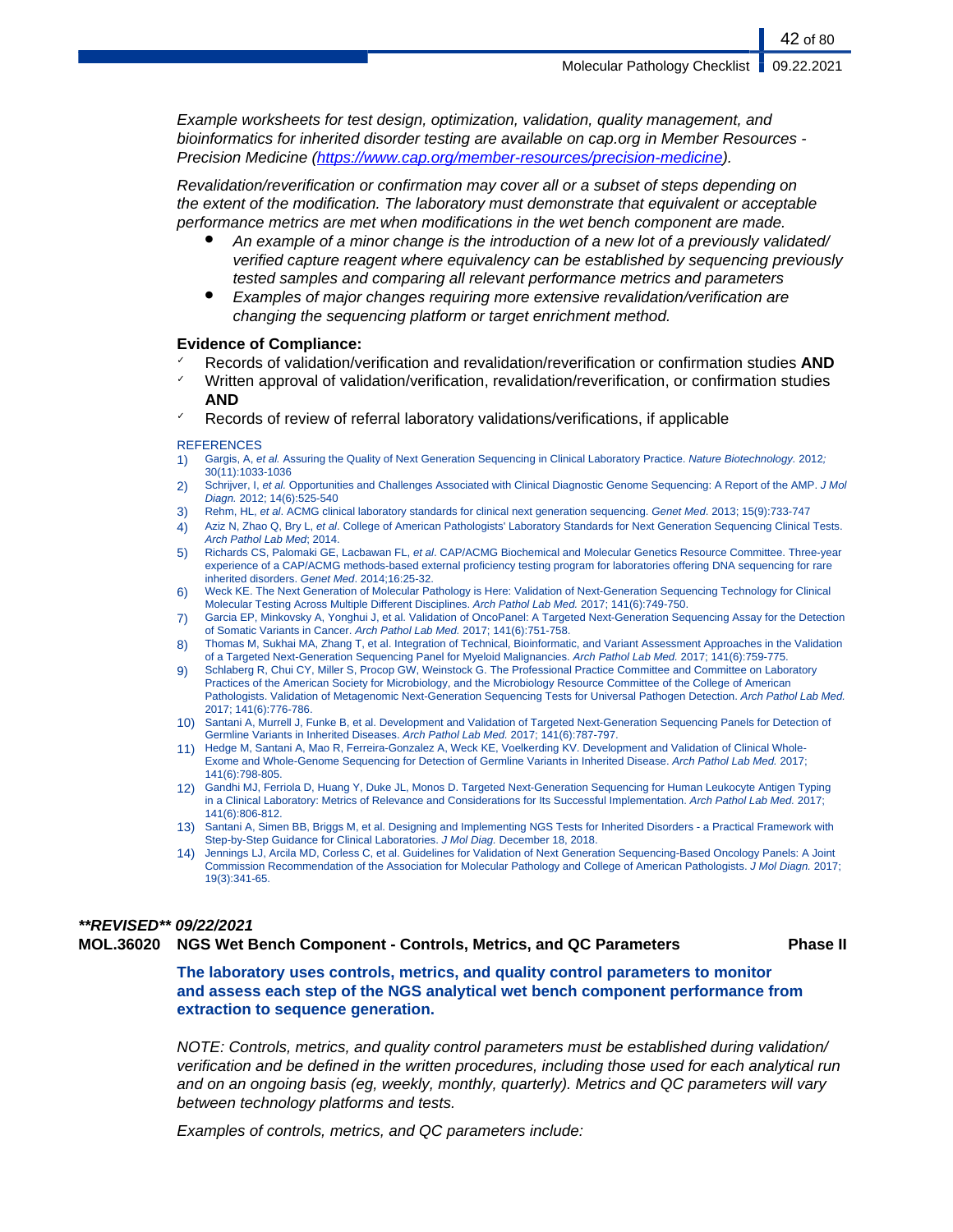- NGS library preparations with expected fragment size distribution and adequate concentration for sequencing
- NGS library dilution procedures with adequate cluster generation
- NGS instrument sequence output with sufficient reads, read depth, and acceptable base quality and error rates for the intended test
- Process to identify that the specimen is adequate (ie, a negative result is not a false negative due to lack of nucleic acid in the sample or inadequate sampling).

Corrective actions and exceptions must be recorded for every step that fails performance standards set by the laboratory.

For NGS on maternal plasma to identify fetal trisomy, refer to separate requirements in the NGS of Maternal Plasma to Identify Fetal Trisomy section of the checklist.

#### **Evidence of Compliance:**

- ✓ Written procedure defining controls, metrics, and QC parameters **AND**
- $\checkmark$  Records of monitoring activities, including deviations and corrective action taken

#### **REFERENCES**

- 1) Gargis A, et al. Assuring the Quality of Next Generation Sequencing in Clinical Laboratory Practice. Nature Biotechnology. 2012; 30(11):1033-1036
- 2) Santani A, Simen BB, Briggs M, et al. Designing and Implementing NGS Tests for Inherited Disorders a Practical Framework with Step-by-Step Guidance for Clinical Laboratories. J Mol Diag. December 18, 2018.

#### **MOL.36030 Laboratory Records Phase II**

**Methods, instruments, and reagents used for processing and analyzing each specimen (or batch of specimens) can be identified and traced in the laboratory's records.**

#### **\*\*REVISED\*\* 09/22/2021**

#### **MOL.36035 Monitoring of Upgrades Phase I**

**There is a written procedure for implementing, recording, and monitoring upgrades to instruments, sequencing chemistries, and reagents or kits used to generate NGS data.**

NOTE: The laboratory must demonstrate that acceptable performance specifications are met when a procedure is changed. The extent of revalidation and/or confirmation is modification dependent. This must include on-board software that may affect downstream processing or QC of the resulting data, when applicable. Revalidation/confirmation may cover all or a subset of steps in the process depending on the type of upgrade (see MOL.36015).

#### **Evidence of Compliance:**

- ✓ Procedure defining process for monitoring upgrades **AND**
- ✓ Records of monitoring activities **AND**
- Records of the type of upgrade and approval **AND**
- Date of implementation

# **NGS ANALYTICAL BIOINFORMATICS COMPONENT**

This section of the checklist is used to inspect laboratories performing the analytical bioinformatics component of NGS testing. The bioinformatics component includes all steps in the bioinformatics pipeline.

## **Inspector Instructions:**

- Sampling of next generation sequencing policies and procedures
	- Sampling of records of bioinformatics dry bench validations and revalidations, including review of validations for components performed at referral laboratories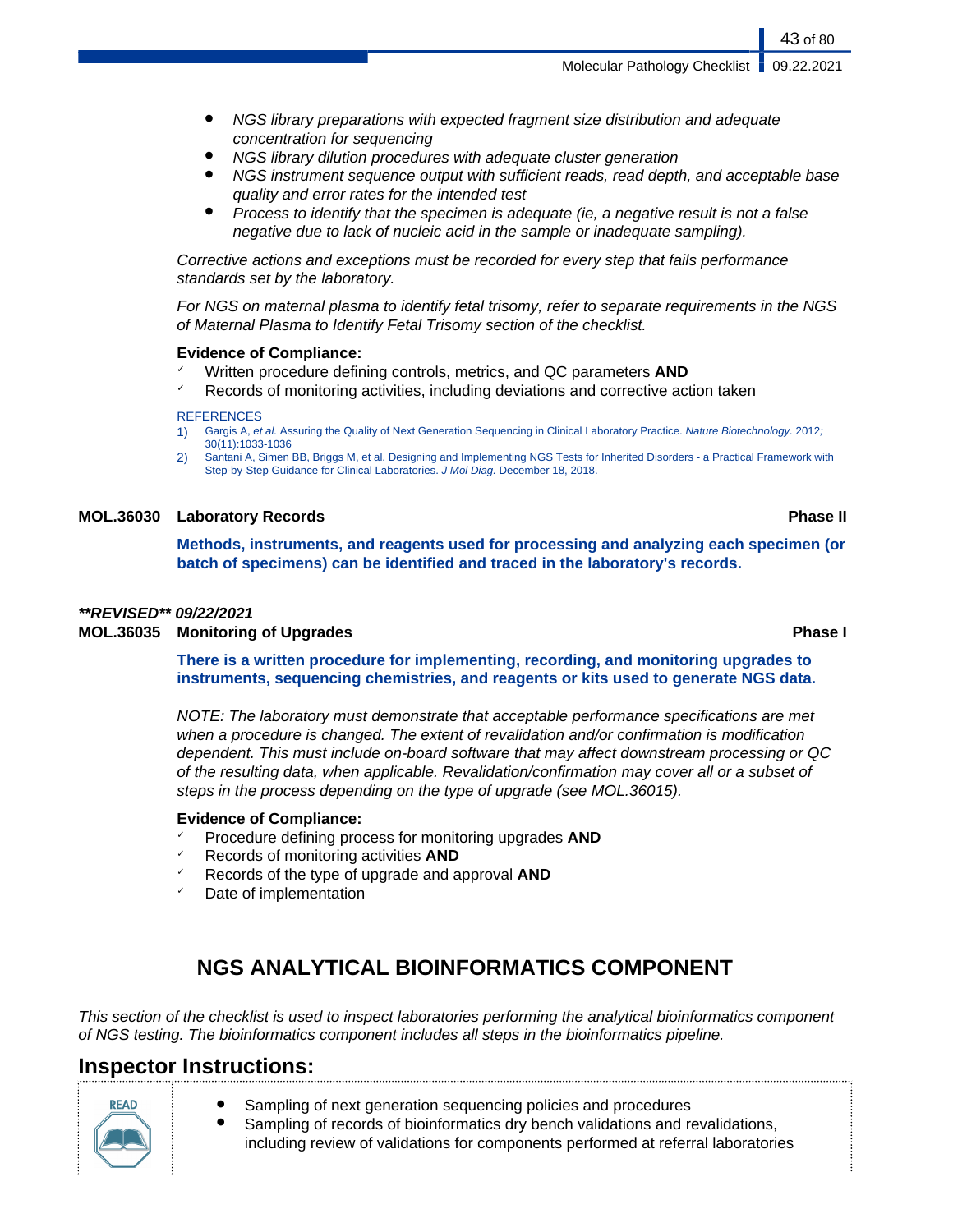|                 | Sampling of records for the monitoring and implementation of patch-releases<br>upgrades, and updates to the bioinformatics pipeline<br>Sampling of records for controls and quality metrics, with corrective action when<br>results fail to meet defined acceptable criteria                                                                                                  |
|-----------------|-------------------------------------------------------------------------------------------------------------------------------------------------------------------------------------------------------------------------------------------------------------------------------------------------------------------------------------------------------------------------------|
|                 | What are the software tools that comprise the NGS bioinformatics process?<br>How can the reagents, methods, and instruments for processing and analyzing<br>specimens be identified and traced?<br>How are versions of software used in the bioinformatics process traced?<br>How does the laboratory know when NGS data bioinformatics processing fails and at<br>what step? |
| <b>DISCOVER</b> | Review runs that were accepted and rejected. Follow records to determine if the<br>steps taken follow the written procedure for corrective action.                                                                                                                                                                                                                            |

### **\*\*REVISED\*\* 09/22/2021 MOL.36105 NGS Analytical Bioinformatics Procedure Phase II**

**There is a written procedure that describes the steps included in the analytical bioinformatics component (pipeline) used to analyze, interpret, and report NGS test results.**

NOTE: A bioinformatics pipeline includes all algorithms, analysis software, online tools, scripts, parameters, reference sequences, and databases, whether in-house, vendor-developed, or open source.

The written procedure must include:

- Individual software applications (open source, proprietary, and custom scripts) and databases used with versions and appropriate command line flags, or other configuration items needed to compile, install, and run the pipeline. Vendor/service provider of one or more components of the pipeline and their contact information, if applicable, must also be documented.
- Additional scripts or steps used to connect discrete applications in the pipeline
- Source code including version and evidence of using a source versioning system (eg, CVS, SVN, mercurial, or git), test case descriptions (eg, unit tests, positive tests, negative tests, stress tests, integration tests), and software validation execution results for laboratory-developed tools
- For applications that require sequence read alignment to a reference sequence, recording of the reference sequence assembly, version number, source, and URL from where the reference assembly was downloaded, and details of any modifications made to the reference file (eg, inclusion/removal of 'ChrUn,' 'ChrN random' 'and/or chrM from the file)
- Description of input and output data files and/or content (eg, parameters/flags and values) for the pipeline
- Description of how data tracking is maintained from the beginning to the end of the bioinformatics procedure, including the testing location, patient sample, and run
- Description of database or files to capture "meta-data" or run and sample specific information (eg, samples on a run, bar code(s) assigned to a sample, run date)
- Criteria and thresholds used for determining the failure of a sample and/or terminating the downstream analytical process (eg, total coverage per sample, coverage distribution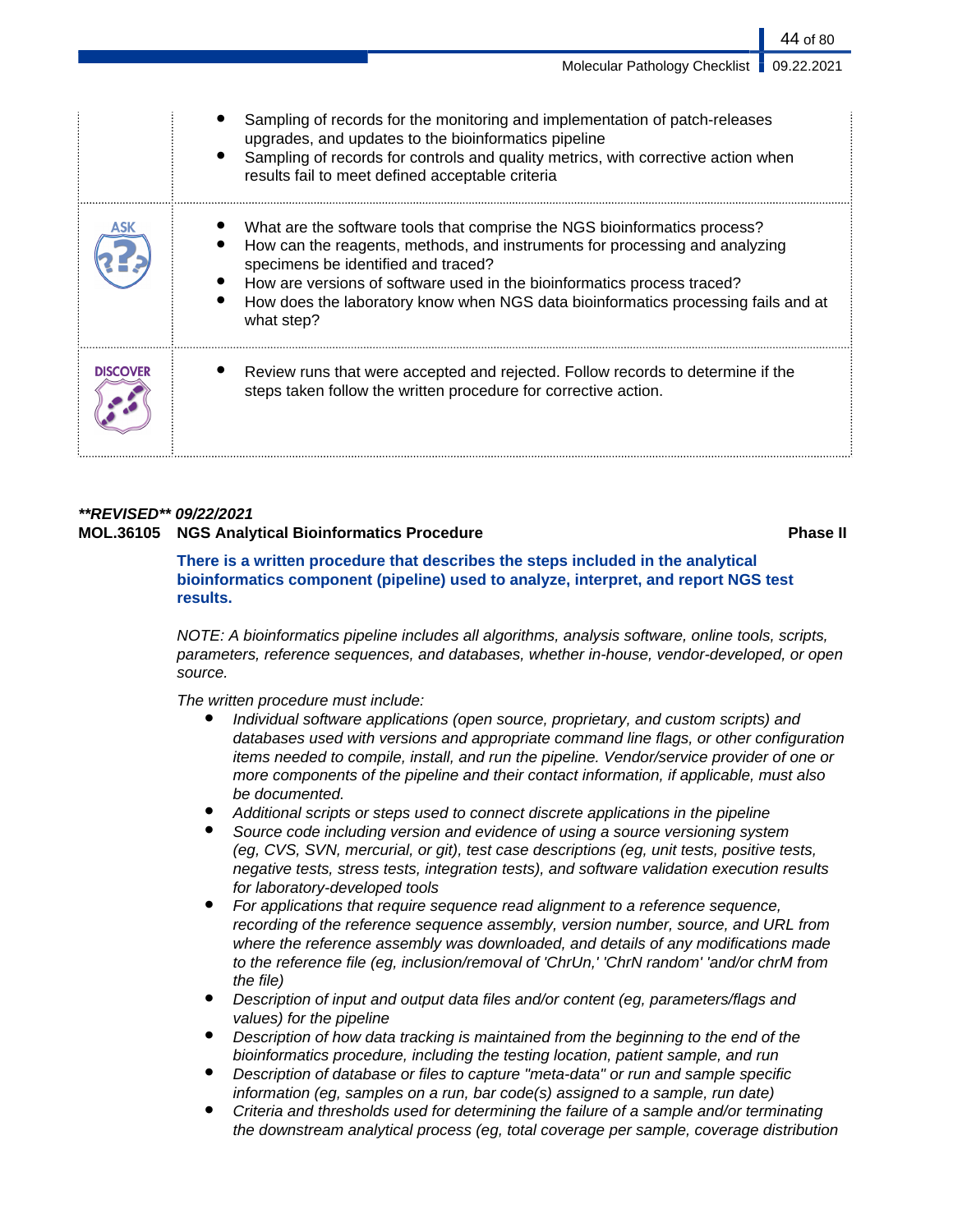across target regions, average coverage, completeness of coverage, contamination of sample, failure of identity check)

- Criteria and specific thresholds used for inclusion or exclusion of variants in classification and interpretation steps following variant calling (eg, minimum read coverage depth, base or variant quality scores, variant allele fraction)
- Criteria and specific thresholds used for assigning a sequence to an organism at an appropriate level of taxonomic resolution (eg, CLSI MM18)
- Bioinformatics processes and thresholds applied for prioritizing and identifying reportable/clinically significant variants, biomarkers or genes, if applicable. Processes may include, but are not limited to, filtering variants based on population frequency, predicting variant impact on gene production or function using in silico algorithms (eg, PolyPhen, SIFT), identifying regions of high homology or pseudogenes, variant prevalence and pathogenicity interpretations in databases, and variant functional class (eg, missense, inframe, nonsense, frameshift, etc.). In family studies, process steps are documented for prioritization of variants based on parameters including shared genomic segments, regions of identity by descent, inheritance patterns, and/or co-segregation of variants with patient phenotype. Processes where variants are prioritized or filtered based on phenotype or tumor histologic subtype must be documented.
- Bioinformatics processes and thresholds applied for prioritizing and identifying causal or candidate pathogens and resistance genes, if applicable. Processes may include, but are not limited to, filtering commensal organisms, filtering organisms present in the negative controls, and filtering organisms known to be laboratory, environmental, or reagent contaminants.
- Acceptance and rejection criteria for the results generated by the analytical bioinformatics component. Examples include: 1) base and mapping quality scores, 2) total number of reads and percentage of reads mapping to the target per sample, 3) duplicate read rate, 4) distribution of read coverage of recognized target(s) regions, 5) target regions with inadequate sequence due to mapping qualities and/or coverage below thresholds, 6) numbers and types of variants from reference, 7) contamination of sample, 8) failure of identity check, and 9) transition to transversion (ts/tv) ratio in exome and genomes.
- Limitations in the test methodology that affect test performance including those for each variant type assessed by the assay (eg, length of indels, copy number variant differences detectable by the assay)
- Limitations in test methodology that affect taxonomic groups or antimicrobial resistance variants detected by the assay (eg, RNA versus DNA viruses, bacteria versus fungi or other pathogens, different antimicrobial resistance determinants on plasmids)
- Detailed description of portions of testing performed by other laboratories (eg, written procedures from referral laboratory), if applicable.

#### **Evidence of Compliance:**

Written procedure that describes the analytical bioinformatics component

#### **REFERENCES**

1) Clinical and Laboratory Standards Institute (CLSI). Interpretive Criteria for Identification of Bacteria and Fungi by Targeted DNA Sequencing. 2nd ed. CLSI quideline MM18. Clinical and Laboratory Standards Institute, Wayne, PA, 2018.

#### **\*\*REVISED\*\* 09/22/2021**

**MOL.36108 Lower Limit of Detection - Tumor Cell Analysis Phase II**

**For NGS assays involving analysis of tumor cells, the laboratory considers the tumor cell percentage in cells, tissues, body fluids, or the area of the slide from which the DNA/ RNA is extracted and the analytical sensitivity of the assay when interpreting sequencing test results, and conveys that information in the report and to the ordering provider, as appropriate.**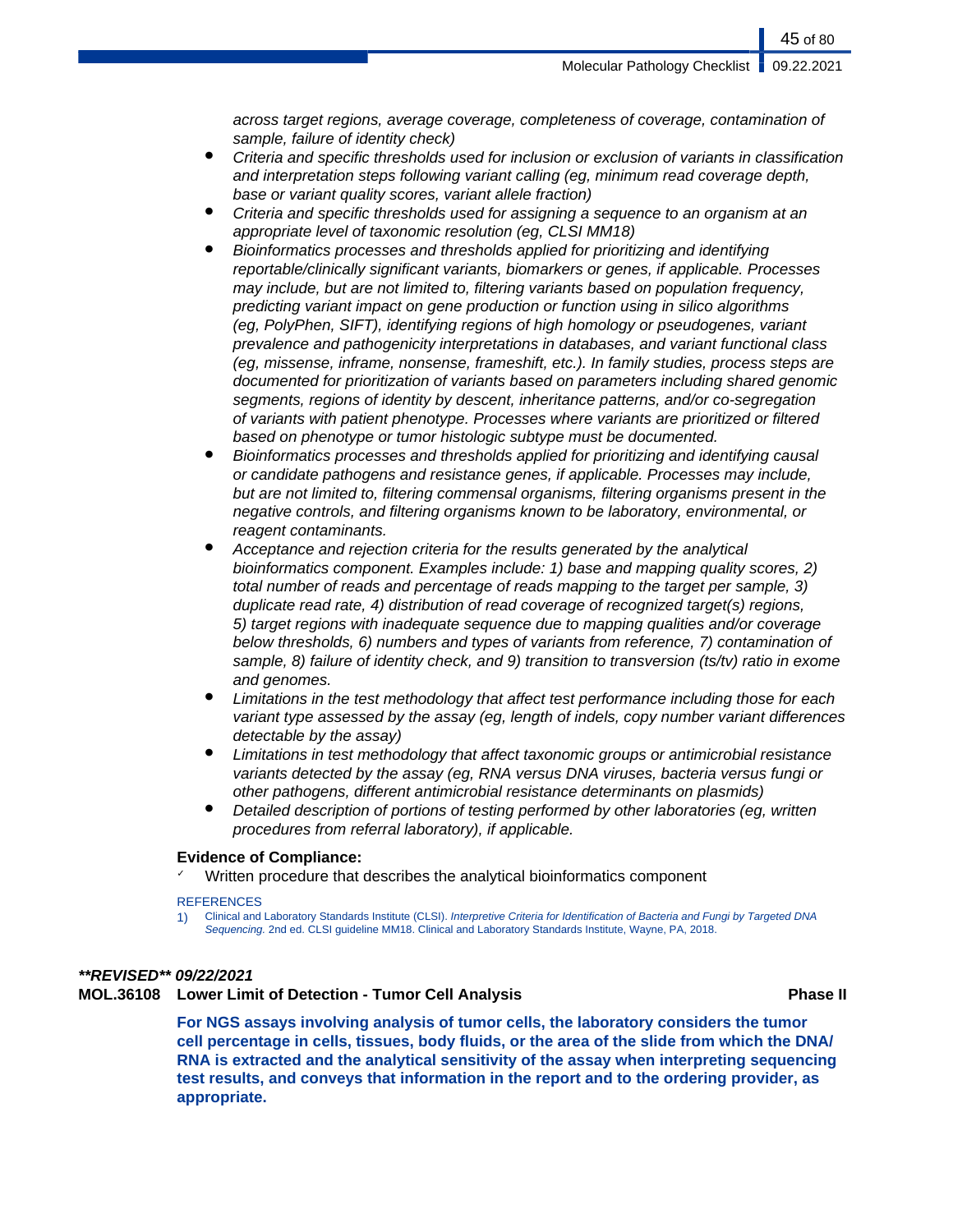NOTE: Estimation and consideration of the percentage of tumor cells in conjunction with the lower limit of detection of the sequencing test is essential for proper interpretation of a negative test result.

#### **\*\*REVISED\*\* 09/22/2021**

**MOL.36115 NGS Analytical Bioinformatics Validation/Verification Phase II**

46 of 80

**The laboratory validates/verifies the analytical bioinformatics component (pipeline). When modifications are made, the laboratory evaluates the potential to affect downstream analysis, interpretation, or reporting and revalidates/reverifies as appropriate.**

NOTE: The outputs of the NGS analytical bioinformatics component are data files containing information such as target read coverage, numbers and types of variants, microbial mutations, or HLA genotype and included alleles.

The output of the NGS analytical bioinformatics process is used to determine if the sequence generated by the wet bench process is of sufficient quality and quantity for the intended test. To determine acceptable beginning-to-end test performance, validation/verification of the bioinformatics component must be integrated with the wet bench component for the intended test (see MOL.36015). This also applies to distributive testing processes.

The laboratory director or designee meeting CAP director qualifications must review and approve all validations/verifications relevant to the intended test for processes performed within their laboratory, and to review all validations relevant to the intended test for components performed in referral laboratories or by commercial service providers, if applicable.

Methods-based validation:

- Due to the diversity of human genetic variation (including germline and somatic mutation) and extensive microbial genetic variation and diversity, it is not possible to perform an NGS test validation that would assess the ability of the test to accurately and reliably detect every possible variant or organism that may be present in a specimen. To address this limitation, a methods-based approach can be used for validation wherein the specimens used for validation contain a sufficiently high number of variants or targets that are representative of the different variant types (eg, single nucleotide variants, indels, copy number variants, and other structural variants such as translocations and inversions) and/or representative spectrum of the types of organisms the test is designed to detect. When using the same wet bench component for more than one test designed to detect the same types of variants (eg, the same targeted enrichment chemistry for different diagnostic gene panels, including whole exome panels), a single methodsbased validation can be conducted combining results from more than one test. This approach allows for maximizing the number of variants tested and therefore maximizing statistical confidence in the assay's analytical performance.
- Specimens with known, well-characterized variants or targets within diagnostic genes that will be reported in one or more panels must be used for validation and the validation can be augmented by, but not supplanted with, reference materials (eg, NIST Genome in a Bottle samples). Additional samples/variants can be added for variant types that are under-represented in the specimens and reference materials used, particularly if they are difficult to accurately detect and identify by NGS (eg, indels and CNVs) or require specialized algorithms and software for accurate detection (internal tandem duplications, large structural alterations).
- Specimens used for analytical bioinformatics component validation can be complemented with, but not supplanted by, synthetic or in silico generated datasets containing variants
- For tests that analyze well established disease-associated genes with common pathogenic/clinically significant variants (eg, CFTR p.Phe508del, a mutation hotspot of clinical relevance in an oncology gene, HIV reverse transcriptase K103N, or CMV UL97 M460V/I) or expect to identify common resistance genes (eg, S, aureus mecA gene), specimens with common pathogenic variants as defined by the scientific literature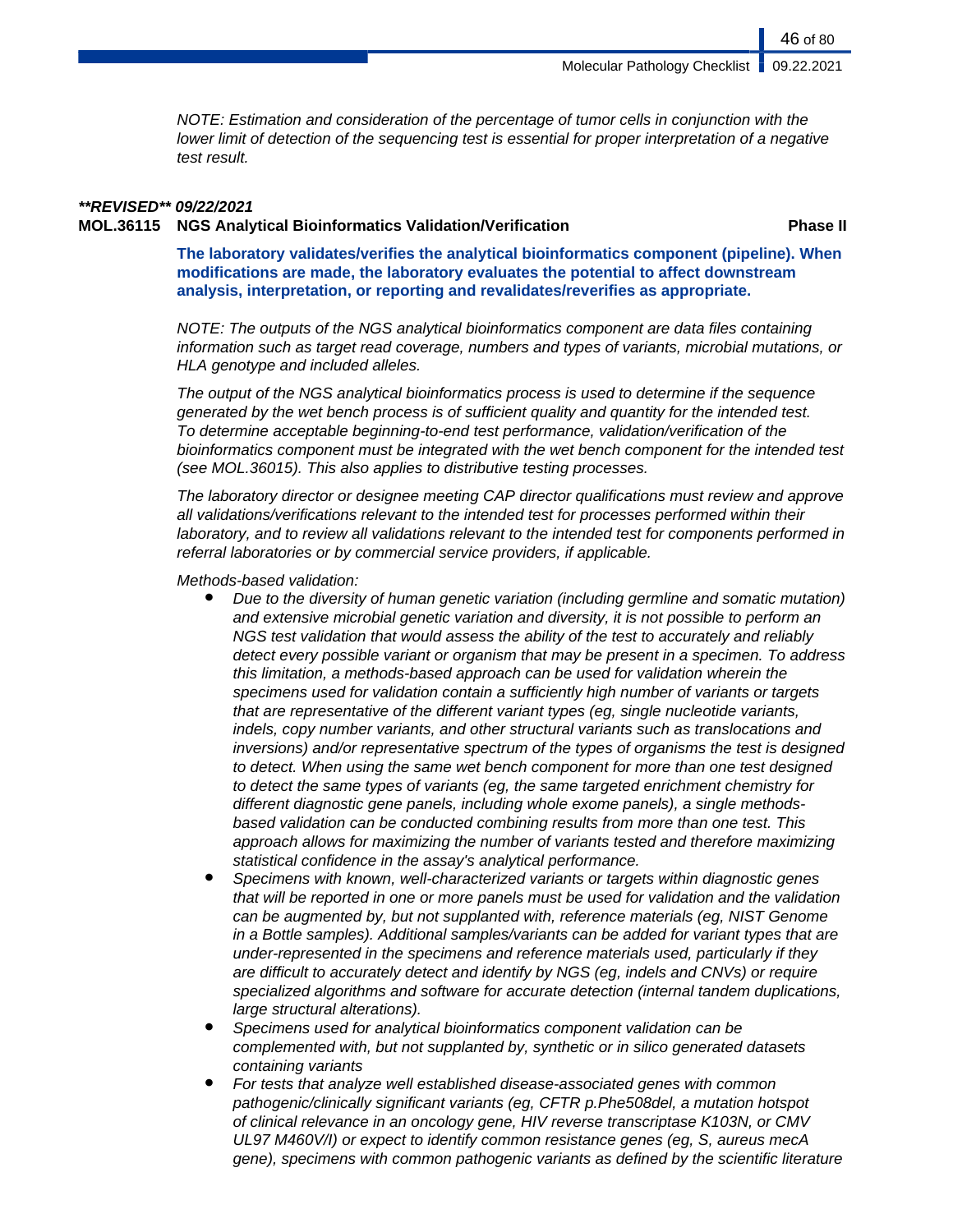and/or relevant experts (eg, published guidelines) must be included in the validation to demonstrate the test's ability to detect them. Merely including benign variants in the validation cohort is not sufficient to establish performance characteristics of the assay. Laboratories must record efforts to obtain specimens with common pathogenic variants.

### In addition, the laboratory must:

- Establish metrics and quality control parameters used to assess the bioinformatics process performance during validation. Metrics and parameters will vary between tests and typically include, but are not limited to: 1) base and mapping quality scores, 2) percentage of reads mapping to recognized target(s), 3) duplicate read rate, 4) read coverage of target regions, 5) target regions with inadequate sequence due to mapping qualities and/or coverage below thresholds, 6) numbers and types of variants from reference, and 7) transition to transversion (ts/tv) ratio in exome and genome, 8) evidence of demultiplexing (percent of reads that contain expected sample bar code index), 9) mean insert size and 10) ensuring integrity of identity. Per variant parameters include, but are not limited to: 1) depth of coverage, 2) allele fraction, 3) strand bias, 4) quality score, 5) number of distinct variants at the same position (multiple alternate alleles), and 6) number of variants within a prescribed cluster window size in base pairs.
- Provide a description of the analytical target (eg, exons, genes, targeted regions) and bioinformatics pipeline used for analysis, including algorithms, test scripts, and test or training datasets
- Perform the validation/verification in the environment (eg, hardware, operating system, virtual machine, or cloud service) that will be used for testing
- Account for the sequence database containing the sequences and identifiers of the target organisms, resistance and pathogenicity markers, and host-responsive markers. Depending on the application, the database description may include representation of taxonomic groups, rare species, potentially confounding identical genotypes in clinically dissimilar organisms, potentially contaminating environmental and microbiota organisms, and the degree of taxonomic curation of the database. Resistance databases must be documented as to drugs and drug classes represented, and pathogen strains and/or genotypes, as clinically indicated.
- Ensure that individual sample identity is maintained throughout the bioinformatics pipeline. This includes indexes and barcodes when sample pooling methods are used, as well as identifiers for all file types used in the pipeline. Identifiers may be different depending on the laboratory workflow used. Examples of identifiers that can be used individually or in combination include a unique patient identifier, a unique sample identifier, a unique run identifier, and/or a laboratory/location identifier to ensure provenance of sample identity.
- Establish criteria and thresholds for variant or target calling (eg, minimum coverage of the target, position-wise read depth, base or variant quality scores, variant allelic fraction), and variation from the target sequence. Criteria may be differently defined based on application (eg, detection of germline versus somatic mutations, or pathogen detection versus drug resistance mutation identification)
- Determine and record how interference by specific sequence characteristics, such as highly homologous regions (eg, pseudogenes), low complexity regions (eg, GC rich regions) is mitigated or avoided. This may include custom approaches and/or orthogonal methods (eg, Sanger sequencing) to confirm test results in these regions.
- Determine and record how genomic content (eq, plasmid versus chromosomal) is assessed, as necessary
- Determine test performance characteristics for each variant type to be detected by the test (eg, single nucleotide variants, indels, copy number and other structural variants). Performance characteristics include test sensitivity, precision (reproducibility), and the percentage of false positive calls. It is recommended that confidence intervals (CI) be established and recorded for performance characteristics (eg, analytical sensitivity=100%, CI=98.3-100%). The desired CI determines the number of samples needed for validation.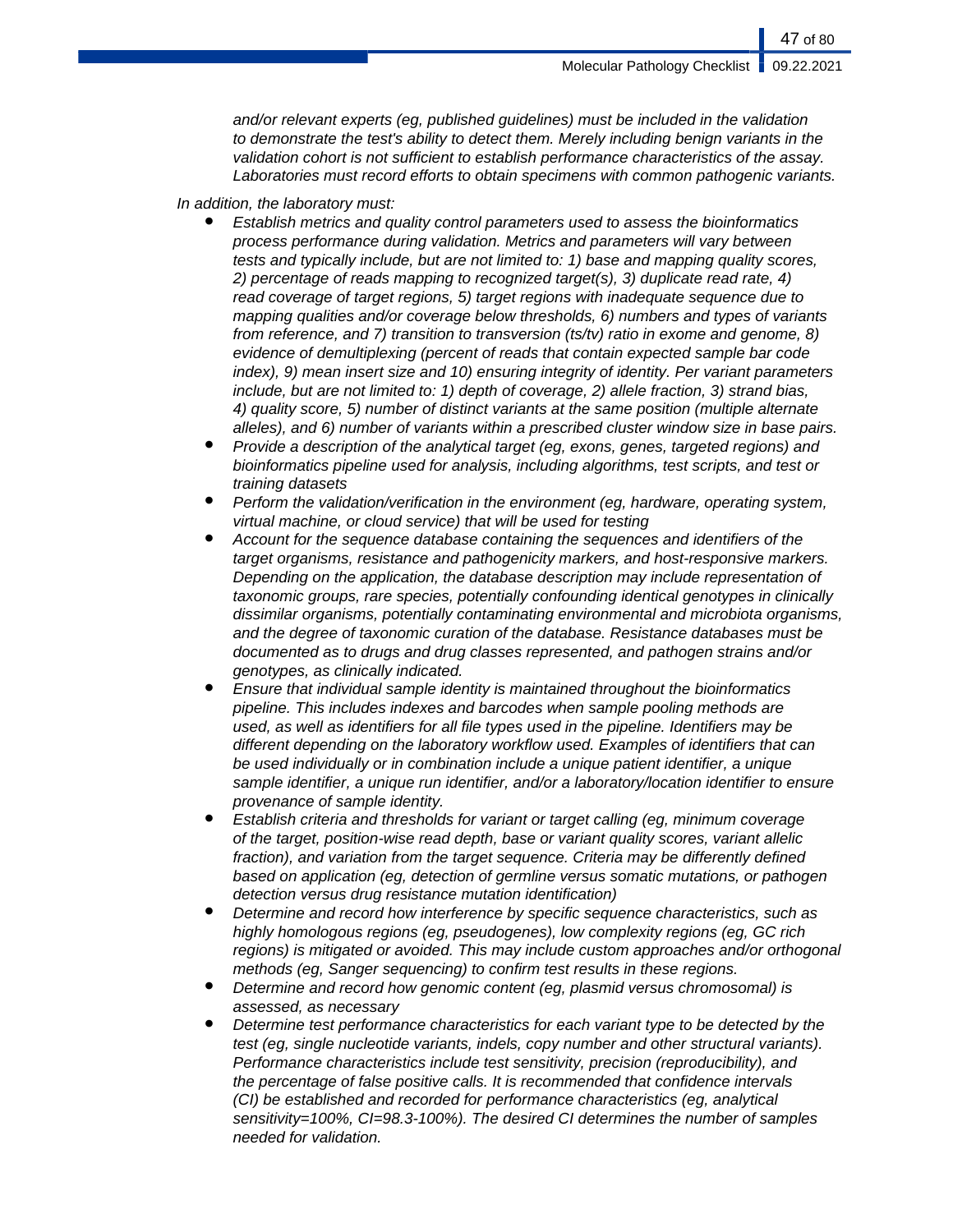- Determine test performance characteristics for all microbial target types to be detected by the test (eg, organisms, resistance genes, gene variants, pathogenicity markers, and host-response markers), as applicable. Performance characteristics include test sensitivity, ability to discriminate target sequencies from background, specificity, and precision (reproducibility).
- Establish acceptance and rejection criteria for the results generated by the analytical bioinformatics process. Criteria must be based on metrics and quality control (QC) parameters established during test optimization and utilized during validation for the intended test (see above). These must include criteria for determining when the bioinformatics process has failed whether the data must be either re-processed or not further processed.
- Calculate true positives, false positives, true negatives, false negatives for each variant type.

Example worksheets for test design, optimization, validation, quality management, and bioinformatics for inherited disorder testing are available on cap.org in Member Resources Precision Medicine (<https://www.cap.org/member-resources/precision-medicine>).

Revalidation/reverification or confirmation may cover all or a subset of steps depending on the extent of the modification. The laboratory must demonstrate that equivalent or acceptable performance metrics are met when modifications in the bioinformatics component are made.

- For example, when implementing an upgrade of a previously validated application in the bioinformatics component, equivalency can be established by processing and analyzing datasets of previously tested specimens and comparing all relevant performance metrics.
- Examples of major changes requiring more extensive revalidation are changing the alignment algorithm or software for variant calling.

#### **Evidence of Compliance:**

- ✓ Records of validation/verification, revalidation/reverification, or confirmation studies **AND**
- Written approval of validations, revalidations and/or confirmation studies **AND**
- ✓ Records of review of referral laboratory validations, if applicable **AND**
- $\checkmark$  Records of software release notes and factory default settings for pipeline, if applicable

#### **REFERENCES**

- 1) Schrijver et al. Opportunities and Challenges Associated with Clinical Diagnostic Genome Sequencing; A Report of the AMP. J Mol Diagn. 2012, 14(6):526-540
- 2) Gargis A, et al. Assuring the Quality of Next Generation Sequencing in Clinical Laboratory Practice. Nature Biotechnology. 2012; 30(11):1033-1036
- 3) Rehm HL, et al. ACMG clinical laboratory standards for clinical next generation sequencing. Genet Med. 2013; 15(9):733-747
- 4) Gargis AS, et al. Good laboratory practice for clinical next generation sequencing informatics pipelines. Nat Biotechnol. 2015;33(7):689-93. doi: 10.1038/nbt.3237.
- 5) Mandelker D, Schmidt RJ, Ankala A, et al. Navigating highly homologous genes in a molecular diagnostic setting: a resource for clinical next generation sequencing. Genet Med. 2016;18(12):1282-1289.
- 6) Weck KE. The Next Generation of Molecular Pathology is Here: Validation of Next-Generation Sequencing Technology for Clinical Molecular Testing Across Multiple Different Disciplines. Arch Pathol Lab Med. 2017; 141(6):749-750.
- 7) Garcia EP, Minkovsky A, Yonghui J, et al. Validation of OncoPanel: A Targeted Next-Generation Sequencing Assay for the Detection of Somatic Variants in Cancer. Arch Pathol Lab Med. 2017; 141(6):751-758.
- 8) Thomas M, Sukhai MA, Zhang T, et al. Integration of Technical, Bioinformatic, and Variant Assessment Approaches in the Validation of a Targeted Next-Generation Sequencing Panel for Myeloid Malignancies. Arch Pathol Lab Med. 2017; 141(6):759-775.
- 9) Schlaberg R, Chui CY, Miller S, Procop GW, Weinstock G. The Professional Practice Committee and Committee on Laboratory Practices of the American Society for Microbiology, and the Microbiology Resource Committee of the College of American Pathologists. Validation of Metagenomic Next-Generation Sequencing Tests for Universal Pathogen Detection. Arch Pathol Lab Med. 2017; 141(6):776-786.
- 10) Santani A, Murrell J, Funke B, et al. Development and Validation of Targeted Next-Generation Sequencing Panels for Detection of Germline Variants in Inherited Diseases. Arch Pathol Lab Med. 2017; 141(6):787-797.
- 11) Hedge M, Santani A, Mao R, Ferreira-Gonzalez A, Weck KE, Voelkerding KV. Development and Validation of Clinical Whole-Exome and Whole-Genome Sequencing for Detection of Germline Variants in Inherited Disease. Arch Pathol Lab Med. 2017; 141(6):798-805.
- 12) Gandhi MJ, Ferriola D, Huang Y, Duke JL, Monos D. Targeted Next-Generation Sequencing for Human Leukocyte Antigen Typing in a Clinical Laboratory: Metrics of Relevance and Considerations for Its Successful Implementation. Arch Pathol Lab Med. 2017; 141(6):806-812.
- 13) Roy S, Coldren C, Karunamurthy A, et al. Standards and Guidelines for Validating Next-Generation Sequencing Bioinformatics Pipelines: A Joint Consensus Recommendation of the Association for Molecular Pathology and College of American Pathologists. J Mol Diagn. 2018; 20(1):4-27.
- 14) Jennings LJ, Arcila ME, Corless C, et al. Guidelines for Validation of Next-Generation Sequencing-Based Oncology Panels: A Joint Consensus Recommendation of the Association for Molecular Pathology and College of American Pathologists. J Mol Diagn. 2017; 19(3):341-365.
- 15) Santani A, Simen BB, Briggs M, et al. Designing and Implementing NGS Tests for Inherited Disorders a Practical Framework with Step-by-Step Guidance for Clinical Laboratories. J Mol Diag. December 18, 2018.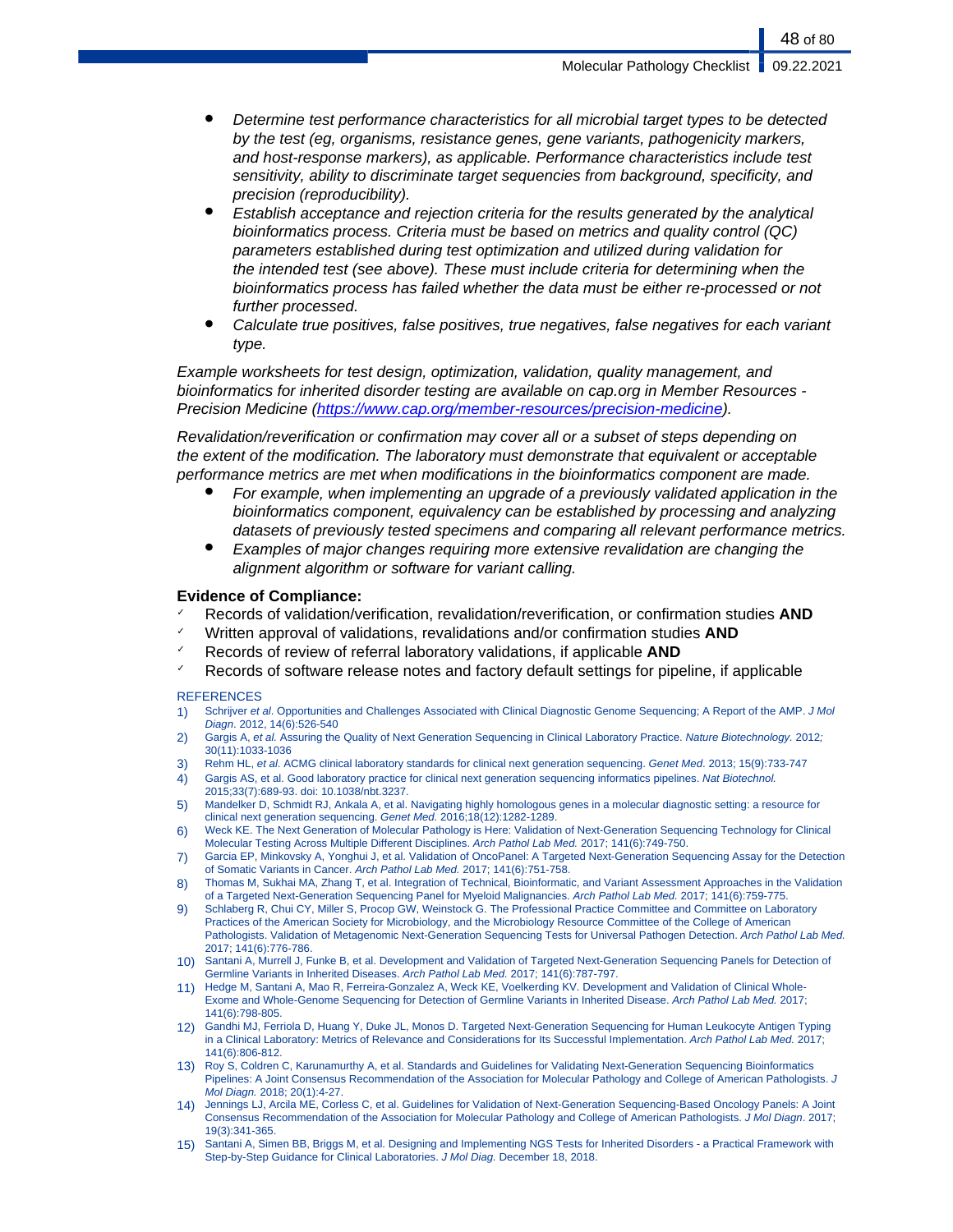#### **\*\*REVISED\*\* 09/22/2021**

#### **MOL.36117 Infrastructure for the NGS Analytical Bioinformatics Pipeline Phase I**

**There is a written procedure that describes the information technology (IT) infrastructure of the NGS analytical bioinformatics pipeline and its management.**

NOTE: The analytical bioinformatics component and pipelines for NGS are typically operated within a larger clinical IT infrastructure. The infrastructure includes the hardware, software, networks, data centers, facilities, and related equipment used to operate and/or support IT services. The IT infrastructure of the bioinformatics pipeline and computer environment must be continuously monitored during clinical testing.

Records containing the level of service (eg, uptime, monitoring, technical support availability) and redundancy (ie, for data storage and computers) provided by the IT infrastructure must be available.

The written procedure must include:

- Description of the IT infrastructure (eg, hardware, operating system, virtual environment, cloud service, or pipeline software dependencies, as applicable) where the pipeline is executed in clinical production. For example, number and internet protocol (IP) addresses of servers used to run the pipeline and provision data storage, processor and memory specifications of the services, operating system versions, server access protocol, and security policies. The information captured needs to allow for redeployment in an equivalent environment.
- Description of the disaster recovery plan for the bioinformatics pipeline and files generated by the pipeline and the downtime procedures (GEN.43946).
- Description of the process to grant access to the pipeline environment and associated data and the process to ensure uninterrupted access by authorized users.
- Description of the process to ensure file integrity after electronic transmission (over network or via portable storage). For example, using md5 checksums to demonstrate data equivalency.

#### **Evidence of Compliance:**

- ✓ Written procedure that describes the IT infrastructure and its management **AND**
- Records of testing the disaster recovery procedure

#### **\*\*REVISED\*\* 09/22/2021**

#### **MOL.36118 NGS Lower Limit of Detection Phase II**

**Testing is performed during assay validation to establish the lower limit of detection (LOD) for sequencing performed on mixed populations.**

NOTE: LOD is defined differently for different target types, as below. Where applicable, the laboratory must determine the ability of the test to detect small amounts of target, potentially against a background of other sequences.

Determination of the LOD is relevant to several clinical diagnostic scenarios, such as:

- Detection of somatic variants in tumor samples and cell free DNA
- Germline variant detection in chimerism and mosaicism
- Engraftment monitoring after hematopoietic progenitor cell transplant
- Maternal blood screening for fetal trisomy
- Detection of antimicrobial resistance mutations
- Microbiome analyses
- Identification of pathogens by targeted or metagenomic approaches
- Identification of the presence/absence of clinically relevant microbial genes.

This requirement does not apply to HLA typing performed for transplant purposes or disease association studies.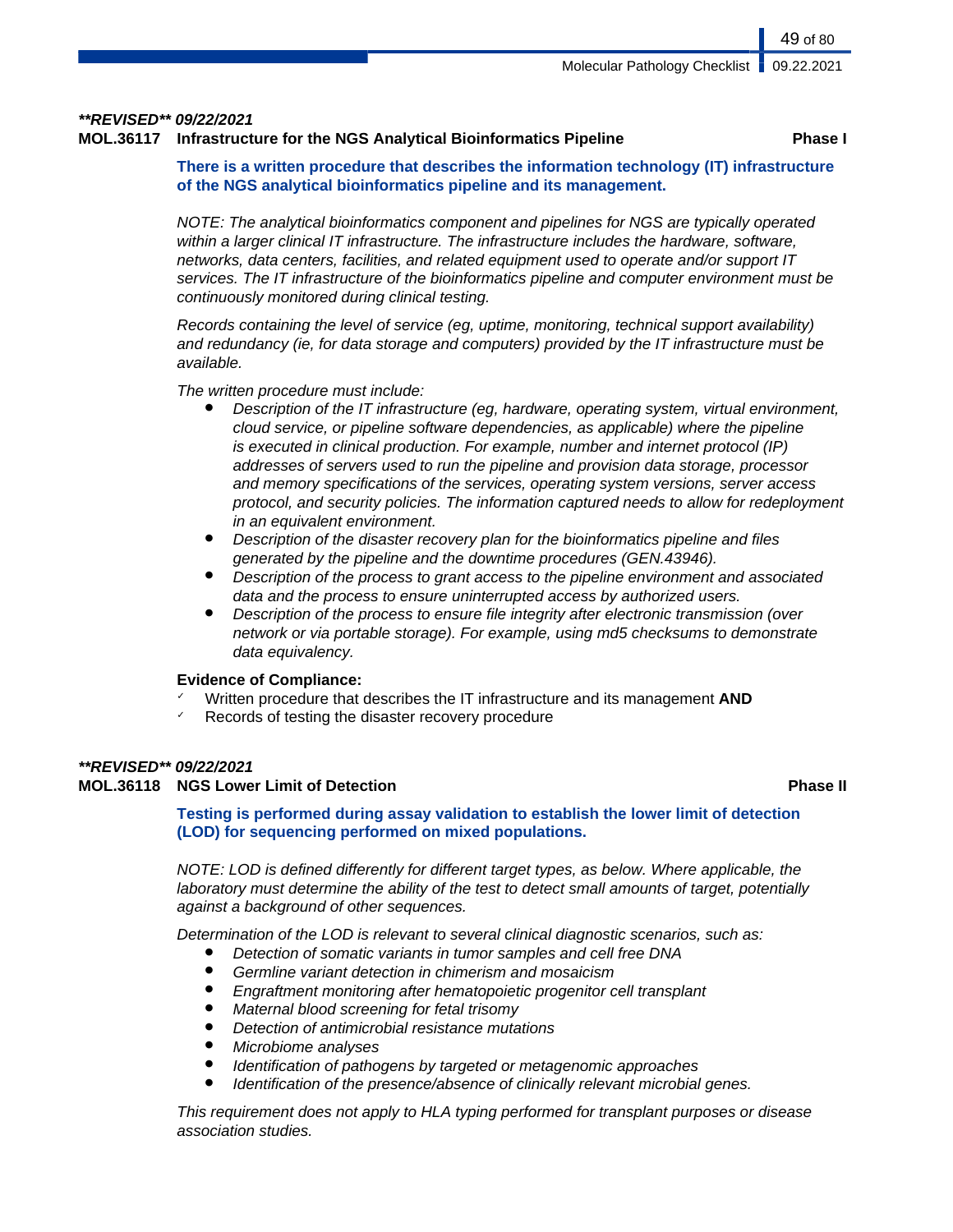The NGS LOD for variants consists of two data points: 1) the minimum required depth of coverage at the variant site and 2) minimum variant allele fraction. LOD for variants may vary based on variant type (eg, single nucleotide variants, indels, copy number variants and other structural variants, such as translocations and inversions) or target characteristics.

Validation of LOD requires inclusion of samples whose variant allele fraction or percentage has been determined by orthogonal methods. Cell line mixtures, plasmid spike in studies, and the use of an in silico NGS data sets may augment, but not supplant, the use of patient samples.

During validation of microbial testing, determination of LOD is required for each category of variant and microbial target type that the assay is intended to detect (eg, point mutations or single nucleotide variants, indels, mobile resistance elements). For antiviral drug resistance testing, determination of LOD must take into account the virus load and variant allele fraction.

#### **Evidence of Compliance:**

- $\sim$  Records of validation used to establish LOD for sequencing performed on mixed populations **AND**
- ✓ Written approval of validations, revalidations and/or confirmation studies **AND**
- Records of review of referral laboratory validations, if applicable

#### **REFERENCES**

1) Roy S, Coldren C, Karunamurthy A, et al. Standards and Guidelines for Validating Next-Generation Sequencing Bioinformatics Pipelines: A Joint Consensus Recommendation of the Association for Molecular Pathology and College of American Pathologists. J Mol Diagn. 2018;20(1):4-27.

#### **\*\*REVISED\*\* 09/22/2021**

**MOL.36123 Identification of Causal Germline Genetic Variants by Exome and Genome Sequencing Phase II**

> **The validation study demonstrates the ability to use exome or whole genome sequencing to identify causal germline genetic variants in patients suspected of having a heritable disorder.**

> NOTE: Strategies for identification of causal genetic variants may be conducted by manual and/ or software approaches and include:

- Combinations of variant filtration and/or prioritization based on population frequency
- Predicted biological impact of a variant, variant segregation within affected and unaffected family members
- Evidence for genotype-phenotype correlation
- Presence within variant databases
- Patient phenotype.

The validation study must demonstrate the ability to identify causal genetic variants in patient samples with known modes of inheritance (eg, dominant, recessive, X linked, and de novo patterns).

If testing and analysis will be performed jointly on sequencing data from a proband and biological relatives (eg, trio or quad analysis) the validation must include samples from biologically related family members with known phenotypes, genotypes, and inheritance patterns.

The use of cell lines and in silico data sets may augment, but not supplant, the use of patient samples.

### **Evidence of Compliance:**

- ✓ Records of validation used to identify causal germline variants **AND**
- ✓ Written approval of validations, revalidations and/or confirmation studies **AND**
- Records of review of referral laboratory validations, if applicable

#### **REFERENCES**

- 1) Yang Y, Muzny DM, Reid JC, et al. Clinical Whole-Exome Sequencing for the Diagnosis of Mendelian Disorders. N Engl J Med. 2013;369(16):1502-1511.
- 2) Posey JE, Harel T, Liu P, et al. Resolution of Disease Phenotypes Resulting from Multilocus Genomic Variation. N Engl J Med. 2017;5;376(1):21-31.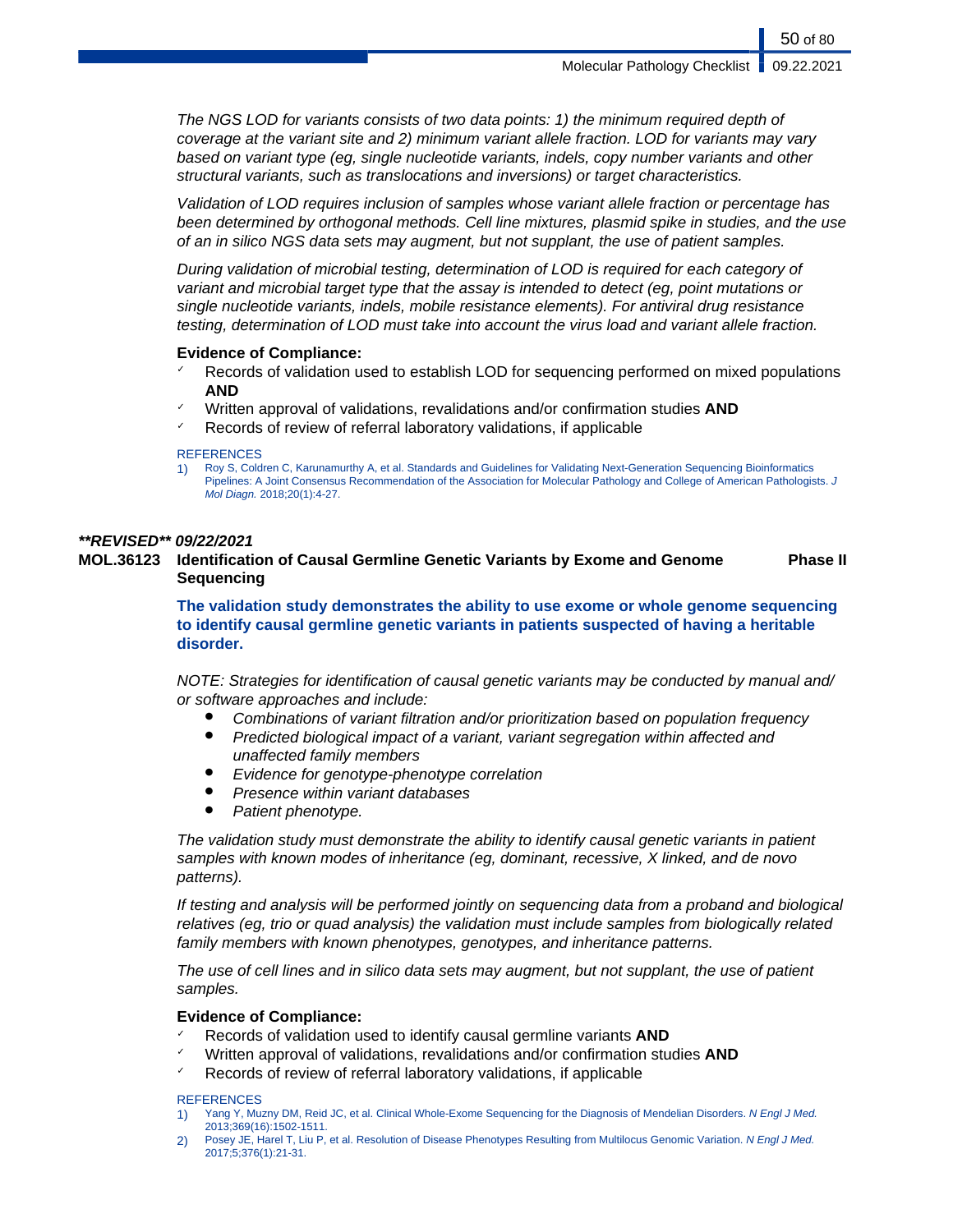#### **\*\*REVISED\*\* 09/22/2021**

**MOL.36125 NGS Bioinformatics Component (Pipeline) - Controls, Metrics, and QC Parameters Phase II**

> **The laboratory uses controls, metrics, and quality control parameters to monitor and assess each step of the NGS bioinformatics component (pipeline).**

NOTE: Controls, metrics, and quality control parameters must be established during validation/ verification and be defined in the written procedure, including those for each analytical run and on an ongoing basis (eg, weekly, monthly, quarterly).

Examples of controls, metrics, and QC parameters include:

- Total reads generated for each sample compared to a reference average
- Percent of reads aligned to target compared to a reference average
- Percent of unique reads aligned to target (for targeted-capture assays) compared to a reference average
- Average coverage of targeted bases compared to a reference average
- Percent of bases covered at specific read depths (eq, 30X, 100X, 2000X) for germline or somatic variant tests compared to a reference average
- Determination of test reproducibility (eq. identification of the same variants in a specimen) over time by re-testing a subset of specimens
- For somatic cancer assays, monitoring of limit of detection over time.

Corrective actions and exceptions must be recorded for every step that fails performance standards as set by the laboratory.

For NGS on maternal plasma to identify fetal trisomy, refer to separate requirements in the NGS of Maternal Plasma to identify Fetal Trisomy section of the checklist.

#### **Evidence of Compliance:**

- ✓ Written procedure defining controls, metrics, and QC parameters **AND**
- ✓ Records of monitoring, including deviations and corrective actions taken

#### **REFERENCES**

- 1) Gargis A, et al. Assuring the Quality of Next Generation Sequencing in Clinical Laboratory Practice. Nature Biotechnology. 2012; 30(11):1033-1036
- 2) Gargis AS, et al. Good laboratory practice for clinical next generation sequencing informatics pipelines. Nat Biotechnol. 2015;33(7):689-93. doi: 10.1038/nbt.3237.
- 3) Santani A, Simen BB, Briggs M, et al. Designing and Implementing NGS Tests for Inherited Disorders a Practical Framework with Step-by-Step Guidance for Clinical Laboratories. J Mol Diag. December 18, 2018.

#### **\*\*REVISED\*\* 09/22/2021**

### **MOL.36135 Bioinformatics Pipeline - Updates Phase I**

**The laboratory has a procedure for recording, implementing, and monitoring patch releases, upgrades, and other updates to the bioinformatics pipeline.**

NOTE: The laboratory must demonstrate that acceptable performance specifications are met when a procedure is changed. The extent of revalidation and/or confirmation is modification dependent. For example, a small modification to the bioinformatics pipeline may include adding error logging function to the pipeline, which would not be expected to change the output of the update software component or the global pipeline. In contrast, examples of a large modification include transition to a new sequence alignment algorithm or variant calling software, which would be expected to have a significant impact on the output of the pipeline and clinical test results.

Revalidation/confirmation may cover all or a subset of steps in bioinformatics pipeline depending on the type of upgrade implemented and where in the pipeline it is implemented (see MOL.36115). All processes of the bioinformatics pipeline downstream to the implemented update/change must be included in the revalidation. This procedure must designate specific monitoring intervals and address when such updates will be implemented. In addition, when a laboratory uses a referral laboratory or vendor for any component of the pipeline, there must be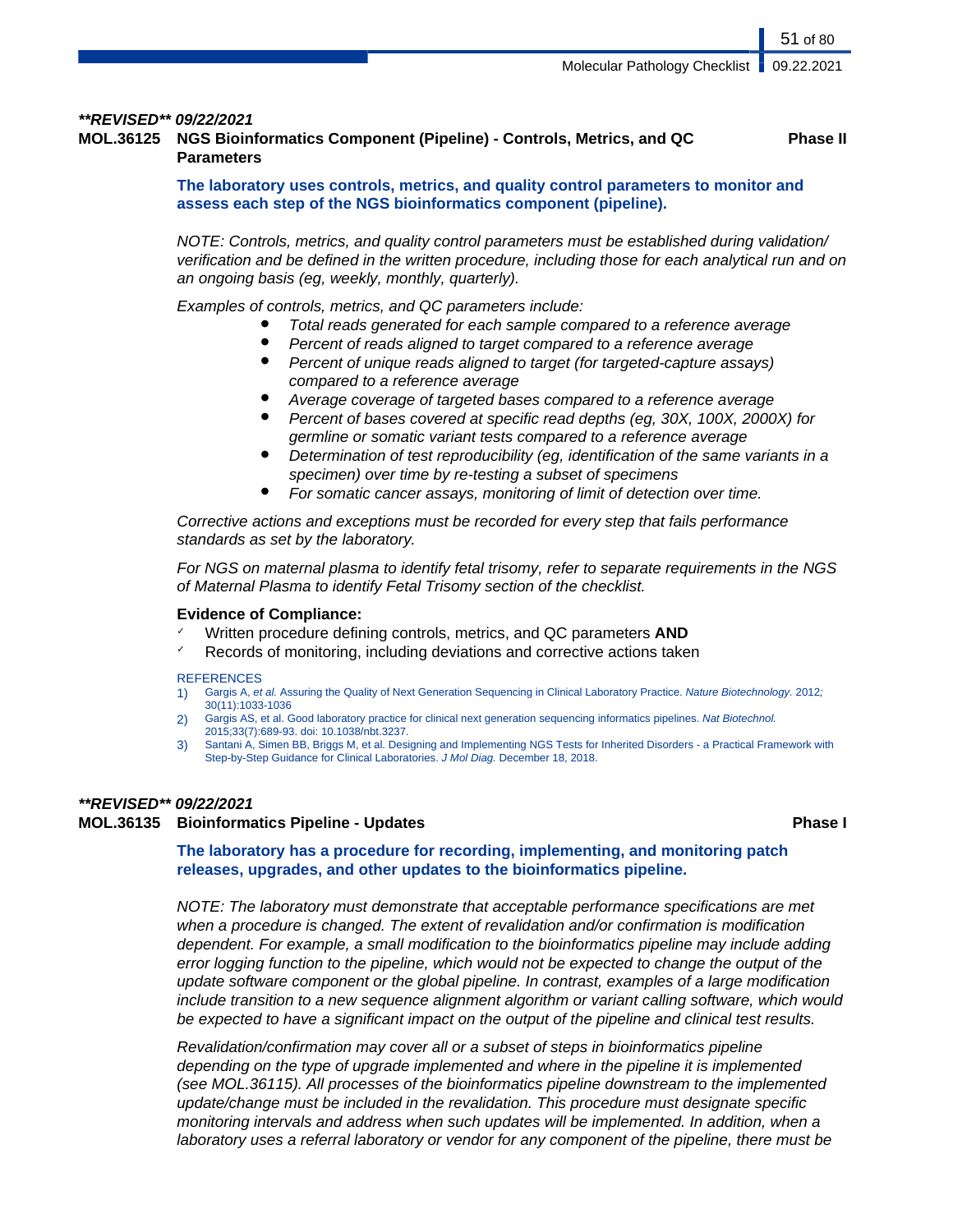a procedure to report and record patch-releases, upgrades and updates made to the outsourced components.

### **Evidence of Compliance:**

- ✓ Procedure for monitoring upgrades **AND**
- ✓ Records of monitoring activities **AND**
- Records of the type of update and approval **AND**
- Dates of implementation

#### **\*\*REVISED\*\* 09/22/2021 MOL.36145 Version Traceability Phase I**

52 of 80

**The specific version(s) of the bioinformatics pipeline used to generate NGS data files are traceable for each patient report.**

NOTE: The versions and configuration of each component in the bioinformatics pipeline (eg, command line flags or other configuration items) must be traceable for each patient report. Records of each pipeline component do not need to appear in the patient report. Rather, it is acceptable to refer to the pipeline as a whole, using appropriate version nomenclature (eg, NGS Pipeline v1.0.1) that is maintained by the laboratory or provided by the pipeline vendor and/or included in log files generated with each analysis of a patient dataset. Version nomenclature designations must be unique to each version of pipeline components and configurations and can be provisioned using version control software (MOL.36105). Changes to software packages, scripts, databases, configuration files or other pipeline components require tracking in the pipeline version control system (MOL.36105) and updating to a new version nomenclature (eg, NGS Pipeline v1.0.1. to v1.0.2).

### **Evidence of Compliance:**

Records identifying the bioinformatics pipeline version numbers for a given patient report

# **INTERPRETATION AND REPORTING OF NGS RESULTS**

This section of the checklist is used to inspect laboratories that are responsible for the final interpretation and reporting of NGS test results.

## **Inspector Instructions:**

| <b>READ</b><br><b>ALAM</b> | Written policies and procedures for result reporting, including the reporting of<br>secondary or incidental findings<br>Sampling of patient reports for adherence to professional guidelines<br>٠ |
|----------------------------|---------------------------------------------------------------------------------------------------------------------------------------------------------------------------------------------------|
|----------------------------|---------------------------------------------------------------------------------------------------------------------------------------------------------------------------------------------------|

### **\*\*REVISED\*\* 09/22/2021**

#### **MOL.36155 Interpretation and Reporting - Sequence Variants Phase I**

**Interpretation and reporting of sequence variants follows professional organization recommendations and guidelines.**

NOTE: The laboratory must have a written algorithm for classifying and interpreting the clinical significance of identified targets or variants. This may include an algorithm for determining the strength of gene-disease (typically in the context of panels/exome/genome sequencing). For infectious disease testing, refer to MOL.36157. For HLA typing, refer to HSC.38097 and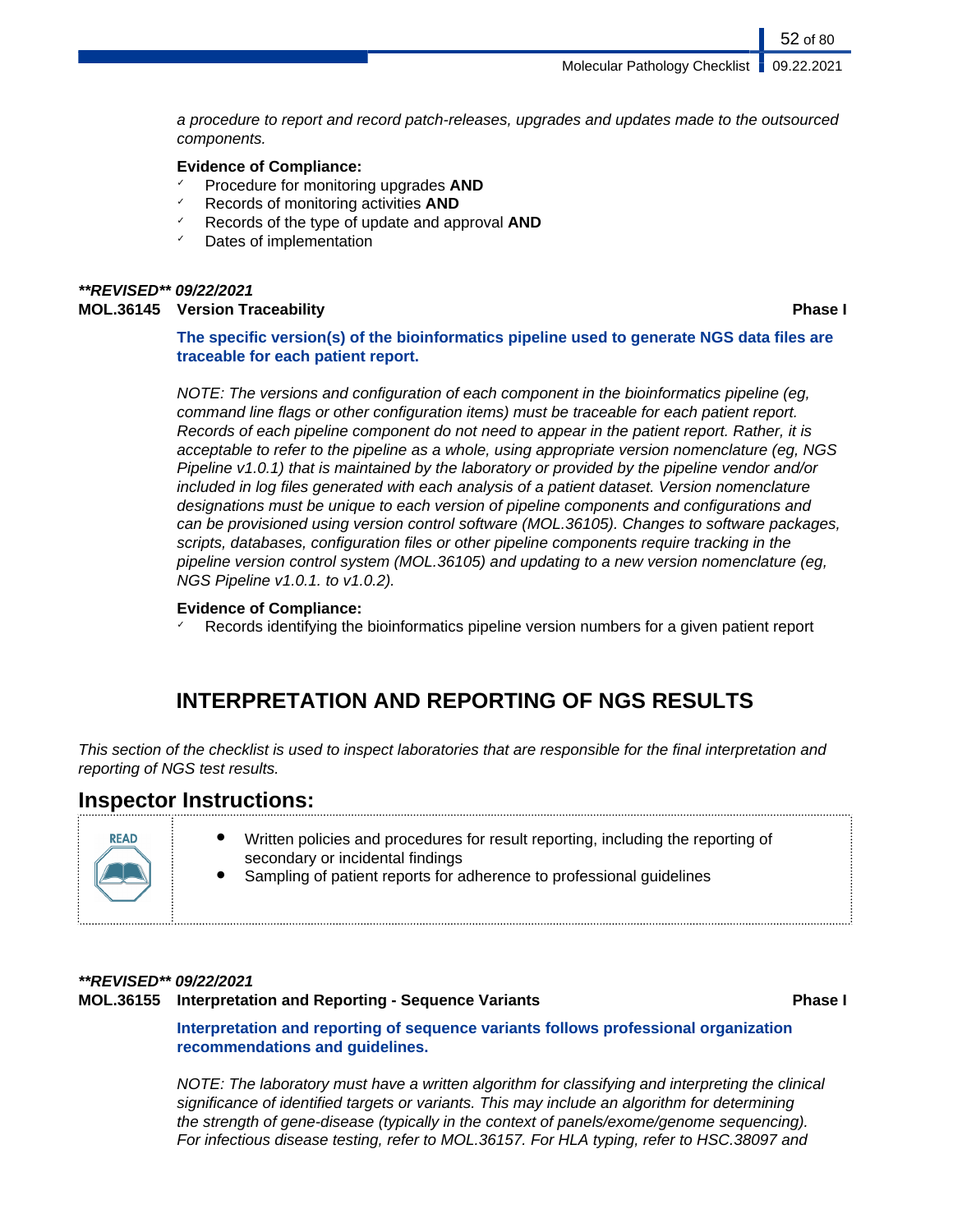HSC.38111 in the Histocompatibility Checklist. For engraftment monitoring for hematopoietic progenitor cell transplant, refer to HSC.38658 or MOL.36495.

Human sequence variants must be reported using HGVS nomenclature. The reporting of genes includes the HUGO Gene Nomenclature Committee (HGNC) gene symbol, and a standard versioned reference identifier to the transcript/protein (eg, RefSeq Accession Number, Ensembl Transcript/Protein ID, or CCDS ID) that allows unambiguous mapping of the variant. The reference genome assembly and version number used for alignment and variant calling must be reported. Variant chromosomal position (ie, genomic coordinate) should be reported.

The CAP/ACMG guidelines should be used for classification and interpretation of germline variants in inherited disorders. The CAP/ACMG guidelines were not developed for the classification and interpretation of risk for pharmacogenetic variants. Separate guidelines developed by AMP/ASCO/CAP have been developed for the classification and interpretation of somatic variants. For classification and interpretation of somatic variants (eg, in tumors), the laboratory should have a written procedure that considers factors such as variant allele frequency in the tumor type and its evidence in the specific cancer (eg, as documented in the COSMIC database), gene specific functional data, evaluation of population-specific minor allele frequencies given the patient's race and ethnicity, availability of targeted therapy, and other relevant patient specific clinical pathological factors. For interpretation of germline variants, the laboratory should record the list of databases used, which may include, but is not limited to, the Human Gene Mutation Database (HGMD), ClinVar and any disease specific LOVDs used as reference. For pharmacogenetic variants, standardized nomenclature for reporting variants and predicted phenotypes should be adopted, and interpretive algorithms should be referenced appropriately.

The written procedure describes the frequency of variant reassessments (can differ by clinical significance, eg, variants of uncertain significance may be assessed more frequently than pathogenic variants) and what actions are taken when reassessment results in a change in classification (eg, potential retro-active notification of the ordering physician).

#### **Evidence of Compliance:**

- Procedure that describes the process used for classification, interpretation, and reporting of sequence variants **AND**
- Records of compliance with procedure for classification, interpretation, and reporting of variants **AND**
- Laboratory database of variants identified and/or reported **AND**
- Records demonstrating adherence to procedure on the frequency of variant reassessments **AND**
- Records of actions taken when variants are reclassified

#### **REFERENCES**

- 1) ACMG Standards and Guidelines for Clinical Laboratories, <http://www.acmg.net>
- 2) Forbes SA, Bindal N, Bamford S, et al. COSMIC: mining complete cancer genomics in the Catalog of Somatic Mutations in Cancer. Nucl. Acids Res. Jan 2011;39 (Database issue):D945-50.
- 3) Human Genome Variation Society. Sequence Variant Nomenclature. [http://varnomen.hgvs.org/.](http://varnomen.hgvs.org/) Last accessed March 13, 2017.
- 4) Richards S, et al. Standards and guidelines for the interpretation of sequence variants: a joint consensus recommendation of the American College of Medical Genetics and Genomics and the Association for Molecular Pathology. Genet Med. 2015;17(5):405-24. doi: 10.1038/gim.2015.30.
- 5) Kalman LV, et al. Pharmacogenetic Allele Nomenclature: International Workgroup Recommendations for Test Result Reporting. Clin Pharmacol Ther. 2016;99(2):172-85.
- 6) Lauschke VM and Ingelman-Sundberg M. Requirements for comprehensive pharmacogenetics genotyping platforms. Pharmacogenomics. 2016;17(8):917-24.
- 7) Li MM, Datto M, Duncavage EJ, et al. Standards and Guidelines for the Interpretation and Reporting of Sequence Variants in Cancer: A Joint Consensus Recommendation of the Association for Molecular Pathology, American Society of Clinical Oncology, and College of American Pathologists. J Mol Diagn 2017;19(1):4-23.

#### **\*\*REVISED\*\* 09/22/2021**

**MOL.36157 Interpretation and Reporting - Infectious Diseases Testing Phase I**

**The laboratory has a procedure for the interpretation and reporting of organisms, resistance genes, markers of pathogenicity, and host-response markers.**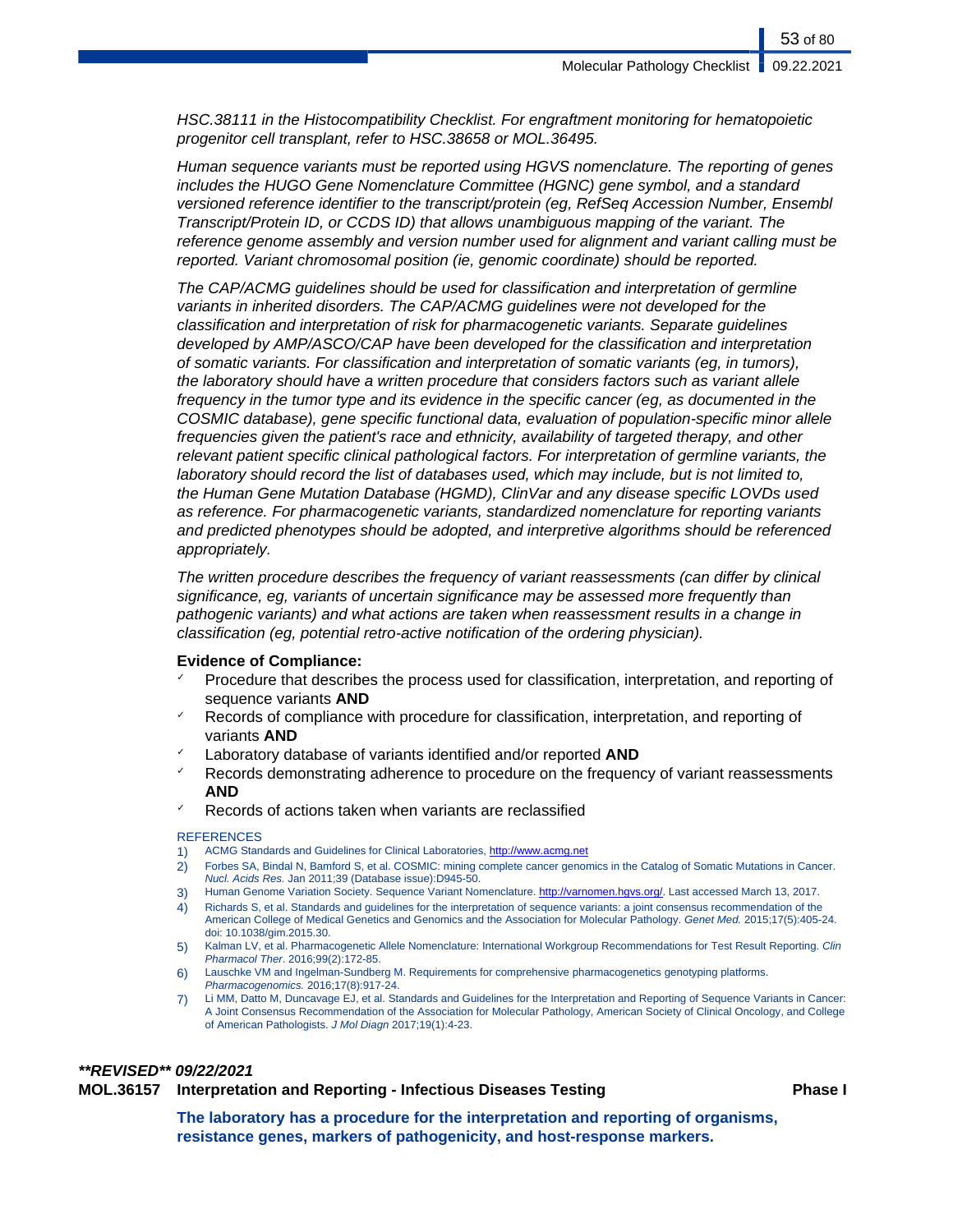NOTE: The laboratory must have a written algorithm for classifying and interpreting the clinical significance of identified organisms, genes associated with resistance and/or pathogenicity, and host-response markers. This may include an algorithm for determining the strength of correlation between organism and disease (eg, in the context of metagenomic sequencing) or between gene and phenotypic resistance (eg, in the context of antimicrobial resistance), if applicable.

The laboratory has a process for ensuring that reports of NGS infectious disease testing (particularly metagenomic or broad-range detection systems) reflect current taxonomy and knowledge of clinical significance.

Microbial variants are reported according to the convention of the field (eg, HIV variants are reported using single letter amino acid codes, for example K103N). The reference genome assembly and version number used for alignment and variant calling must be reported. Classification and interpretation of drug resistance variants are reported using an interpretive database that considers factors such as genotype-phenotype, genotype-therapy, and genotypeclinical outcome (eg, the Standard HIV Drug Resistance Database,<https://hivdb.stanford.edu/>.

#### **Evidence of Compliance:**

- Procedure that describes the process used for classification, interpretation, and reporting **AND**
- Laboratory database of targets identified and/or reported **AND**
- Records demonstrating adherence to procedure on the frequency of result reassessments **AND**
- Records of actions taken when results are reclassified

#### **\*\*REVISED\*\* 09/22/2021**

### **MOL.36165 Reporting of Incidental or Secondary Findings Phase I**

### **The laboratory has a policy for reporting findings unrelated to the clinical purpose for testing (eg, incidental or secondary findings).**

NOTE: Gene panel(s), exome, genome, and transcriptome sequencing may yield genetic findings unrelated to the clinical presentation for which the patient is undergoing testing. The laboratory policy must describe which, if any, and for what reasons, genetic findings unrelated to the clinical purpose for testing are reported and the method of communication to the ordering physicians and patients and family members (in the trio setting), as applicable.

Laboratories may follow ACMG recommendations for reporting a set number of genes or develop their own policy for reporting. Limiting sequence analysis to a panel of genes or organisms that are relevant to the diagnosis of a particular disease state (either with targeted sequencing or targeted bioinformatics analysis) may limit, but not eliminate the potential for identifying genetic findings unrelated to the clinical purposes for testing.

NGS infectious disease testing methodologies may yield detections of normal microbiota which may lead to inappropriate patient therapy when reported. When applicable, the laboratory has a reporting policy which accounts for differentiation between pathogenic organisms and normal microbiota.

If applicable, the laboratory consent form must clearly describe the categories of secondary findings with a description of each category such as carrier status, adult onset and pharmacogenetic findings.

### **Evidence of Compliance:**

- Policy that describes which, if any, and for what reasons, genetic findings unrelated to the clinical purpose for testing are reported **AND**
- Informed consent records for patients, if applicable

#### **REFERENCES**

1) Kalia SS, Adelman K, Bale SJ, et al. Recommendations for reporting of secondary findings in clinical exome and genome sequencing, 2016 update (ACMG SF v2.0): a policy statement of the American College of Medical Genetics and Genomics. Genet Med. 2017:19(2):249-255.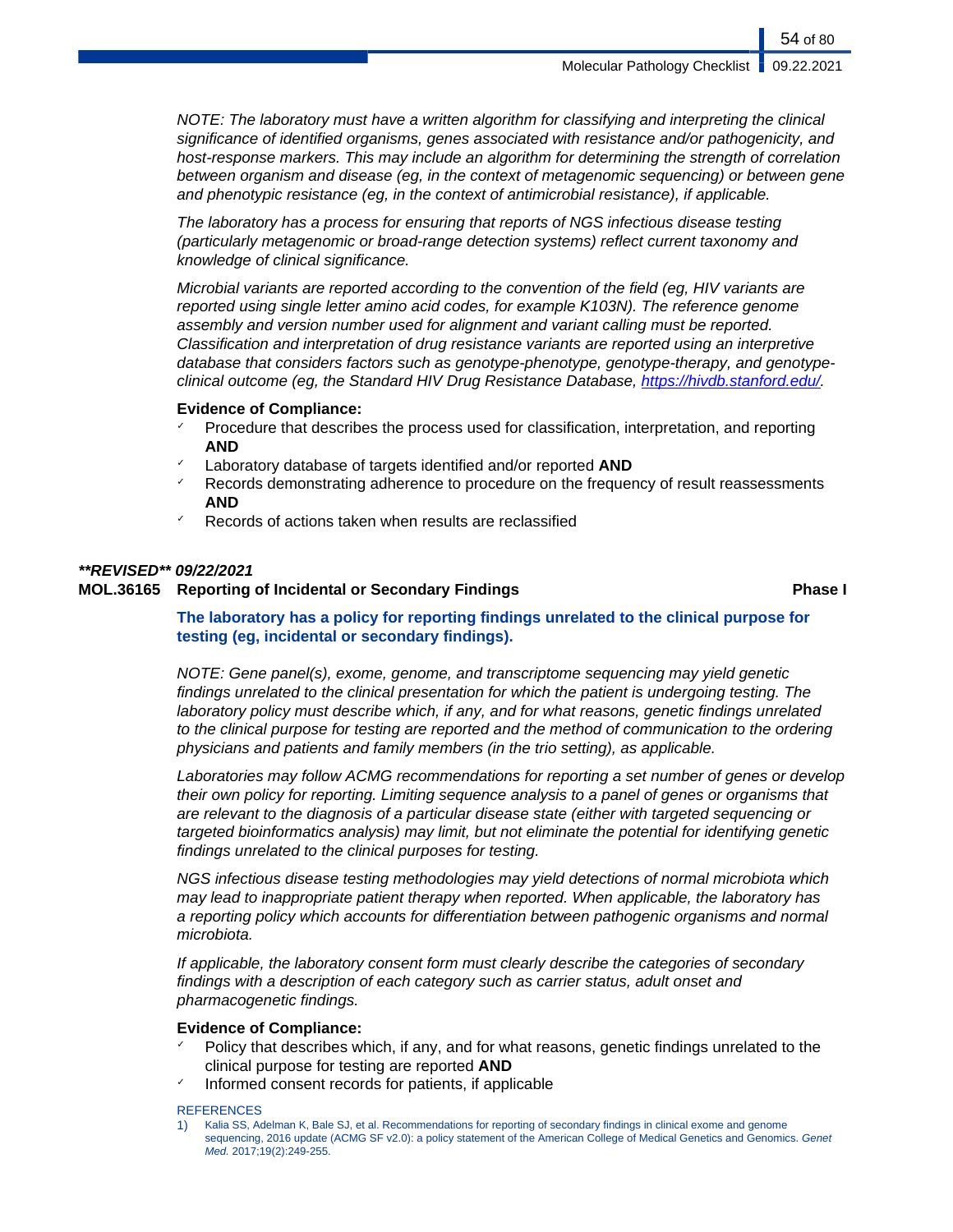2) Hedge M, et al. Reporting incidental findings in genomic scale clinical sequencing—a clinical laboratory perspective: a report of the Association for Molecular Pathology. 2015;17(2):107-17. doi: 10.1016/j.jmoldx.2014.10.004.

# **NEXT GENERATION SEQUENCING OF MATERNAL PLASMA TO IDENTIFY FETAL TRISOMY**

This section applies to laboratories performing maternal blood screening to detect fetal trisomy using NGS technologies.

## **Inspector Instructions:**

| <b>READ</b> | Sampling of test requisitions for completeness<br>Sampling of quality control records (positive and negative) for each analytical run<br>Records of test performance limits and quality control parameters<br>Sampling of patient reports for adherence to professional guidelines<br>Records of longitudinal monitoring and monitoring of targeted disorders<br>Test failure records and the procedures used to provide a clinically useful result |
|-------------|-----------------------------------------------------------------------------------------------------------------------------------------------------------------------------------------------------------------------------------------------------------------------------------------------------------------------------------------------------------------------------------------------------------------------------------------------------|
|             | Describe the quality control materials that are included with each analytical run<br>How are the percentages of screen positive results for each disorder monitored?<br>What actions are taken if the rates significantly increase or decrease?                                                                                                                                                                                                     |
| DISCOVER    | Review runs that were accepted and rejected. Follow records to determine if the<br>steps taken follow the written procedure for corrective action.<br>Review long term monitoring trends. Follow trends to determine if the steps taken<br>follow the written procedure for corrective action.                                                                                                                                                      |

## **\*\*REVISED\*\* 09/22/2021**

**MOL.36310 Requisitions Phase I**

**Requisitions for maternal plasma testing to identify fetal trisomy by next generation sequencing require the following information:**

- Gestational age estimate (based on ultrasound measurements), first day of the last **menstrual period (LMP) or the estimated date of delivery (EDD)**
- **Maternal birth date or maternal age at estimated date of delivery**
- **Maternal weight**
- Parentage information for analytical methods that use parental genotypes for **interpretation or whose interpretation may be influenced by IVF techniques**
- **Clinical evidence of multiple gestations (eg, twins)**
- Patient or family history of chromosomal abnormality (eg, translocation carrier, **offspring with Down syndrome)**
- **Prior pregnancy risk for aneuploidies for analytical methods that report odds, risks, or probabilities of being euploid or trisomic.**

NOTE 1: Relevant clinical validation studies included samples drawn only over a specific gestational age range (eg, 10 to 20 completed weeks gestation). Knowing the estimated gestational age allows for the exclusion of samples collected too early in gestation where the test has not been validated (or is not valid). Fetal fraction increases slightly between 10 and 20 weeks gestation, but this increase is not sufficiently large to require gestational age specific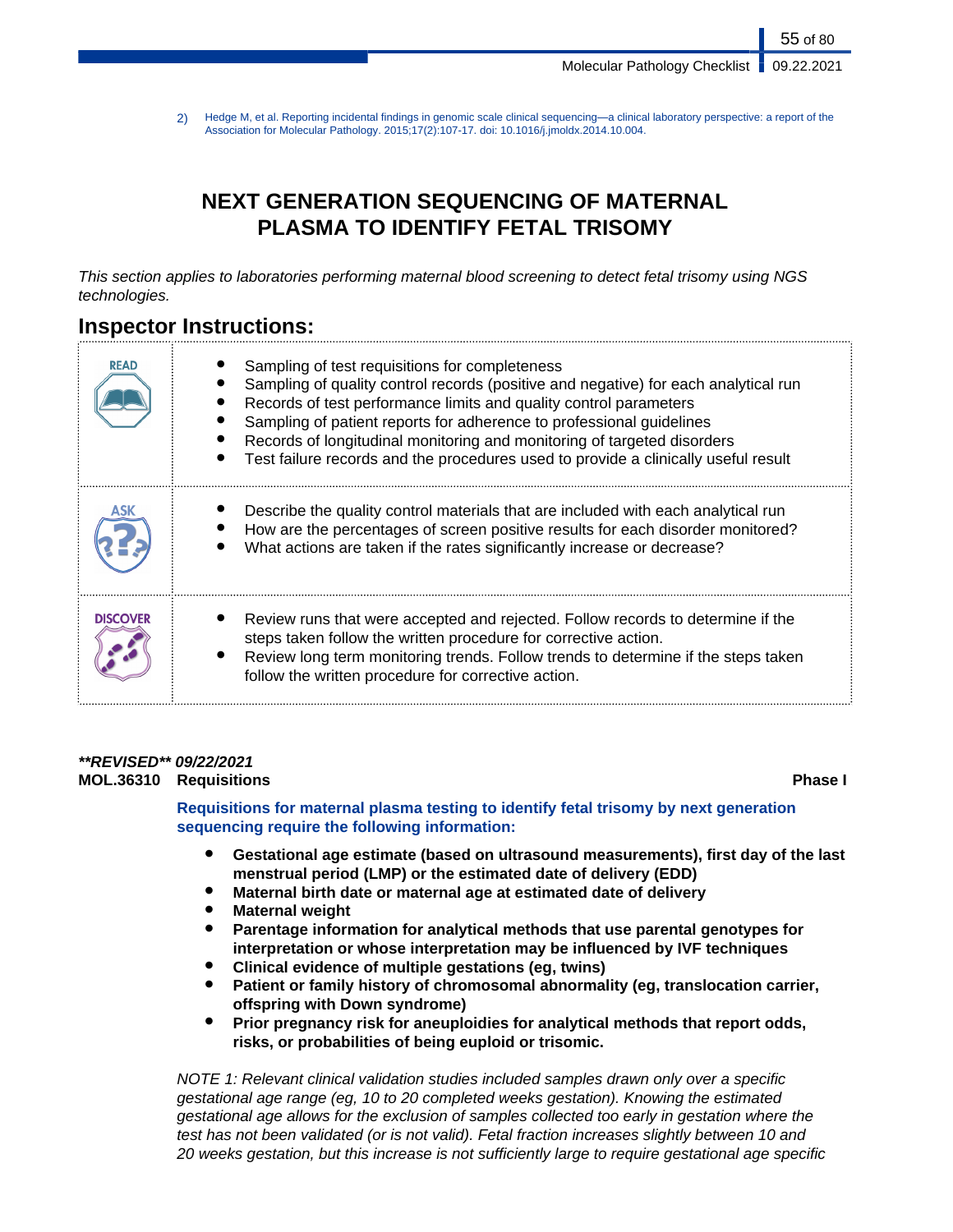test interpretations. Although less data are available for late second trimester or third trimester pregnancies, they strongly suggest that these tests will be reliable later in gestation. Laboratories can modify risk estimates to be specific to the pregnancy's gestational age (eg, trisomies are more common in the first trimester than in the second trimester or term).

NOTE 2: Maternal age is a useful patient identifier and is used as the primary information to establish the prior risk for common trisomies.

NOTE 3: Maternal weight has a strong impact on fetal fraction (higher weight women have lower fetal fractions). This can reduce analytical sensitivity due to inadequate levels of fetal DNA. This can also result in lower separation between disomic and trisomic fetuses, thereby reducing analytical specificity.

NOTE 4: Parentage information should include all biological scenarios, such as IVF with surrogate egg donation, other IVF procedures, and use of a surrogate mother.

NOTE 5: For some testing methods, insufficient information may be available to provide interpretations for multiple gestation pregnancies and the test should not be performed. Insufficient data are currently available to interpret results in triplet or higher number of multiple gestations. It might be useful to solicit information regarding demise of a co-twin. but data are currently insufficient to provide reliable guidance on the interpretation.

NOTE 6: All tests make the assumption that the mother is euploid for each of the autosomal chromosomes examined. In rare instances, this is not the case. Laboratories should collect patient or family history of chromosomal abnormality to determine whether testing is appropriate, or whether the interpretation of results might need to be modified.

NOTE 7: Requisitions may collect prior risk (eg, Down syndrome risk reported after a first trimester combined test) or collect information that the laboratory can use to derive a prior risk (eg, maternal age and measurement of nuchal translucency).

#### **REFERENCES**

- 1) Palomaki GE, Kloza EM, Lambert-Messartian GM, et al. DNA sequencing of maternal plasma to detect Down syndrome: An international clinical validation study. Genet Med 2011; 13:913-920
- 2) Zimmermann B, Hill M. Gemelos G, et al. Noninvasive prenatal aneuploidy testing of chromosomes 13,18, 21, X, and Y, using targeted sequencing of polymorphic loci. Prenat Diagn 2012; 32:1233-1241
- 3) Norton ME, Brar H, Weiss J, et al. Non-Invasive Chromosomal Evaluation (NICE) Study: results of a multicenter prospective cohort study for detection of fetal trisomy 21 and trisomy 18. Am J Obstet Gynecol 2012; 207; 137: e131-138
- 4) Rose NC, Mercer BM, Committee on Practice Bulletins Obstetrics, Committee on Genetics, and the Society for Maternal-Fetal Medicine. Practice Bulletin No. 163: Screening for Fetal Aneuploidy. Obstet Gynecol. 2016; 127(5):e123-37.
- 5) Morris JK, Wald NJ, Watt HC. Fetal loss in Down syndrome pregnancies. Prenat Diagn 1999; 19:142-145.
- 6) Morris JK, Savva GM. The risk of fetal loss following a prenatal diagnosis of trisomy 13 or trisomy 18. Am J Med Genet A 2008; 146:827-832.
- 7) Savva GM, Walker K, Morris JK. The maternal age-specific live birth prevalence of trisomies 13 and 18 compared to trisomy 21 (Down syndrome) Prenat Diagn 2010; 30:57-64.
- 8) Ashoor G, Syngelaki A, Poon LC, et al. Fetal fraction in maternal plasma cell-free DNA at 11-13 weeks' gestation: relation to maternal and fetal characteristics. Ultrasound Obstet Gynecol 2013; 41:26-32.
- Haghiac M, Vora NL, Basu S, et al. Increased death of adipose cells, a path to release cell-free DNA into systemic circulation of obese women. Obesity (Silver Spring). 2012; 20:2213-2219.
- 10) Blanchi DW, Platt LD, Goldberg JD, et al. Genome-wide fetal aneuploidy detection by maternal plasma DNA sequencing. Obstet Gynecol 2012; 119:890-901.
- 11) Committee opinion no 545: noninvasive prenatal testing for fetal aneuploidy. Obstet Gynecol. 2012; 120:1532-1534.
- 12) Canick JA, Kloza EM, Lambert-Messerlian GM, et al. DNA sequencing of maternal plasma to identify Down syndrome and other trisomies in multiple gestations. Prenat Diagn 2012; 32:730-734.
- 13) Le Conte G, Letourneau A, Jani J, et al. Cell-free fetal DNA analysis in maternal plasma as screening test for trisomies 21, 18, and 13 in twin pregnancy. Ultrasound Obstet Gynecol. 2018; 52(3):318-324.
- 14) Sarno L, Revello R, Hanson E, et al. Prospective first trimester screening for trisomies by cell-free DNA testing of maternal blood in twin pregnancy. Ultrasound Obstet Gynecol. 2016; 47(6):705-711.

#### **\*\*REVISED\*\* 09/22/2021**

#### **MOL.36380 Quality Control Monitoring Phase II**

**Test performance limits and quality control parameters (eg, minimum number of acceptable reads, range of acceptable fetal fractions) are monitored.**

NOTE: These parameters are likely to be test-specific, but might include a range of acceptable fetal fraction, minimum amount of fetal DNA, minimum number of matched reads, and minimum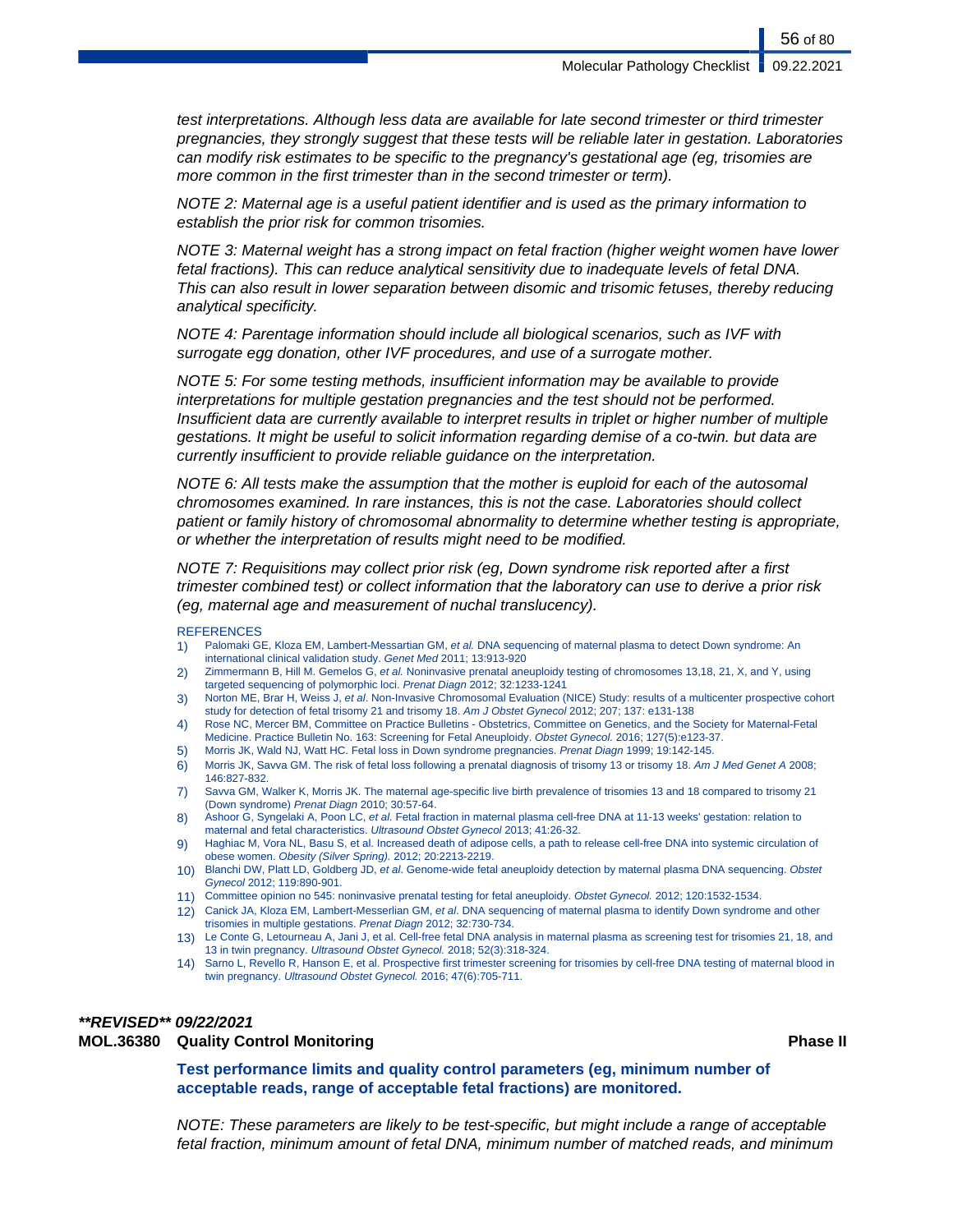read quality scores. Written procedures providing necessary actions (re-extracting, re-sampling, re-sequencing, and reporting a failed test) must accompany each quality control parameter.

Analytical sensitivity or limits of detection of the assay for heterogeneous genotype samples (eg, maternal blood screening for fetal trisomy) must be determined. Please refer to MOL.36015.

Any SNP based genotyping approaches using PCR must follow applicable requirements for performance of PCR as in the Target Amplification/Polymerase Chain Reaction (PCR) section of the Molecular Pathology Checklist.

#### **Evidence of Compliance:**

Records for performance limits and quality control parameters, with corrective action when defined limits are not met

#### **REFERENCES**

- 1) Zimmermann B, Hill M. Gemelos G, et al. Noninvasive prenatal aneuploidy testing of chromosomes 13,18, 21, X, and Y, using targeted sequencing of polymorphic loci. Prenat Diagn 2012; 32:1233-1241
- 2) Blanchi DW, Platt LD, Goldberg JD, et al. Genome-wide fetal aneuploidy detection by maternal plasma DNA sequencing. Obstet Gynecol 2012; 119:890-901
- 3) Ehrich M, Declu C, Zwiefelhofer T, et al. Noninvasive detection of fetal trisomy 21 by sequencing of DNA in maternal blood: a study in a clinical setting. Am J Obstet Gynecol 2011; 204: 205 e201-211
- 4) Sparks AB, Struble CA, Wang ET, et al. Noninvasive prenatal detection and selective analysis of cell-free DNA obtained from maternal blood; evaluation for trisomy 21 and trisomy 18 Am J Obstet Gynecol 2012; 206:319 e311-319

### **MOL.36390 Quality Control Phase II**

### **Positive and negative controls are included in each analytical run.**

NOTE: Controls may be patient derived or artificial. The positive control could be for a single disorder (eg, trisomy 21) and the target disorder should vary over time (eg, trisomy 13).

#### **Evidence of Compliance:**

Records of positive and negative controls

### **\*\*REVISED\*\* 09/22/2021**

#### **MOL.36400 Longitudinal Monitoring of Assays Phase I**

### **The laboratory performs longitudinal monitoring of assay characteristics.**

NOTE: For quality management, laboratories must monitor assay performance parameters which are applicable to the specific method, such as median fetal fraction and proportion of samples falling above and below specified clinical cut-off levels, median z-score or normalized value for each tested chromosome, or proportion of male or female results for methods that assess fetal sex, or separation of median fetal fraction for singleton and twin pregnancies. Departures from the expected or routinely observed assay performance parameters must be investigated to identify potential causes for the change.

#### **Evidence of Compliance:**

Records for ongoing longitudinal monitoring of test characteristics, with corrective action for assays that are outside of the assay performance parameters

#### **REFERENCES**

- 1) Knight GJ, Palomaki GE. Epidemiologic monitoring of prenatal screening for neural tube defects and Down Syndrome. Clin Lab Med 2003; 23:531-551, xi
- 2) Palomaki GE, Knight GJ, McCarthy J, et al. Maternal serum screening for fetal Down Syndrome in the United States: a 1992 survey. Am J Obstet Gynecol 1993; 169:1558-1562

### **\*\*REVISED\*\* 09/22/2021**

#### **MOL.36410 Monitoring of Targeted Disorders Phase I**

#### **The laboratory calculates and reviews the following data at least quarterly:**

Percentages of women with positive results for each targeted disorder (eg, Down **syndrome)**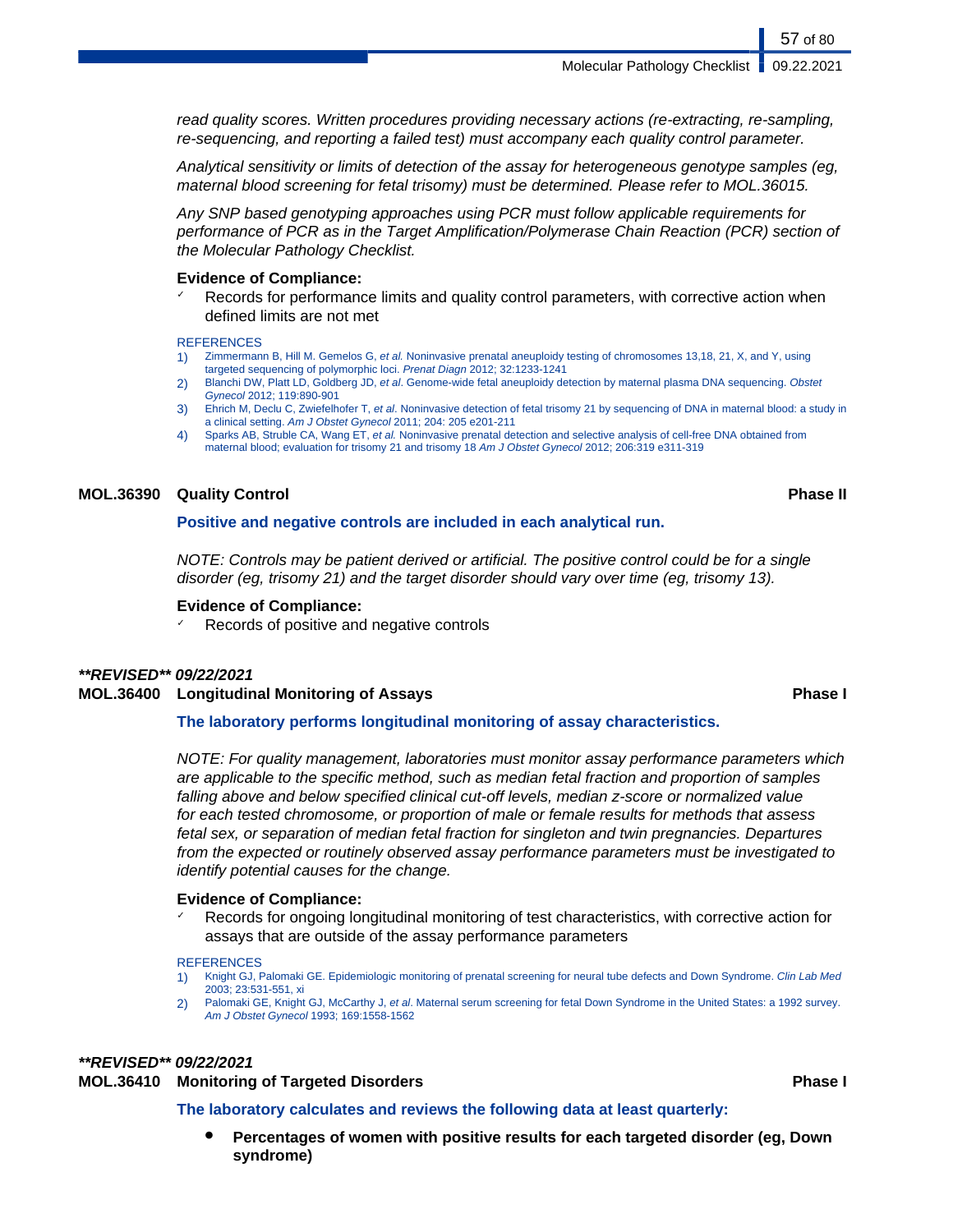- **Test failure rates (eg, low fetal fraction)**
- **Inconclusive (eg, grey zone) test results.**

NOTE: Since this type of testing may be performed in a mixed risk population (eg, high or low risk woman in the general population), the proportion of women with positive results will likely vary by laboratory. If possible, laboratories must stratify test results and rates by indication of testing (eg, low risk, high risk). In many instances, the pregnancy is at high risk for only one or two of the trisomies, offering the opportunity to establish relatively robust general population positive rates (both initial positive and false positive) for at risk and not at risk for specific chromosome abnormalities. These rates may be compared to the expected positive rates based on prevalence and clinical sensitivity and specificity. Monitoring test failure and inconclusive rates may be chromosome-specific or combined.

### **Evidence of Compliance:**

 $\checkmark$  Records for ongoing monitoring of relevant test characteristics, with corrective action when indicated

## **\*\*REVISED\*\* 09/22/2021**

## **MOL.36430 Patient Report Information Phase I**

- **The patient report includes the following information:**
	- **Qualitative and/or quantitative test result for each target chromosome (eg, z-score, fetal fraction, likelihood ratio)**
	- Reference intervals or cut-off values as appropriate
	- **Summary set of risk/categorical/interpretations**
	- **Screening result for each condition tested**
	- **Recommendation for follow-up diagnostic testing for all pregnancies with a screen positive test result**
	- **Recommendations regarding next steps for women with uninformative screen results and/or test failures.**

NOTE: Extremely high (or low) risks should be avoided by "capping" risks that are high, or low values beyond which clinical decision-making is unlikely to be impacted (eg, < 1:20,000 or > 10:1). If possible, the final interpretation should include, or refer to, previous relevant test results.

Due to the historical association of prenatal screening for Down syndrome and open neural tube defects, laboratories could consider adding a statement such as "This test is not intended to identify pregnancies at risk for open neural tube defects."

### **REFERENCES**

1) Committee opinion no. 545: Noninvasive Prenatal Testing for Fetal Aneuploidy. Obstet Gynecol 2012; 120:1532-1534

# **HEMATOPOIETIC PROGENITOR CELL ENGRAFTMENT MONITORING**

## **Inspector Instructions:**

| <b>READ</b> | Sampling of hematopoietic progenitor cell engraftment monitoring policies and<br>procedures<br>Sampling of hematopoietic progenitor cell engraftment testing records<br>Sampling of QC records<br>Sampling of hematopoietic progenitor cell engraftment reports for completeness |
|-------------|----------------------------------------------------------------------------------------------------------------------------------------------------------------------------------------------------------------------------------------------------------------------------------|
|-------------|----------------------------------------------------------------------------------------------------------------------------------------------------------------------------------------------------------------------------------------------------------------------------------|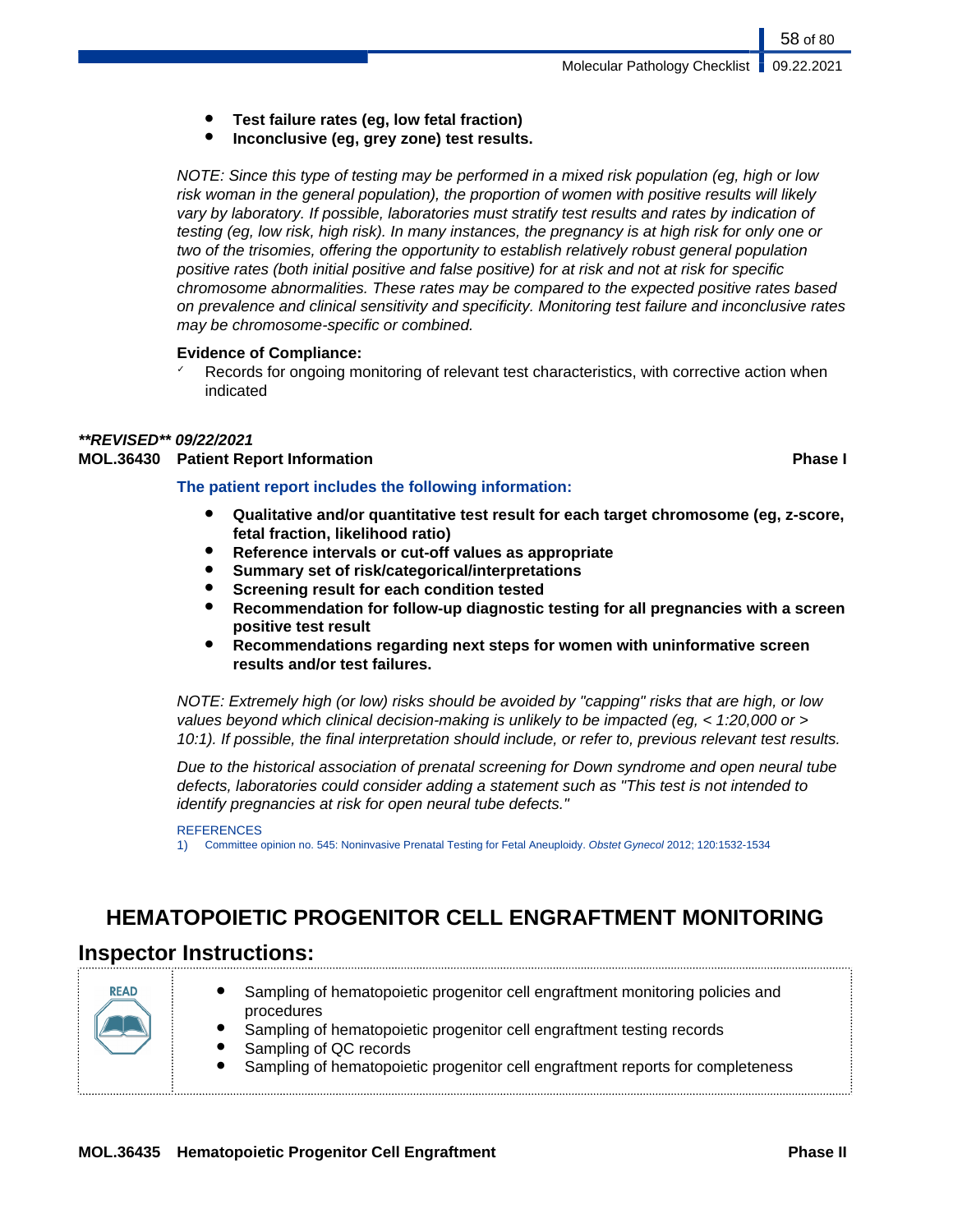**For hematopoietic progenitor cell engraftment, the polymorphic nature and independent segregation (eg, location on separate chromosomes) of the DNA system used is detailed and recorded in the literature.**

**REFERENCES** 

1) Clark JR, Scott SD, Jack AL, et al. Monitoring of chimerism following allogeneic haematopoietic stem cell transplantation (HSCT): Technical recommendations for the use of short tandem repeat (STR) based techniques, on behalf of the United Kingdom National External Quality Assessment Service for Leucocyte Immunophenotyping Chimerism Working Group. Br J Haematol. 2015;168(1):26-37.

#### **MOL.36440 Chimerism Phase II**

#### **There are records of the accuracy of quantitative methods used to measure chimerism.**

NOTE: The accuracy of quantitative methods used to measure chimerism must be verified at least annually by controlled blood mixing or other suitable method. If results on cell subpopulations are reported, there must be records of periodic testing of the purity of such cell subsets.

#### **MOL.36445 Negative Control Phase II**

#### **A negative control is used and evaluated for non-specific background with each run.**

#### **REFERENCES**

1) Clark JR, Scott SD, Jack AL, et al. (2015), Monitoring of chimerism following allogeneic haematopoietic stem cell transplantation (HSCT): Technical recommendations for the use of Short Tandem Repeat (STR) based techniques, on behalf of the United Kingdom National External Quality Assessment Service for Leucocyte Immunophenotyping Chimerism Working Group. Br J Haematol. 2015;168:26-37.

#### **MOL.36450 Sensitivity Control Phase II**

**A sensitivity control is used and evaluated with each run.**

NOTE: A low positive control may be used to meet this requirement.

#### **MOL.36455 Internal Controls Phase II**

**For hematopoietic progenitor cell engraftment assays, internal controls are used to determine appropriate genotypes or at least to distinguish patient from donor(s) with each run.**

NOTE: There must be criteria for the acceptance and rejection of the amplification of a particular genetic locus or individual sample.

#### **Evidence of Compliance:**

Written procedure defining criteria for acceptance/rejection of amplification results

#### **MOL.36460 Preferential Amplification Phase II**

**Reactions are optimized to avoid preferential amplification. The minimum amount of DNA is determined to obtain optimal sensitivity.**

NOTE: Method validation must include a dilution study to evaluate the concentration of DNA to determine minimum sensitivity of the assay.

### **MOL.36465 Cell Subset Purity Phase II**

**If cell subset enrichment is performed, the patient report includes the actual or approximate purity of the cell subset.**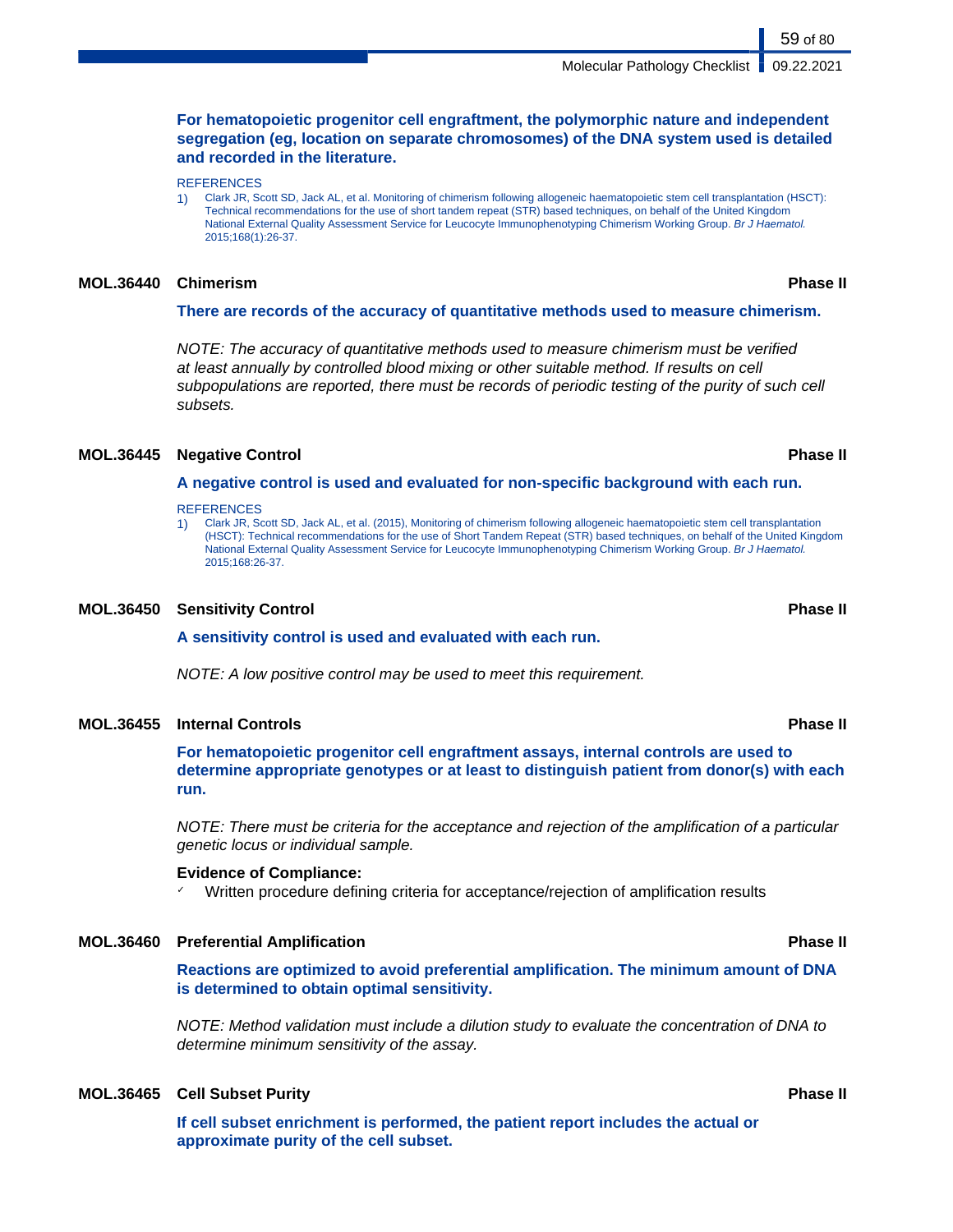NOTE: The determination of the actual or approximate purity of the cell subset does not imply that the purity determined in validation studies can be used without further evaluation. An actual measurement may be performed at the time of sample testing. Some isolation methods and cell subpopulations (eg, CD56) may not produce enough cells to test purity and run the monitoring engraftment test. At a minimum, the purity can be determined for each lot of reagent used to isolate the cell subset and then be reported as an approximate purity for that specific lot.

#### **MOL.36470 Hematopoietic Progenitor Cell Engraftment Testing Phase II**

**For hematopoietic progenitor cell engraftment, samples from pre-transplant patient (recipient), pre-transplant donor(s), post-transplant patient, and an appropriate control are analyzed concurrently.**

NOTE: Previously generated data from pre-transplant specimens may be used to compare to post-transplant results if a validated system is used to identify and link the appropriate data files for concurrent analysis.

#### **Evidence of Compliance:**

Written procedure for hematopoietic progenitor cell engraftment testing

### **MOL.36475 Engraftment Analysis Phase II**

**Prior to evaluating post engraftment specimens, the laboratory evaluates a specimen from the donor(s) and a pre-transplant specimen from the patient to determine the number of informative loci to test in order to meet the minimum number of loci needed for calculations.**

#### **Evidence of Compliance:**

- ✓ Written procedure for hematopoietic progenitor cell engraftment testing **AND**
- ✓ Records of hematopoietic progenitor cell engraftment testing

#### **MOL.36480 Preferential Allele Amplification Phase II**

**Preferential allele amplification is considered in the interpretation of hematopoietic progenitor cell engraftment tests.**

**MOL.36490 Minimal Number of Informative Loci Phase II**

**For hematopoietic progenitor cell engraftment testing, a minimum of three informative loci are routinely used in the calculations.**

NOTE: There are exceptions to this rule. Informative loci refer to loci that can distinguish between donor(s) and recipient. An exception for the number of informative loci used may occur in syngeneic twins (donor(s) and recipient) and rarely in closely related donor(s) and recipient.

#### **MOL.36495 Result Reporting Phase II**

**For hematopoietic progenitor cell engraftment, the final report includes an appropriate summary of the methods, the loci tested, the number of informative loci used, the percent donor cells, an indication of any trace cells, and the sensitivity of the assay.**

#### **REFERENCES**

1) Clark JR, Scott SD, Jack AL, et al. Monitoring of chimerism following allogeneic haematopoietic stem cell transplantation (HSCT): Technical recommendations for the use of short tandem repeat (STR) based techniques, on behalf of the United Kingdom National External Quality Assessment Service for Leucocyte Immunophenotyping Chimerism Working Group. Br J Haematol. 2015;168(1):26-37.

2) Organ Procurement and Transplantation Network (OPTN) Bylaws. Appendix C. Membership Requirements for Histocompatibility Laboratories. US Department of Health and Human Services. November 20, 2018.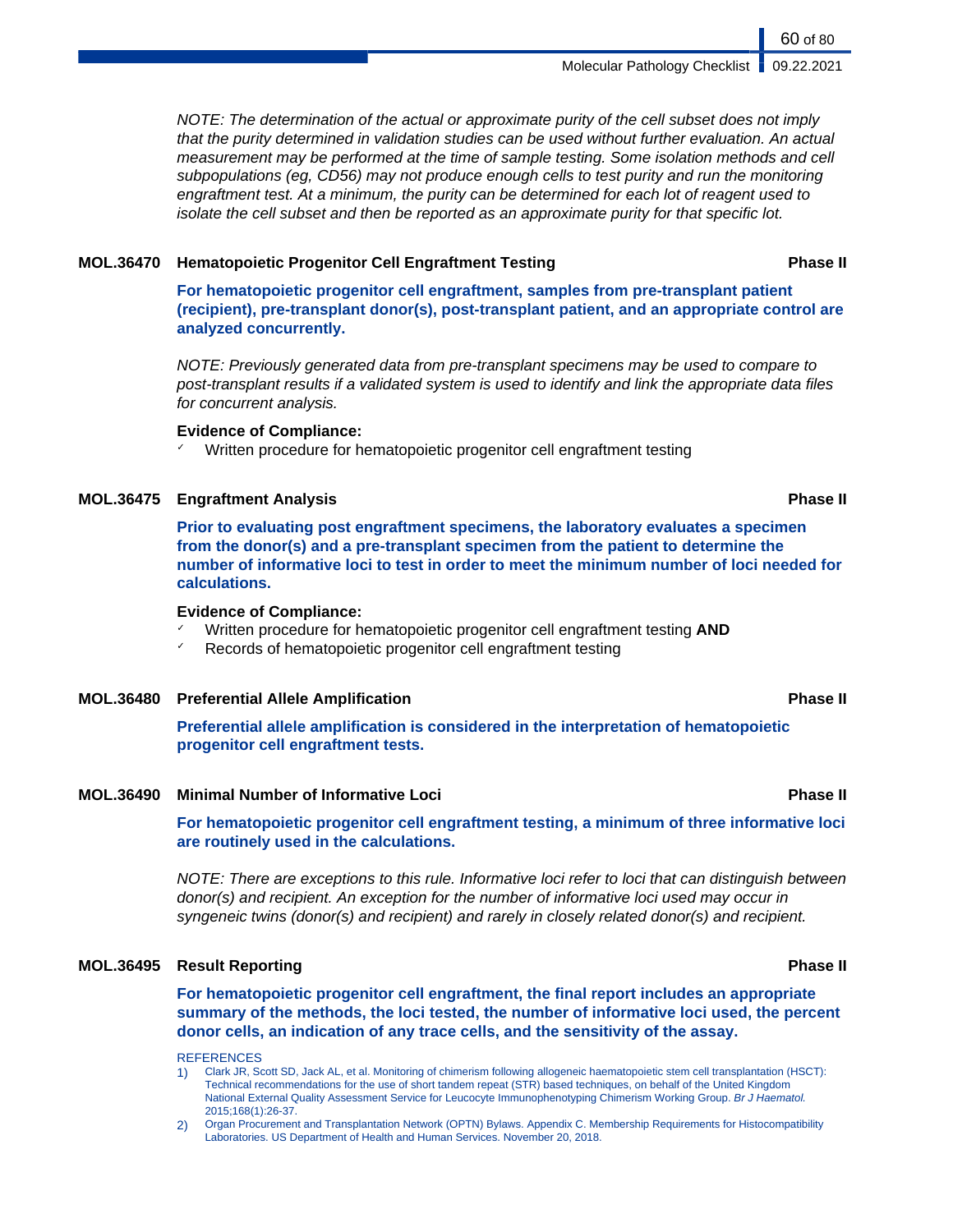# **RELATIONSHIP AND FORENSIC IDENTITY TESTING**

## **Inspector Instructions:**

| <b>READ</b>    | Sampling of relationship and forensic identity testing policies and procedures<br>Sampling of relationship and forensic identity testing data for completeness<br>Sampling of requisition/collection forms (include transfusion/transplant history)<br>Sampling of information/label verification records<br>Sampling of patient reports for completeness |
|----------------|-----------------------------------------------------------------------------------------------------------------------------------------------------------------------------------------------------------------------------------------------------------------------------------------------------------------------------------------------------------|
| <b>OBSERVE</b> | Limited-access secured area for specimens and records                                                                                                                                                                                                                                                                                                     |
|                | What is your laboratory's course of action when evaluating closely spaced alleles?                                                                                                                                                                                                                                                                        |

### **MOL.37430 Relationship and Forensic Identity Testing Specimen Collection Phase II**

**Specimens collected for relationship and forensic identity testing are collected and processed meeting the following criteria:**

- **1. Collections are performed by an unbiased third party, individual with no interest in the outcome of the case.**
- **2. Collection materials are not in the possession of the tested parties at any time prior to, during, or following the collection procedure.**
- **3. The specimens and accompanying documents are shipped to the testing laboratory directly by the collector.**

### **Evidence of Compliance:**

Policies and procedures for specimen collection

#### **REFERENCES**

1) Standards for Relationship Testing Laboratories. 12th ed. American Association of Blood Banks. Bethesda, MD: 2016.

### **MOL.37442 Relationship and Forensic Identity Testing Specimen Collection Data Phase II**

**For relationship and forensic identity testing, the following data are obtained during specimen collection for each person to be tested:**

- **1. Printed name of person being tested**
- **2. Alleged relationship, if applicable**
- **3. Date of birth**
- **4. Race/ethnic background with the exception of a child being tested**
- **5. Place and date of specimen collection**
- **6. Printed name, signature, and contact information of person(s) collecting and/ or witnessing (if different) the specimen collection**
- **7. Photograph or legible photocopy of a picture identification card for each individual tested (government issued ID or other photograph suitable for identification)**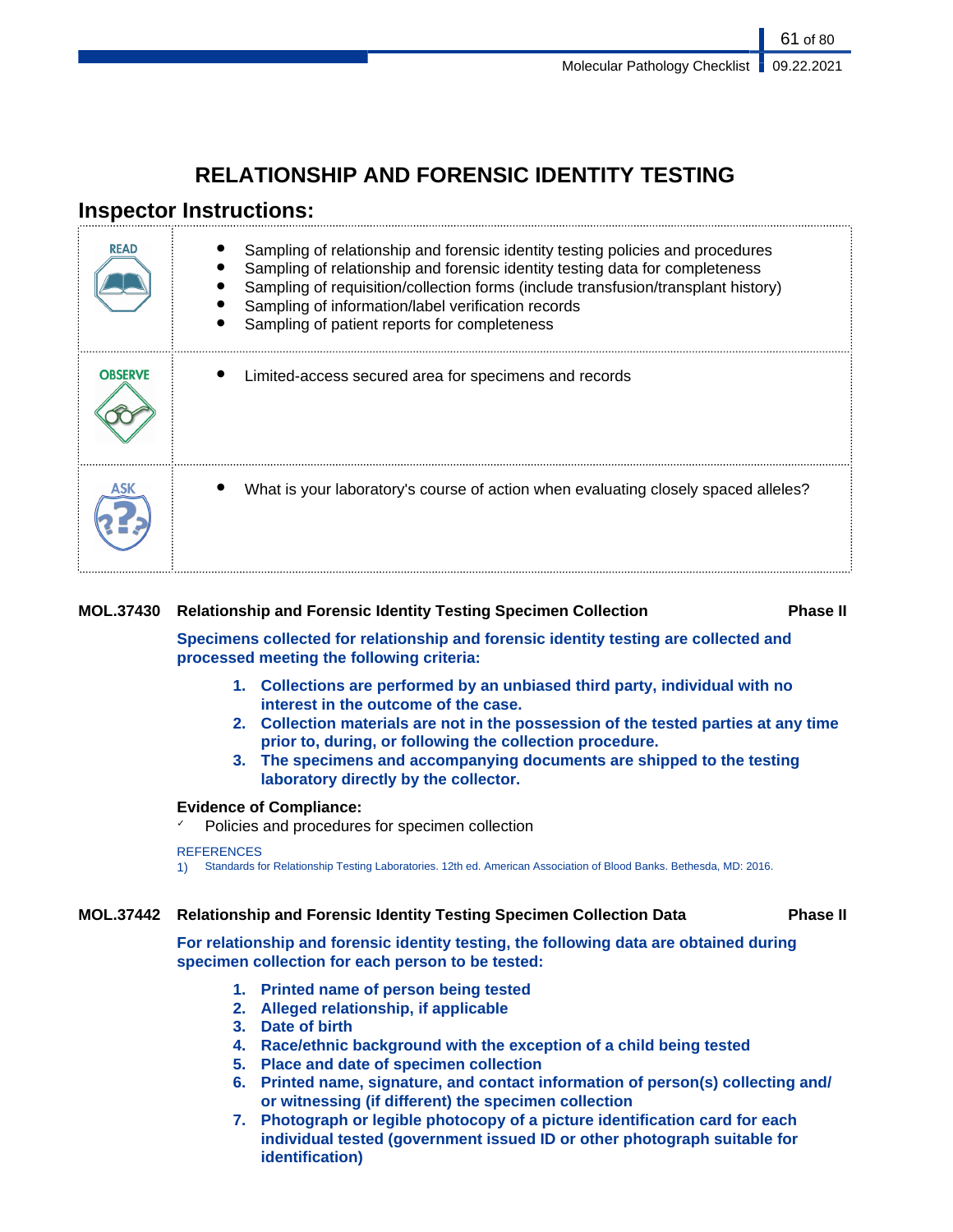- **8. History of transfusion in preceding three months or any history of allogeneic hematopoietic progenitor cell transplantation**
- **9. Synopsis of case history/investigation, sample source, if applicable for forensic purposes**
- **10. Record of informed consent from the individual being tested or individual with legal authority**

NOTE: If the laboratory uses prepackaged kits for specimen collection, any additional instructions that accompany the kit must be followed.

#### **Evidence of Compliance:**

- ✓ Policies and procedures for specimen collection **AND**
- Records of specimen collection for relationship and forensic identity testing

**REFERENCES** 

1) Standards for Relationship Testing Laboratories. 12th ed. American Association of Blood Banks. Bethesda, MD: 2016.

#### **MOL.37726 Relationship and Forensic Identity Testing Specimen Labeling Phase II**

**For relationship and forensic identity testing, information about each individual and the accuracy of the specimen label are verified by that individual or the legal guardian. The affixed label on each specimen contains the following:**

- **1. At least two unique identifiers, such that each specimen can be unmistakably identified from other specimens in the same case**
- **2. Date of specimen collection**
- **3. Initials or signature of the collector verifying the specimen integrity**

#### **Evidence of Compliance:**

Records of information and label verification by patient or legal guardian

#### **REFERENCES**

1) Standards for Relationship Testing Laboratories. 12th ed. American Association of Blood Banks. Bethesda, MD: 2016.

#### **MOL.37868 Specimen Verification Phase II**

**The condition of the specimen is recorded upon receipt in the laboratory including any evidence of tampering, adequacy of volume, and a firmly attached label bearing a unique identification.**

#### **MOL.38010 Secured Relationship and Forensic Records Phase II**

**For relationship and forensic identity testing, specimens are retained in a limited access, secured area and appropriate records of chain-of-custody retained.**

#### **Evidence of Compliance:**

- Written policy addressing restricted access to relationship and forensic identity specimens and records **AND**
- ✓ Records of authorized personnel with access **AND**
- ✓ Records of chain-of-custody on patient reports

#### **MOL.38152 Report Content Phase II**

**The report includes the individual paternity index for each genetic system, the combined paternity index, the probability of paternity as a percentage, prior probability of paternity used in calculations and the population used for comparison.**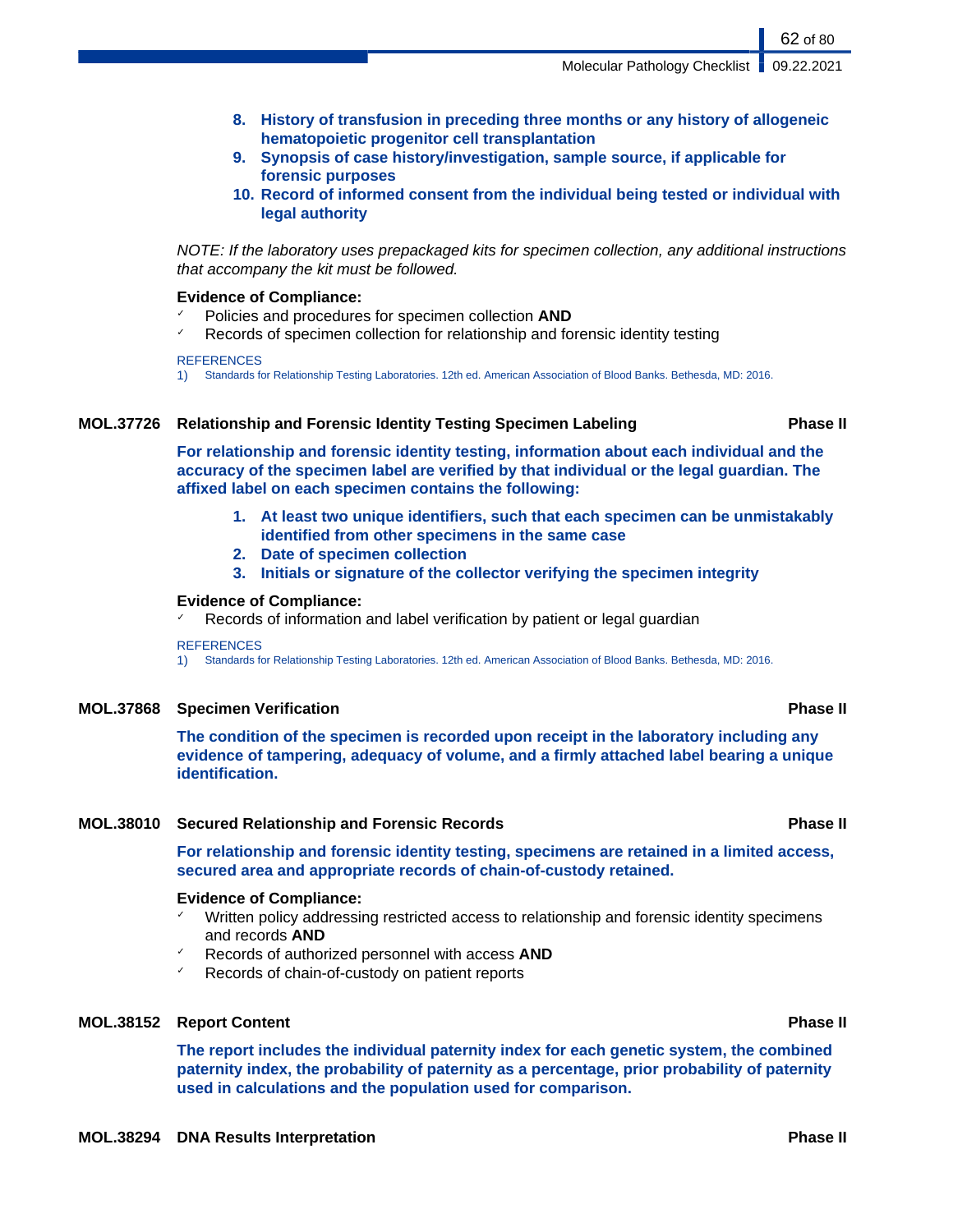### **For relationship testing, DNA results (RFLP, STR, SNP) are interpreted twice, independently.**

### **Evidence of Compliance:**

- $\checkmark$  Written policy stating the requirement for a second, independent interpretation of DNA results **AND**
- Patient records/worksheets

### **MOL.38436 Exclusion Evaluation Phase II**

**For relationship testing, exclusions based on closely spaced alleles (usually defined as less than one tandem repeat apart) are evaluated by co-electrophoresis or other methods.**

#### **Evidence of Compliance:**

- ✓ Written procedures for the evaluation of closely spaced alleles **AND**
- ✓ Records of evaluation by secondary method

### **MOL.38578 Forensic Identity Testing Requirements Phase II**

**For forensic identity testing, laboratory methods, test validation, personnel qualifications, interpretation, and reporting of results meet current guidelines.**

NOTE: For laboratories subject to US regulations, these guidelines are provided by the DNA Advisory Board and the Scientific Working Group on DNA Analysis Methods (SWGDAM). In the case of forensic identity testing, the appropriate degree, training, or experience in forensic science is required.

#### **REFERENCES**

- 1) DNA Advisory Board. Quality assurance standards for Forensic DNA testing laboratories. Federal Bureau of Investigations. 2011; <https://www.fbi.gov/file-repository/quality-assurance-standards-for-forensic-dna-testing-laboratories.pdf/view>
- 2) Short tandem repeat (STR) interpretation guidelines. Ibid
- 3) Guidelines for mitochondrial DNA (mtDNA) nucleotide sequence interpretation. Ibid. 2003:5

# **IN SITU HYBRIDIZATION (ISH)**

The use of the term in situ hybridization (ISH) in this section applies to all ISH methods, including fluorescence (FISH), chromogenic (CISH), silver (SISH), and brightfield (BRISH) in situ hybridization.

Please refer to the Definition of Terms section in the All Common (COM) Checklist for definitions of analytical validation and analytical verification.

## **Inspector Instructions:**

| <b>READ</b> | Sampling of ISH policies and procedures<br>Sampling of probe validation/verification records<br>Sampling of QC records<br>Sampling of patient reports<br>Sampling of predictive marker assay validation, verification, and revalidation/<br>verification studies<br>Records of annual benchmark comparison for breast predictive markers<br>$\bullet$ |
|-------------|-------------------------------------------------------------------------------------------------------------------------------------------------------------------------------------------------------------------------------------------------------------------------------------------------------------------------------------------------------|
| ASK         | How are ISH cut-off values established?<br>How does your laboratory validate/verify assay performance prior to test<br>implementation?<br>How did you validate/verify the most recently added predictive marker on your test<br>menu?                                                                                                                 |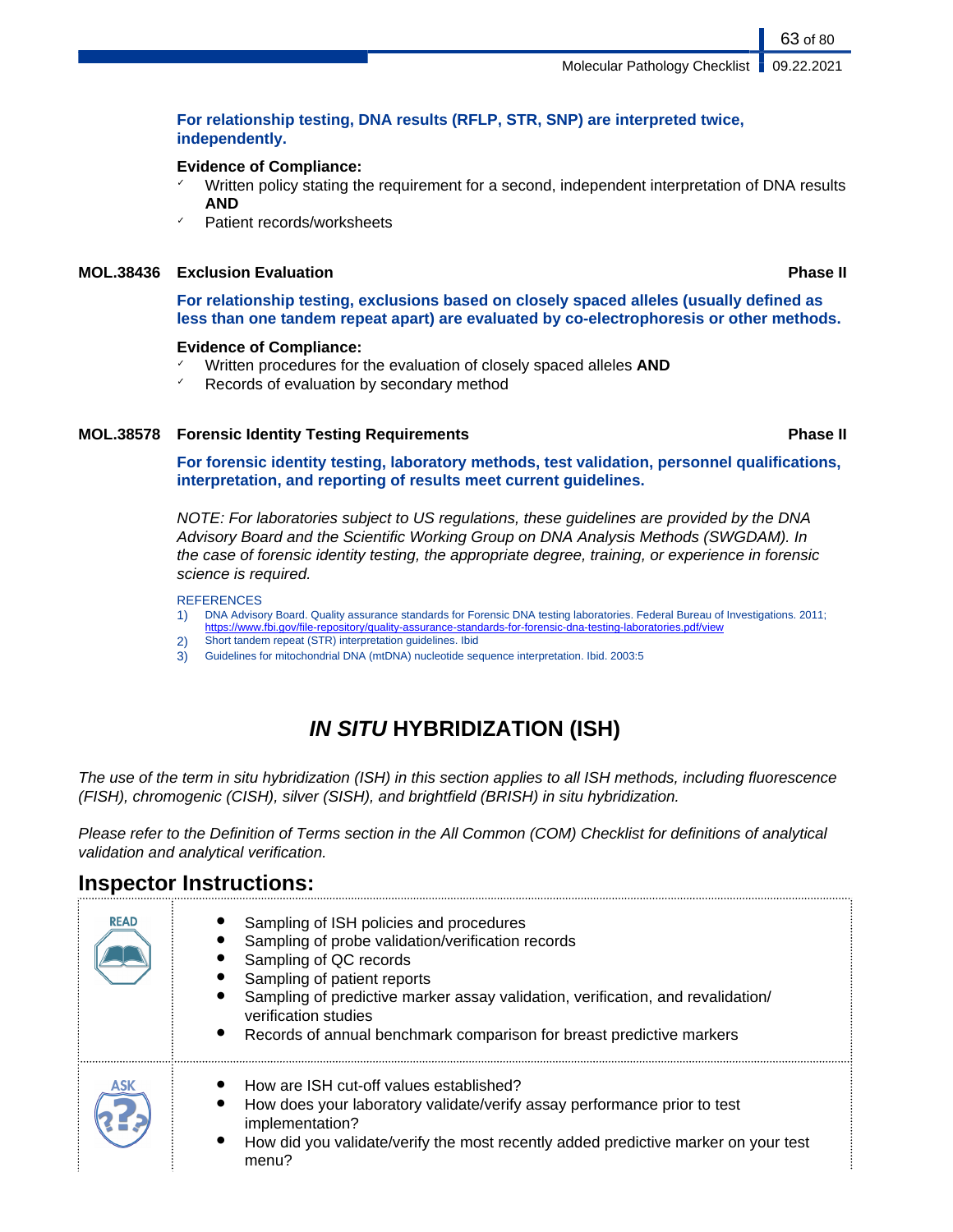|                 | What is your course of action if a probe does not produce an internal control signal?       |
|-----------------|---------------------------------------------------------------------------------------------|
| <b>DISCOVER</b> | Review a sampling of ISH cases and controls. Evaluate signal, background and<br>morphology. |

#### **MOL.38600 ISH Probe Validation/Verification Phase II**

**There are policies, procedures, and records of validation/verification of all in situ hybridization (ISH) probes.**

NOTE: Refer to MOL.39323 for specific validation/verification requirements for tests that provide independent predictive information (eg, HER2 predictive marker testing in breast carcinoma). Additional requirements for test method validation/verification are in the All Common Checklist.

#### **Evidence of Compliance:**

Written procedure for validation/verification of ISH probes

#### **REFERENCES**

- 1) American College of Medical Genetics, Standards and Guidelines for Clinical Genetics Laboratories, 2018 edition, Revised 01/2018.
- 2) Clinical and Laboratory Standards Institute. Fluorescence In Situ Hybridization Methods for Clinical Laboratories; Approved Guideline. 2<sup>nd</sup> ed. CLSI Document MM07-A2. Clinical and Laboratory Standards Institute, Wayne, PA; 2013.
- 3) Wiktor AE, Van Dyke DL, Stupca PJ, et al. Preclinical validation of fluorescence in situ hybridization assays for clinical practice. Genetics in Medicine 8:16-23, 2006.
- 4) Weremowicz S, Sandstrom DJ, Morton CC, Miron PM. Validation of DNA probes for preimplantation genetic diagnosis (PGD) by fluorescence in situ hybridization (FISH) R1. Prenat Diagn. 2006 Nov;26(11):1042-50.
- 5) Lawrence Jennings, Vivianna M. Van Deerlin, Margaret L. Gulley (2009). Recommended Principles and Practices for Validating Clinical Molecular Pathology Tests. Archives of Pathology & Laboratory Medicine: Vol. 133, No 5, pp. 743-755.
- 6) Saxe DF, Persons DL, Wolff DJ, Theil KS; Cytogenetics Resource Committee of College of American Pathologists. Validation of fluorescence in situ hybridization using an analyte-specific reagent for detection of abnormalities involving the mixed lineage leukemia gene. Arch Pathol Lab Med. 2012; 136(1):47-52.

#### **MOL.38625 Interphase ISH - Cut-off Value Phase II**

**For interphase in situ hybridization (ISH), the laboratory establishes a normal cut-off value for results for each probe used, when applicable.**

NOTE: Refer to the All Common Checklist for specific test method validation requirements. Cutoff values are usually required when ISH testing uses locus-specific probes against nuclear DNA.

#### **REFERENCES**

1) American College of Medical Genetics, Standards and Guidelines for Clinical Genetics Laboratories, 2018 edition, Revised 01/2018.

2) Clinical and Laboratory Standards Institute. Fluorescence In Situ Hybridization Methods for Clinical Laboratories; Approved Guideline. 2<sup>nd</sup> ed. CLSI Document MM07-A2. Clinical and Laboratory Standards Institute, Wayne, PA; 2013.

#### **MOL.38675 ISH Assay Performance Phase I**

#### **There are records of in situ hybridization (ISH) performance for each assay.**

NOTE: Assay performance should include monitoring hybridization efficiency, probe signal intensity and overall assay results, including controls, as applicable.

#### **Evidence of Compliance:**

- ✓ Written procedure defining acceptance criteria for ISH assay performance **AND**
- ✓ Records of QC monitoring of ISH assay performance at defined frequency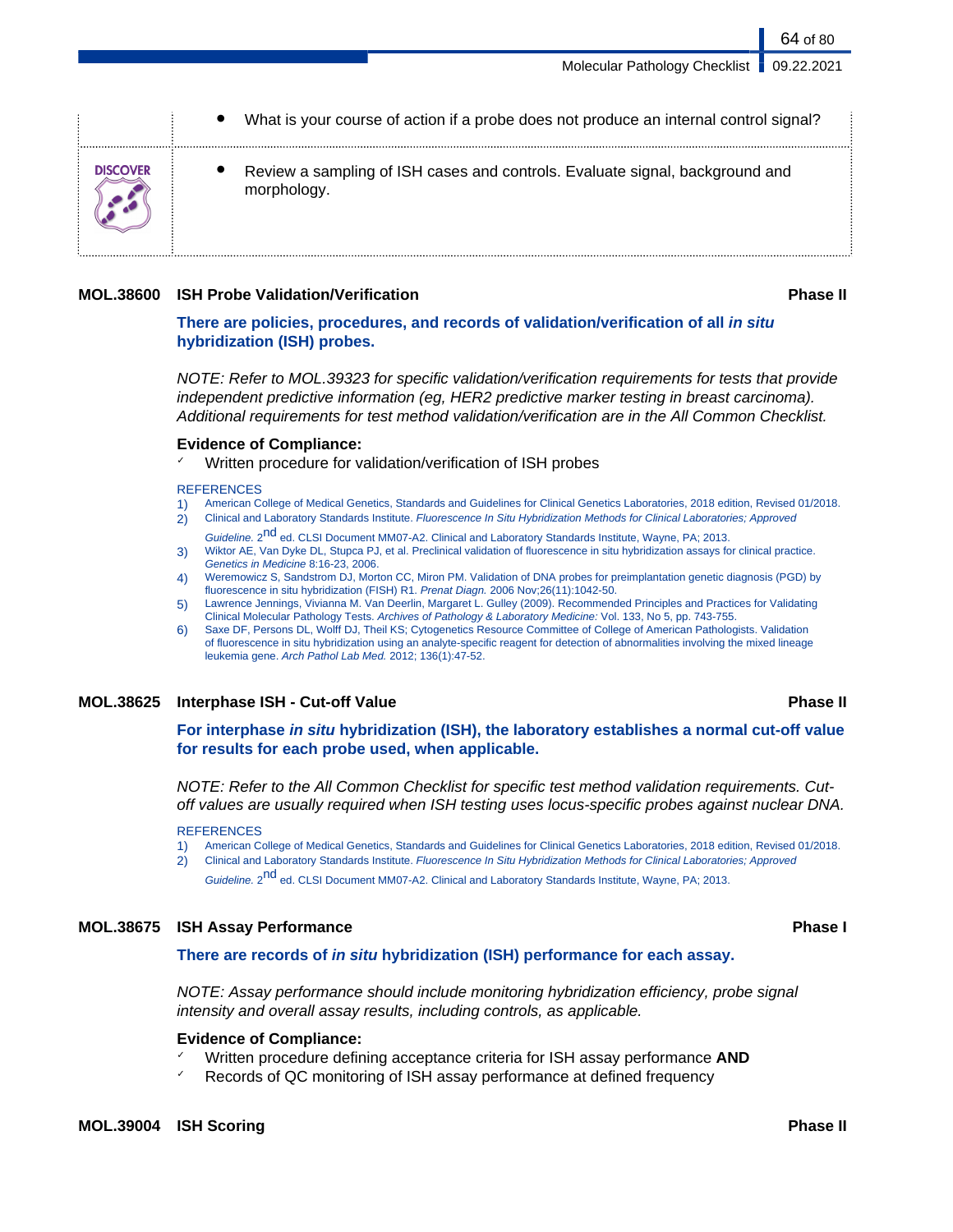**When applicable, there are written procedures for scoring in situ hybridization (ISH) results, including the number of cells scored, and all analyses are scored according to these procedures.**

NOTE: For predictive marker testing, refer to MOL.39295 for requirements on reporting of the scoring method used.

#### **REFERENCES**

- 1) American College of Medical Genetics, Standards and Guidelines for Clinical Genetics Laboratories, 2018 edition, Revised 01/2018.
- 2) Clinical and Laboratory Standards Institute (CLSI). Fluorescence In Situ Hybridization Methods for Clinical Laboratories; Approved Guideline—Second Edition. CLSI document MM07-A2 (ISBN 1-56238-885-1] Clinical and Laboratory Standards Institute, 940 West Valley Road, Suite 2500, Wayne, Pennsylvania 19087-1898 USA, 2013.

#### **MOL.39146 ISH Controls Phase II**

65 of 80

**Controls (internal and/or external) are used and recorded for each in situ hybridization (ISH) analysis.**

NOTE: What functions as a control depends on the specific assay, signal pattern present, and sample type. For example, assays designed to detect deletions may use internal controls that include both the probe of interest and a control locus probe, both of which map to the same chromosome. In this situation, there are two internal controls, the signal for the probe of interest on the normal homolog and the control locus signals on both the normal and deleted homolog. For a dual fusion assay, the probe signals on each of the normal homologs function as internal controls. If a probe is used that does not produce an internal control signal (eg, a Y chromosome probe in a female), another sample that is known to have the probe target must be run in parallel as an external control with the patient sample. In addition, many ISH assays use an external control(s). For FDA-cleared or approved ISH assays, laboratories must follow manufacturer's instructions for quality control at minimum.

#### **Evidence of Compliance:**

- Written policy defining use of control loci with each ISH analysis **AND**
- Records of QC results

#### **REFERENCES**

- 1) American College of Medical Genetics, Standards and Guidelines for Clinical Genetics Laboratories, 2018 edition, Revised 01/2018.
- 2) Clinical and Laboratory Standards Institute (CLSI). Fluorescence In Situ Hybridization Methods for Clinical Laboratories; Approved Guideline—Second Edition. CLSI document MM07-A2 (ISBN 1-56238-885-1] Clinical and Laboratory Standards Institute, 940 West
- Valley Road, Suite 2500, Wayne, Pennsylvania 19087-1898 USA, 2013. 3) Stupca P, Meyer RG, Dewald GW. Using controls for molecular cytogenetic testing in clinical practice. J Assoc Genet Tech. 2005;31:4-8.

#### **MOL.39149 ISH Probe Intended Target Phase I**

**There is a system in place to ensure that the in situ hybridization (ISH) probe used is for the intended target.**

NOTE: Examples can include (but may not be limited to): 1) concurrent analysis of any available metaphase cells in an interphase cell analysis; 2) inclusion of an internal or external target that results in a positive signal for each hybridization; 3) written protocols that ensure the respective probe is applied to the intended specimen.

#### **Evidence of Compliance:**

- ✓ Written policy defining the system for ensuring use of the appropriate ISH probe **AND**
- $\sqrt{ }$  Records confirming intended target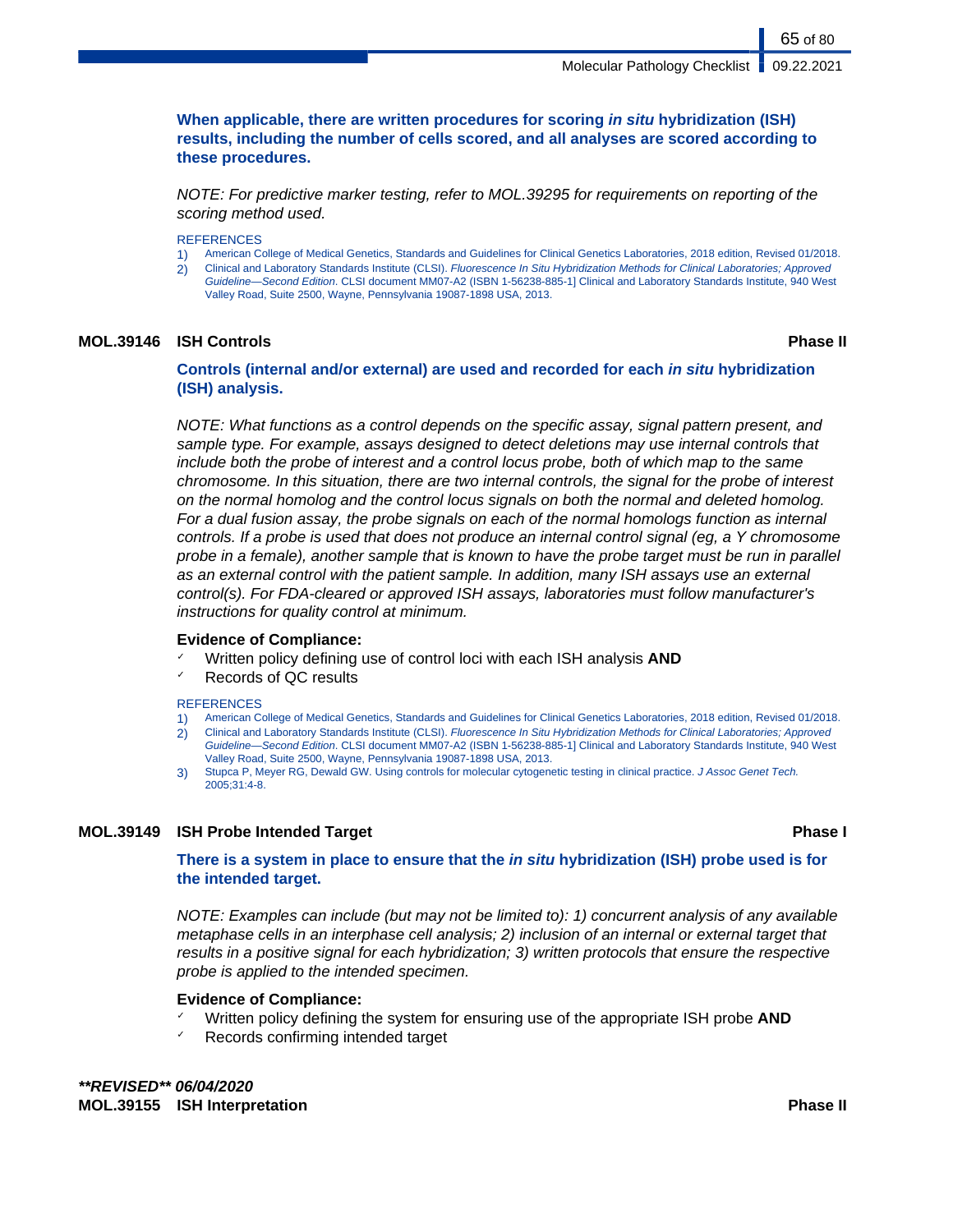### **If an in situ hybridization (ISH) study requires consultation with a qualified pathologist and/or a cytogeneticist for accurate interpretation, the appropriate expert is consulted and their involvement is recorded.**

1) Clinical and Laboratory Standards Institute. Fluorescence In Situ Hybridization Methods for Clinical Laboratories; Approved Guideline. 2<sup>nd</sup> ed. CLSI Document MM07-A2. Clinical and Laboratory Standards Institute, Wayne, PA; 2013.

### **MOL.39288 Image and Slide Retention - ISH Phase II**

66 of 80

**Photographic or digitized images or permanent slides are retained of all in situ hybridization (ISH) assays for an appropriate period.**

NOTE: Images or permanent slides of ISH assays for neoplastic disorders must be retained for 10 years; images or permanent slides of ISH assays for constitutional disorders must be retained for 20 years. For an ISH assay with a normal result, retain an image of at least one cell illustrating the normal probe signal pattern. For an ISH assay with an abnormal result, retain images of at least two cells illustrating each relevant abnormal probe signal pattern.

There is no retention requirement for retaining images of slide preparations when the source slides remain readable for the required retention period.

### **Evidence of Compliance:**

Written retention policy

**REFERENCES** 

1) American College of Medical Genetics, Standards and Guidelines for Clinical Genetics Laboratories, 2018 edition, Revised 01/2018.

# **PREDICTIVE MARKERS**

The term predictive marker used within this section refers to **in situ hybridization (ISH) tests** used to predict responsiveness to a specific treatment independent of other histopathologic findings. Rather than confirming a specific diagnosis, these tests should differentiate predicted responsiveness to a targeted therapy among cases of the same diagnosis.

The current CAP guidelines ([CAP Guidelines](https://www.cap.org/protocols-and-guidelines/current-cap-guidelines)) relating to predictive marker testing (eg, ASCO/CAP HER2 in breast cancer) may be found at <http://www.cap.org> in the Protocols and Guidelines section. The guidelines are periodically updated based on new evidence. Laboratories should review updated predictive marker guidelines and promptly implement changes for items relating to requirements in the checklists (eg, validation, fixation, scoring criteria).

If digital image analysis is used, additional requirements in the Digital Image Analysis section also apply.

### **\*\*REVISED\*\* 09/22/2021 MOL.39295 Report Elements Phase I**

**For in situ hybridization (ISH) tests that provide independent predictive information, the patient report includes information on specimen processing, the probe, and the scoring method used.**

NOTE: The following information must be included in the patient report:

1. The type of specimen fixation and processing (eg, formalin-fixed paraffin-embedded sections, air-dried imprints)

**REFERENCES**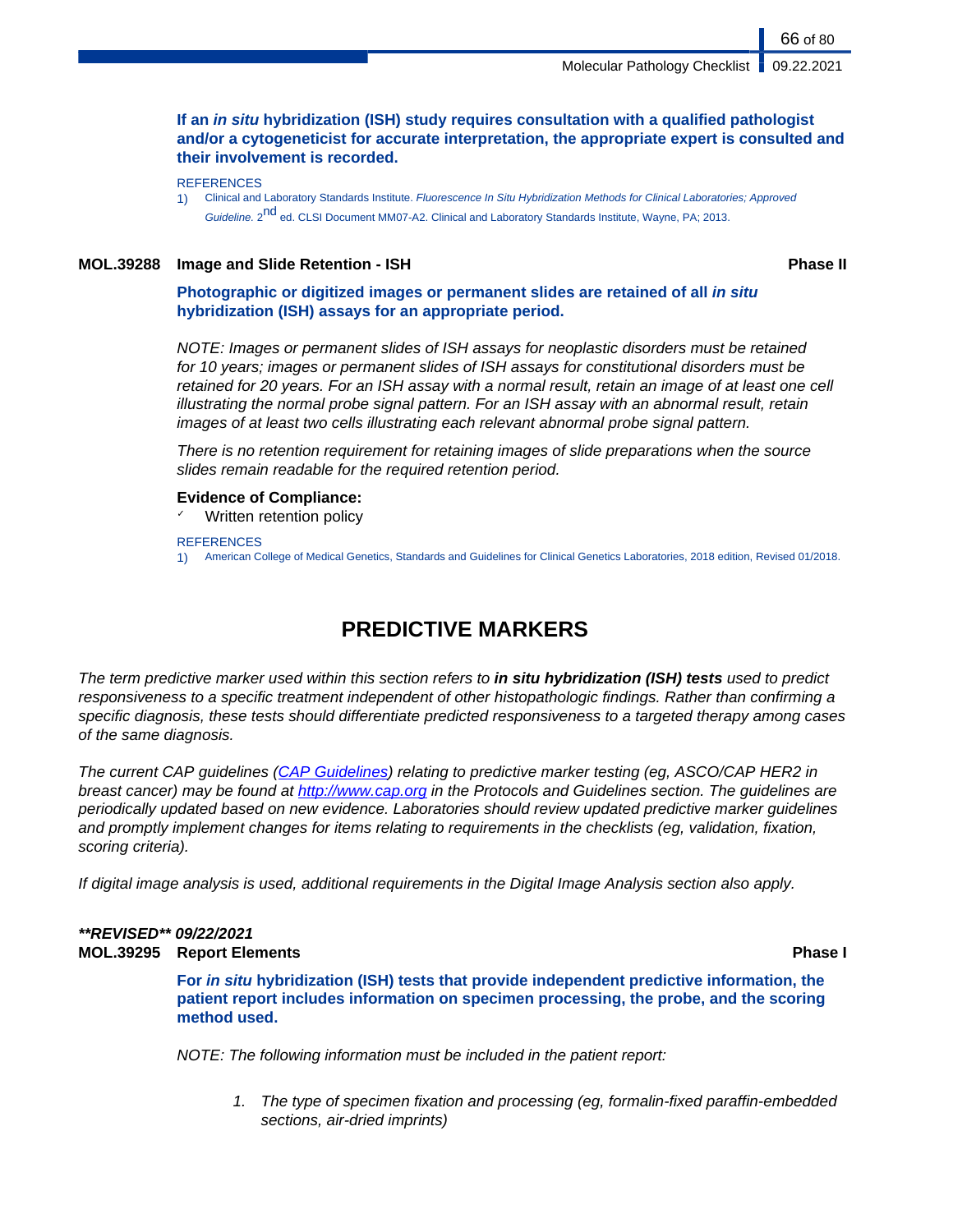- 2. The probe and, if applicable, the detection system used (ie, LSAB, polymer, proprietary kit, vendor name, etc.; information on the type of equipment used is not necessary)
- 3. Criteria used to determine a positive vs. negative result and scoring system (eg, manual or automated)
- 4. Laboratory interpretation of predictive marker testing (ISH) is reported according to the manufacturer's instructions, or when available, following the structure, format, and criteria set forth in the current [CAP guidelines](https://www.cap.org/protocols-and-guidelines/current-cap-guidelines) relating to predictive marker testing (eg, ASCO/CAP HER2 testing in breast cancer and CAP/ASCP/ASCO HER2 in gastroesophageal carcinoma).
- 5. Limitations relating to suboptimal preanalytical factors that may impact results, such as prolonged cold ischemia time or over- or under-fixation.

#### **Evidence of Compliance:**

- Written procedure for scoring and reporting ISH results for tests involving predictive markers **OR** report template containing all required elements **AND**
- ✓ Copies of patient reports confirming inclusion of the required elements **AND**
- Established guidelines used by the laboratory

#### **REFERENCES**

- 1) Wolff AC, Hammond EH, Allison KH, et al. Human Epidermal Growth Factor Receptor 2 Testing in Breast Cancer: American Society of Clinical Oncology/College of American Pathologists Clinical Practice Guideline Focused Update. Arch Pathol Lab Med. 2018; 142(11):1364-82.
- 2) Bartley AN, Washington MK, Ventura CB, et al. HER2 Testing and Clinical Decision Making in Gastroesophageal Adenocarcinoma: Guideline from the College of American Pathologists, American Society for Clinical Pathology, and American Society of Clinical Oncology. Arch Pathol Lab Med. 2016:140(12):1345-1363.

#### **MOL.39315 Annual Result Comparison - Breast Carcinoma Phase II**

**For in situ hybridization (ISH) tests performed on breast carcinoma that provide independent predictive information, the laboratory at least annually compares its patient results with published benchmarks and evaluates interobserver variability between individuals performing the technical component of ISH testing (ie, scoring of ISH slides).**

NOTE: For HER2 studies, the overall proportion of HER2 positive breast cancers in patients with breast cancer is 10-25%; however, the proportion of HER2 positive results within an individual laboratory may differ based on the case mix of specimens received for testing. The laboratory should monitor its overall trends in positive results in light of this information.

Individuals performing the technical component of ISH testing must have their concordance compared with each other at least annually. Interobserver concordance for positive vs. negative ISH results should be at least 95%.

#### **Evidence of Compliance:**

Records of annual result comparison and evaluation of interobserver variability

#### **REFERENCES**

- 1) Wolff AC, Hammond EH, Allison KH, et al. Human Epidermal Growth Factor Receptor 2 Testing in Breast Cancer: American Society of Clinical Oncology/College of American Pathologists Clinical Practice Guideline Focused Update. Arch Pathol Lab Med. 2018; 142(11):1364-82.
- 2) Rüschoff J, Lebeau A, Kreipe H, et al. Assessing HER2 testing quality in breast cancer: variables that influence HER2 positivity rate from a large, multicenter, observational study in Germany. Mod Pathol. 2017;30:217-26.

#### **MOL.39323 Predictive Marker Testing - Validation/Verification Phase II**

**Predictive marker testing by in situ hybridization (eg, FISH, CISH, SISH, etc.) is validated/ verified and records of validation/verification are retained.**

NOTE: For HER2 (ERBB2) breast predictive marker testing, the following **minimum** numbers of cases must be used:

- FDA-cleared/approved tests 40 cases (20 positive and 20 negative samples)
- Laboratory-developed tests (LDTs) 80 cases (40 positive and 40 negative samples)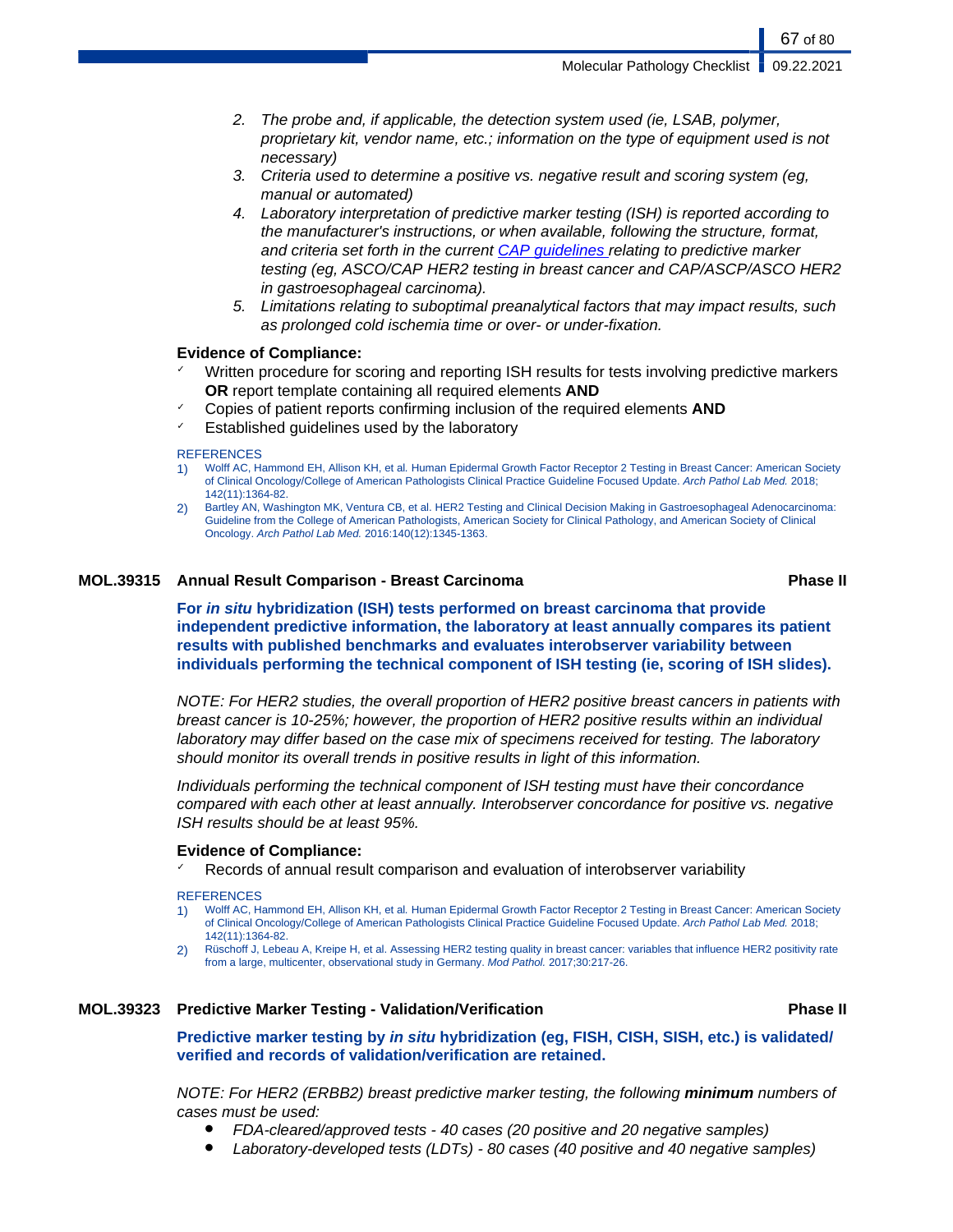For **other predictive markers**, the laboratory director must determine the appropriate number of positive and negative samples to be used to adequately validate/verify the test. In general laboratories should consider using higher numbers of test cases when assessing laboratorydeveloped tests or modified FDA-cleared/approved tests than is necessary for unmodified FDAcleared/approved tests for the same analyte. For genetic abnormalities where positive cases are rare, the laboratory director may determine that fewer validation cases are necessary. However, the rationale for using fewer cases must be recorded.

The validation/verification data should clearly show the degree of concordance between the assay or methods. Acceptable concordance levels should be defined by the laboratory and follow the current CAP guidelines if available.

The characteristics of the cases used for validation/verification should be similar to those seen in the laboratory's patient population (ie, core biopsy vs. open biopsy, primary vs. metastatic tumor, etc.).

Samples used for validation/verification must be handled in conformance with the guidelines in this checklist. Laboratories should use tissues that have been processed by using the same fixative and processing methods as cases that will be tested clinically.

If changes are made to the testing method (eg, probe, pretreatment protocol), the laboratory director is responsible for determining the extent of the performance verification or revalidation needed based on the scope of the changes in the test method.

This requirement is applicable to both new and existing assays. If review of the initial validation/ verification does not meet the current standard, it must be supplemented and brought into compliance. It is possible to do this retroactively by review and documentation of past proficiency testing challenges or by sending unstained slides from recent cases to a referral laboratory for correlation. If no records exist from the initial validation/verification, the assay must be fully revalidated/verified.

This checklist requirement applies to laboratories that perform the technical portion of the testing process.

### **Evidence of Compliance:**

Records of validation/verification data including criteria for concordance

**REFERENCES** 

1) Wolff AC, Hammond EH, Allison KH, et al. Human Epidermal Growth Factor Receptor 2 Testing in Breast Cancer: American Society of Clinical Oncology/College of American Pathologists Clinical Practice Guideline Focused Update. Arch Pathol Lab Med. 2018; 142(11):1364-82.

#### **\*\*REVISED\*\* 09/22/2021**

**MOL.39358 Fixation - HER2 (ERBB2) Breast Predictive Marker Testing Phase I**

**If the laboratory assesses HER2 (ERBB2) gene amplification by in situ hybridization (eg, FISH, CISH, SISH) for breast predictive marker testing, the laboratory monitors cold ischemia time (one hour or less) and appropriate specimen fixation time.**

NOTE: The CAP strongly recommends that specimens subject to HER2 (ERBB2) testing be placed in fixative within one hour of biopsy or resection (cold ischemia time) and remain in 10% neutral phosphate-buffered formalin for at least six hours and up to 72 hours (formalin fixation time) at room temperature. Refer to ANP.22983 for ideal fixation parameters. Decalcification solutions with strong acids should not be used.

**If specimens are fixed in a solution other than 10% neutral phosphate-buffeted formalin, the laboratory must perform a validation study showing that results are concordant with results from formalin-fixed tissues.**

Laboratories testing specimens obtained from another institution must have a policy that addresses cold ischemia time and time of fixation. This information may be obtained using the laboratory requisition form. Laboratories must communicate with the submitting service to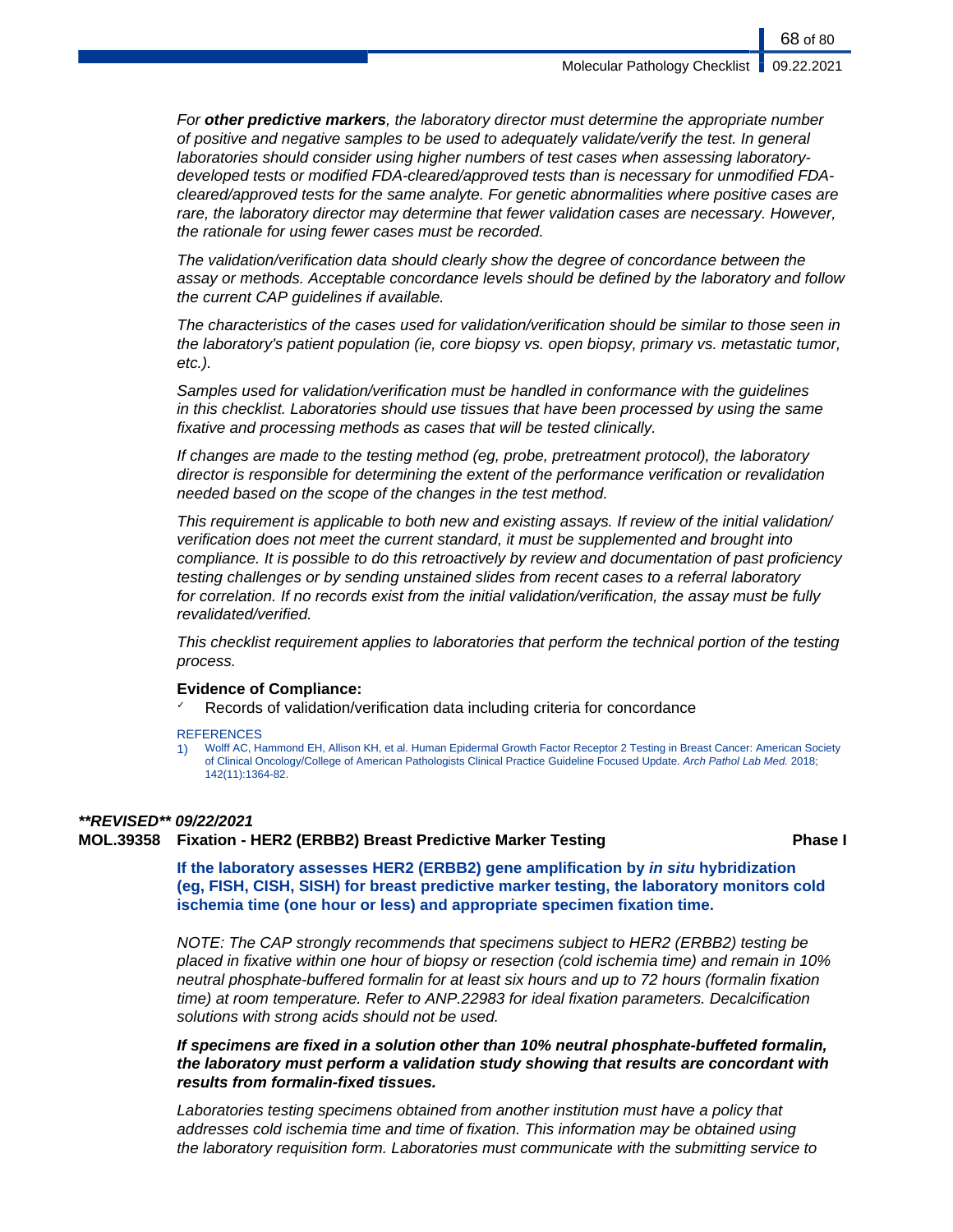facilitate appropriate specimen handling and proper recording of fixation parameters (refer to ANP.22983 for details).

### **Evidence of Compliance:**

- ✓ Patient reports with cold ischemia time and specimen fixation time **OR**
- $\gamma$  Patient reports with statements for deviations relating to cold ischemia time and specimen fixation time

**REFERENCES** 

- 1) Wolff AC, Hammond EH, Allison KH, et al. Human Epidermal Growth Factor Receptor 2 Testing in Breast Cancer: American Society of Clinical Oncology/College of American Pathologists Clinical Practice Guideline Focused Update. Arch Pathol Lab Med.2018; 142(11):1364-82.
- 2) Compton CC, Robb JA, Anderson MW, et al. Preanalytics and Precision Pathology: Pathology Practices to Ensure Molecular
- Integrity of Cancer Patient Biospecimens for Precision Medicine. Arch Pathol Lab Med. 2019;143(11)1346-63.
- 3) Allison KH, Hammond EH, Dowsett M, et al. Estrogen and Progesterone Receptor Testing in Breast Cancer: American Society of Clinical Oncology/College of American Pathologists Guideline Update. Arch Pathol Lab Med. 2020; 144(5):545-63.

### **MOL.39365 Predictive Marker Testing - Decalcified Specimens Phase I**

69 of 80

**If the laboratory performs in situ hybridization (ISH) for predictive markers on decalcified specimens, the assay was validated for decalcified specimens or the results include a disclaimer noting that these assays have not been validated on decalcified specimens.**

NOTE: Decalcification may adversely affect patient results. If the assay has not been validated for decalcified specimens, a disclaimer must be included in the patient report, such as, "This assay has not been validated on decalcified tissues. Results should be interpreted with caution given the possibility of false negative results on decalcified specimens."

Using acid decalcified tissues is not recommended.

#### **REFERENCES**

- 1) Darvishian F et al. Impact of decalcification on receptor status in breast cancer. The Breast Journal 2011. 17:689-91.
- 2) Hanna W et al. Testing for HER2 in breast cancer: current pathology challenges faced in Canada. Curr Oncol 2012. 19:315-323.
- 3) Gertych A et al. Effects of tissue decalcification on the quantification of breast cancer biomarkers by digital image analysis. Diag Pathol 2014. 9:213.

# **DIGITAL IMAGE ANALYSIS**

This section applies to laboratories using digital image analysis to evaluate specific features in a specimen or tissue section image following enhancement and processing of that image, including but not limited to morphometric analysis, ISH and cytogenetics (evaluation of metaphase chromosomes).

If predictive marker testing is performed, additional requirements in the Predictive Markers section also apply.

# **Inspector Instructions:**

| <b>READ</b> | Sampling of validation and calibration policies and procedures<br>Sampling of validation/calibration records<br>Sampling of specimen analysis policies and procedures<br>Sampling of patient digital image analysis reports for completeness |
|-------------|----------------------------------------------------------------------------------------------------------------------------------------------------------------------------------------------------------------------------------------------|
|             | What is your course of action if calibration is unacceptable?                                                                                                                                                                                |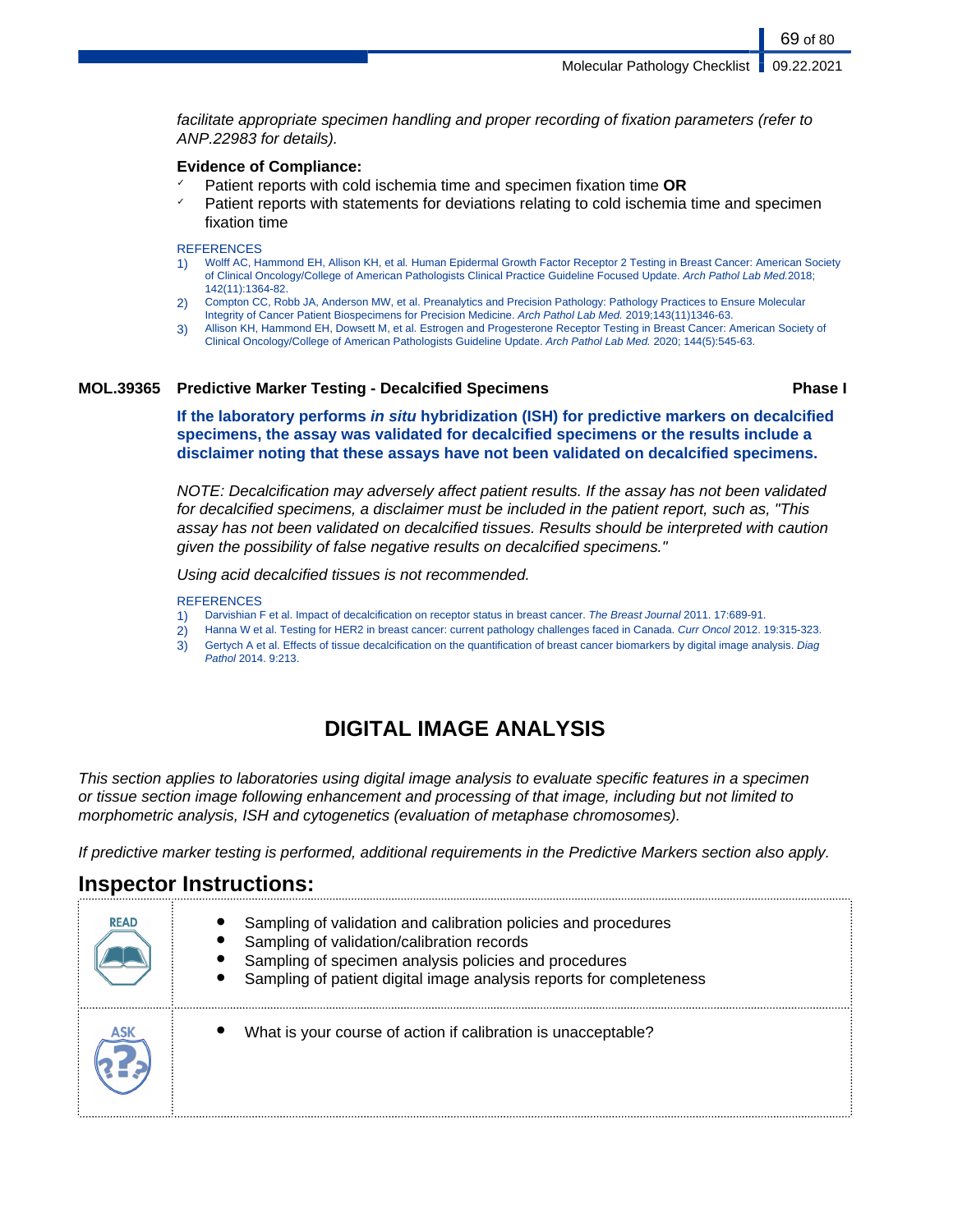Select a representative case and follow the entire process from receipt to final reporting

#### **MOL.39410 Preanalytic Testing Phase Validation Phase II**

**There are records showing that the preanalytic phase of the test system has been validated for each assay, including fixation and processing.**

NOTE: Applicable requirements under the "Test Method Validation and Verification-Nonwaived Tests" section of the All Common Checklist must be followed.

1) Hipp J, Bauer TW, Bui MM, et al. CAP Pathology Resource Guide: Digital Pathology. Version 5.0(1). Northfield, IL: College of American Pathologists; 2014.

### **MOL.39420 Calibration Phase II**

**Each instrument is calibrated in accordance with the specifications of the instrument.**

**REFERENCES** 

1) Hipp J, Bauer TW, Bui MM, et al. CAP Pathology Resource Guide: Digital Pathology. Version 5.0(1). Northfield, IL: College of American Pathologists; 2014.

#### **MOL.39440 Quality Control - Digital Image Analysis Phase II**

**Control materials are run concurrently with patient specimens to ensure appropriate functionality of the digital image system.**

NOTE: Controls are samples that act as surrogates for patient/client specimens. They are periodically processed like a patient/client sample to monitor the ongoing performance of the analytic process. Controls should check test performance at relevant decision points for the digital image analysis system.

For qualitative tests, a positive and a negative control may be sufficient. For quantitative or semiquantitative tests, controls at more than one level should be used.

#### **Evidence of Compliance:**

- ✓ Written QC policy **AND**
- Records of QC results

#### **REFERENCES**

- 1) Department of Health and Human Services, Centers for Medicare and Medicaid Services. Medicare, Medicaid and CLIA programs; CLIA fee collection; correction and final rule. Fed Register. 2003(Jan 24): [42CFR493.1256(d)(3)(i)].
- 2) Clinical and Laboratory Standards Institute (CLSI). Statistical Quality Control for Quantitative Measurement Procedures: Principles and Definitions; Approved Guideline. 4th ed. CLSI Document C24-ED4. Clinical and Laboratory Standards Institute, Wayne, PA; 2016.

## **\*\*REVISED\*\* 09/22/2021**

#### **MOL.39470 Area of Analysis Phase II**

**A qualified pathologist selects or confirms the appropriate areas for analysis prior to reporting the results, as applicable.**

NOTE: Specimens that do not represent "in situ" samples embedded in paraffin may not require pathologist review. Examples include cultured preparations and direct preparations of liquid specimens including blood, urine, pleural fluid, etc.

**REFERENCES**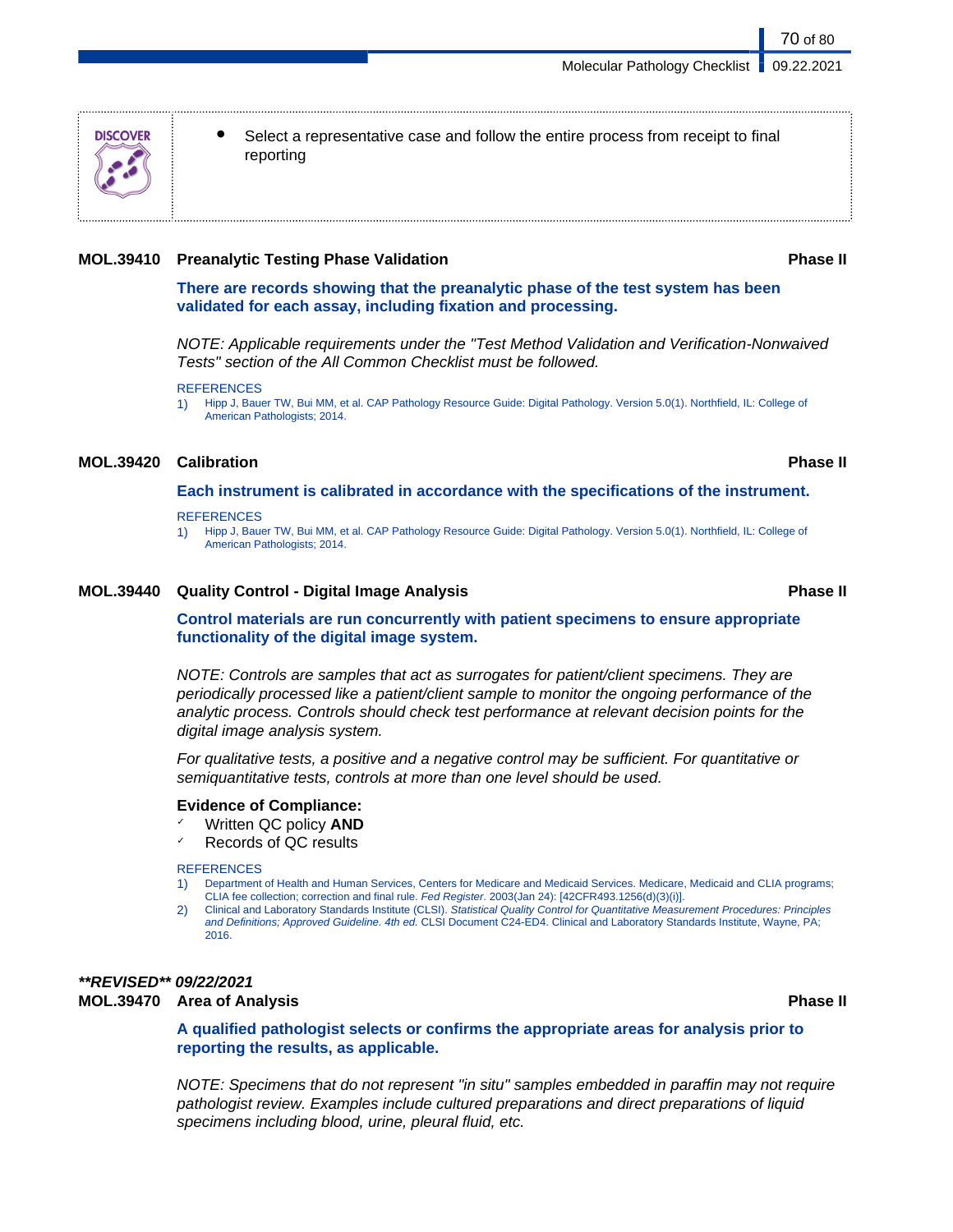#### **MOL.39480 Analysis Guidelines and Procedures Phase II**

#### **There are written guidelines for identification of appropriate areas and cells for analysis.**

NOTE: Evaluation of heterogeneous cell populations requires use of specific guidelines and procedures to ensure analysis of the appropriate areas and/or cells, particularly if there is background or nonspecific staining, or if there is cell debris, endogenous pigment, and/or artifacts of aging, sectioning or preparation.

Test results may be affected by fixation parameters, including time of fixation, type of fixative used, hemorrhage, necrosis, and autolysis of tissue.

#### **MOL.39490 Final Report Elements - Digital Image Analysis Phase II**

**The final report includes the specimen source, name of the vendor and imaging system used, probe, and the detection method, as well as any limitations of the test result, if applicable.**

## **SPECTROPHOTOMETERS**

## **Inspector Instructions:**

| <b>READ</b> | Spectrophotometer policies/procedures<br>Sampling of manufacturer required system checks |
|-------------|------------------------------------------------------------------------------------------|
|             | How does your laboratory verify calibration curves?                                      |

#### **MOL.44860 Wavelength Calibration Phase II**

**Spectrophotometer wavelength calibration is checked with appropriate solutions, filters or emission line source lamps, at least annually (or as often as specified by the manufacturer).**

#### **Evidence of Compliance:**

Records of wavelength calibration at defined frequency

### **MOL.45326 Calibration Curves Phase II**

**For procedures using calibration curves, all the curves are rerun at defined intervals and/ or verified after servicing or recalibration of instruments.**

NOTE: Calibration curves must be run following manufacturer's instructions, at minimum, and as defined in laboratory procedure.

#### **Evidence of Compliance:**

Records of calibration curves rerun and/or verification at defined frequency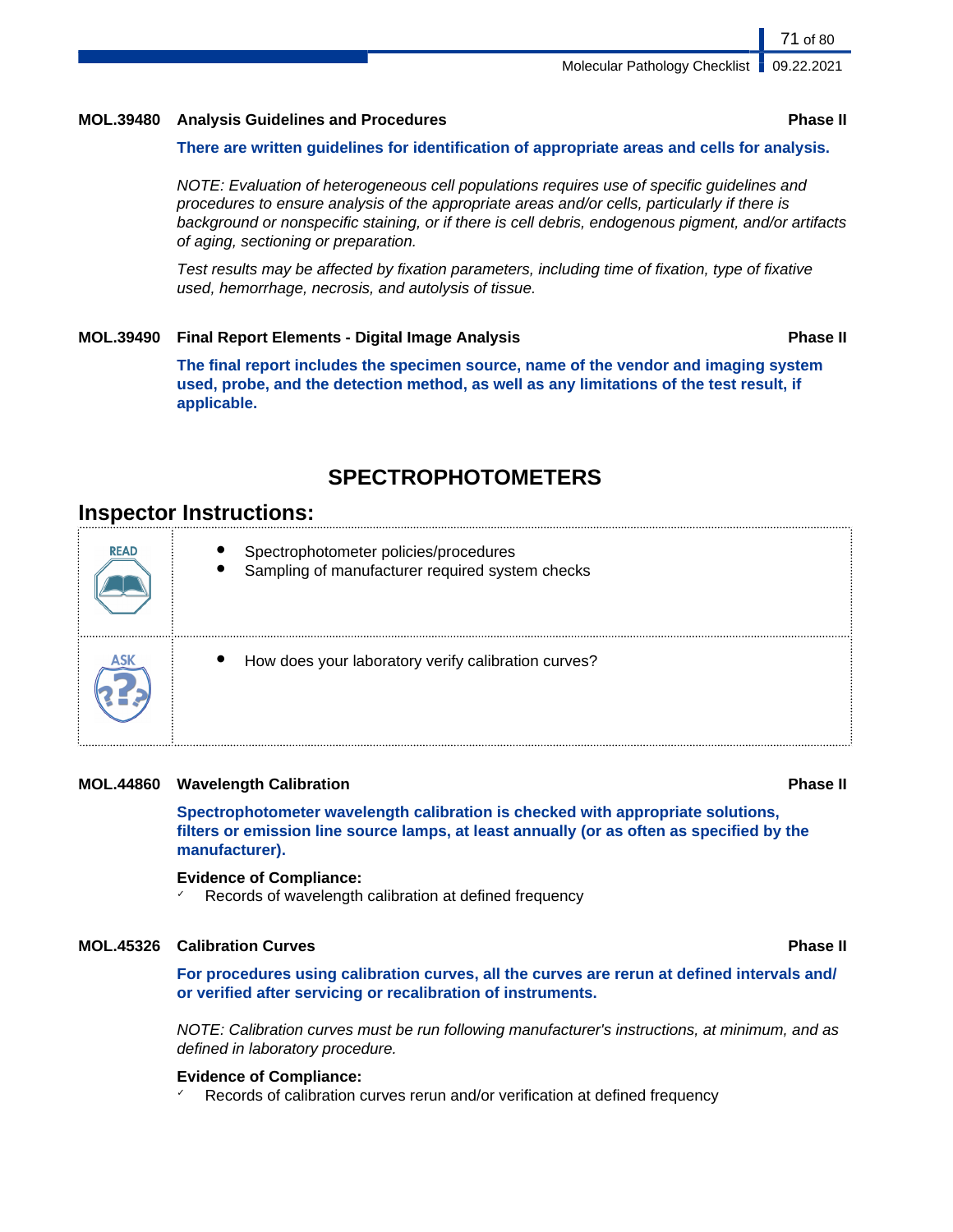# **SIGNAL DETECTION INSTRUMENTS**

The following requirements apply to scintillation counters, luminometers, densitometers, etc.

## **Inspector Instructions:**

**READ** 



### **MOL.46258 Background Level Criteria Phase II**

**Background levels are compared on each day of use with established criteria for acceptability.**

#### **Evidence of Compliance:**

Records of background checks and corrective action when levels are unacceptable

#### **REFERENCES**

1) Clinical and Laboratory Standards Institute (CLSI). Establishing Molecular Testing in Clinical Laboratory Environments: CLSI document MM19-A (ISBN 1-56238-773-1). Clinical and Laboratory Standards Institute, 940 West Valley Road, Suite 1400, Wayne, Pennsylvania 19087-1898 USA, 2011.

### **MOL.46491 Bleed-Through Signal Phase I**

**For test platforms measuring multiple fluorochromes, precautions are taken to identify and correct for bleed-through signal from one channel to another.**

#### **Evidence of Compliance:**

✓ Written procedure defining steps taken to identify and correct bleed-through

#### **REFERENCES**

1) Clinical and Laboratory Standards Institute (CLSI). Establishing Molecular Testing in Clinical Laboratory Environments: CLSI document MM19-A (ISBN 1-56238-773-1). Clinical and Laboratory Standards Institute, 940 West Valley Road, Suite 1400, Wayne, Pennsylvania 19087-1898 USA, 2011.

# **FILM PROCESSING/PHOTOGRAPHIC EQUIPMENT**

## **Inspector Instructions:**



Sampling the film processing maintenance records

### **MOL.46724 Film-Processing Phase II**

**Film-processing (developing) equipment is serviced, repaired, and appropriately replenished with reagents if maintained by the laboratory.**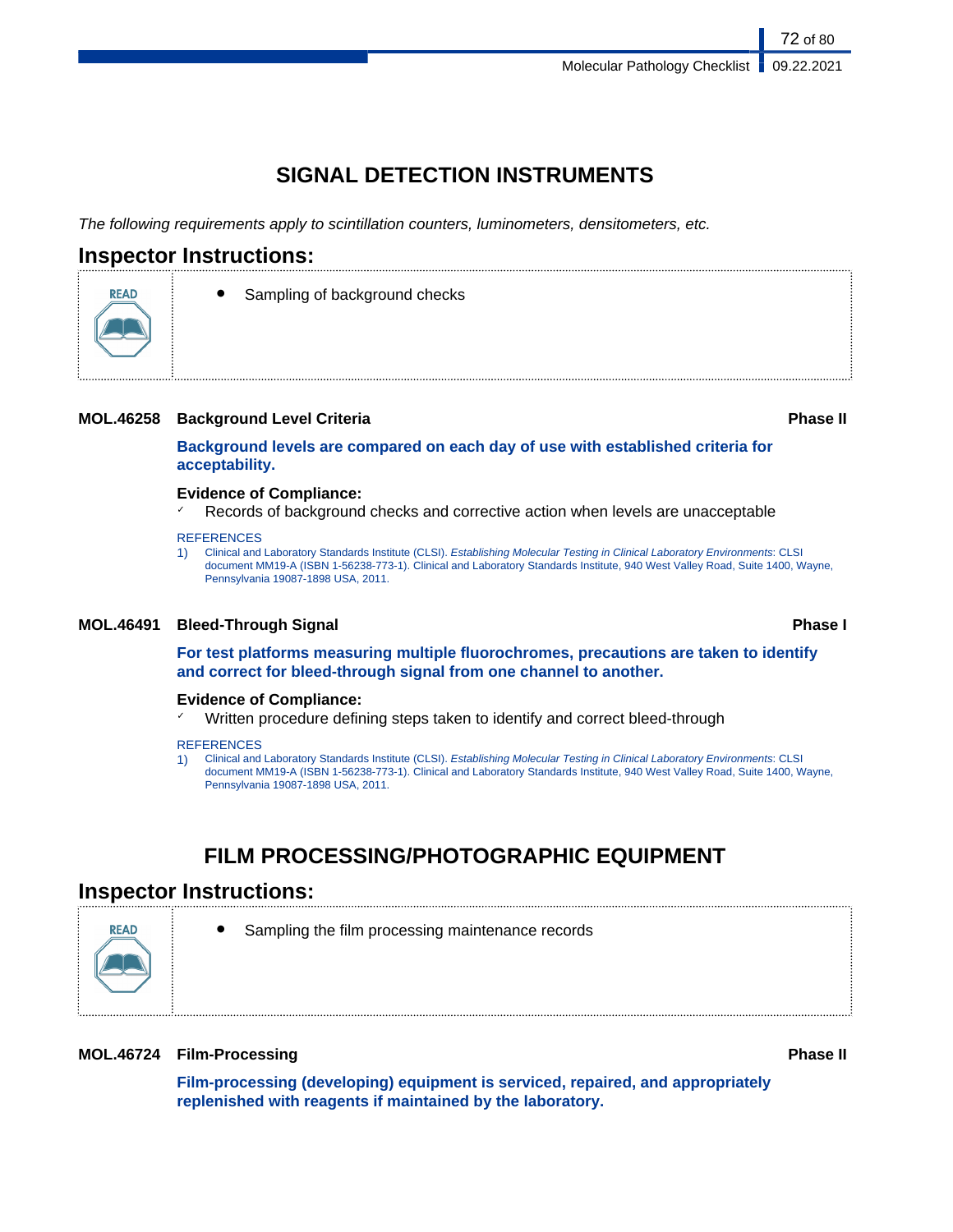Molecular Pathology Checklist | 09.22.2021

73 of 80

NOTE: If the laboratory uses another department's film processing equipment, the quality of the autoradiographs produced must be monitored and the appropriate personnel notified if corrective action is required.

#### **Evidence of Compliance:**

- Records of maintenance at defined frequency
- $\checkmark$  Records of service or repair

## **INSTRUMENTS AND EQUIPMENT**

The checklist requirements in this section should be used in conjunction with the requirements in the All Common Checklist relating to instruments and equipment.

## **Inspector Instructions:**

| <b>READ</b> | Sampling of thermocycler monitoring records                                                                       |
|-------------|-------------------------------------------------------------------------------------------------------------------|
|             | How does your laboratory ensure the individual wells of the thermocycler are<br>maintaining accurate temperature? |

### **MOL.49520 Thermocycler Temperature Checks Phase II**

**Individual wells (or a representative sample thereof) of thermocyclers are checked for temperature accuracy before being placed in service and at least annually thereafter.**

NOTE: A downstream measure of well-temperature accuracy (such as productivity of amplification) may be substituted to functionally meet this requirement. For closed systems this function should be performed as a component of the manufacturer-provided preventive maintenance.

#### **Evidence of Compliance:**

- ✓ Written procedure for verification of thermocycler accuracy **AND**
- Records of thermocycler verification

#### **REFERENCES**

- 1) Saunders GC, et al. Interlaboratory study on thermal cycler performance in controlled PCR and random amplified polymorphic DNA analyses. Clin Chem. 2001;47:47-55
- 2) Clinical and Laboratory Standards Institute (CLSI). Establishing Molecular Testing in Clinical Laboratory Environments: CLSI document MM19-A (ISBN 1-56238-773-1). Clinical and Laboratory Standards Institute, 940 West Valley Road, Suite 1400, Wayne, Pennsylvania 19087-1898 USA, 2011.

#### **MOL.49547 ISH Slide Processing Temperature Checks Phase II**

**Individual slide slots (or a representative sample thereof) of in situ hybridization (ISH) temperature controlled slide processing systems are checked for temperature accuracy before being placed in service and at least annually thereafter.**

#### **Evidence of Compliance:**

- Written procedure for verification of temperature accuracy **AND**
- Records of equipment verification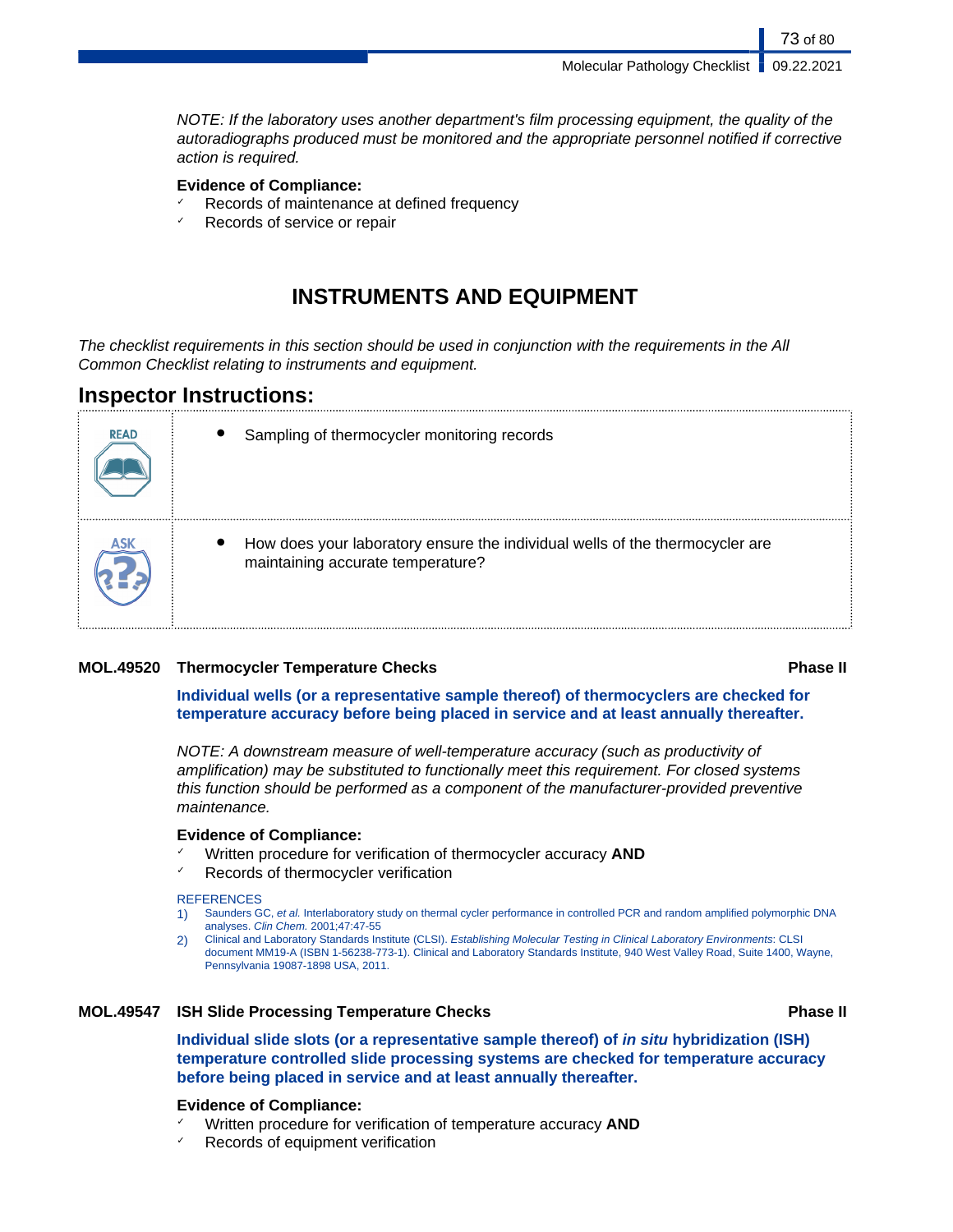## **POST ANALYSIS**

## **RESULTS REPORTING**

Reporting requirements for use of analyte-specific reagents and other reagents used in laboratory-developed tests are included in the All Common Checklist (COM.40850).

## **Inspector Instructions:**

| <b>READ</b>     | Sampling of molecular genetic test reporting policies and procedures<br>Sampling of patient test reports for completeness                                                                                                                                                                                                                                  |
|-----------------|------------------------------------------------------------------------------------------------------------------------------------------------------------------------------------------------------------------------------------------------------------------------------------------------------------------------------------------------------------|
|                 | What is your laboratory's course of action when discrepancies exist between the<br>preliminary and final reports?<br>What is your laboratory's course of action when molecular results are discrepant with<br>other clinicopathologic findings?<br>How does your laboratory ensure patient confidentiality when releasing/transmitting<br>patient reports? |
| <b>DISCOVER</b> | Follow a molecular genetic test report from specimen receipt and processing to<br>evaluation, interpretation, identification and reporting                                                                                                                                                                                                                 |

### **MOL.49555 Preliminary Reports Phase I**

**Preliminary reports are promptly generated, when indicated.**

**MOL.49560 Preliminary/Final Report Discrepancies Phase II**

**Discrepancies between preliminary and final reports are investigated, corrective action taken, as necessary, and records retained.**

### **MOL.49565 Discrepant Results Phase I**

**Discrepancies between the molecular pathology laboratory's final results, other laboratory findings, and the clinical presentation are investigated and recorded, along with any necessary corrective action.**

**MOL.49570 Final Report Criteria Phase II**

**The final report includes an appropriate summary of the methods, the loci or variants tested and the analytic interpretation (ie, test result). When appropriate, the final report includes the clinical interpretation.**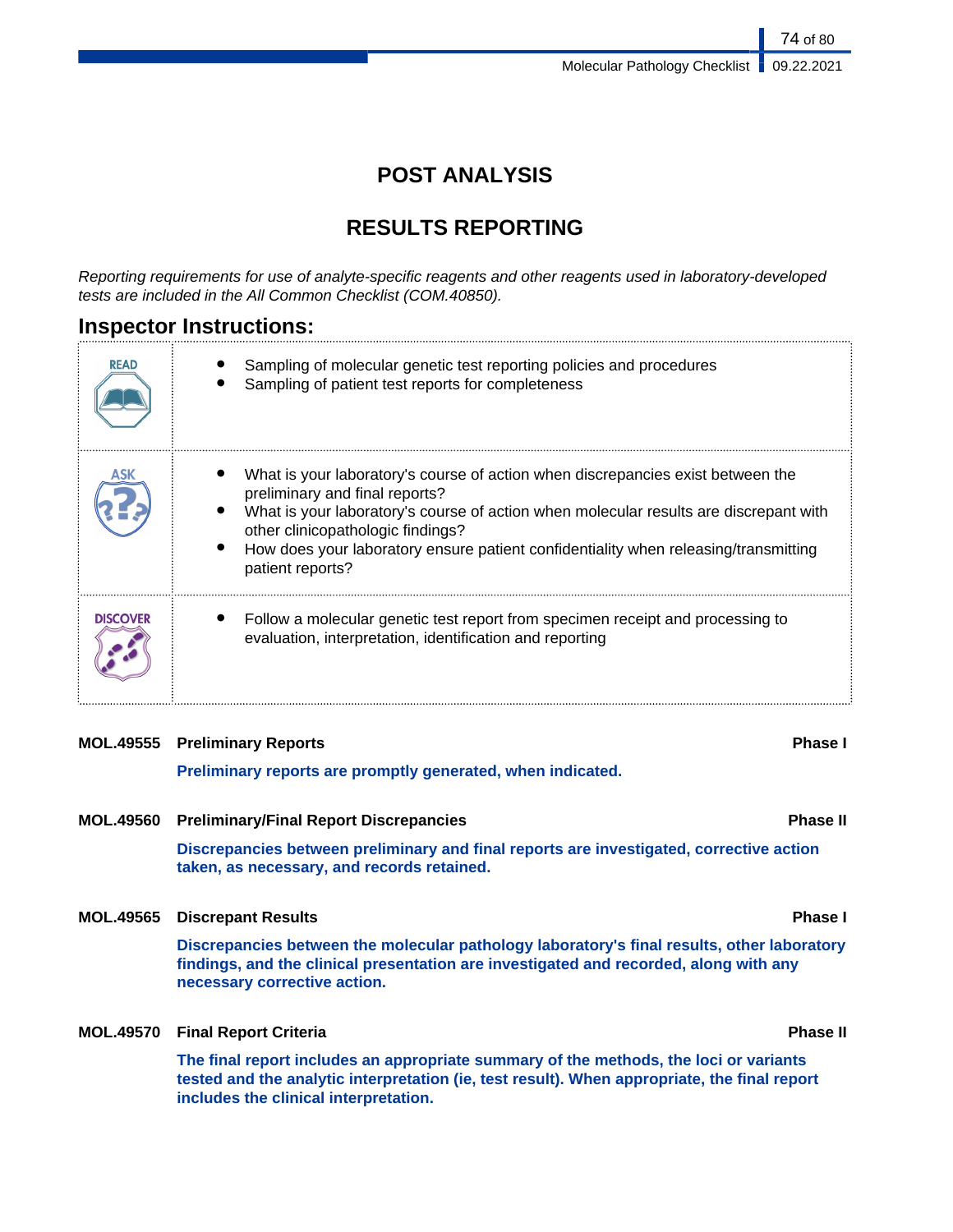NOTE: Laboratory reports should be designed to convey patient results effectively to a nonexpert physician. This includes a record of the analytic procedure used or the commercial kit version accompanied by an interpretation of the findings.

"Analytic interpretation" means examining the raw data to reach a conclusion about the quality and/or quantity of the analyte. Limitations of testing should be incorporated in the report. These factors are likely to be test specific, but include variants not detected by the assay that may impact the phenotype. "Clinical interpretation" means reaching a conclusion about the implications of the result for the patient. The clinical interpretation may be stated in general terms, or may be based on specific knowledge of the patient's situation. For pharmacogenetic tests, the phenotype prediction provided on a report should be accompanied by a statement citing that undetected genetic and/or non-genetic factors such as drug-drug interactions, may impact the phenotype.

**REFERENCES** 

1) Margaret L. Gulley, Rita M. Braziel, Kevin C. Halling (2007) Clinical Laboratory Reports in Molecular Pathology. Archives of Pathology & Laboratory Medicine: Vol. 131, No. 6, pp. 852-863

#### **\*\*REVISED\*\* 06/04/2020 MOL.49575 Variant Database Phase I**

**The laboratory's database for the clinical significance of variants is recorded and updated, when applicable.**

NOTE: Laboratory databases must be well annotated to enable tracking of variants identified and to provide consistent variant annotations. Variant categorizations must be evaluated based on evolving data and modified to reflect changes in clinical impact. Databases must be versioned to document the timeline of updates made.

#### **Evidence of Compliance:**

Laboratory database of targets identified and/or reported

#### **MOL.49585 Report Review Phase II**

### **The final report is reviewed and signed by the section director (or designee who meets section director qualifications) if there is a subjective or an interpretive component to the test.**

NOTE: When reports are generated by computer or telecommunications equipment, the actual signature or initials of the section director need not appear on the report. Nevertheless, the laboratory must have a procedure that ensures that the report has been reviewed and approved before its release, and that records exist of the review and approval.

**REFERENCES** 

1) Standards for parentage testing laboratories. Bethesda, MD: AABB, 2003:6.4

2) College of American Pathologists. Standards for Laboratory Accreditation; Standard I. Northfield, IL: CAP, 1998

#### **MOL.49590 Patient Confidentiality Phase II**

**Molecular genetic test reports are released and transmitted in a manner adequate to maintain patient confidentiality at a level appropriate for the particular test.**

NOTE: In view of the recognized risks of genetic discrimination and stigmatization, confidentiality of molecular test results is an important consideration. Results should be communicated only to the referring physician, genetic counselor, the medical record, the patient or personal representative upon request. Potentially non-confidential media (eg, FAX) should be used with caution. Some patients, aware of the insurability risks, will choose to pay for testing outof-pocket and request that the results not be recorded in their medical record; such requests should be honored by the laboratory to the extent allowable under applicable laws. Under no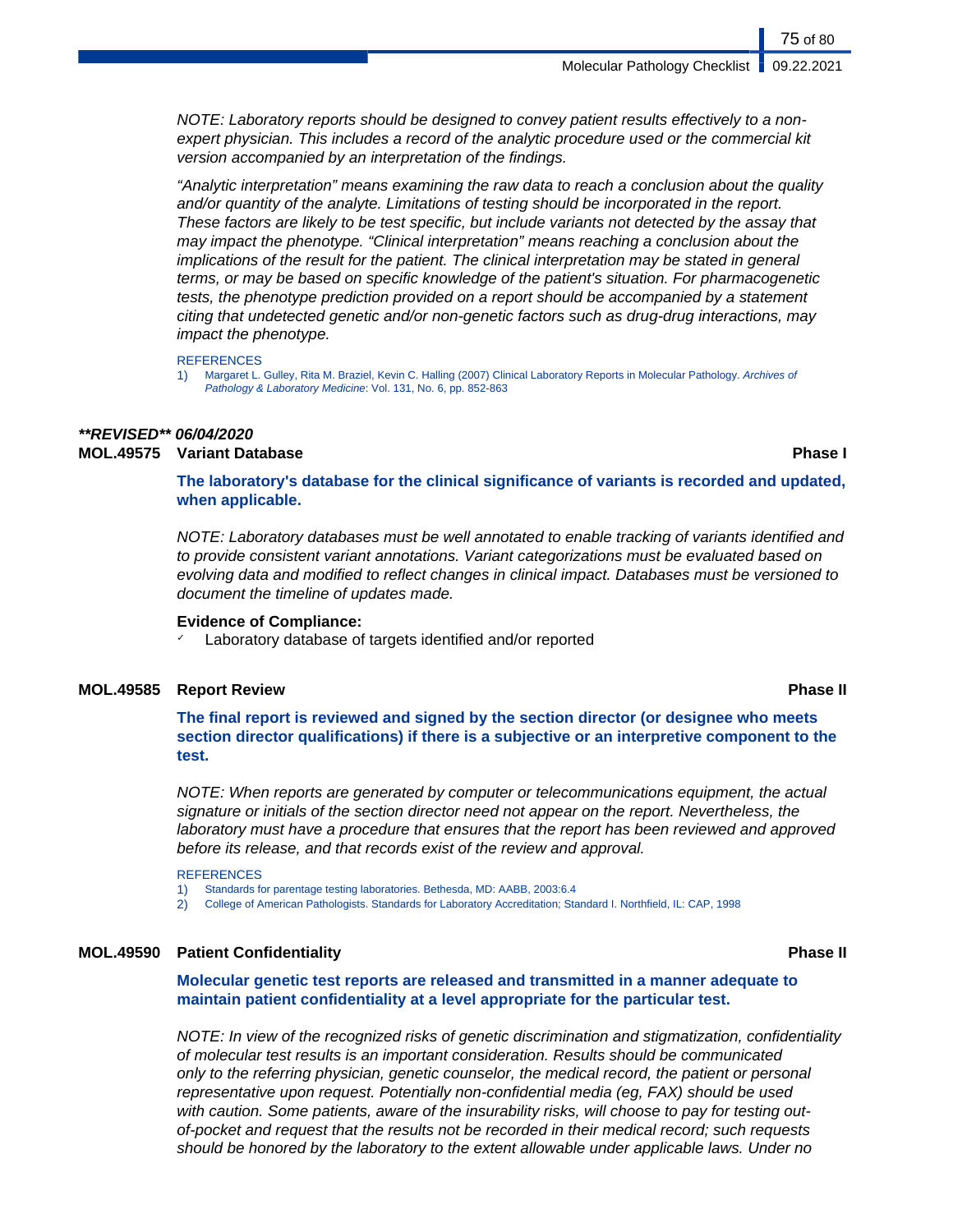circumstances should results be provided to outside parties such as employers, insurers or other family members, without the patient's express consent, despite the fact that there will be cases in which such action would appear to be in the best interest of the patient, family, or society. Laboratory workers must even use caution when publishing or publicly presenting the results of such studies, as some family members have recognized their own pedigrees in published material and thereby derived otherwise confidential information. National, federal, state (or provincial), or local laws and regulations may have specific reporting requirements that must be followed (eg, reporting to law enforcement agencies in cases of suspected child abuse).

#### **Evidence of Compliance:**

Written procedures for release and transmittance of genetic test results

#### **REFERENCES**

1) Health Insurance Portability and Accountability Act, 1996

### **MOL.49595 Linkage Analysis Criteria Phase II**

**When linkage analysis is performed, the molecular inherited disease testing report includes an estimate of the risk of false negatives and false positives arising from recombination between the linked probe(s) and the disease allele or pathogenic variant.**

#### **REFERENCES**

1) Keats BJB, et al. Guidelines for human linkage maps. An international system for human linkage maps (ISLM, 1990). Ann Hum Genet. 1991;55:1-6

#### **\*\*REVISED\*\* 09/22/2021**

### **MOL.49600 Report Criteria - Clinical Sensitivity and Residual Risk Phase II**

**In genetic testing for complex heritable disease genes with multiple possible pathogenic variants, the report includes (when appropriate) an estimate of the clinical sensitivity and the residual risk of being a carrier for a pathogenic variant not tested for.**

NOTE: Many disease genes, such as those for cystic fibrosis and familial breast/ovarian cancer, are extremely heterogeneous at the molecular level, with hundreds of different pathogenic variants reported in different patients and families. Even with gene sequencing, the clinical sensitivity is not 100%, since sequencing of the coding regions will typically not detect pathogenic intronic variants, large exonic deletions/duplications or whole gene deletions/duplications. A negative test result, therefore, does not completely rule out the possibility that the patient is a carrier. The test report should convey this information in a fashion understandable to the physician and, when appropriate, the patient. A calculated value for residual risk, based on the known population allele frequencies in the patient's ethnic group, is recommended.

**REFERENCES** 1) Gulley et al. Clinical laboratory reports in molecular pathology. Arch Pathol Lab Med. Vol 131, June 2007

#### **MOL.49615 Report Criteria - Limitations of Findings Phase II**

**At a level appropriate for the particular test, the report includes a discussion of the limitations of the findings and the clinical implications of the detected variant (or negative result) for complex disorders with regard to recessive or dominant inheritance, recurrence risk, penetrance, severity and other aspects of genotype-phenotype correlation.**

NOTE: Because of the complexity of genotype-phenotype correlations for many genetic diseases and pharmacogenetic associations, simply reporting a molecular genetic test as positive for a variant is not acceptable since it conveys no information to the referring physician and patient as to the clinical or pharmacological ramifications of the result. Since major and often irreversible interventions may be initiated based on the test result, it is essential that the report convey the most current and accurate understanding of the clinical relevance of the variant identified, penetrance, phenotype predictions, and recurrence risks.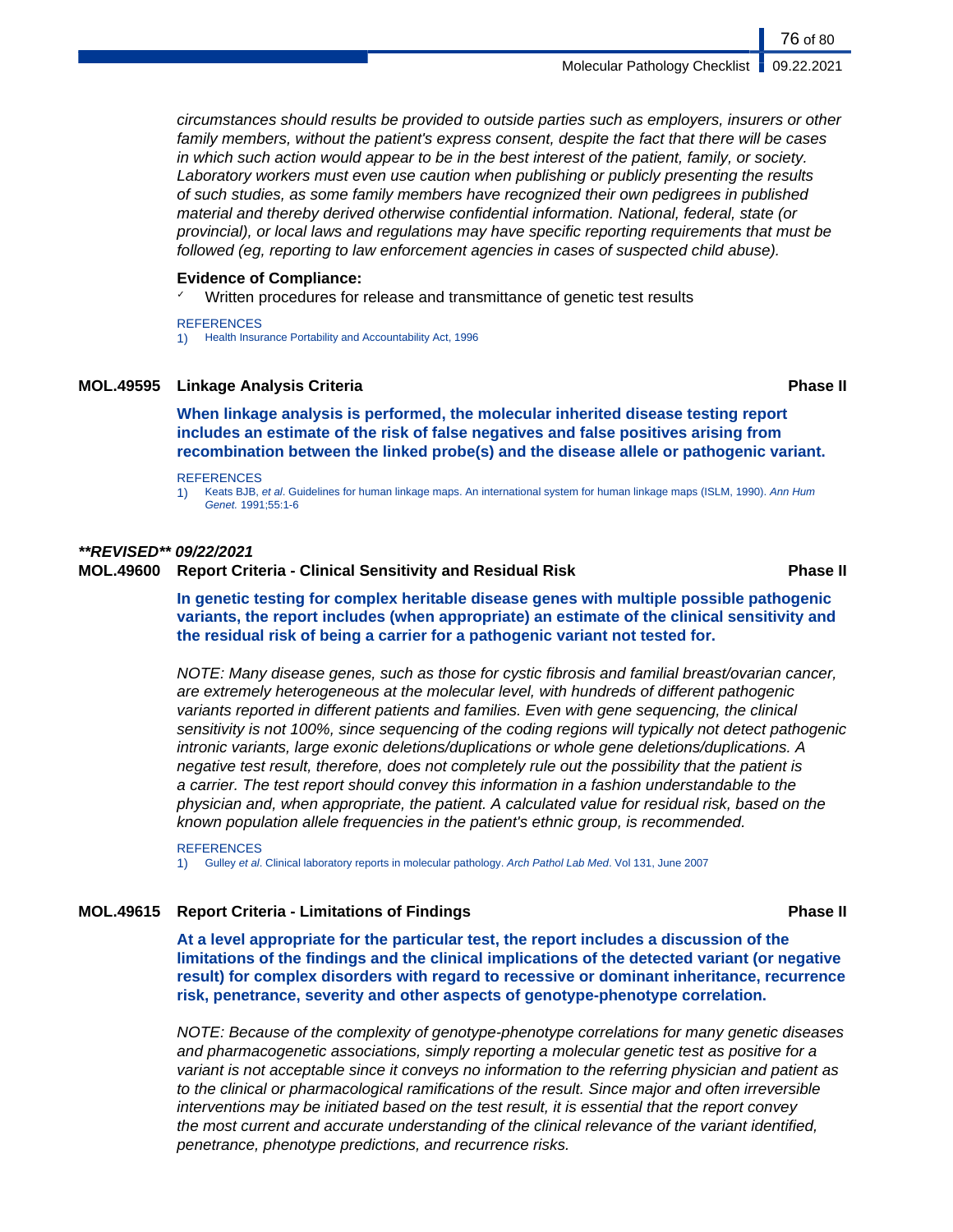**REFERENCES** 

1) Clinical and Laboratory Standards Institute (CLSI). Establishing Molecular Testing in Clinical Laboratory Environments: CLSI document MM19-A (ISBN 1-56238-773-1). Clinical and Laboratory Standards Institute, 940 West Valley Road, Suite 1400, Wayne, Pennsylvania 19087-1898 USA, 2011.

#### **MOL.49620 Counseling Recommendation Phase I**

**The report includes a recommendation that patients receive appropriate genetic consultation to explain the implications of the test result, its residual risks and uncertainties, and the reproductive or medical options it raises for the patient, where appropriate.**

NOTE: Molecular genetic test results are often extremely complex since they impart a probabilistic risk of disease rather than an objective positive/negative or quantitative answer. Physicians and counselors may require guidance to convey such subtle and emotionally charged information to patients in an understandable manner. In order to derive the most meaningful benefit from this testing, it is recommended that the results and subsequent options from these complex genetic tests be discussed with patients by a trained genetics professional.

#### **REFERENCES**

- 1) American Board of Medical Genetics and Genomics<http://www.abmgg.org/>
- 2) National Society of Genetic Counselors http://www.nsgc.org
- 3) American Board of Genetic Counseling <http://www.abgc.net/>

#### **MOL.49625 Result Correlation Phase I**

**For assays performed on histology/cytology samples, the interpretive report includes correlation with the morphologic findings, as applicable.**

#### **MOL.49630 Standard Nomenclature Phase I**

#### **Standard nomenclature is used to designate genes and variants.**

NOTE: Whenever possible, human genes, loci and mutations should be designated according to standard nomenclature as defined in the references below. Where a common name is also in wide use in the medical literature, it may also be given in the report to improve clarity and prevent misunderstanding. Official symbols (eg, ERBB2) should be used, along with any colloquial names (eg, HER2, HER-2/neu, TKR1) to communicate results accurately and unequivocally.

#### REFERENCES

- 1) Bruford EA, Braschi B, Denny P, et al. Guidelines for human gene nomenclature. Nat Genet. 2020;52:754-58.
- 2) den Dunnen JR, et al. Mutation Nomenclature Extensions and Suggestions to Describe Complex Mutations: A Discussion. Human Mutation. 1999;15:7-12
- 3) Clinical and Laboratory Standards Institute (CLSI). Establishing Molecular Testing in Clinical Laboratory Environments: CLSI document MM19-A (ISBN 1-56238-773-1). Clinical and Laboratory Standards Institute, 940 West Valley Road, Suite 1400, Wayne, Pennsylvania 19087-1898 USA, 2011.
- 4) <http://www.HGVS.org/varnomen/> accessed 4/9/2018
- 5) Ogino S, Gulley ML, den Dunnen JT, Wilson RB, Association for Molecular Pathology Training and Education Committee. Standard mutation nomenclature in molecular diagnostics: practical and educational challenges. J Mol Diagn 2007;9:1-6
- 6) Kalman LV, et al. Pharmacogenetic Allele Nomenclature: International Workgroup Recommendations for Test Result Reporting. Clin Pharmacol Ther. 2016;99(2):172-85.

77 of 80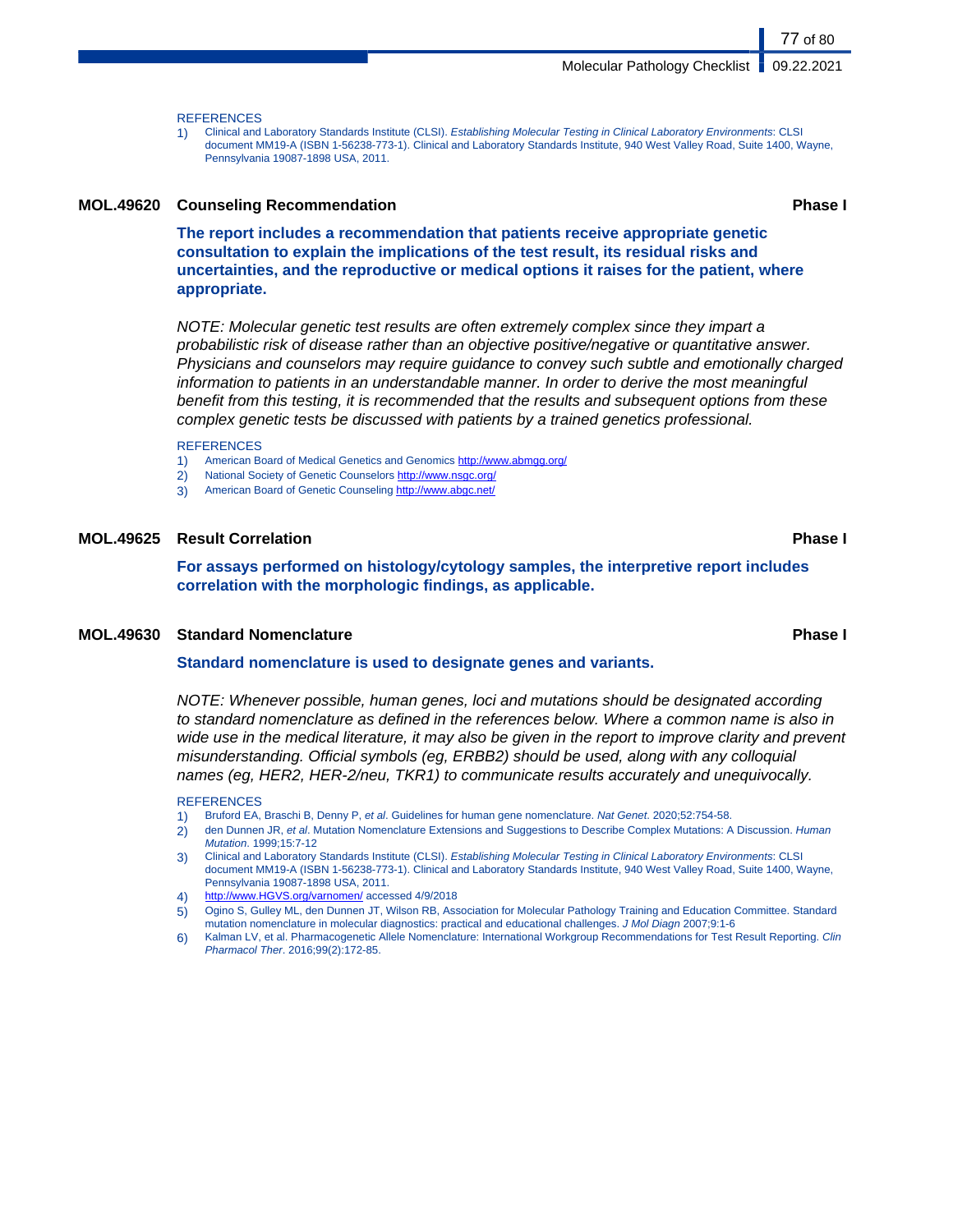## **RECORDS**

## **Inspector Instructions:**

| <b>READ</b>    | Record retention policy and procedures                                                                 |
|----------------|--------------------------------------------------------------------------------------------------------|
| <b>OBSERVE</b> | Autoradiographs/gel photographs/in situ hybridization slides (adequately labeled/<br>cross-referenced? |

### **MOL.49635 Laboratory Records Phase II**

**The laboratory record includes sufficient information regarding the individual specimen and assay conditions.**

NOTE: Appropriate information may include the quantity and quality of nucleic acid isolated and the amount used in the assay; the lot numbers of the restriction endonucleases, probes or primers used and any assay variables.

### **MOL.49640 Record and Material Retention - Molecular Pathology Phase II**

**A copy of each final report, all records of results, membranes, autoradiographs, gel photographs/images, and in situ hybridization slides, and array data files are retained in compliance with applicable national, federal, state (or provincial), and local laws and regulations.**

NOTE: CAP requires that test reports for neoplastic conditions be retained for 10 years, and that test reports for constitutional disorders be retained for 20 years. Electronic versions are acceptable.

The retention of slides stained with fluorochromes may be defined in laboratory policy.

Retention of array data files must include the original data to support primary results generated and re-analysis for a minimum of two years.

### **Evidence of Compliance:**

✓ Written record and material retention policy

### **MOL.49645 Cross-Referenced Phase II**

**All autoradiographs, gel photographs and in situ hybridization slides are adequately cross-referenced in the case records.**

### **Evidence of Compliance:**

Records for cross-reference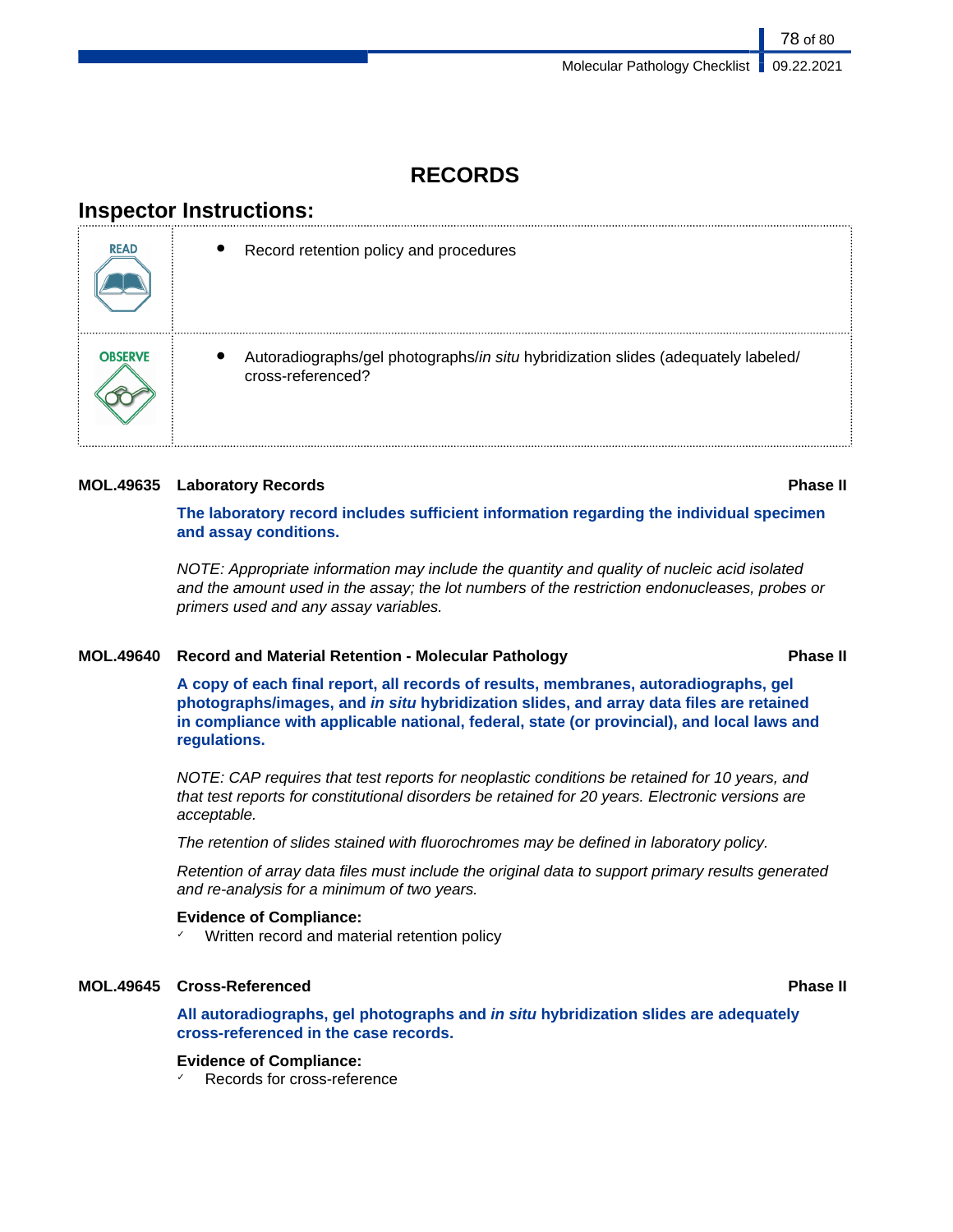# **PERSONNEL**

As applicable, the personnel requirements in the Laboratory General Checklist should be consulted. For optimal patient care, only qualified personnel may be involved with molecular pathology testing.

## **Inspector Instructions:**

READ



### **MOL.49650 Section Director/Technical Supervisor Qualifications Phase II**

**The section director/technical supervisor of the molecular pathology laboratory is a pathologist, board-certified physician in a specialty other than pathology, or doctoral scientist in a chemical, physical, or biologic science, with specialized training and/or appropriate experience in molecular pathology.**

NOTE: If more stringent state or local regulations are in place for supervisory qualifications, including requirements for state licensure, they must be followed.

#### **Evidence of Compliance:**

- $\checkmark$  Records of qualifications including diploma, transcript(s), primary source verification record, equivalency evaluation, board-certification, or current license (if required) **AND**
- Records of work history in related field

#### **REFERENCES**

1) Clinical and Laboratory Standards Institute (CLSI). Establishing Molecular Testing in Clinical Laboratory Environments: CLSI document MM19-A (ISBN 1-56238-773-1). Clinical and Laboratory Standards Institute, 940 West Valley Road, Suite 1400, Wayne, Pennsylvania 19087-1898 USA, 2011.

### **MOL.49655 Molecular Pathology General Supervisor Qualifications Phase II**

**The molecular pathology general supervisor is qualified as one of the following.**

- **1. Person who qualifies as a section director/technical supervisor; or**
- **2. Bachelor's degree in a chemical, physical, biological, or clinical laboratory science or medical technology with at least four years of experience (at least one of which is in molecular pathology methods) under a qualified section director**

### **Evidence of Compliance:**

- Records of qualifications including diploma, transcript(s), primary source verification record, equivalency evaluation, board-certification, or current license (if required) **AND**
- Records of work history in related field

# **LABORATORY SAFETY**

The inspector should review relevant requirements from the Safety section of the Laboratory General checklist, to assure that the molecular pathology laboratory is in compliance. In particular, the Inspector should review the use of universal precautions and the handling and disposal of hazardous chemicals such as ethidium bromide,